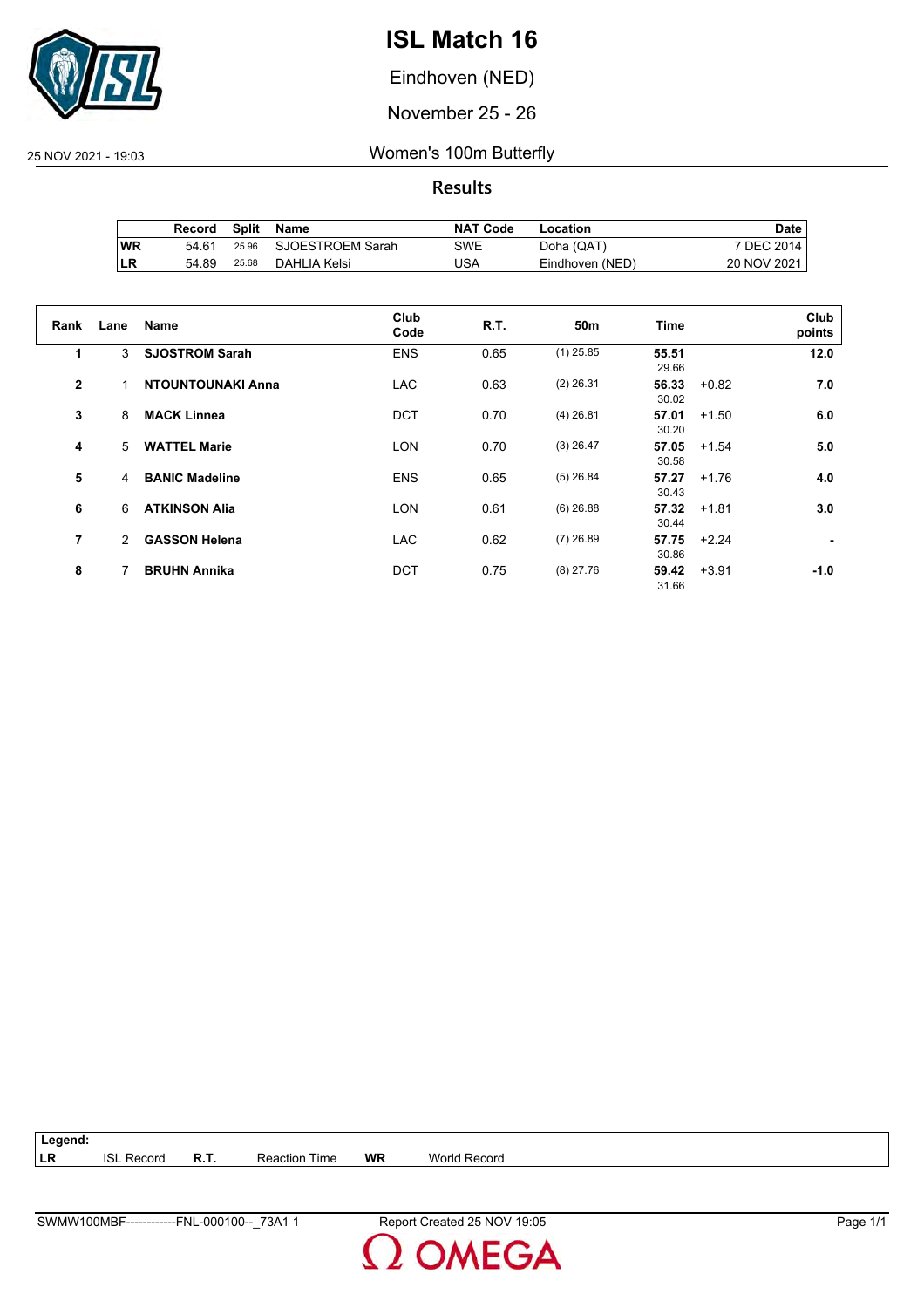

Eindhoven (NED)

November 25 - 26

25 NOV 2021 - 19:07 Men's 100m Butterfly

**Results**

|     | Record | Split | Name           | <b>NAT Code</b> | Location       | Date l      |
|-----|--------|-------|----------------|-----------------|----------------|-------------|
| 'WR | 47 78  | 22.44 | DRESSEL Caeleb | JSA             | Budapest (HUN) | 21 NOV 2020 |
| ILR | 47.78  | 22.44 | DRESSEL Caeleb | USA             | Budapest (HUN) | 21 NOV 2020 |

| Rank         | Lane | Name                 | Club<br>Code | R.T. | 50m         | <b>Time</b>    |         | Club<br>points |
|--------------|------|----------------------|--------------|------|-------------|----------------|---------|----------------|
| 1            |      | <b>SHIELDS Tom</b>   | <b>LAC</b>   | 0.70 | $(1)$ 22.87 | 48.99<br>26.12 |         | 10.0           |
| $\mathbf{2}$ | 3    | le CLOS Chad         | <b>ENS</b>   | 0.61 | $(4)$ 23.46 | 50.06<br>26.60 | $+1.07$ | 7.0            |
| 3            | 2    | <b>HVAS Tomoe</b>    | <b>LAC</b>   | 0.63 | $(2)$ 23.12 | 50.11<br>26.99 | $+1.12$ | 6.0            |
| 4            | 5    | <b>LANZA Vini</b>    | <b>LON</b>   | 0.66 | $(6)$ 23.61 | 50.34<br>26.73 | $+1.35$ | 5.0            |
| 5            | 8    | <b>MURPHY Camden</b> | <b>DCT</b>   | 0.59 | $(5)$ 23.47 | 50.38<br>26.91 | $+1.39$ | 4.0            |
| 6            | 7    | <b>HARTING Zach</b>  | <b>DCT</b>   | 0.63 | $(8)$ 23.84 | 50.44<br>26.60 | $+1.45$ | 3.0            |
| 7            | 4    | <b>BARRETT Adam</b>  | <b>ENS</b>   | 0.65 | $(7)$ 23.62 | 50.81<br>27.19 | $+1.82$ | 2.0            |
| 8            | 6    | <b>SCOTT Duncan</b>  | <b>LON</b>   | 0.62 | $(3)$ 23.37 | 51.07<br>27.70 | $+2.08$ |                |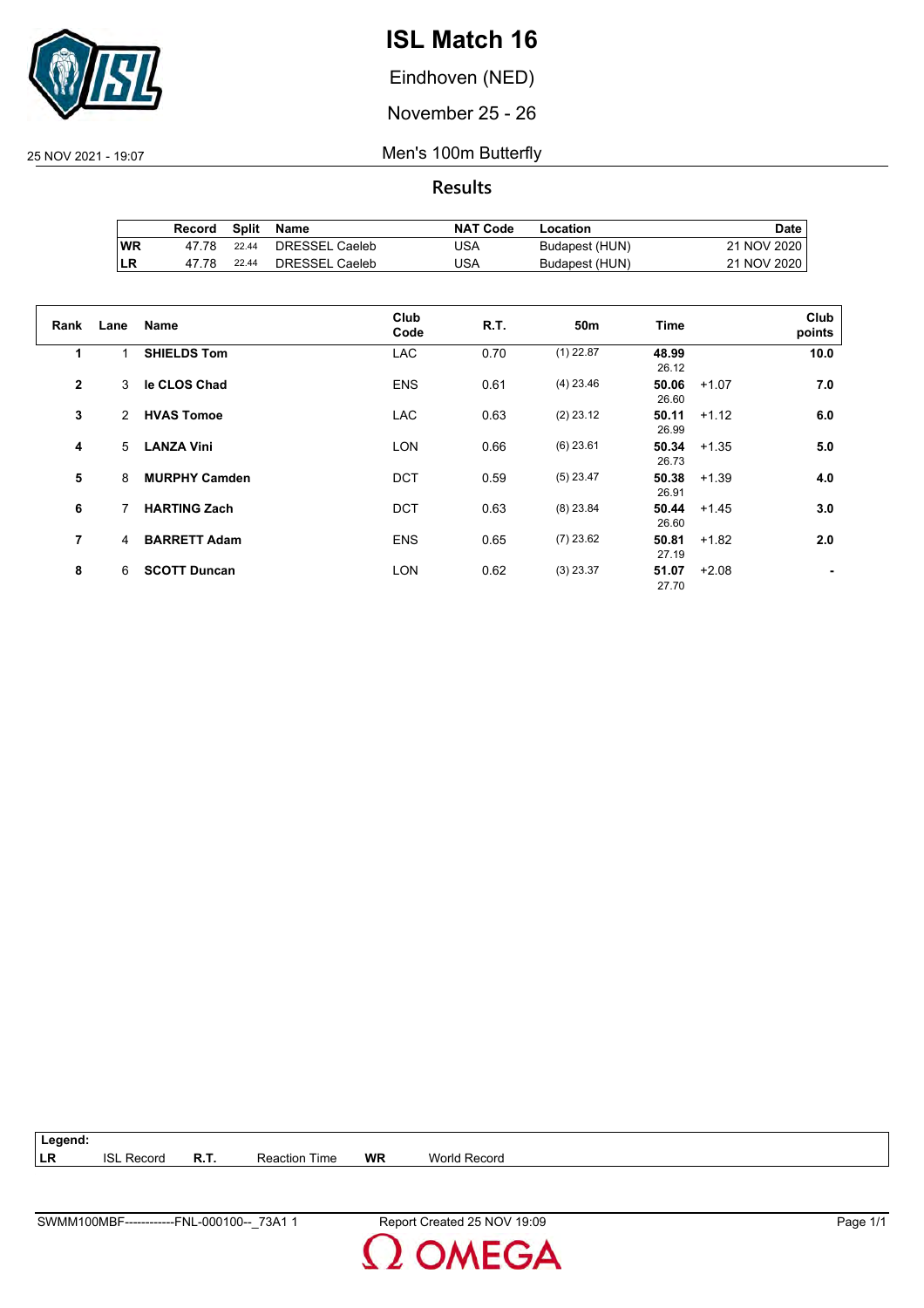

Eindhoven (NED)

November 25 - 26

25 NOV 2021 - 19:13 Women's 200m Backstroke

|           | Record  |       | Splits |         | Name           | <b>NAT Code</b> | ∟ocation               | Date        |
|-----------|---------|-------|--------|---------|----------------|-----------------|------------------------|-------------|
| WR        | 1:58.94 | 28.40 | 58.59  | 1:29.00 | McKEOWN Kaylee | <b>AUS</b>      | Different Cities (AUS) | 28 NOV 2020 |
| <b>LR</b> | 1:59.25 | 27.62 | 57.75  | 1:28.65 | ATHERTON Minna | AUS             | London (GBR)           | 23 NOV 2019 |

| Rank           | Lane | Name                       | Club<br>Code | R.T. | 50m         | 100m          | 150m          | Time    |         | Club<br>points |
|----------------|------|----------------------------|--------------|------|-------------|---------------|---------------|---------|---------|----------------|
| 1              | 4    | <b>SHKURDAI Anastasiya</b> | <b>ENS</b>   | 0.61 | $(3)$ 29.18 | (2) 1:00.74   | (2) 1:31.52   | 2:01.77 |         | 12.0           |
|                |      |                            |              |      |             | 31.56         | 30.78         | 30.25   |         |                |
| $\mathbf{2}$   | 5    | <b>TOUSSAINT Kira</b>      | LON          | 0.57 | $(2)$ 29.11 | $(1)$ 1:00.49 | $(1)$ 1:30.69 | 2:02.36 | $+0.59$ | 7.0            |
|                |      |                            |              |      |             | 31.38         | 30.20         | 31.67   |         |                |
| 3              |      | <b>WILM Ingrid</b>         | LAC          | 0.69 | $(4)$ 29.19 | $(3)$ 1:00.83 | (3) 1:31.94   | 2:02.77 | $+1.00$ | 6.0            |
|                |      |                            |              |      |             | 31.64         | 31.11         | 30.83   |         |                |
| 4              | 6    | <b>ATHERTON Minna</b>      | <b>LON</b>   | 0.62 | $(1)$ 28.91 | (4) 1:00.87   | (4) 1:32.33   | 2:03.90 | $+2.13$ | 5.0            |
|                |      |                            |              |      |             | 31.96         | 31.46         | 31.57   |         |                |
| 5              | 3    | <b>HARVEY Mary-Sophie</b>  | <b>ENS</b>   | 0.61 | $(5)$ 29.25 | $(5)$ 1:01.30 | $(6)$ 1:33.73 | 2:04.83 | $+3.06$ | 4.0            |
|                |      |                            |              |      |             | 32.05         | 32.43         | 31.10   |         |                |
| 6              | 2    | <b>GORBENKO Anastasia</b>  | LAC          | 0.71 | $(6)$ 29.54 | $(6)$ 1:01.70 | $(5)$ 1:33.55 | 2:05.36 | $+3.59$ | 3.0            |
|                |      |                            |              |      |             | 32.16         | 31.85         | 31.81   |         |                |
| $\overline{7}$ | 8    | <b>DELOOF Ali</b>          | <b>DCT</b>   | 0.66 | $(8)$ 30.10 | $(7)$ 1:02.96 | $(7)$ 1:35.16 | 2:07.27 | $+5.50$ | ٠              |
|                |      |                            |              |      |             | 32.86         | 32.20         | 32.11   |         |                |
| 8              |      | <b>NAZIEBLO Klaudia</b>    | <b>DCT</b>   | 0.62 | $(7)$ 30.09 | $(8)$ 1:03.05 | $(8)$ 1:35.88 | 2:07.81 | $+6.04$ |                |
|                |      |                            |              |      |             | 32.96         | 32.83         | 31.93   |         |                |
|                |      |                            |              |      |             |               |               |         |         |                |

| $ $ Legend: |                   |             |                      |    |              |
|-------------|-------------------|-------------|----------------------|----|--------------|
| <b>LR</b>   | <b>ISL Record</b> | <b>R.T.</b> | <b>Reaction Time</b> | WR | World Record |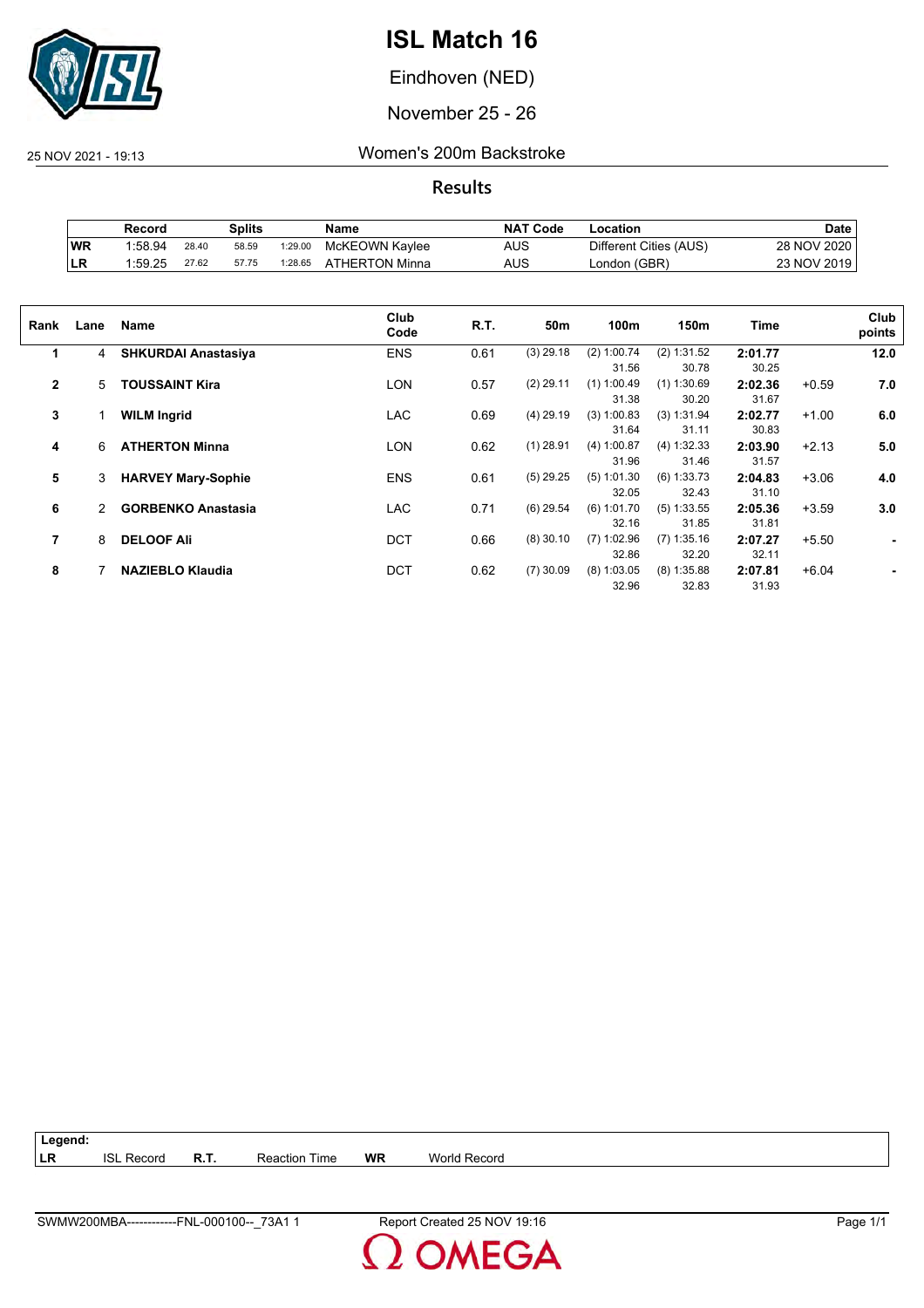

Eindhoven (NED)

November 25 - 26

25 NOV 2021 - 19:17 Men's 200m Backstroke

|    | Record  |       | Splits |         | Name                | <b>NAT Code</b> | ∟ocation       | <b>Date</b>      |
|----|---------|-------|--------|---------|---------------------|-----------------|----------------|------------------|
| WR | 1:45.63 | 24.46 | 51.35  | 1:18.42 | LARKIN Mitchell     | AUS             | Sydney (AUS)   | 7 NOV 2015<br>っァ |
| LR | 1:46.37 | 25.15 | 51.77  | 1:18.81 | <b>RYLOV Evgeny</b> | RUS             | Budapest (HUN) | 21 NOV 2020      |

| Rank           | Lane | Name                        | Club<br>Code | R.T. | 50m         | 100m        | 150m           | Time    |         | Club<br>points |
|----------------|------|-----------------------------|--------------|------|-------------|-------------|----------------|---------|---------|----------------|
| 1              |      | <b>MURPHY Ryan</b>          | <b>LAC</b>   | 0.51 | $(1)$ 25.37 | $(1)$ 52.84 | $(1)$ 1:20.55  | 1:48.10 |         | 19.0           |
|                |      |                             |              |      |             | 27.47       | 27.71          | 27.55   |         |                |
| $\overline{2}$ | 5    | <b>DIENER Christian</b>     | <b>LON</b>   | 0.60 | $(2)$ 25.54 | (2) 53.37   | (2) 1:21.72    | 1:49.66 | $+1.56$ | 7.0            |
|                |      |                             |              |      |             | 27.83       | 28.35          | 27.94   |         |                |
| 3              | 6    | <b>GREENBANK Luke</b>       | LON          | 0.64 | $(4)$ 26.05 | (5) 54.44   | $(=4) 1:23.12$ | 1:51.38 | $+3.28$ | 6.0            |
|                |      |                             |              |      |             | 28.39       | 28.68          | 28.26   |         |                |
| 4              | 4    | <b>KOLESNIKOV Kliment</b>   | <b>ENS</b>   | 0.70 | $(3)$ 25.85 | (3) 53.78   | (3) 1:22.68    | 1:51.98 | $+3.88$ | 5.0            |
|                |      |                             |              |      |             | 27.93       | 28.90          | 29.30   |         |                |
| 5              | 2    | <b>ROONEY Maxime</b>        | <b>LAC</b>   | 0.67 | $(5)$ 26.11 | (4) 54.20   | $(=4) 1:23.12$ | 1:52.73 | $+4.63$ | ۰              |
|                |      |                             |              |      |             | 28.09       | 28.92          | 29.61   |         |                |
| 6              |      | <b>SHCHEGOLEV Aleksandr</b> | <b>DCT</b>   | 0.63 | $(6)$ 26.56 | $(7)$ 55.75 | $(7)$ 1:25.12  | 1:53.73 | $+5.63$ |                |
|                |      |                             |              |      |             | 29.19       | 29.37          | 28.61   |         |                |
| 7              | 3    | <b>MAHONEY Travis</b>       | <b>ENS</b>   | 0.62 | $(7)$ 26.71 | $(6)$ 55.31 | (6) 1:24.24    | 1:53.99 | $+5.89$ |                |
|                |      |                             |              |      |             | 28.60       | 28.93          | 29.75   |         |                |
| 8              | 8    | <b>NIKOLAEV Mark</b>        | <b>DCT</b>   | 0.63 | $(8)$ 26.82 | (8) 56.30   | $(8)$ 1:25.89  | 1:55.03 | $+6.93$ |                |
|                |      |                             |              |      |             | 29.48       | 29.59          | 29.14   |         |                |
|                |      |                             |              |      |             |             |                |         |         |                |

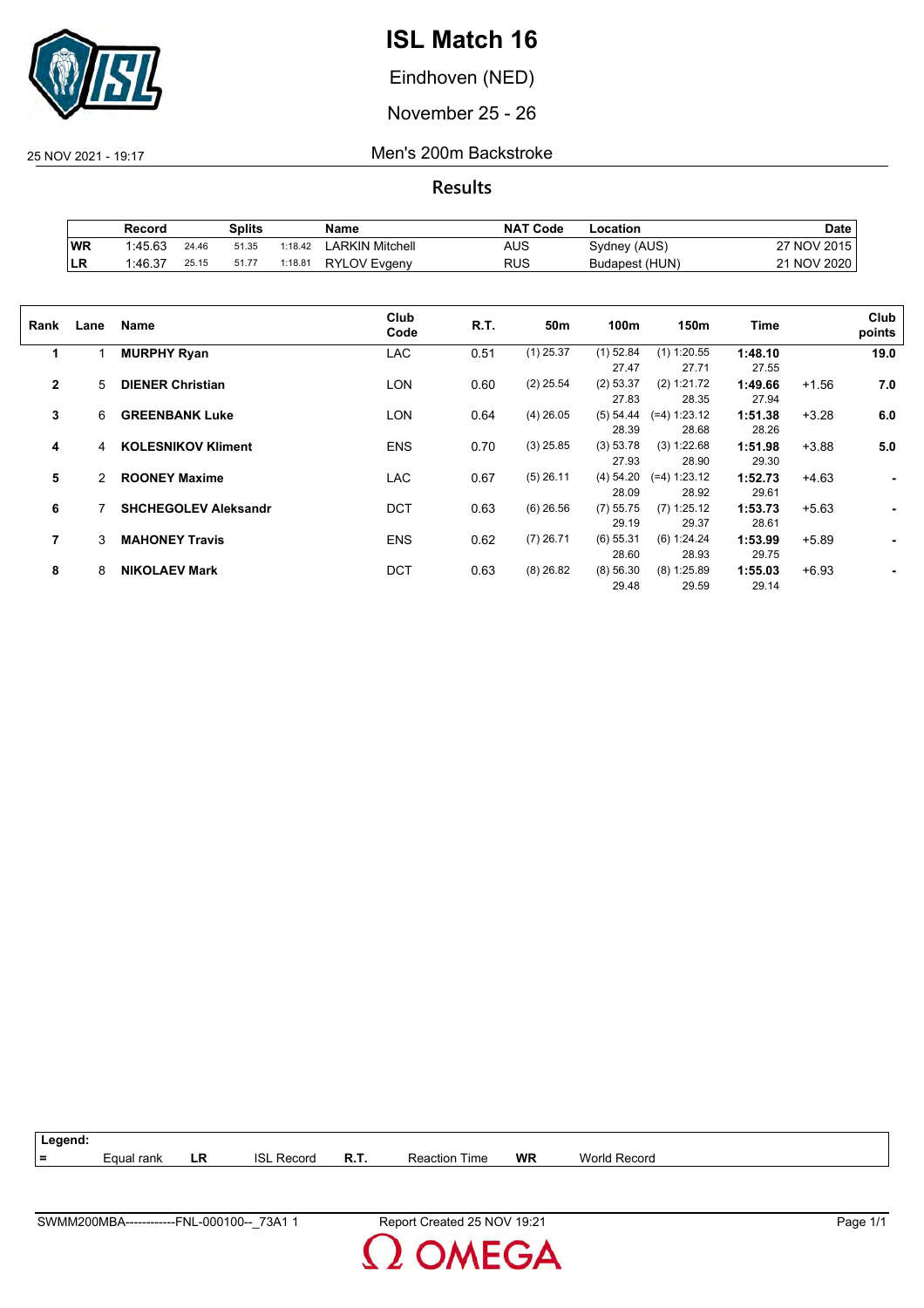

Eindhoven (NED)

November 25 - 26

25 NOV 2021 - 19:24 Women's 200m Breaststroke

|    | Record  |       | Splits  |         | Name              | <b>NAT Code</b> | ∟ocation         | Date        |
|----|---------|-------|---------|---------|-------------------|-----------------|------------------|-------------|
| WR | 2:14.57 | 31.05 | 1:05.18 | 1:40.00 | SONI Rebecca      | JSA             | Manchester (GBR) | 18 DEC 2009 |
| LR | 2:15.56 | 30.25 | 1:04.99 | 1:40.76 | <b>KING Lilly</b> | USA             | Budapest (HUN)   | 21 NOV 2020 |

| Rank         | Lane | <b>Name</b>                | Club<br>Code | R.T. | 50m          | 100 <sub>m</sub>       | 150m                   | Time             |          | Club<br>points |
|--------------|------|----------------------------|--------------|------|--------------|------------------------|------------------------|------------------|----------|----------------|
| 1            | 5    | <b>LAZOR Annie</b>         | <b>LON</b>   | 0.70 | $(1)$ 31.91  | $(1)$ 1:07.07<br>35.16 | $(1)$ 1:42.76<br>35.69 | 2:18.90<br>36.14 |          | 10.0           |
| $\mathbf{2}$ |      | <b>TEMNIKOVA Maria</b>     | <b>DCT</b>   | 0.64 | $(2)$ 32.42  | $(2)$ 1:07.74<br>35.32 | (2) 1:43.59<br>35.85   | 2:19.56<br>35.97 | $+0.66$  | 7.0            |
| 3            | 4    | <b>CHIKUNOVA Evgenia</b>   | <b>ENS</b>   | 0.72 | $(6)$ 32.79  | $(7)$ 1:09.13<br>36.34 | (3) 1:45.19<br>36.06   | 2:21.02<br>35.83 | $+2.12$  | 6.0            |
| 4            |      | <b>TETEREVKOVA Kotryna</b> | <b>LAC</b>   | 0.69 | $(7)$ 32.87  | (3) 1:08.71<br>35.84   | (4) 1:45.39<br>36.68   | 2:21.98<br>36.59 | $+3.08$  | 5.0            |
| 5            | 3    | <b>GUNES Viktoriya</b>     | <b>ENS</b>   | 0.75 | $(3)$ 32.51  | (4) 1:08.79<br>36.28   | $(5)$ 1:45.54<br>36.75 | 2:22.95<br>37.41 | $+4.05$  | 4.0            |
| 6            | 8    | <b>ANDISON Bailey</b>      | <b>DCT</b>   | 0.65 | $(=4)$ 32.62 | $(5)$ 1:08.93<br>36.31 | (6) 1:45.83<br>36.90   | 2:23.13<br>37.30 | $+4.23$  | 3.0            |
| 7            | 6    | <b>LAHTINEN Laura</b>      | <b>LON</b>   | 0.70 | $(=4)$ 32.62 | (6) 1:08.94<br>36.32   | (7) 1:46.16<br>37.22   | 2:23.78<br>37.62 | $+4.88$  | 2.0            |
| 8            | 2    | <b>CLARK Imogen</b>        | <b>LAC</b>   | 0.63 | $(8)$ 33.51  | (8) 1:12.12<br>38.61   | $(8)$ 1:53.12<br>41.00 | 2:34.68<br>41.56 | $+15.78$ | $-1.0$         |

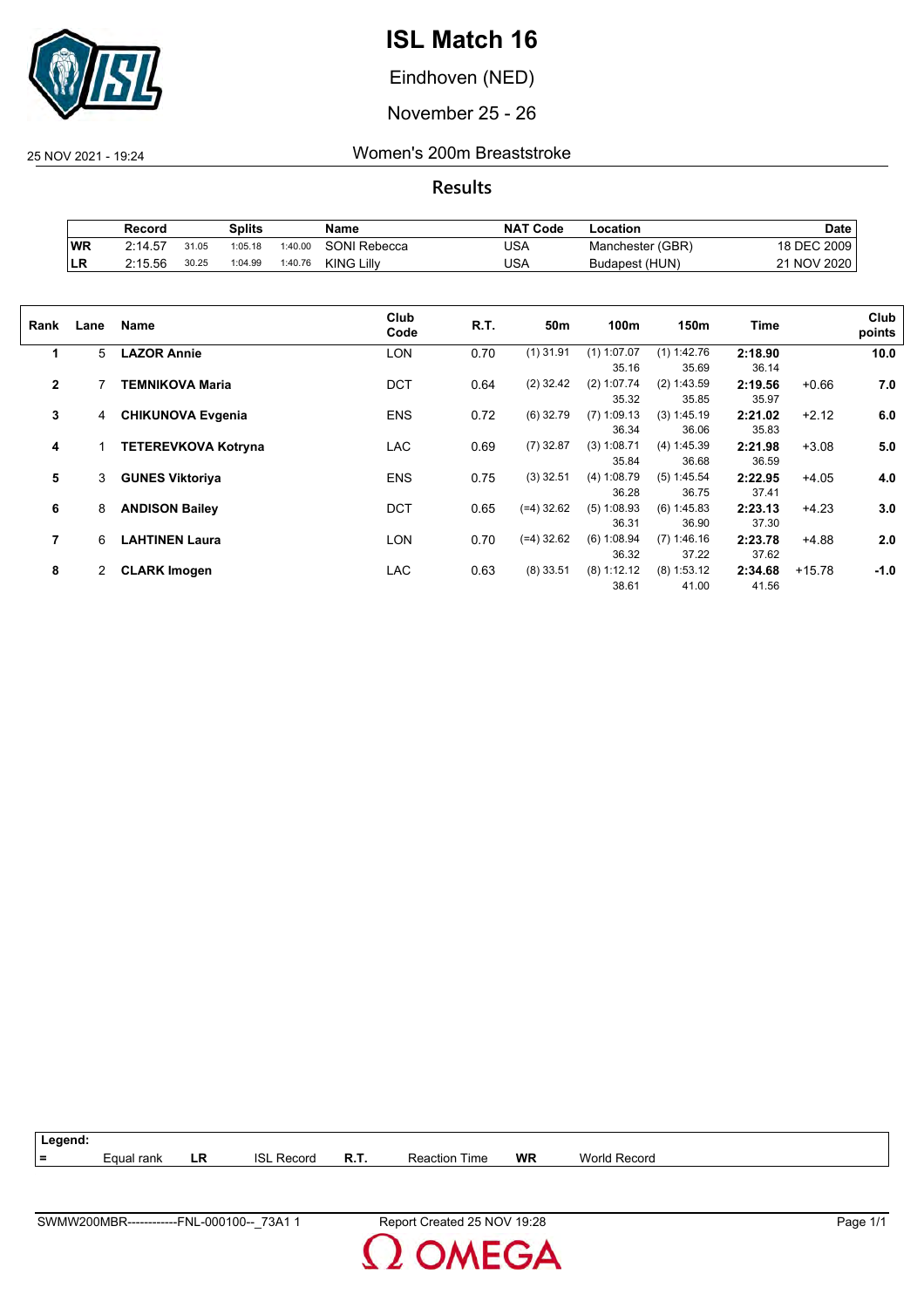

Eindhoven (NED)

November 25 - 26

25 NOV 2021 - 19:29 Men's 200m Breaststroke

|     | Record  |       | Splits |         | Name                  | <b>NAT Code</b> | Location       | Date        |
|-----|---------|-------|--------|---------|-----------------------|-----------------|----------------|-------------|
| WR  | 2:00.16 | 27.01 | 57.62  | 1:28.75 | <b>PRIGODA Kirill</b> | RUS             | Hangzhou (CHN) | 13 DEC 2018 |
| ILR | 2.00.58 | 27.64 | 58.61  | 1:29.40 | <b>KOCH Marco</b>     | GER             | Budapest (HUN) | 1 NOV 2020  |

| Rank         | Lane | Name                         | Club<br>Code | R.T. | 50m         | 100m          | 150m          | Time    |          | Club<br>points |
|--------------|------|------------------------------|--------------|------|-------------|---------------|---------------|---------|----------|----------------|
| 1            | 4    | <b>SHYMANOVICH IIva</b>      | <b>ENS</b>   | 0.64 | $(2)$ 28.07 | $(2)$ 59.63   | (2) 1:31.23   | 2:02.66 |          | 10.0           |
|              |      |                              |              |      |             | 31.56         | 31.60         | 31.43   |          |                |
| $\mathbf{2}$ |      | <b>COPE Tommy</b>            | <b>DCT</b>   | 0.63 | $(1)$ 28.03 | $(1)$ 59.31   | $(1)$ 1:31.05 | 2:03.95 | $+1.29$  | 7.0            |
|              |      |                              |              |      |             | 31.28         | 31.74         | 32.90   |          |                |
| 3            |      | <b>ROTHBAUER Christopher</b> | <b>LAC</b>   | 0.66 | $(3)$ 28.12 | (3) 59.99     | (3) 1:31.98   | 2:04.80 | $+2.14$  | 6.0            |
|              |      |                              |              |      |             | 31.87         | 31.99         | 32.82   |          |                |
| 4            | 3    | <b>SWANSON Charlie</b>       | <b>ENS</b>   | 0.65 | $(5)$ 28.49 | (5) 1:00.52   | $(5)$ 1:33.14 | 2:06.50 | $+3.84$  | 5.0            |
|              |      |                              |              |      |             | 32.03         | 32.62         | 33.36   |          |                |
| 5            | 8    | <b>MILLER Cody</b>           | <b>DCT</b>   | 0.70 | $(4)$ 28.14 | (4) 1:00.03   | (4) 1:32.83   | 2:06.80 | $+4.14$  | 4.0            |
|              |      |                              |              |      |             | 31.89         | 32.80         | 33.97   |          |                |
| 6            | 6    | <b>DEAN Tom</b>              | <b>LON</b>   | 0.66 | $(7)$ 28.86 | $(7)$ 1:01.37 | (7) 1:34.26   | 2:07.13 | $+4.47$  | 3.0            |
|              |      |                              |              |      |             | 32.51         | 32.89         | 32.87   |          |                |
| 7            | 5    | <b>MURDOCH Ross</b>          | LON          | 0.63 | $(6)$ 28.75 | (6) 1:00.89   | $(6)$ 1:33.43 | 2:07.19 | $+4.53$  | 2.0            |
|              |      |                              |              |      |             | 32.14         | 32.54         | 33.76   |          |                |
| 8            | 2    | <b>RUVALCABA CRUZ Hector</b> | LAC          | 0.68 | $(8)$ 30.27 | $(8)$ 1:03.85 | (8) 1:38.40   | 2:13.26 | $+10.60$ | $-1.0$         |
|              |      |                              |              |      |             | 33.58         | 34.55         | 34.86   |          |                |

| Legend: |                   |             |                      |           |              |
|---------|-------------------|-------------|----------------------|-----------|--------------|
| I LR    | <b>ISL Record</b> | <b>R.T.</b> | <b>Reaction Time</b> | <b>WR</b> | World Record |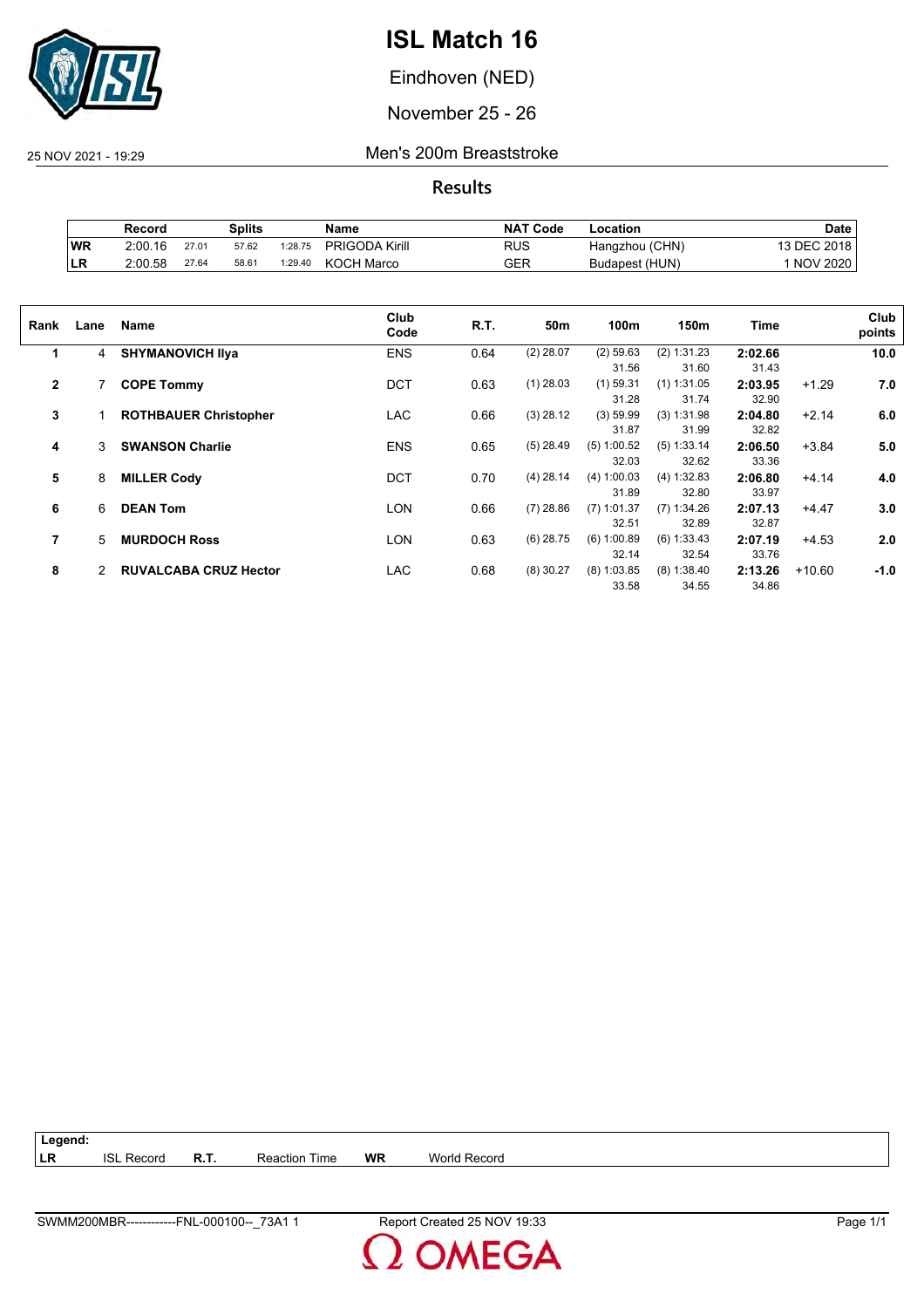

Eindhoven (NED)

November 25 - 26

 $\overline{\phantom{a}}$ 

25 NOV 2021 - 19:34 Women's 4x100m Freestyle

**Results**

|            | Record  |       | Splits  |         | NAT (Relay)           | ∟ocation       | <b>Date</b> |
|------------|---------|-------|---------|---------|-----------------------|----------------|-------------|
| <b>WR</b>  | 3:26.53 | 52.39 | 1:42.97 | 2:35.52 | NED - Netherlands     | Doha (QAT)     | 5 DEC 2014  |
| <b>ILR</b> | 3:25.37 | 50.94 | 1:42.53 | 2:33.82 | ENS - Energy Standard | Budapest (HUN) | 21 NOV 2020 |

| Rank<br>Lane        | Club / Name                  | R.T. | 50m   | 100m  | <b>Time</b>   |          | Club<br>points |
|---------------------|------------------------------|------|-------|-------|---------------|----------|----------------|
| 1<br>3              | <b>ENS - Energy Standard</b> |      |       |       | 3:27.73       |          | 24.0           |
|                     | <b>HEEMSKERK Femke</b>       | 0.71 | 25.17 | 52.49 | $(6)$ 52.49   |          |                |
|                     | <b>HAUGHEY Siobhan</b>       | 0.29 | 24.12 | 50.70 | $(1)$ 1:43.19 |          |                |
|                     | <b>TEIJONSALO Fanny</b>      | 0.26 | 25.20 | 52.81 | $(1)$ 2:36.00 |          |                |
|                     | <b>SJOSTROM Sarah</b>        | 0.37 | 24.64 | 51.73 |               |          |                |
| $\mathbf 2$<br>8    | <b>DCT - DC Trident</b>      |      |       |       | 3:31.34       | $+3.61$  | 14.0           |
|                     | <b>MACK Linnea</b>           | 0.68 | 25.33 | 52.37 | $(5)$ 52.37   |          |                |
|                     | <b>HINDLEY Isabella</b>      | 0.35 | 24.54 | 52.44 | (2) 1:44.81   |          |                |
|                     | <b>NEALE Leah</b>            | 0.11 | 25.36 | 53.26 | $(2)$ 2:38.07 |          |                |
|                     | <b>BRUHN Annika</b>          | 0.29 | 25.46 | 53.27 |               |          |                |
| 3<br>2              | <b>LAC - LA Current</b>      |      |       |       | 3:32.02       | $+4.29$  | 12.0           |
|                     | <b>WEITZEIL Abbey</b>        | 0.65 | 24.63 | 52.26 | $(4)$ 52.26   |          |                |
|                     | <b>DAHLKE Mikaela</b>        | 0.27 | 25.31 | 53.30 | (4) 1:45.56   |          |                |
|                     | <b>GORBENKO Anastasia</b>    | 0.35 | 25.37 | 52.63 | $(3)$ 2:38.19 |          |                |
|                     | <b>WILM Ingrid</b>           | 0.23 | 25.57 | 53.83 |               |          |                |
| 5<br>4              | <b>LON - London Roar</b>     |      |       |       | 3:32.16       | $+4.43$  | 10.0           |
|                     | <b>ANDERSON Freya</b>        | 0.75 | 25.07 | 52.21 | (3) 52.21     |          |                |
|                     | <b>BUSCH Kim</b>             | 0.56 | 25.32 | 53.48 | (5) 1:45.69   |          |                |
|                     | <b>ATHERTON Minna</b>        | 0.46 | 25.66 | 53.68 | $(6)$ 2:39.37 |          |                |
|                     | <b>WATTEL Marie</b>          | 0.34 | 25.22 | 52.79 |               |          |                |
| 5<br>6              | <b>LON - London Roar</b>     |      |       |       | 3:32.57       | $+4.84$  | 8.0            |
|                     | McKEON Emma                  | 0.70 | 24.76 | 52.00 | $(2)$ 52.00   |          |                |
|                     | PICKREM Sydney               | 0.29 | 25.61 | 53.33 | (3) 1:45.33   |          |                |
|                     | van ROON Valerie             | 0.26 | 25.35 | 53.81 | $(5)$ 2:39.14 |          |                |
|                     | <b>TOUSSAINT Kira</b>        | 0.30 | 25.67 | 53.43 |               |          |                |
| 6<br>$\mathbf{1}$   | <b>LAC - LA Current</b>      |      |       |       | 3:33.25       | $+5.52$  | 6.0            |
|                     | <b>WILSON Madison</b>        | 0.56 | 25.18 | 51.88 | $(1)$ 51.88   |          |                |
|                     | <b>MARSH Alyssa</b>          | 0.22 | 25.33 | 53.90 | $(6)$ 1:45.78 |          |                |
|                     | <b>DUMONT Valentine</b>      | 0.02 | 25.34 | 53.29 | $(4)$ 2:39.07 |          |                |
|                     | NTOUNTOUNAKI Anna            | 0.26 | 25.79 | 54.18 |               |          |                |
| $\overline{7}$<br>4 | <b>ENS - Energy Standard</b> |      |       |       | 3:37.88       | $+10.15$ | $-2.0$         |
|                     | SEGEL Janja                  | 0.69 | 25.77 | 53.73 | (7) 53.73     |          |                |
|                     | <b>BANIC Madeline</b>        | 0.29 | 26.16 | 55.06 | $(8)$ 1:48.79 |          |                |
|                     | ROSENDAHL BACH Helena        | 0.28 | 26.44 | 54.82 | $(8)$ 2:43.61 |          |                |
|                     | <b>KUBOVA Simona</b>         | 0.29 | 26.07 | 54.27 |               |          |                |
| 8<br>$\overline{7}$ | <b>DCT - DC Trident</b>      |      |       |       | 3:38.66       | $+10.93$ | $-2.0$         |
|                     | <b>QUAH Ting Wen</b>         | 0.61 | 25.85 | 54.36 | (8) 54.36     |          |                |
|                     | <b>JAKABOS Zsuzsanna</b>     | 0.19 | 25.77 | 53.57 | $(7)$ 1:47.93 |          |                |
|                     | <b>EVANS Joanna</b>          | 0.38 | 26.34 | 54.96 | $(7)$ 2:42.89 |          |                |
|                     | NAZIEBLO Klaudia             | 0.35 | 26.69 | 55.77 |               |          |                |

| Legend: |                   |      |                      |           |                        |
|---------|-------------------|------|----------------------|-----------|------------------------|
| LR      | <b>ISL Record</b> | R.T. | <b>Reaction Time</b> | <b>WR</b> | <b>World</b><br>Record |

**OMEGA**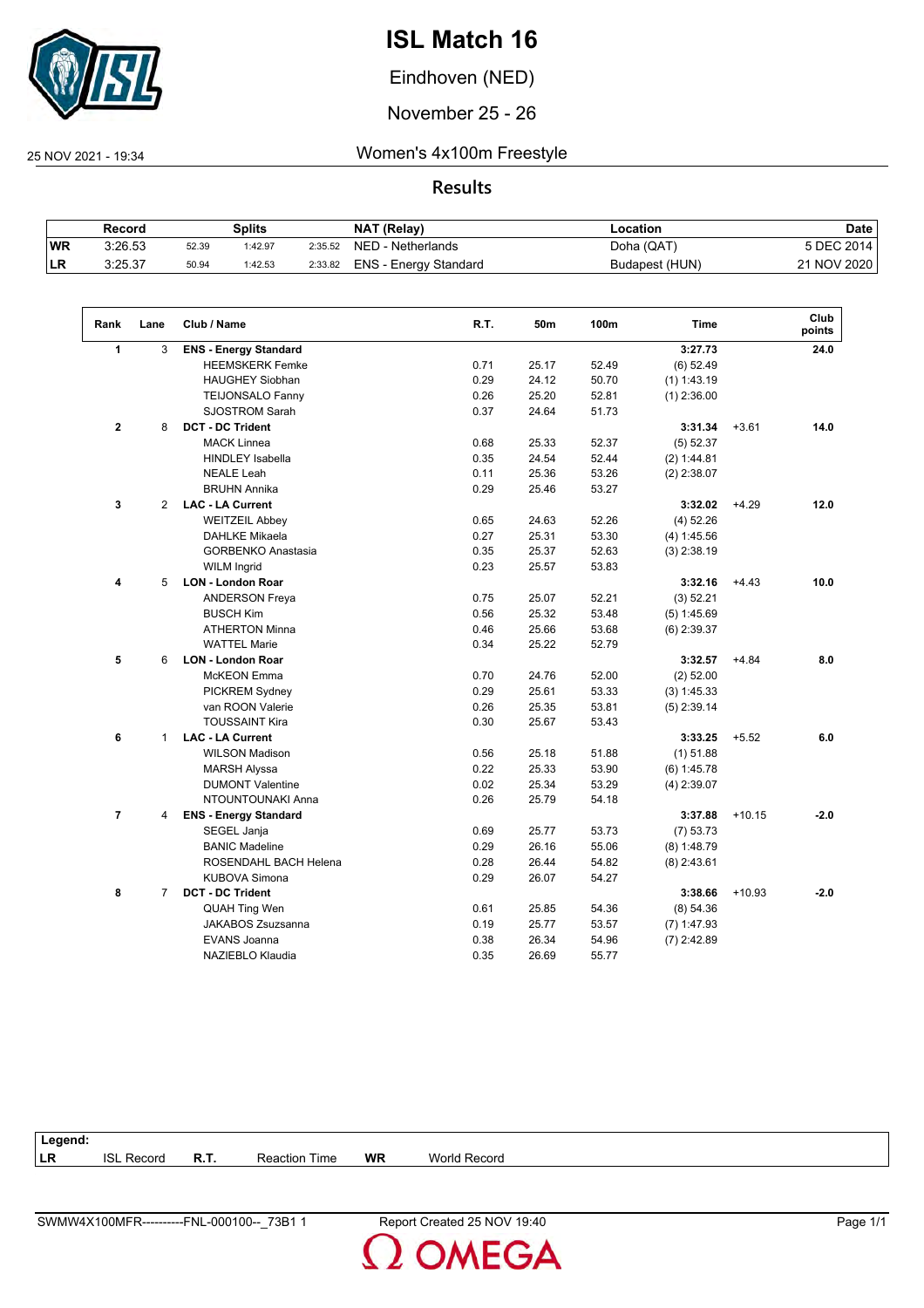

Eindhoven (NED)

November 25 - 26

25 NOV 2021 - 19:46 Men's 50m Freestyle

|           | Record Name |                      | <b>NAT Code</b> | Location       | Date        |
|-----------|-------------|----------------------|-----------------|----------------|-------------|
| <b>WR</b> |             | 20.16 DRESSEL Caeleb | JSA             | Budapest (HUN) | 21 NOV 2020 |
| LR        |             | 20.16 DRESSEL Caeleb | JSA             | Budapest (HUN) | 21 NOV 2020 |

| Rank  | Lane | Name                      | <b>Club Code</b> | R.T. | Time             | Club points |
|-------|------|---------------------------|------------------|------|------------------|-------------|
|       | 5    | <b>CHALMERS Kyle</b>      | <b>LON</b>       | 0.64 | 20.82            | 10.0        |
| 2     | 4    | <b>PROUD Ben</b>          | <b>ENS</b>       | 0.58 | 20.86<br>$+0.04$ | 7.0         |
| 3     |      | <b>GKOLOMEEV Kristian</b> | <b>LAC</b>       | 0.65 | 21.06<br>$+0.24$ | 6.0         |
| 4     | 6    | <b>CARTER Dylan</b>       | <b>LON</b>       | 0.61 | 21.14<br>$+0.32$ | 5.0         |
| $= 5$ |      | <b>CHRISTOU Apostolos</b> | <b>LAC</b>       | 0.64 | 21.32<br>$+0.50$ | 3.5         |
| $=5$  | 8    | <b>HOFFER Ryan</b>        | <b>DCT</b>       | 0.63 | 21.32<br>$+0.50$ | 3.5         |
| 7     |      | <b>ZHILKIN Andrey</b>     | <b>ENS</b>       | 0.64 | 21.58<br>$+0.76$ | 2.0         |
| 8     |      | <b>SHEVTSOV Sergey</b>    | DCT              | 0.61 | 21.72<br>$+0.90$ |             |

| $\vert$ Legend: |                   |                      |    |              |
|-----------------|-------------------|----------------------|----|--------------|
| LR              | <b>ISL Record</b> | <b>Reaction Time</b> | WR | World Record |

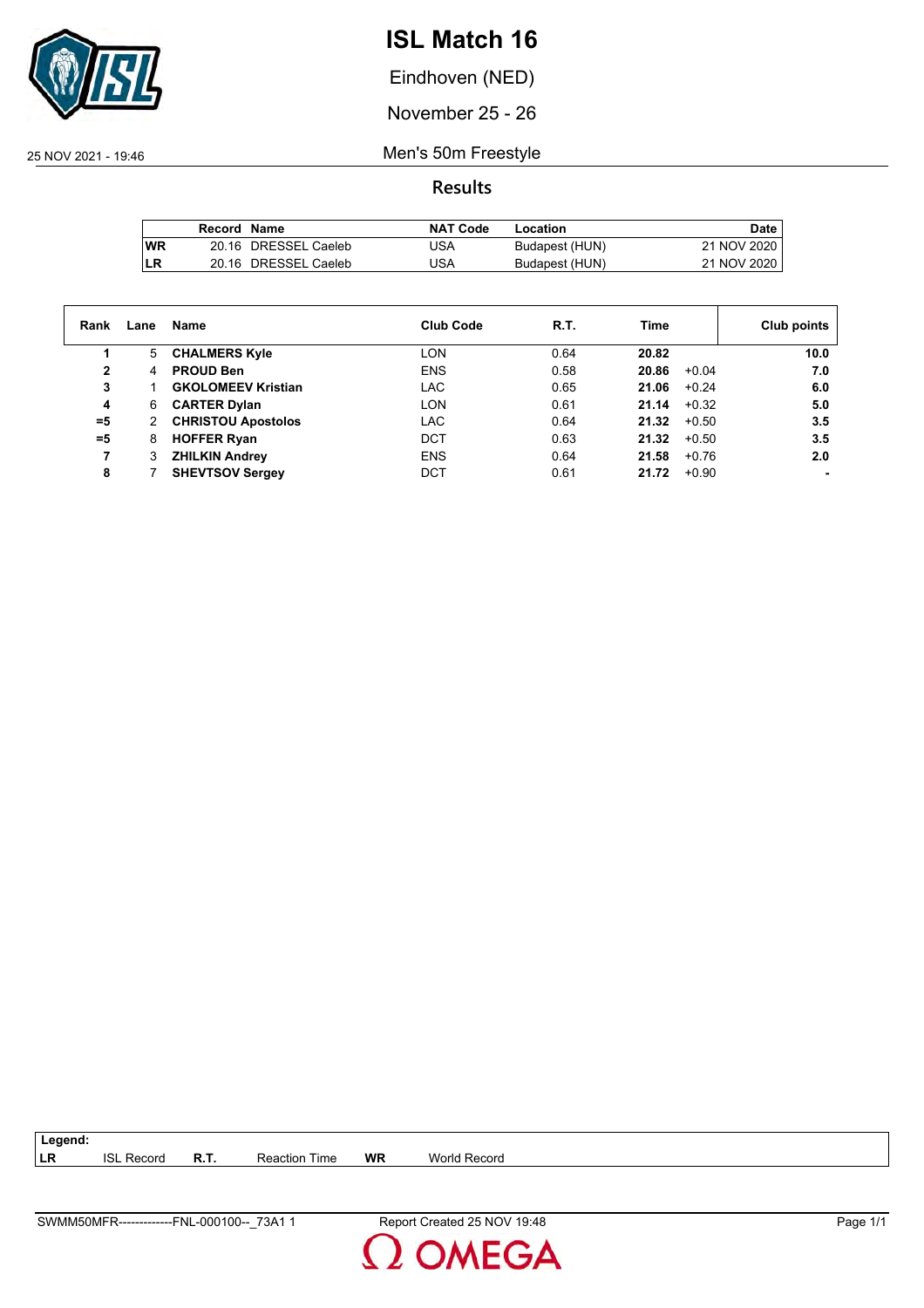

Eindhoven (NED)

November 25 - 26

25 NOV 2021 - 19:49 Women's 50m Freestyle

**Results**

|     | Record Name |                           | <b>NAT Code</b> | Location        | Date,         |
|-----|-------------|---------------------------|-----------------|-----------------|---------------|
| lWR |             | 22.93 KROMOWIDJOJO Ranomi | NED             | Berlin (GER)    | 7 AUG 2017    |
| LR  |             | 23.08 SJOSTROM Sarah      | SWE             | Eindhoven (NED) | 18 NOV 2021 I |

| Rank | Lane | Name                    | <b>Club Code</b> | R.T. | Time             | Club points |
|------|------|-------------------------|------------------|------|------------------|-------------|
|      | 3.   | <b>SJOSTROM Sarah</b>   | <b>ENS</b>       | 0.61 | 23.12            | 19.0        |
| 2    | 2    | <b>WEITZEIL Abbey</b>   | <b>LAC</b>       | 0.64 | $+0.66$<br>23.78 | 7.0         |
| 3    | 8    | <b>HOPKIN Anna</b>      | DCT              | 0.69 | 23.98<br>$+0.86$ | 6.0         |
| 4    |      | <b>WILSON Madison</b>   | <b>LAC</b>       | 0.52 | 24.02<br>$+0.90$ | 5.0         |
| 5    | 4    | <b>HEEMSKERK Femke</b>  | <b>ENS</b>       | 0.71 | 24.20<br>$+1.08$ |             |
| 6    | 5    | <b>BUSCH Kim</b>        | <b>LON</b>       | 0.73 | 24.38<br>$+1.26$ |             |
|      |      | <b>HINDLEY Isabella</b> | DCT              | 0.69 | $+1.37$<br>24.49 |             |
| 8    | 6    | <b>ANDERSON Freya</b>   | <b>LON</b>       | 0.73 | 24.55<br>+1.43   |             |

**LR** ISL Record **R.T.** Reaction Time **WR** World Record

**Legend:**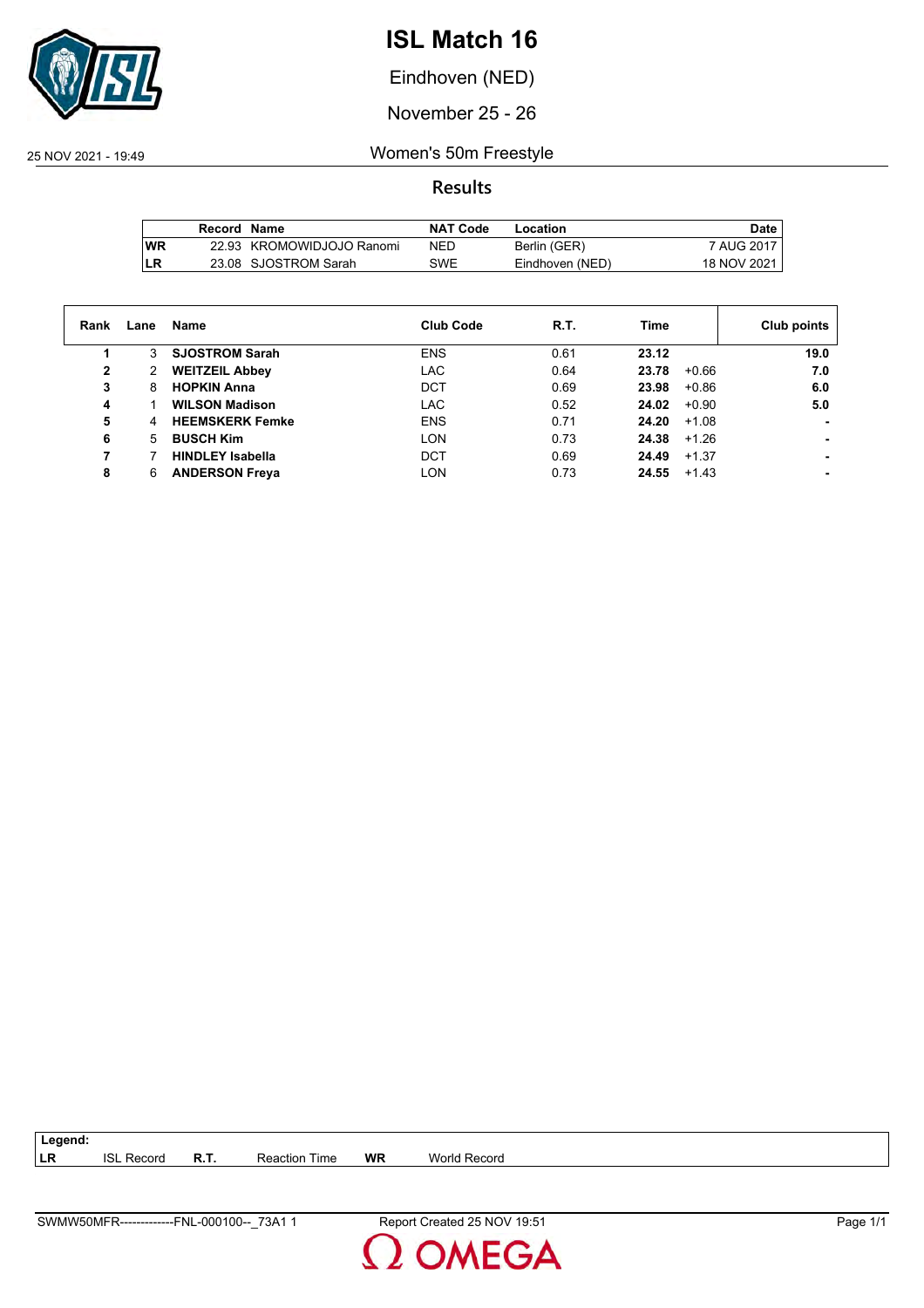

Eindhoven (NED)

November 25 - 26

25 NOV 2021 - 19:54 Men's 200m Individual Medley

|    | Record  |       | Splits |         | Name        | <b>NAT Code</b> | Location        | Date        |
|----|---------|-------|--------|---------|-------------|-----------------|-----------------|-------------|
| WR | 1:49.63 | 23.71 | 50.74  | 1:22.48 | LOCHTE Ryan | USA             | Istanbul (TUR)  | 14 DEC 2012 |
| LR | 1:50.76 | 23.88 | 51.20  | 1:23.11 | SETO Daiva  | JPN             | Las Vegas (USA) | 20 DEC 2019 |

| Rank           | Lane | Name                   | Club<br>Code | R.T. | 50m         | 100m        | 150m          | Time    |         | Club<br>points |
|----------------|------|------------------------|--------------|------|-------------|-------------|---------------|---------|---------|----------------|
| 1              | 5    | <b>SCOTT Duncan</b>    | <b>LON</b>   | 0.63 | $(2)$ 24.35 | $(1)$ 52.52 | $(1)$ 1:25.03 | 1:52.23 |         | 19.0           |
|                |      |                        |              |      |             | 28.17       | 32.51         | 27.20   |         |                |
| $\overline{2}$ | 6    | <b>LANZA Vini</b>      | <b>LON</b>   | 0.63 | $(1)$ 24.24 | $(2)$ 53.81 | (3) 1:27.02   | 1:54.46 | $+2.23$ | 7.0            |
|                |      |                        |              |      |             | 29.57       | 33.21         | 27.44   |         |                |
| 3              |      | <b>ACEVEDO Javier</b>  | <b>LAC</b>   | 0.60 | $(3)$ 24.88 | (3) 53.96   | (2) 1:26.48   | 1:54.62 | $+2.39$ | 6.0            |
|                |      |                        |              |      |             | 29.08       | 32.52         | 28.14   |         |                |
| 4              | 2    | <b>HVAS Tomoe</b>      | <b>LAC</b>   | 0.66 | $(5)$ 25.27 | $(6)$ 54.99 | (4) 1:27.72   | 1:54.66 | $+2.43$ | 5.0            |
|                |      |                        |              |      |             | 29.72       | 32.73         | 26.94   |         |                |
| 5              |      | <b>LITHERLAND Jay</b>  | <b>DCT</b>   | 0.72 | $(4)$ 25.26 | (4) 54.59   | (5) 1:28.80   | 1:56.80 | $+4.57$ | ٠              |
|                |      |                        |              |      |             | 29.33       | 34.21         | 28.00   |         |                |
| 6              | 3    | <b>MAHONEY Travis</b>  | <b>ENS</b>   | 0.68 | $(8)$ 25.90 | (5) 54.79   | (6) 1:29.67   | 1:57.39 | $+5.16$ |                |
|                |      |                        |              |      |             | 28.89       | 34.88         | 27.72   |         |                |
| 7              | 8    | <b>SAMY Mohamed</b>    | <b>DCT</b>   | 0.75 | $(6)$ 25.50 | $(7)$ 55.82 | $(7)$ 1:30.47 | 1:57.58 | $+5.35$ |                |
|                |      |                        |              |      |             | 30.32       | 34.65         | 27.11   |         |                |
| 8              | 4    | <b>SWANSON Charlie</b> | <b>ENS</b>   | 0.65 | $(7)$ 25.68 | (8) 57.49   | (8) 1:30.64   | 2:00.31 | $+8.08$ |                |
|                |      |                        |              |      |             | 31.81       | 33.15         | 29.67   |         |                |

| $\vert$ Legend: |                   |      |               |    |              |
|-----------------|-------------------|------|---------------|----|--------------|
| <b>ILR</b>      | <b>ISL Record</b> | R.T. | Reaction Time | WR | World Record |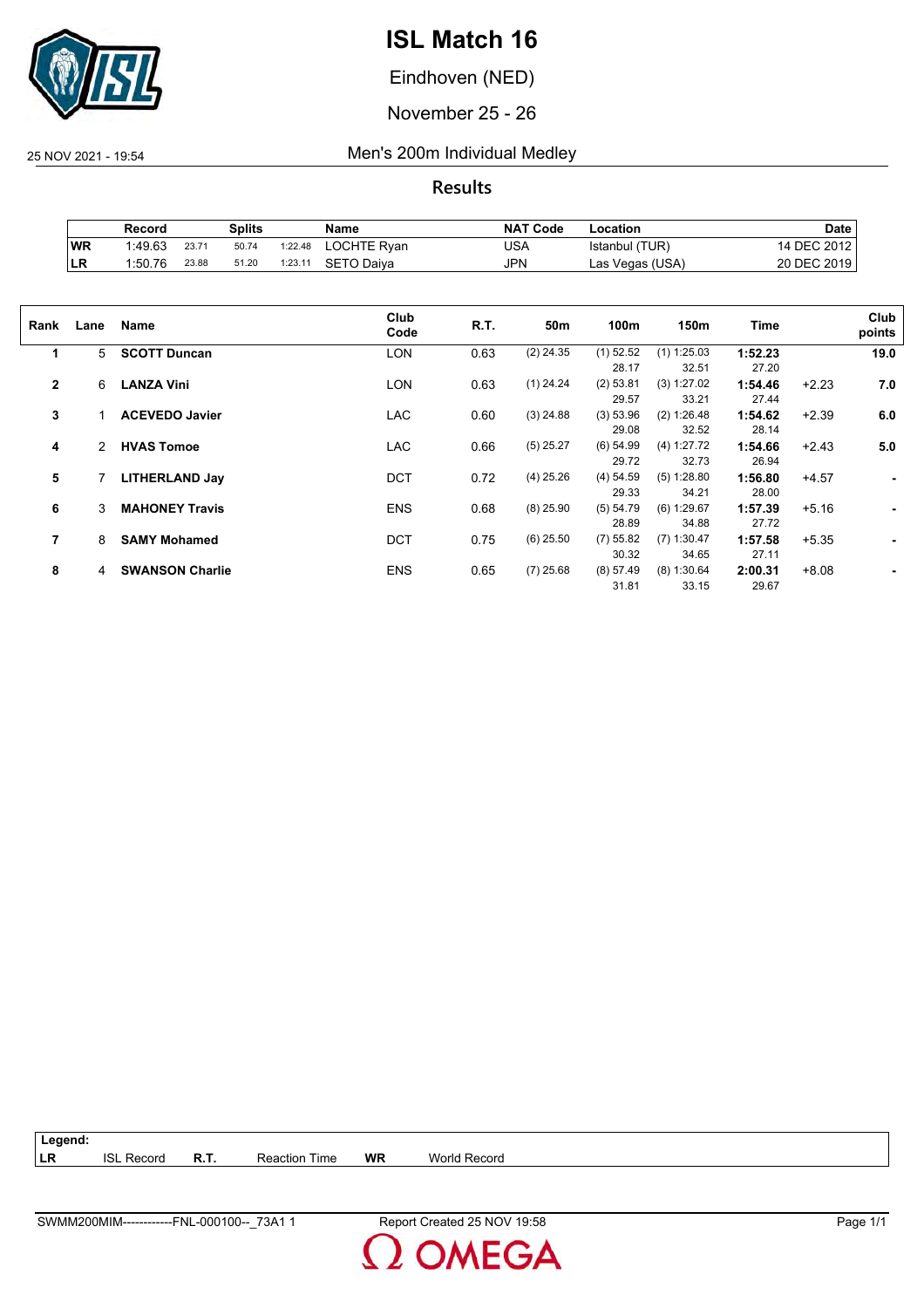

Eindhoven (NED)

November 25 - 26

25 NOV 2021 - 19:59 Women's 200m Individual Medley

**Results**

|           | Record  |       | Splits |         | Name                  | <b>NAT Code</b> | Location       | Date             |
|-----------|---------|-------|--------|---------|-----------------------|-----------------|----------------|------------------|
| <b>WR</b> | 2:01.86 | 26.47 | 56.40  | 1:32.49 | <b>HOSSZU Katinka</b> | HUN             | Doha (QAT)     | <b>SDEC 2014</b> |
| ∣LR       | 2:03.93 | 27.32 | 58.39  | 1:34.01 | OHASHI Yui            | <b>JPN</b>      | Budapest (HUN) | 14 NOV 2020      |

| Rank           | Lane | Name                         | Club<br>Code | R.T. | 50m         | 100m          | 150m          | Time    |         | Club<br>points |
|----------------|------|------------------------------|--------------|------|-------------|---------------|---------------|---------|---------|----------------|
| 1              | 5    | <b>PICKREM Sydney</b>        | LON          | 0.66 | $(1)$ 27.62 | $(2)$ 59.43   | $(1)$ 1:35.48 | 2:06.50 |         | 12.0           |
|                |      |                              |              |      |             | 31.81         | 36.05         | 31.02   |         |                |
| $\overline{2}$ | 4    | <b>HARVEY Mary-Sophie</b>    | <b>ENS</b>   | 0.70 | $(2)$ 27.80 | $(1)$ 59.42   | $(2)$ 1:37.19 | 2:07.61 | $+1.11$ | 7.0            |
|                |      |                              |              |      |             | 31.62         | 37.77         | 30.42   |         |                |
| 3              | 8    | <b>JAKABOS Zsuzsanna</b>     | <b>DCT</b>   | 0.72 | $(5)$ 28.32 | $(5)$ 1:01.00 | (5) 1:38.10   | 2:08.30 | $+1.80$ | 6.0            |
|                |      |                              |              |      |             | 32.68         | 37.10         | 30.20   |         |                |
| 4              | 6    | <b>SHANAHAN Katie</b>        | <b>LON</b>   | 0.72 | $(4)$ 28.12 | $(3)$ 1:00.23 | $(3)$ 1:37.88 | 2:08.58 | $+2.08$ | 5.0            |
|                |      |                              |              |      |             | 32.11         | 37.65         | 30.70   |         |                |
| 5              |      | <b>ANDISON Bailey</b>        | <b>DCT</b>   | 0.67 | $(7)$ 28.55 | $(6)$ 1:01.11 | (4) 1:38.08   | 2:08.86 | $+2.36$ | 4.0            |
|                |      |                              |              |      |             | 32.56         | 36.97         | 30.78   |         |                |
| 6              |      | <b>GASSON Helena</b>         | <b>LAC</b>   | 0.62 | $(3)$ 27.95 | (4) 1:00.62   | $(6)$ 1:38.81 | 2:10.25 | $+3.75$ | 3.0            |
|                |      |                              |              |      |             | 32.67         | 38.19         | 31.44   |         |                |
| 7              | 3    | <b>ROSENDAHL BACH Helena</b> | <b>ENS</b>   | 0.81 | $(8)$ 28.89 | $(7)$ 1:02.70 | $(7)$ 1:42.85 | 2:13.64 | $+7.14$ | $-1.0$         |
|                |      |                              |              |      |             | 33.81         | 40.15         | 30.79   |         |                |
| 8              | 2    | <b>DAHLKE Mikaela</b>        | <b>LAC</b>   | 0.71 | $(6)$ 28.43 | $(8)$ 1:03.14 | (8) 1:44.48   | 2:15.11 | $+8.61$ | $-1.0$         |
|                |      |                              |              |      |             | 34.71         | 41.34         | 30.63   |         |                |
|                |      |                              |              |      |             |               |               |         |         |                |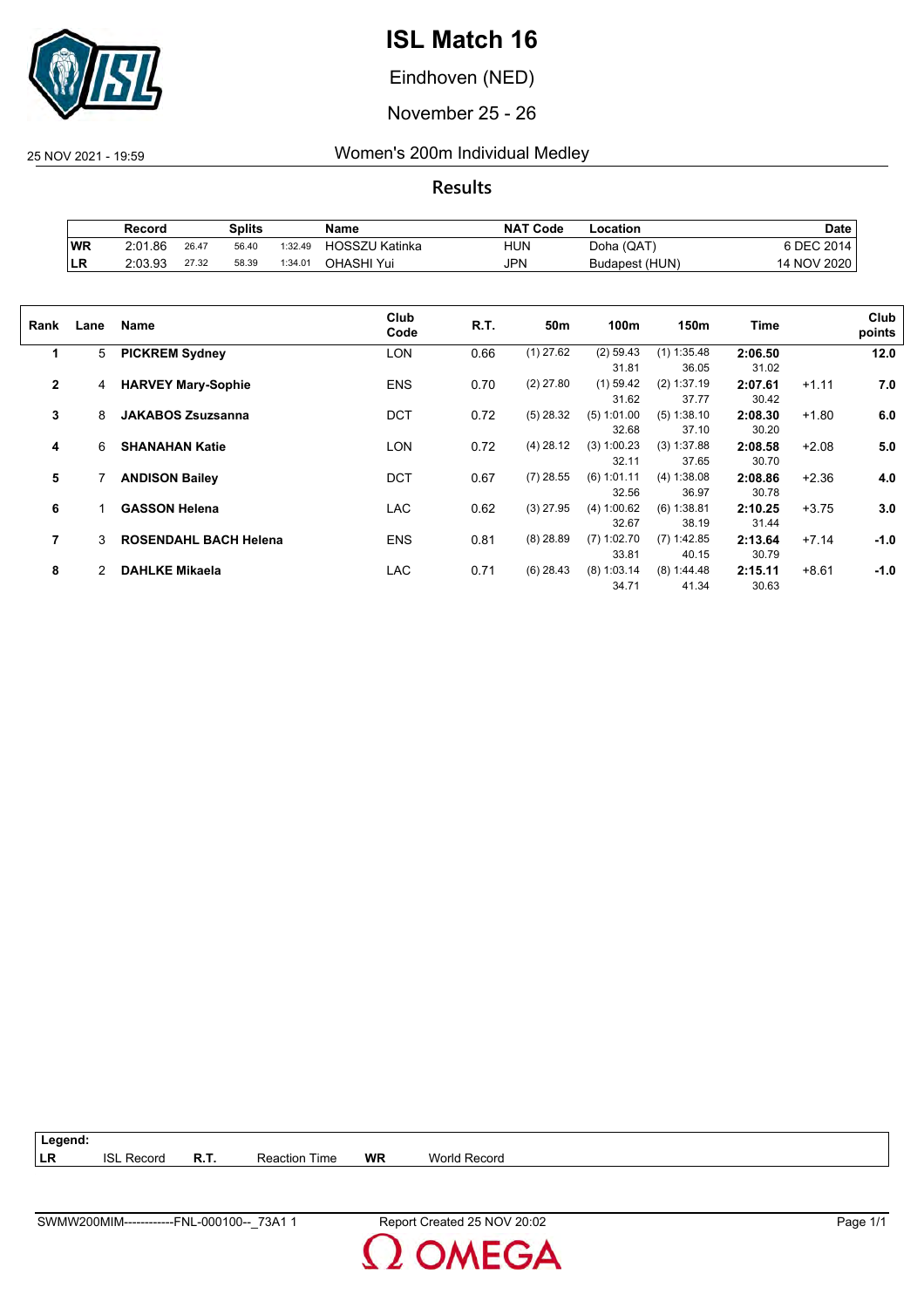

Eindhoven (NED)

November 25 - 26

25 NOV 2021 - 20:03 Men's 50m Breaststroke

**Results**

|           | Record Name |                             | <b>NAT Code</b> | Location       | Date        |
|-----------|-------------|-----------------------------|-----------------|----------------|-------------|
| <b>WR</b> |             | 25.25 van der BURGH Cameron | <b>RSA</b>      | Berlin (GER)   | 14 NOV 2009 |
| $l = WR$  |             | 25.25 SHYMANOVICH IIya      | <b>BLR</b>      | Kazan (RUS)    | 7 NOV 2021  |
| ILR       |             | 25.29 SAKCI Emre            | TUR             | Budapest (HUN) | 5 NOV 2020  |

| Rank | Lane | Name                         | <b>Club Code</b> | R.T. | Time             | Club points |
|------|------|------------------------------|------------------|------|------------------|-------------|
|      | 4    | <b>SHYMANOVICH IIva</b>      | <b>ENS</b>       | 0.63 | 25.47            | 30.0        |
| 2    | 3    | <b>LIMA Felipe</b>           | <b>ENS</b>       | 0.63 | 26.22<br>$+0.75$ | 7.0         |
| 3    | 2    | <b>ROTHBAUER Christopher</b> | LAC              | 0.66 | 26.72<br>$+1.25$ |             |
| 4    |      | <b>COPE Tommy</b>            | <b>DCT</b>       | 0.67 | $+1.30$<br>26.77 |             |
| 5    | 6    | <b>WILLIAMSON Sam</b>        | LON              | 0.66 | 26.95<br>+1.48   |             |
| 6    | 5    | <b>MURDOCH Ross</b>          | LON              | 0.60 | 27.28<br>$+1.81$ |             |
| 7    | 8    | <b>MILLER Cody</b>           | <b>DCT</b>       | 0.65 | 27.31<br>$+1.84$ |             |
| 8    |      | <b>RUVALCABA CRUZ Hector</b> | LAC              | 0.72 | $+3.11$<br>28.58 | -1.0        |



**MEGA**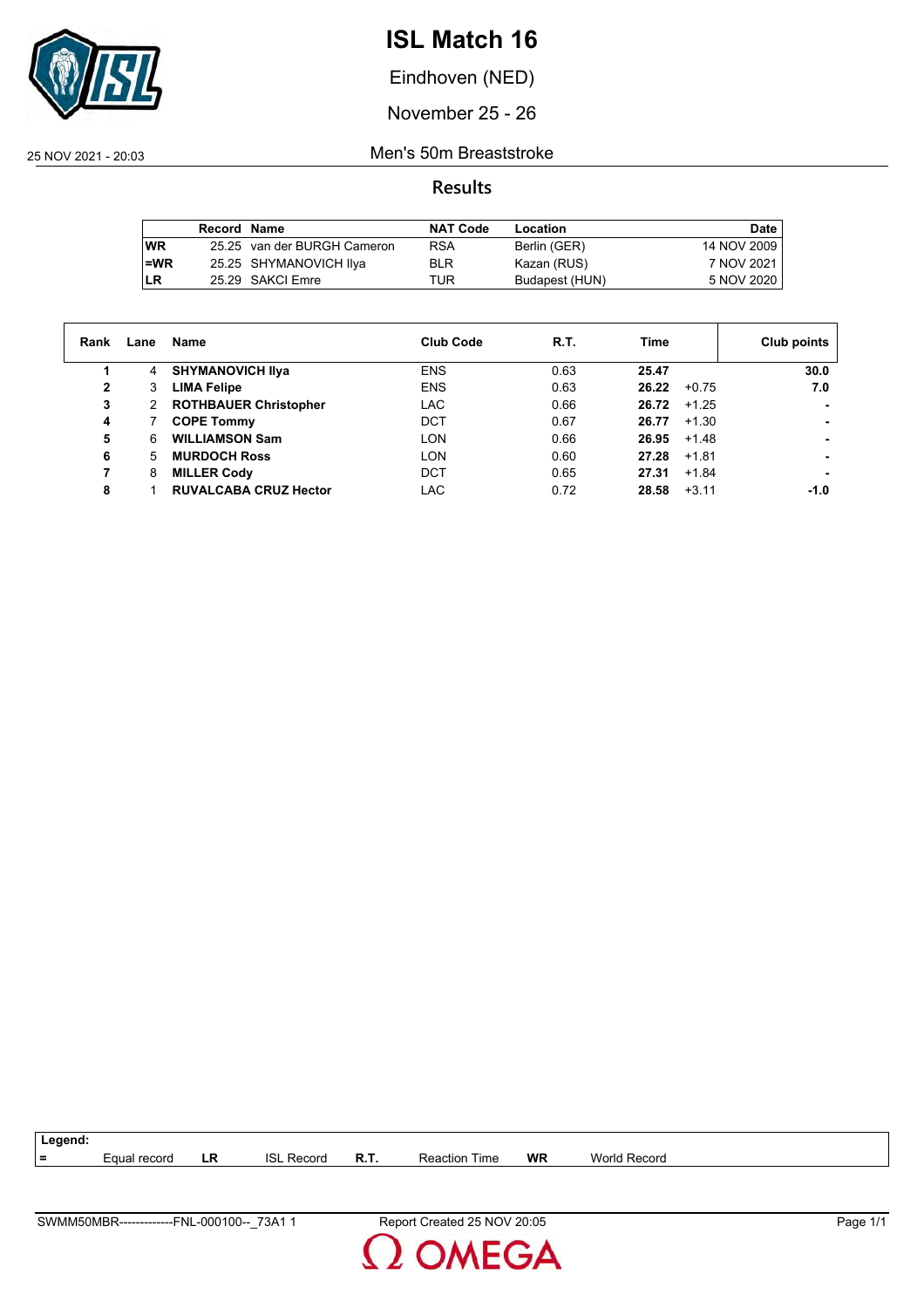

Eindhoven (NED)

November 25 - 26

25 NOV 2021 - 20:06 Women's 50m Breaststroke

**Results**

|           | Record Name |                     | <b>NAT Code</b> | Location       | <b>Date</b> |
|-----------|-------------|---------------------|-----------------|----------------|-------------|
| <b>WR</b> |             | 28.56 ATKINSON Alia | MAL             | Budapest (HUN) | 6 OCT 2018  |
| LR        |             | 28.77 KING Lilly    | USA             | Budapest (HUN) | 21 NOV 2020 |

| Rank | Lane | Name                      | <b>Club Code</b> | R.T. | Time             | Club points |
|------|------|---------------------------|------------------|------|------------------|-------------|
|      | 5.   | <b>ATKINSON Alia</b>      | <b>LON</b>       | 0.59 | 29.19            | 19.0        |
| 2    | 2    | <b>GORBENKO Anastasia</b> | <b>LAC</b>       | 0.66 | 29.68<br>$+0.49$ | 7.0         |
| 3    |      | <b>CLARK Imogen</b>       | <b>LAC</b>       | 0.62 | 29.96<br>$+0.77$ | 6.0         |
| 4    |      | <b>HAUGHEY Siobhan</b>    | <b>ENS</b>       | 0.69 | 30.00<br>$+0.81$ | 5.0         |
| 5    | 8    | <b>BELONOGOFF Tatiana</b> | <b>DCT</b>       | 0.70 | $+1.21$<br>30.40 |             |
| 6    | 6.   | <b>LAUKKANEN Jenna</b>    | <b>LON</b>       | 0.65 | 30.68<br>$+1.49$ |             |
|      | 4    | <b>CHIKUNOVA Evgenia</b>  | <b>ENS</b>       | 0.72 | $+1.92$<br>31.11 |             |
| 8    |      | <b>TEMNIKOVA Maria</b>    | DCT              | 0.65 | $+2.29$<br>31.48 |             |

| Record<br>IST | Reaction<br>-l ime | <b>WR</b> | World Record |
|---------------|--------------------|-----------|--------------|
|               |                    |           |              |

**Legend:**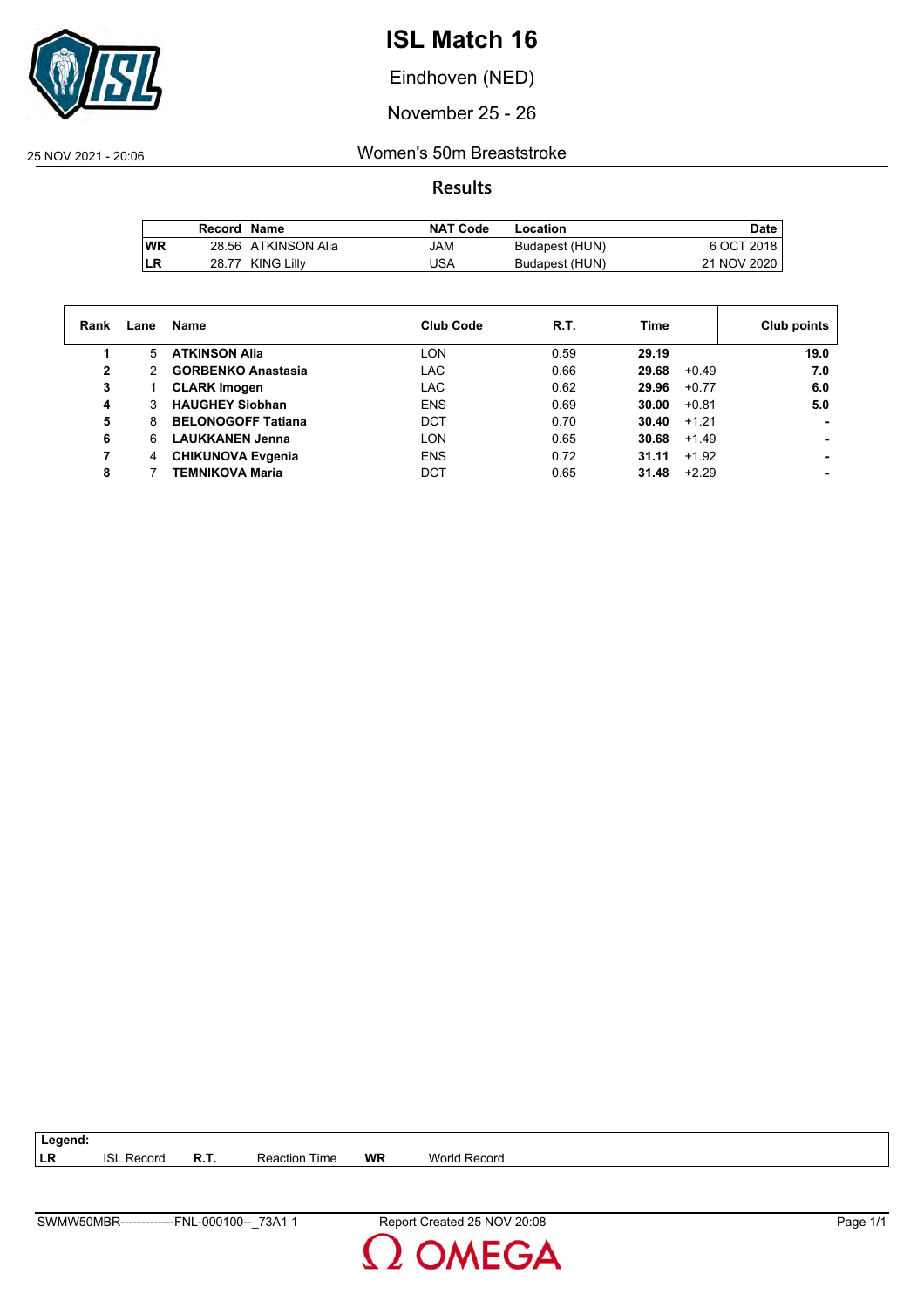

Eindhoven (NED)

November 25 - 26

25 NOV 2021 - 20:12 Men's 4x100m Freestyle

**Results**

|           | Record  |       | Splits  |         | <b>NAT (Relay)</b>             | Location       | <b>Date</b>   |
|-----------|---------|-------|---------|---------|--------------------------------|----------------|---------------|
| <b>WR</b> | 3:03.03 | 45.66 | 1:31.41 | 2:17.27 | USA - United States of America | Hangzhou (CHN) | 11 DEC 2018 I |
| <b>LR</b> | 3:02.78 | 46.09 | 1:31.34 | 2:16.74 | ENS - Energy Standard          | Budapest (HUN) | 21 NOV 2020   |

| Rank           | Lane           | Club / Name                  | R.T. | 50m   | 100m  | <b>Time</b>   |          | Club<br>points |
|----------------|----------------|------------------------------|------|-------|-------|---------------|----------|----------------|
| $\mathbf{1}$   | 5              | <b>LON - London Roar</b>     |      |       |       | 3:04.47       |          | 38.0           |
|                |                | <b>CARTER Dylan</b>          | 0.60 | 22.26 | 46.39 | $(2)$ 46.39   |          |                |
|                |                | <b>INCERTI Zac</b>           | 0.15 | 22.52 | 46.87 | (3) 1:33.26   |          |                |
|                |                | <b>SCOTT Duncan</b>          | 0.23 | 22.12 | 46.09 | $(2)$ 2:19.35 |          |                |
|                |                | <b>CHALMERS Kyle</b>         | 0.26 | 21.37 | 45.12 |               |          |                |
| $\mathbf{2}$   | $\mathbf{1}$   | <b>LAC - LA Current</b>      |      |       |       | 3:05.38       | $+0.91$  | 14.0           |
|                |                | <b>ROONEY Maxime</b>         | 0.64 | 22.11 | 46.40 | $(3)$ 46.40   |          |                |
|                |                | <b>CHRISTOU Apostolos</b>    | 0.22 | 21.66 | 45.99 | $(1)$ 1:32.39 |          |                |
|                |                | <b>GKOLOMEEV Kristian</b>    | 0.24 | 22.29 | 46.80 | $(1)$ 2:19.19 |          |                |
|                |                | <b>PINFOLD Brett</b>         | 0.23 | 22.16 | 46.19 |               |          |                |
| 3              | 8              | <b>DCT - DC Trident</b>      |      |       |       | 3:08.42       | $+3.95$  | 12.0           |
|                |                | SHEVTSOV Sergey              | 0.62 | 22.63 | 47.93 | $(=6)$ 47.93  |          |                |
|                |                | SHCHEGOLEV Aleksandr         | 0.15 | 22.10 | 46.22 | (4) 1:34.15   |          |                |
|                |                | <b>HARTING Zach</b>          | 0.22 | 22.28 | 46.55 | $(3)$ 2:20.70 |          |                |
|                |                | <b>HOFFER Ryan</b>           | 0.06 | 22.55 | 47.72 |               |          |                |
| 4              | 4              | <b>ENS - Energy Standard</b> |      |       |       | 3:08.59       | $+4.12$  | 10.0           |
|                |                | KOLESNIKOV Kliment           | 0.62 | 22.21 | 46.24 | $(1)$ 46.24   |          |                |
|                |                | <b>BARRETT Adam</b>          | 0.35 | 22.25 | 46.93 | (2) 1:33.17   |          |                |
|                |                | PROUD Ben                    | 0.17 | 22.59 | 47.64 | $(4)$ 2:20.81 |          |                |
|                |                | <b>GUY James</b>             | 0.34 | 22.89 | 47.78 |               |          |                |
| 5              | 3              | <b>ENS - Energy Standard</b> |      |       |       | 3:10.63       | $+6.16$  |                |
|                |                | <b>MIGNON Clement</b>        | 0.64 | 22.80 | 47.85 | $(5)$ 47.85   |          |                |
|                |                | le CLOS Chad                 | 0.19 | 22.42 | 47.69 | $(6)$ 1:35.54 |          |                |
|                |                | <b>ZHILKIN Andrey</b>        | 0.34 | 22.66 | 47.50 | $(5)$ 2:23.04 |          |                |
|                |                | <b>ZIRK Kregor</b>           | 0.25 | 22.59 | 47.59 |               |          |                |
| 6              | $\overline{7}$ | <b>DCT - DC Trident</b>      |      |       |       | 3:11.99       | $+7.52$  |                |
|                |                | <b>STJEPANOVIC Velimir</b>   | 0.63 | 23.17 | 47.93 | $(=6)$ 47.93  |          |                |
|                |                | <b>GROTHE Zane</b>           | 0.24 | 22.71 | 47.75 | $(7)$ 1:35.68 |          |                |
|                |                | <b>MURPHY Camden</b>         | 0.23 | 22.60 | 47.95 | $(6)$ 2:23.63 |          |                |
|                |                | <b>LOY Andrew</b>            | 0.26 | 23.10 | 48.36 |               |          |                |
| $\overline{7}$ | 6              | <b>LON - London Roar</b>     |      |       |       | 3:13.57       | $+9.10$  |                |
|                |                | <b>MILDRED Edward</b>        | 0.58 | 22.78 | 47.69 | $(4)$ 47.69   |          |                |
|                |                | <b>SIMONS Kenzo</b>          | 0.19 | 21.81 | 47.27 | (5) 1:34.96   |          |                |
|                |                | <b>MORIMOTO Teppei</b>       | 0.27 | 23.43 | 49.21 | $(7)$ 2:24.17 |          |                |
|                |                | <b>GREENBANK Luke</b>        | 0.16 | 23.84 | 49.40 |               |          |                |
| 8              | $\overline{2}$ | <b>LAC - LA Current</b>      |      |       |       | 3:15.83       | $+11.36$ | $-2.0$         |
|                |                | <b>BUKHOV Vladislav</b>      | 0.64 | 22.85 | 48.82 | $(8)$ 48.82   |          |                |
|                |                | <b>DEVINE Abrahm</b>         | 0.15 | 22.98 | 48.49 | $(8)$ 1:37.31 |          |                |
|                |                | RUVALCABA CRUZ Hector        | 0.33 | 23.97 | 49.77 | $(8)$ 2:27.08 |          |                |
|                |                | <b>ACEVEDO Javier</b>        | 0.12 | 23.45 | 48.75 |               |          |                |

| Legend: |            |    |                        |      |                      |           |              |
|---------|------------|----|------------------------|------|----------------------|-----------|--------------|
| $=$     | Equal rank | LR | <b>ISL</b><br>. Record | R.T. | <b>Reaction Time</b> | <b>WR</b> | World Record |
|         |            |    |                        |      |                      |           |              |

2 OMEGA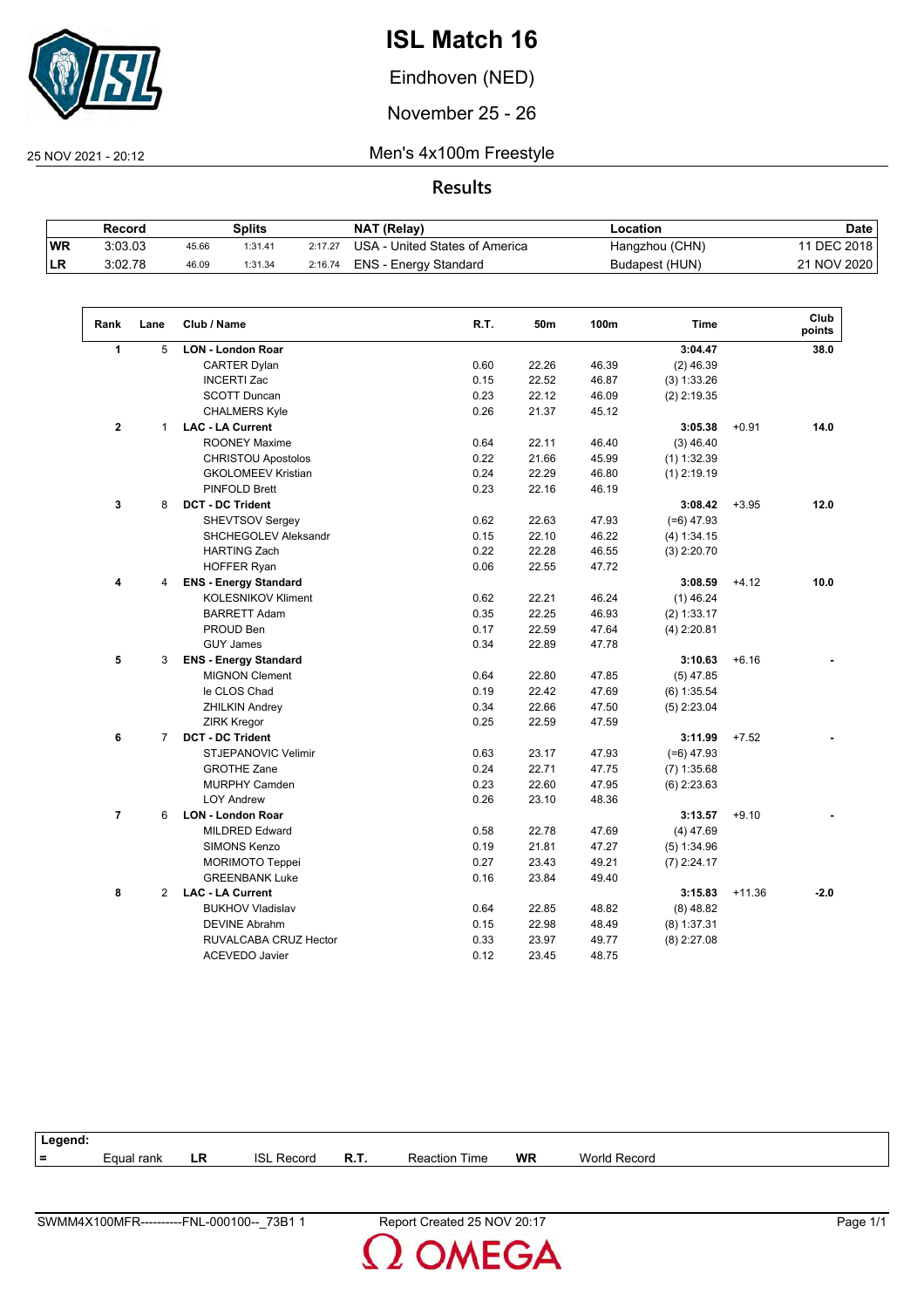

Eindhoven (NED)

November 25 - 26

25 NOV 2021 - 20:23 Women's 50m Backstroke

|      | Record Name |                      | <b>NAT Code</b> | Location        | Date        |
|------|-------------|----------------------|-----------------|-----------------|-------------|
| l WR |             | 25.60 TOUSSAINT Kira | NED.            | Budapest (HUN)  | 14 NOV 2020 |
| l=WR |             | 25.60 TOUSSAINT Kira | NED.            | Amsterdam (NED) | 18 DEC 2020 |
| LR   |             | 25.60 TOUSSAINT Kira | NED.            | Budapest (HUN)  | 14 NOV 2020 |

| Rank | Lane | Name                      | <b>Club Code</b> | R.T. | Time             | Club points |
|------|------|---------------------------|------------------|------|------------------|-------------|
|      | 5    | <b>TOUSSAINT Kira</b>     | LON              | 0.53 | 26.09            | 9.0         |
| 2    |      | <b>MACK Linnea</b>        | <b>DCT</b>       | 0.60 | 26.29<br>$+0.20$ | 7.0         |
| 3    | 2    | <b>WILM Ingrid</b>        | LAC              | 0.68 | $+0.35$<br>26.44 | 6.0         |
| 4    | 8    | <b>DELOOF Ali</b>         | <b>DCT</b>       | 0.60 | $+0.36$<br>26.45 | 5.0         |
| 5    | 6    | <b>ATHERTON Minna</b>     | LON              | 0.61 | 26.55<br>$+0.46$ | 4.0         |
| 6    | 4    | <b>KUBOVA Simona</b>      | <b>ENS</b>       | 0.59 | 26.61<br>$+0.52$ | 3.0         |
| 7    | 3    | <b>DAVIES Georgia</b>     | <b>ENS</b>       | 0.62 | 26.67<br>$+0.58$ | 2.0         |
| 8    |      | <b>GORBENKO Anastasia</b> | LAC              | 0.64 | 26.69<br>$+0.60$ | 1.0         |

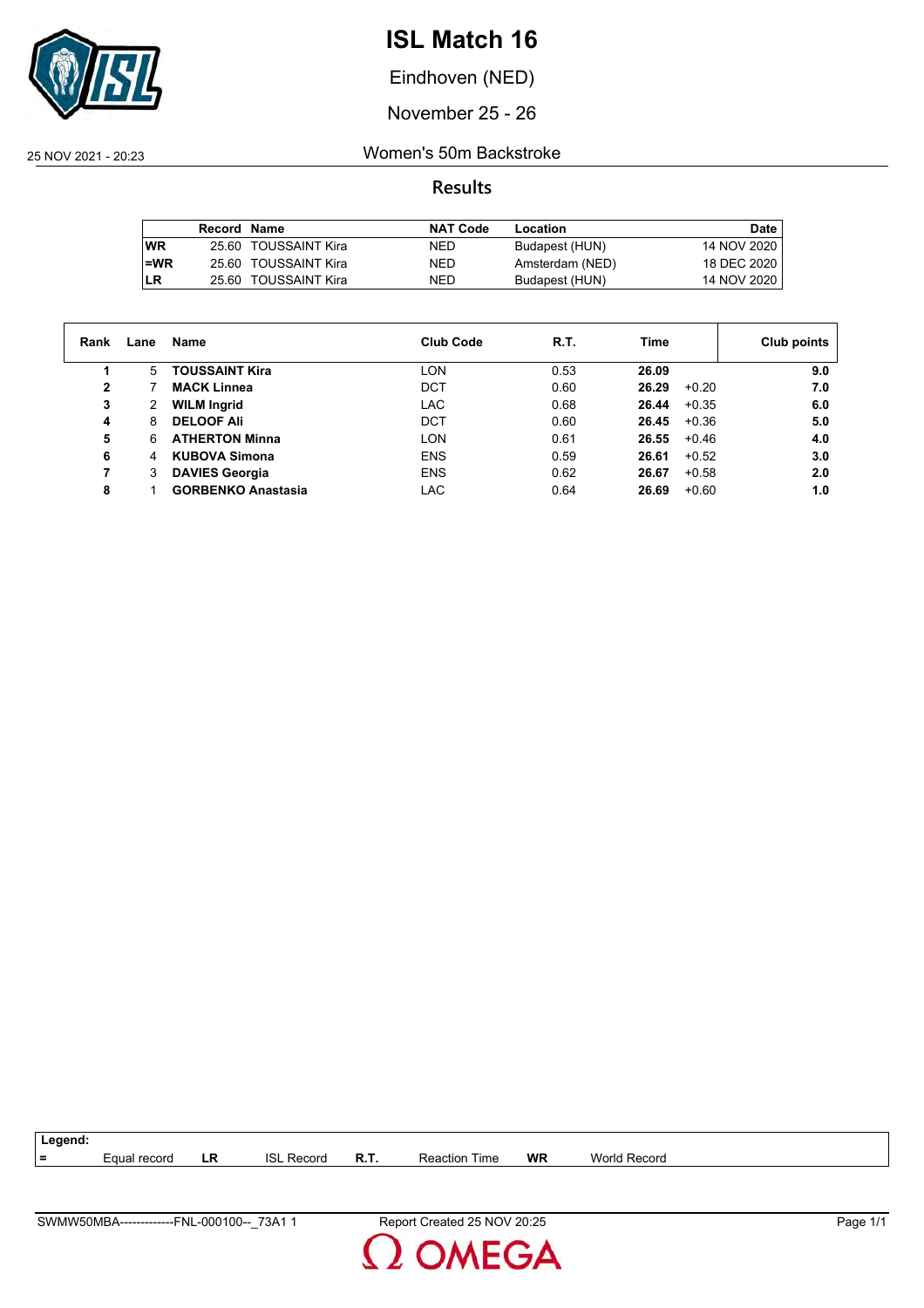

Eindhoven (NED)

November 25 - 26

25 NOV 2021 - 20:26 Men's 50m Backstroke

|           | Record Name |                        | <b>NAT Code</b> | Location       | Date.       |
|-----------|-------------|------------------------|-----------------|----------------|-------------|
| <b>WR</b> |             | 22.22 MANAUDOU Florent | <b>FRA</b>      | Doha (QAT)     | 6 DEC 2014  |
| LR        |             | 22.54 MURPHY Ryan      | 'JSA            | Budapest (HUN) | 21 NOV 2020 |

| Rank | Lane | Name                      | <b>Club Code</b> | R.T. | Time             | Club points |
|------|------|---------------------------|------------------|------|------------------|-------------|
|      |      | <b>MURPHY Ryan</b>        | LAC              | 0.47 | LR, AM<br>22.53  | 15.0        |
| 2    | 8    | <b>NIKOLAEV Mark</b>      | <b>DCT</b>       | 0.61 | $+0.17$<br>22.70 | 7.0         |
| 3    | 4    | <b>KOLESNIKOV Kliment</b> | <b>ENS</b>       | 0.67 | 23.04<br>$+0.51$ | 6.0         |
| 4    | 5.   | <b>GUIDO Guilherme</b>    | LON              | 0.57 | $+0.54$<br>23.07 | 5.0         |
| 5    | 6    | <b>DIENER Christian</b>   | <b>LON</b>       | 0.62 | 23.15<br>$+0.62$ | 4.0         |
| 6    |      | <b>SHIELDS Tom</b>        | <b>LAC</b>       | 0.68 | 23.79<br>$+1.26$ |             |
|      |      | <b>SAMY Mohamed</b>       | DCT              | 0.69 | 24.20<br>$+1.67$ |             |
| 8    |      | <b>MAHONEY Travis</b>     | <b>ENS</b>       | 0.64 | 24.32<br>$+1.79$ |             |

| ∟egend: |                 |    |                      |          |                  |           |                     |
|---------|-----------------|----|----------------------|----------|------------------|-----------|---------------------|
| AM      | Americas Record | LR | <b>ISL</b><br>Record | o<br>в., | Time<br>Reaction | <b>WR</b> | <b>World Record</b> |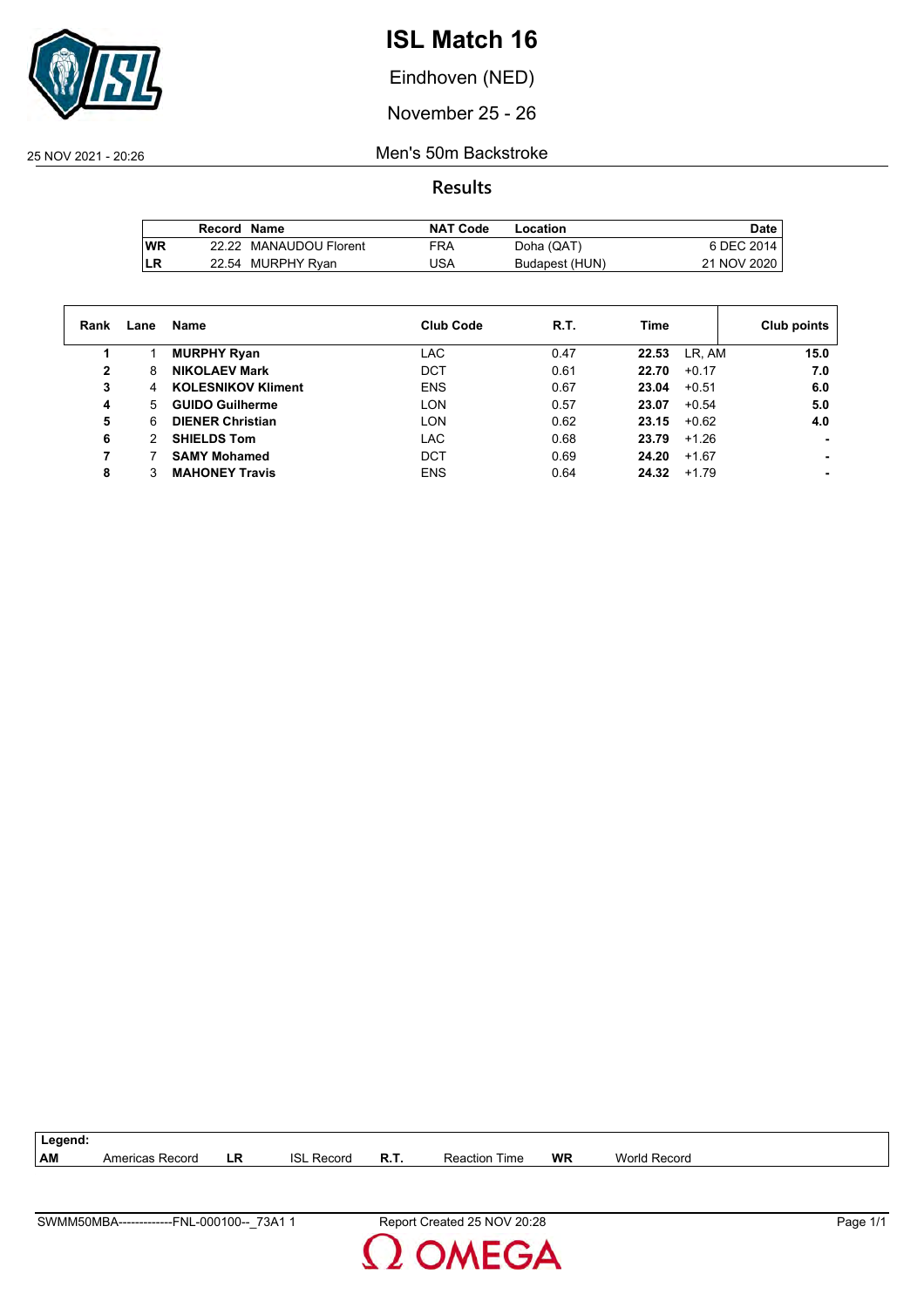

Eindhoven (NED)

November 25 - 26

25 NOV 2021 - 20:31 Women's 400m Freestyle

**Results**

|           | Record  |       | Splits  |         | Name                  | <b>NAT Code</b> | Location           | Date        |
|-----------|---------|-------|---------|---------|-----------------------|-----------------|--------------------|-------------|
| <b>WR</b> | 3:53.92 | 56.08 | 1:55.37 | 2:54.94 | <b>TITMUS Ariarne</b> | AUS             | Hangzhou (CHN)     | 14 DEC 2018 |
| ∣LR       | 3:54.06 | 56.33 | 1:55.24 | 2:55.04 | EDECKY Katie.         | DCT             | Indianapolis (USA) | 5 OCT 2019  |

| Lane<br>Rank  |   | Name                                        |                                    | Club<br>Code              |                           | R.T.                      | Time    |         | Club<br>points |
|---------------|---|---------------------------------------------|------------------------------------|---------------------------|---------------------------|---------------------------|---------|---------|----------------|
|               | 4 | <b>HAUGHEY Siobhan</b>                      |                                    | <b>ENS</b>                |                           | 0.72                      | 3:58.44 |         | 17.0           |
| 50m (2) 27.09 |   | 100m (1) 56.01<br>150m (1) 1:26.01<br>28.92 | 200m (1) 1:56.34<br>30.33<br>30.00 | 250m (1) 2:26.70<br>30.36 | 300m (1) 2:57.16<br>30.46 | 350m (1) 3:27.54<br>30.38 | 30.90   |         |                |
| 2             | 8 | <b>EVANS Joanna</b>                         |                                    | <b>DCT</b>                |                           | 0.71                      | 4:01.53 | $+3.09$ | 10.0           |
| 50m (4) 27.67 |   | 100m (3) 56.41<br>150m (4) 1:27.38<br>28.74 | 200m (2) 1:57.87<br>30.49<br>30.97 | 250m (2) 2:28.22<br>30.35 | 300m (2) 2:58.81<br>30.59 | 350m (2) 3:30.15<br>31.34 | 31.38   |         |                |
| 3             |   | <b>DUMONT Valentine</b>                     |                                    | LAC.                      |                           | 0.70                      | 4:03.30 | +4.86   | 6.0            |
| 50m (5) 28.10 |   | 100m (5) 58.33<br>150m (5) 1:29.03<br>30.23 | 200m (5) 1:59.90<br>30.87<br>30.70 | 250m (5) 2:30.92<br>31.02 | 300m (5) 3:02.23<br>31.31 | 350m (4) 3:33.51<br>31.28 | 29.79   |         |                |
| 4             |   | <b>NEALE Leah</b>                           |                                    | <b>DCT</b>                |                           | 0.70                      | 4:04.16 | $+5.72$ | 9.0            |
| 50m (1) 27.04 |   | 100m (2) 56.13<br>150m (2) 1:26.65<br>29.09 | 200m (3) 1:57.98<br>31.33<br>30.52 | 250m (3) 2:29.25<br>31.27 | 300m (3) 3:01.14<br>31.89 | 350m (3) 3:33.32<br>32.18 | 30.84   |         |                |
| 5             | 5 | <b>ANDERSON Freya</b>                       |                                    | <b>LON</b>                |                           | 0.77                      | 4:06.05 | $+7.61$ | 6.0            |
| 50m (3) 27.18 |   | 100m (4) 56.51<br>150m (3) 1:26.96<br>29.33 | 200m (4) 1:58.26<br>31.30<br>30.45 | 250m (4) 2:29.62<br>31.36 | 300m (4) 3:01.70<br>32.08 | 350m (5) 3:34.12<br>32.42 | 31.93   |         |                |
| 6             | 6 | <b>SHANAHAN Katie</b>                       |                                    | LON                       |                           | 0.73                      | 4:07.04 | $+8.60$ | 3.0            |
| 50m (6) 28.47 |   | 100m (8) 59.41<br>150m (7) 1:30.42<br>30.94 | 200m (7) 2:02.27<br>31.85<br>31.01 | 250m (6) 2:33.65<br>31.38 | 300m (6) 3:05.16<br>31.51 | 350m (6) 3:36.58<br>31.42 | 30.46   |         |                |
|               |   | <b>ROSENDAHL BACH Helena</b>                |                                    | <b>ENS</b>                |                           | 0.81                      | 4:07.65 | $+9.21$ | 2.0            |
| 50m (8) 28.73 |   | 100m (7) 59.27<br>150m (8) 1:30.75<br>30.54 | 200m (8) 2:02.41<br>31.48<br>31.66 | 250m (8) 2:34.01<br>31.60 | 300m (7) 3:05.50<br>31.49 | 350m (7) 3:37.03<br>31.53 | 30.62   |         |                |
| 8             |   | <b>DAHLKE Mikaela</b>                       |                                    | <b>LAC</b>                |                           | 0.69                      | 4:08.43 | $+9.99$ |                |
| 50m (7) 28.64 |   | 100m (6) 59.16<br>150m (6) 1:30.41<br>30.52 | 200m (6) 2:02.12<br>31.25<br>31.71 | 250m (7) 2:33.86<br>31.74 | 300m (8) 3:05.92<br>32.06 | 350m (8) 3:37.66<br>31.74 | 30.77   |         |                |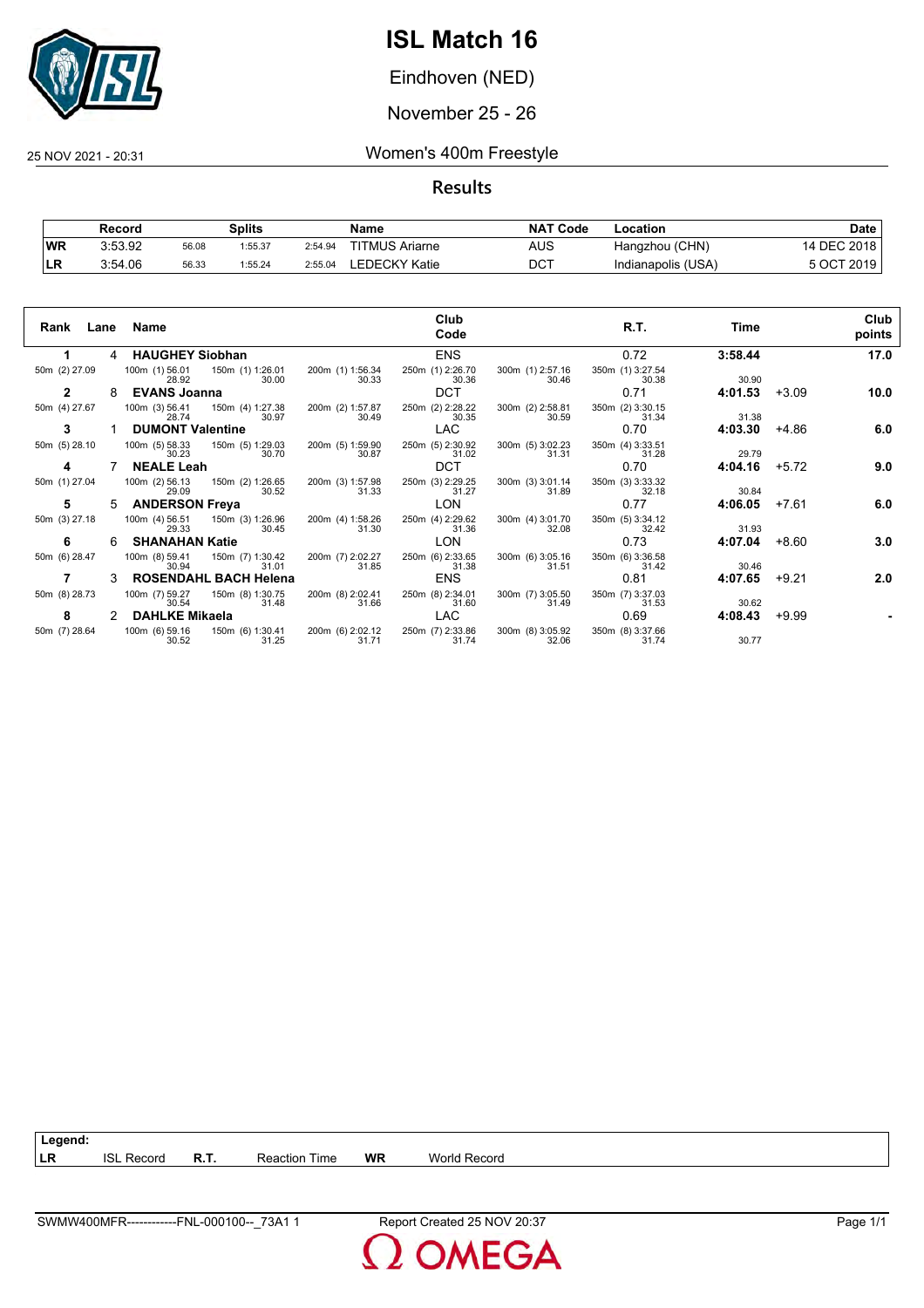

Eindhoven (NED)

November 25 - 26

25 NOV 2021 - 20:37 Men's 400m Freestyle

**Results**

|           | Record  |       | Splits  |         | Name             | <b>NAT</b><br>' Code | Location       | Date            |
|-----------|---------|-------|---------|---------|------------------|----------------------|----------------|-----------------|
| <b>WR</b> | 3:32.25 | 50.80 | 1:44.73 | 2:38.85 | AGNEL<br>Yannick | FRA                  | Angers (FRA)   | 15 NOV 2012     |
| LR        | 3:35.49 | 51.66 | 14.76   | 2:42.52 | RAPSYS Danas     | LTL                  | Budapest (HUN) | <b>NOV 2020</b> |

| Rank          |    | Lane Name                  |                           |                           | Club<br>Code              |                           | R.T.                      | Time    |          | Club<br>points |
|---------------|----|----------------------------|---------------------------|---------------------------|---------------------------|---------------------------|---------------------------|---------|----------|----------------|
|               | 6  | <b>DEAN Tom</b>            |                           |                           | <b>LON</b>                |                           | 0.68                      | 3:40.20 |          | 10.0           |
| 50m (2) 24.72 |    | 100m (4) 51.80<br>27.08    | 150m (4) 1:19.87<br>28.07 | 200m (3) 1:48.46<br>28.59 | 250m (2) 2:16.94<br>28.48 | 300m (2) 2:45.27<br>28.33 | 350m (2) 3:13.45<br>28.18 | 26.75   |          |                |
| 2             |    | <b>SCHEFFER Fernando</b>   |                           |                           | <b>LAC</b>                |                           | 0.66                      | 3:40.75 | $+0.55$  | 19.0           |
| 50m (1) 24.10 |    | 100m (1) 49.62<br>25.52    | 150m (1) 1:18.25<br>28.63 | 200m (1) 1:46.65<br>28.40 | 250m (1) 2:15.05<br>28.40 | 300m (1) 2:43.64<br>28.59 | 350m (1) 3:12.47<br>28.83 | 28.28   |          |                |
| 3             |    | <b>MALYUTIN Martin</b>     |                           |                           | LAC                       |                           | 0.68                      | 3:41.67 | $+1.47$  | 6.0            |
| 50m (5) 25.07 |    | 100m (5) 52.07<br>27.00    | 150m (3) 1:19.86<br>27.79 | 200m (2) 1:48.40<br>28.54 | 250m (3) 2:17.04<br>28.64 | 300m (3) 2:45.39<br>28.35 | 350m (3) 3:13.91<br>28.52 | 27.76   |          |                |
| 4             | 4  | <b>ZIRK Kregor</b>         |                           |                           | <b>ENS</b>                |                           | 0.62                      | 3:42.02 | $+1.82$  | 5.0            |
| 50m (3) 24.75 |    | 100m (3) 51.47<br>26.72    | 150m (2) 1:19.80<br>28.33 | 200m (4) 1:48.57<br>28.77 | 250m (4) 2:17.32<br>28.75 | 300m (4) 2:46.26<br>28.94 | 350m (4) 3:14.77<br>28.51 | 27.25   |          |                |
| 5             |    | <b>GUY James</b>           |                           |                           | <b>ENS</b>                |                           | 0.65                      | 3:42.58 | $+2.38$  | 4.0            |
| 50m (6) 25.45 |    | 100m (6) 52.94<br>27.49    | 150m (5) 1:21.21<br>28.27 | 200m (5) 1:49.81<br>28.60 | 250m (5) 2:18.48<br>28.67 | 300m (5) 2:47.02<br>28.54 | 350m (5) 3:15.32<br>28.30 | 27.26   |          |                |
| 6             | 5. | <b>INCERTI Zac</b>         |                           |                           | LON                       |                           | 0.64                      | 3:46.16 | $+5.96$  | 3.0            |
| 50m (7) 25.58 |    | 100m (7) 53.67<br>28.09    | 150m (8) 1:22.30<br>28.63 | 200m (8) 1:51.27<br>28.97 | 250m (6) 2:19.63<br>28.36 | 300m (6) 2:48.03<br>28.40 | 350m (6) 3:17.25<br>29.22 | 28.91   |          |                |
|               |    | <b>STJEPANOVIC Velimir</b> |                           |                           | <b>DCT</b>                |                           | 0.61                      | 3:48.05 | $+7.85$  | 6.0            |
| 50m (4) 25.04 |    | 100m (2) 51.22<br>26.18    | 150m (6) 1:21.23<br>30.01 | 200m (7) 1:51.15<br>29.92 | 250m (8) 2:20.71<br>29.56 | 300m (8) 2:50.50<br>29.79 | 350m (7) 3:19.85<br>29.35 | 28.20   |          |                |
| 8             | 8  | <b>GROTHE Zane</b>         |                           |                           | <b>DCT</b>                |                           | 0.71                      | 3:51.24 | $+11.04$ | $-1.0$         |
| 50m (8) 25.72 |    | 100m (8) 53.70<br>27.98    | 150m (7) 1:21.82<br>28.12 | 200m (6) 1:50.67<br>28.85 | 250m (7) 2:19.72<br>29.05 | 300m (7) 2:49.99<br>30.27 | 350m (8) 3:21.19<br>31.20 | 30.05   |          |                |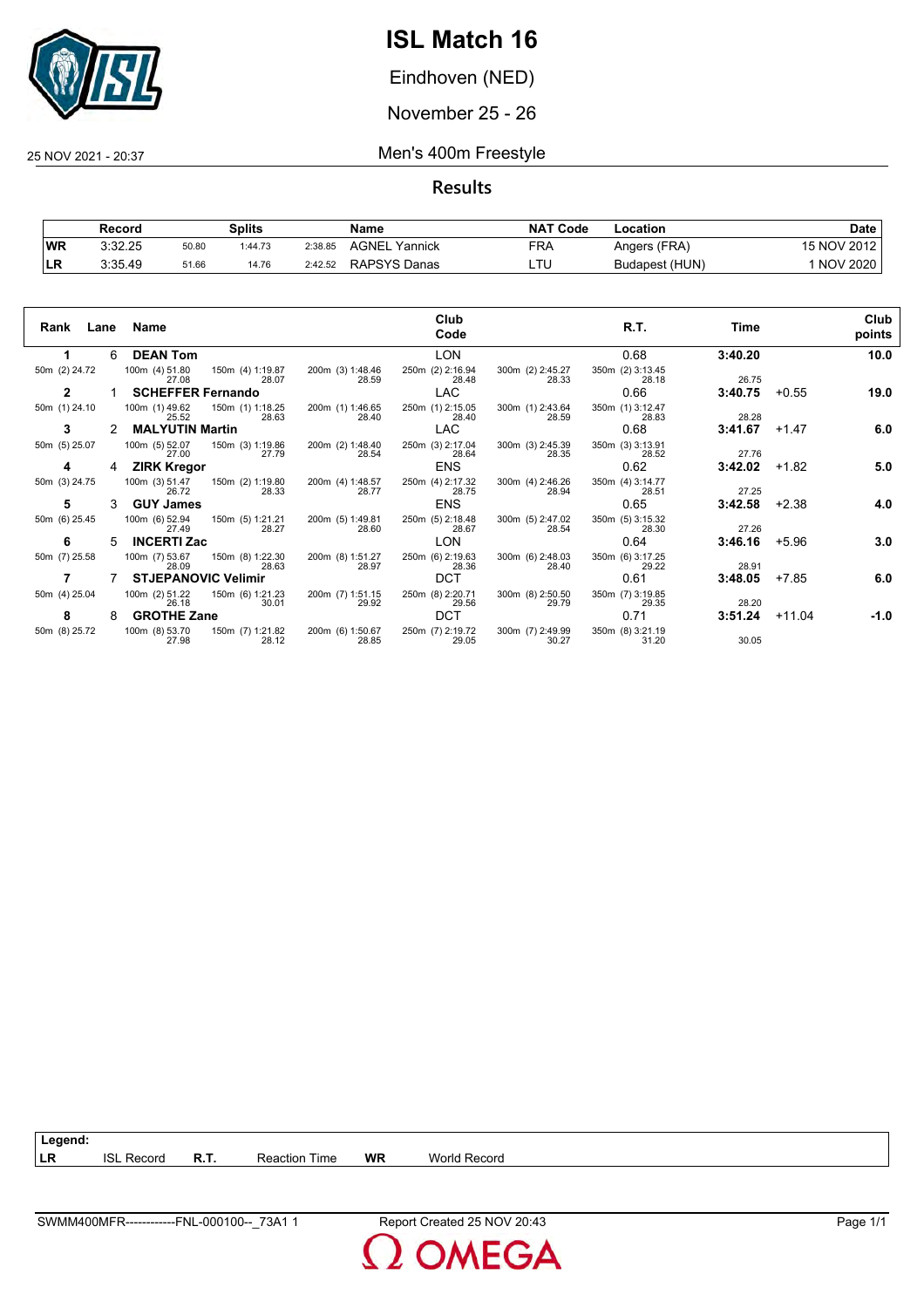

Eindhoven (NED)

November 25 - 26

 $\sqrt{2}$ 

25 NOV 2021 - 20:46 Women's 4x100m Medley Relay

|           | Record  |       | Splits  |         | <b>NAT (Relay)</b>             | ∟ocation       | <b>Date</b> |
|-----------|---------|-------|---------|---------|--------------------------------|----------------|-------------|
| <b>WR</b> | 3:44.52 | 55.60 | 1:58.00 | 2:52.79 | USA - United States of America | Budapest (HUN) | 21 NOV 2020 |
| <b>LR</b> | 3:44.52 | 55.60 | 1:58.00 | 2:52.79 | CAC - Cali Condors             | Budapest (HUN) | 21 NOV 2020 |

| Rank           | Lane           | Club / Name                  | R.T. | 50m   | 100m    | <b>Time</b>   |         | Club<br>points |
|----------------|----------------|------------------------------|------|-------|---------|---------------|---------|----------------|
| $\mathbf{1}$   | 5              | <b>LON - London Roar</b>     |      |       |         | 3:47.48       |         | 24.0           |
|                |                | <b>TOUSSAINT Kira</b>        | 0.58 | 27.77 | 56.60   | (2) 56.60     |         |                |
|                |                | <b>ATKINSON Alia</b>         | 0.33 | 29.59 | 1:03.76 | $(1)$ 2:00.36 |         |                |
|                |                | <b>WATTEL Marie</b>          | 0.01 | 25.62 | 55.94   | $(1)$ 2:56.30 |         |                |
|                |                | <b>McKEON</b> Emma           | 0.27 | 24.44 | 51.18   |               |         |                |
| $\overline{2}$ | 3              | <b>ENS - Energy Standard</b> |      |       |         | 3:48.58       | $+1.10$ | 14.0           |
|                |                | HARVEY Mary-Sophie           | 0.60 | 27.53 | 57.12   | (4) 57.12     |         |                |
|                |                | CHIKUNOVA Evgenia            | 0.07 | 30.54 | 1:05.03 | $(4)$ 2:02.15 |         |                |
|                |                | SHKURDAI Anastasiya          | 0.34 | 25.84 | 55.14   | $(2)$ 2:57.29 |         |                |
|                |                | <b>SJOSTROM Sarah</b>        | 0.46 | 24.50 | 51.29   |               |         |                |
| 3              | $\mathbf{1}$   | <b>LAC - LA Current</b>      |      |       |         | 3:49.34       | $+1.86$ | 12.0           |
|                |                | <b>WILM Ingrid</b>           | 0.66 | 27.08 | 56.07   | $(1)$ 56.07   |         |                |
|                |                | TETEREVKOVA Kotryna          | 0.24 | 30.48 | 1:05.85 | $(3)$ 2:01.92 |         |                |
|                |                | NTOUNTOUNAKI Anna            | 0.11 | 25.65 | 55.97   | $(3)$ 2:57.89 |         |                |
|                |                | <b>WEITZEIL Abbey</b>        | 0.26 | 24.24 | 51.45   |               |         |                |
| 4              | 8              | <b>DCT - DC Trident</b>      |      |       |         | 3:51.21       | $+3.73$ | 10.0           |
|                |                | <b>DELOOF Ali</b>            | 0.61 | 27.63 | 57.23   | (5) 57.23     |         |                |
|                |                | <b>BELONOGOFF Tatiana</b>    | 0.29 | 30.88 | 1:05.41 | $(5)$ 2:02.64 |         |                |
|                |                | <b>MACK Linnea</b>           | 0.14 | 26.12 | 56.83   | $(5)$ 2:59.47 |         |                |
|                |                | <b>HOPKIN Anna</b>           | 0.35 | 24.53 | 51.74   |               |         |                |
| 5              | 4              | <b>ENS - Energy Standard</b> |      |       |         | 3:51.45       | $+3.97$ | 8.0            |
|                |                | <b>DAVIES Georgia</b>        | 0.64 | 27.94 | 57.63   | $(7)$ 57.63   |         |                |
|                |                | <b>GUNES Viktoriya</b>       | 0.25 | 30.89 | 1:05.50 | $(6)$ 2:03.13 |         |                |
|                |                | <b>BANIC Madeline</b>        | 0.23 | 26.12 | 56.79   | $(6)$ 2:59.92 |         |                |
|                |                | <b>HEEMSKERK Femke</b>       | 0.44 | 24.72 | 51.53   |               |         |                |
| 6              | 6              | <b>LON - London Roar</b>     |      |       |         | 3:51.73       | $+4.25$ | 6.0            |
|                |                | <b>ATHERTON Minna</b>        | 0.59 | 27.69 | 56.69   | (3) 56.69     |         |                |
|                |                | <b>LAZOR Annie</b>           | 0.27 | 30.30 | 1:04.62 | $(2)$ 2:01.31 |         |                |
|                |                | <b>BUSCH Kim</b>             | 0.45 | 26.19 | 57.55   | $(4)$ 2:58.86 |         |                |
|                |                | PICKREM Sydney               | 0.00 | 25.22 | 52.87   |               |         |                |
| $\overline{7}$ | 2              | <b>LAC - LA Current</b>      |      |       |         | 3:54.78       | $+7.30$ |                |
|                |                | <b>GORBENKO Anastasia</b>    | 0.65 | 27.89 | 57.49   | (6) 57.49     |         |                |
|                |                | <b>CLARK Imogen</b>          | 0.31 | 30.65 | 1:06.34 | $(7)$ 2:03.83 |         |                |
|                |                | <b>GASSON Helena</b>         | 0.23 | 26.83 | 58.35   | $(7)$ 3:02.18 |         |                |
|                |                | <b>WILSON Madison</b>        | 0.42 | 25.36 | 52.60   |               |         |                |
| 8              | $\overline{7}$ | <b>DCT - DC Trident</b>      |      |       |         | 3:57.25       | $+9.77$ |                |
|                |                | <b>HINDLEY Isabella</b>      | 0.59 | 28.15 | 58.48   | (8) 58.48     |         |                |
|                |                | <b>NICOL Rachel</b>          | 0.23 | 30.67 | 1:05.57 | $(8)$ 2:04.05 |         |                |
|                |                | <b>JAKABOS Zsuzsanna</b>     | 0.48 | 27.93 | 59.59   | $(8)$ 3:03.64 |         |                |
|                |                | <b>BRUHN Annika</b>          | 0.20 | 25.38 | 53.61   |               |         |                |

| Legend: |               |             |      |           |                        |
|---------|---------------|-------------|------|-----------|------------------------|
| LR      | Record<br>ופו | <b>R.T.</b> | ⊺ime | <b>WR</b> | <b>World</b><br>Record |
|         |               |             |      |           |                        |

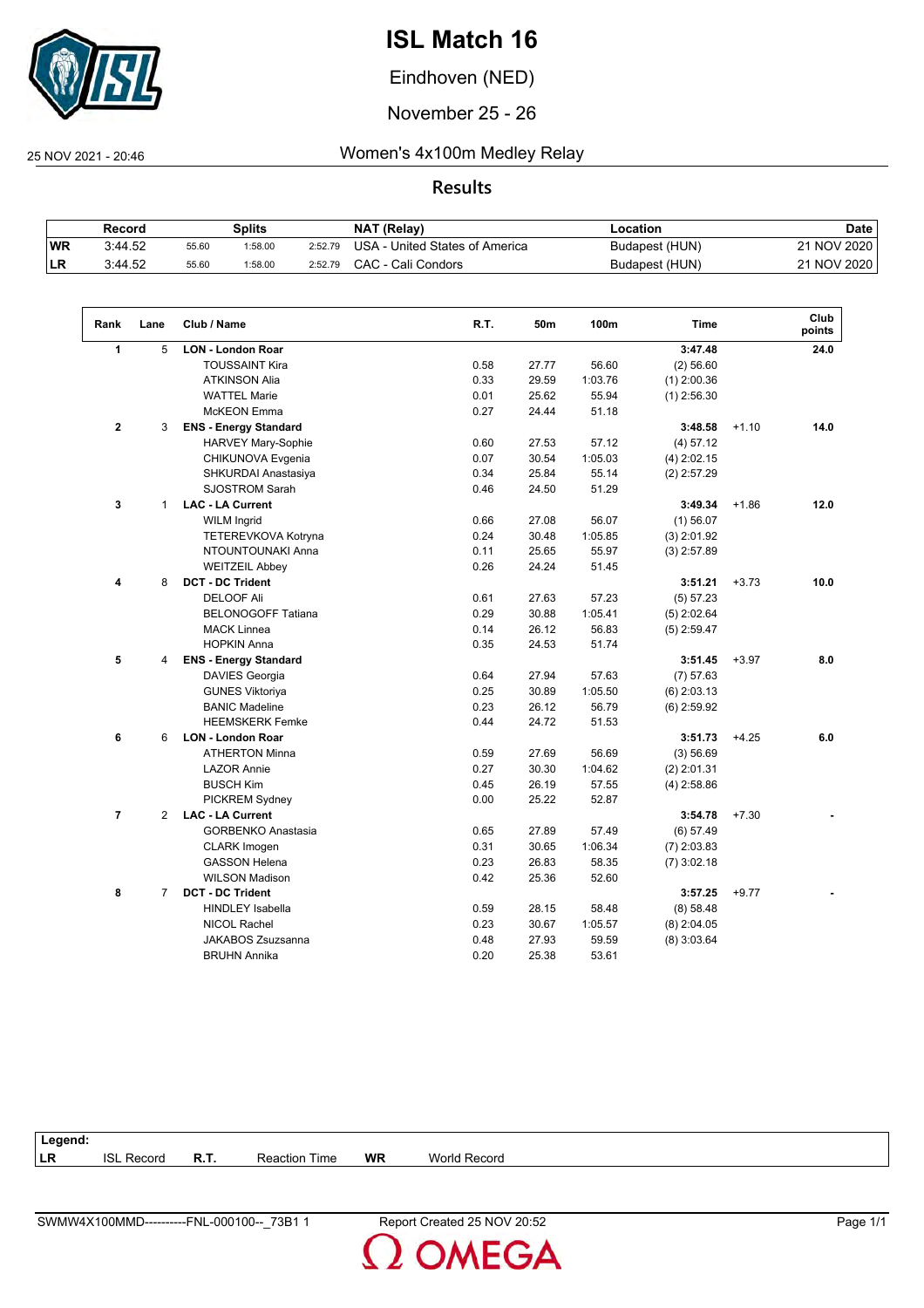

Eindhoven (NED)

November 25 - 26

 $\sqrt{2}$ 

25 NOV 2021 - 20:52 Men's 4x100m Medley Relay

**Results**

|           | Record  |       | Splits  |         | NAT (Relay)              | Location               | Date        |
|-----------|---------|-------|---------|---------|--------------------------|------------------------|-------------|
| <b>WR</b> | 3:19.16 | 49.63 | 1:46.06 | 2:34.41 | RUS - Russian Federation | Saint Petersburg (RUS) | 20 DEC 2009 |
| LR        | 3:18.28 | 48.58 | 1:43.96 | 2:32.49 | ENS - Energy Standard    | Budapest (HUN)         | 21 NOV 2020 |

| Rank           | Lane           | Club / Name                  | R.T. | 50m   | 100m  | <b>Time</b>    |          | Club<br>points |
|----------------|----------------|------------------------------|------|-------|-------|----------------|----------|----------------|
| 1              | 4              | <b>ENS - Energy Standard</b> |      |       |       | 3:21.36        |          | 24.0           |
|                |                | <b>KOLESNIKOV Kliment</b>    | 0.68 | 24.79 | 50.17 | $(4)$ 50.17    |          |                |
|                |                | SHYMANOVICH IIya             | 0.11 | 25.27 | 55.00 | $(1)$ 1:45.17  |          |                |
|                |                | le CLOS Chad                 | 0.29 | 22.83 | 49.63 | $(1)$ 2:34.80  |          |                |
|                |                | <b>BARRETT Adam</b>          | 0.32 | 22.50 | 46.56 |                |          |                |
| $\mathbf{2}$   | 1              | <b>LAC - LA Current</b>      |      |       |       | 3:23.66        | $+2.30$  | 14.0           |
|                |                | <b>MURPHY Ryan</b>           | 0.53 | 23.97 | 49.68 | $(1)$ 49.68    |          |                |
|                |                | <b>ACEVEDO Javier</b>        | 0.27 | 26.77 | 58.67 | $(-4) 1:48.35$ |          |                |
|                |                | SHIELDS Tom                  | 0.13 | 22.30 | 49.00 | $(2)$ 2:37.35  |          |                |
|                |                | <b>ROONEY Maxime</b>         | 0.23 | 21.85 | 46.31 |                |          |                |
| 3              | 8              | <b>DCT - DC Trident</b>      |      |       |       | 3:23.81        | $+2.45$  | 12.0           |
|                |                | <b>NIKOLAEV Mark</b>         | 0.61 | 23.96 | 49.72 | $(2)$ 49.72    |          |                |
|                |                | <b>FRANCA SILVA Felipe</b>   | 0.06 | 26.60 | 58.40 | (2) 1:48.12    |          |                |
|                |                | <b>HARTING Zach</b>          | 0.09 | 22.98 | 49.57 | $(3)$ 2:37.69  |          |                |
|                |                | SHCHEGOLEV Aleksandr         | 0.29 | 21.97 | 46.12 |                |          |                |
| 4              | 5              | <b>LON - London Roar</b>     |      |       |       | 3:24.16        | $+2.80$  | 10.0           |
|                |                | <b>GUIDO Guilherme</b>       | 0.61 | 24.28 | 50.11 | $(3)$ 50.11    |          |                |
|                |                | <b>MURDOCH Ross</b>          | 0.07 | 26.87 | 58.12 | (3) 1:48.23    |          |                |
|                |                | <b>CHALMERS Kyle</b>         | 0.29 | 23.04 | 50.29 | $(5)$ 2:38.52  |          |                |
|                |                | <b>SCOTT Duncan</b>          | 0.23 | 21.73 | 45.64 |                |          |                |
| 5              | 6              | <b>LON - London Roar</b>     |      |       |       | 3:24.56        | $+3.20$  | 8.0            |
|                |                | <b>DIENER Christian</b>      | 0.55 | 24.02 | 50.47 | (5) 50.47      |          |                |
|                |                | <b>WILLIAMSON Sam</b>        | 0.05 | 26.76 | 57.88 | $(-4) 1:48.35$ |          |                |
|                |                | <b>LANZA Vini</b>            | 0.25 | 23.05 | 50.09 | $(4)$ 2:38.44  |          |                |
|                |                | <b>CARTER Dylan</b>          | 0.32 | 21.93 | 46.12 |                |          |                |
| 6              | 2              | <b>LAC - LA Current</b>      |      |       |       | 3:25.58        | $+4.22$  | 6.0            |
|                |                | <b>CHRISTOU Apostolos</b>    | 0.59 | 24.39 | 50.50 | $(6)$ 50.50    |          |                |
|                |                | ROTHBAUER Christopher        | 0.34 | 26.90 | 57.94 | (6) 1:48.44    |          |                |
|                |                | <b>HVAS Tomoe</b>            | 0.21 | 23.12 | 50.79 | $(6)$ 2:39.23  |          |                |
|                |                | <b>PINFOLD Brett</b>         | 0.33 | 22.08 | 46.35 |                |          |                |
| $\overline{7}$ | $\overline{7}$ | <b>DCT - DC Trident</b>      |      |       |       | 3:28.90        | $+7.54$  |                |
|                |                | <b>SAMY Mohamed</b>          | 0.65 | 25.55 | 53.19 | (8) 53.19      |          |                |
|                |                | <b>COPE Tommy</b>            | 0.22 | 26.46 | 57.06 | $(8)$ 1:50.25  |          |                |
|                |                | <b>MURPHY Camden</b>         | 0.26 | 23.28 | 50.55 | $(7)$ 2:40.80  |          |                |
|                |                | <b>LOY Andrew</b>            | 0.18 | 23.12 | 48.10 |                |          |                |
| 8              | 3              | <b>ENS - Energy Standard</b> |      |       |       | 3:31.59        | $+10.23$ |                |
|                |                | <b>MAHONEY Travis</b>        | 0.61 | 25.20 | 52.27 | $(7)$ 52.27    |          |                |
|                |                | <b>LIMA Felipe</b>           | 0.40 | 26.92 | 57.93 | $(7)$ 1:50.20  |          |                |
|                |                | <b>ZHILKIN Andrey</b>        | 0.24 | 23.75 | 52.98 | $(8)$ 2:43.18  |          |                |
|                |                | <b>MIGNON Clement</b>        | 0.17 | 22.75 | 48.41 |                |          |                |
|                |                |                              |      |       |       |                |          |                |

| Legend: |                    |    |               |      |                      |           |              |
|---------|--------------------|----|---------------|------|----------------------|-----------|--------------|
| $=$     | <i>E</i> qual rank | LR | ISL<br>Record | R.T. | <b>Reaction Time</b> | <b>WR</b> | World Record |
|         |                    |    |               |      |                      |           |              |

**OMEGA**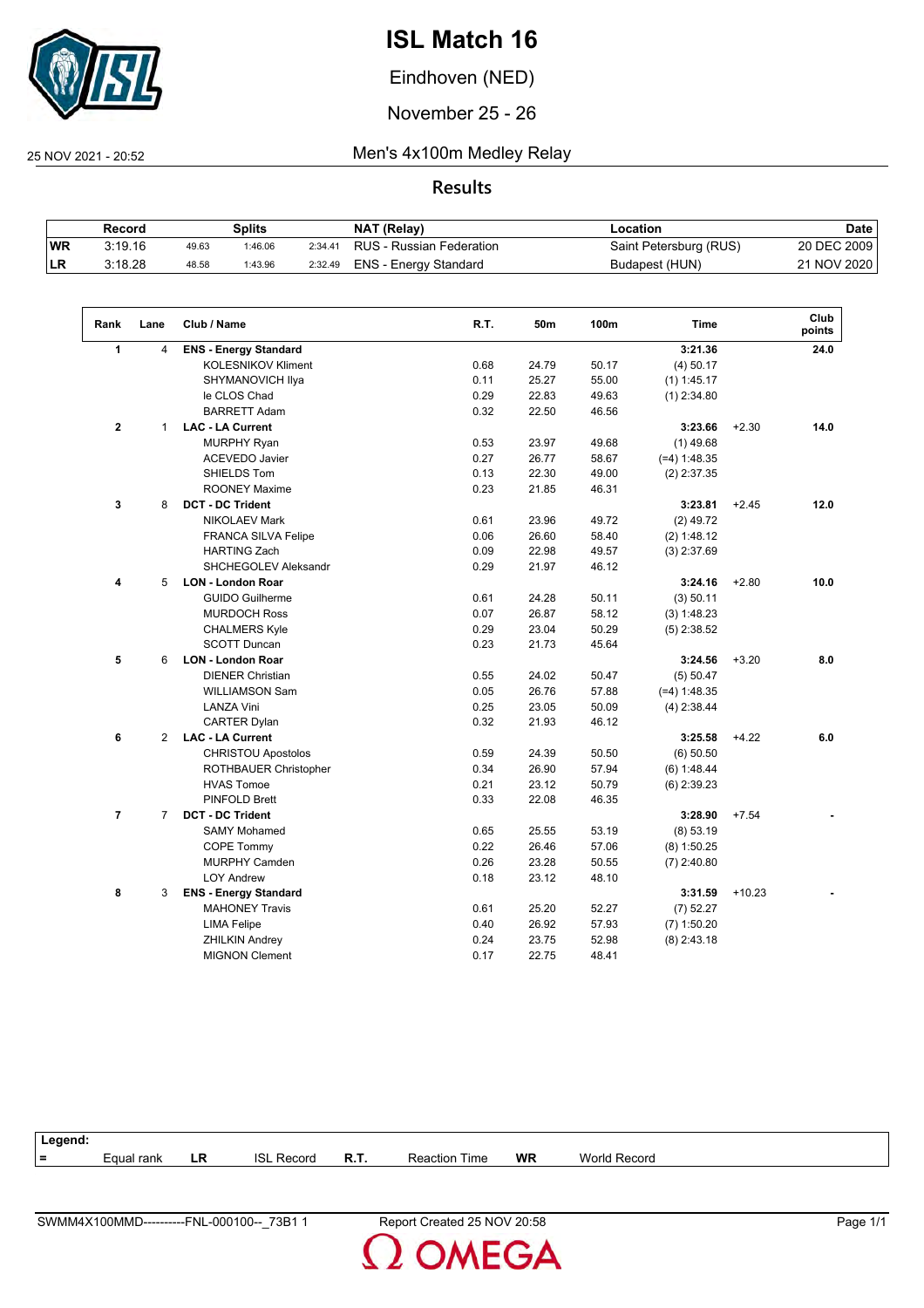

Eindhoven (NED)

November 25 - 26

26 NOV 2021 - 19:03 Women's 100m Freestyle

**Results**

|           | Record | Split | Name                   | <b>NAT Code</b> | Location       | Date .      |
|-----------|--------|-------|------------------------|-----------------|----------------|-------------|
| <b>WR</b> | 50.25  | 24.21 | <b>CAMPBELL Cate</b>   | AUS             | Adelaide (AUS) | 26 OCT 2017 |
| ILR       | 50.94  | 24.40 | <b>HAUGHEY Siobhan</b> | HKG             | Budapest (HUN) | 22 NOV 2020 |

| Rank           | Lane | Name                      | Club<br>Code | R.T. | 50 <sub>m</sub> | <b>Time</b>    |         | Club<br>points |
|----------------|------|---------------------------|--------------|------|-----------------|----------------|---------|----------------|
| 1              | 5    | <b>HAUGHEY Siobhan</b>    | <b>ENS</b>   | 0.71 | $(1)$ 24.62     | 51.13<br>26.51 |         | 12.0           |
| $\overline{2}$ | 2    | <b>WILSON Madison</b>     | <b>LAC</b>   | 0.69 | $(5)$ 25.55     | 52.46<br>26.91 | $+1.33$ | 7.0            |
| 3              | 6    | <b>HEEMSKERK Femke</b>    | <b>ENS</b>   | 0.73 | $(2)$ 25.08     | 52.55<br>27.47 | $+1.42$ | 6.0            |
| 4              | 8    | <b>HOPKIN Anna</b>        | <b>DCT</b>   | 0.69 | $(3)$ 25.26     | 52.78<br>27.52 | $+1.65$ | 5.0            |
| 5              | 4    | <b>ANDERSON Freya</b>     | <b>LON</b>   | 0.74 | $(4)$ 25.35     | 52.86<br>27.51 | $+1.73$ | 4.0            |
| 6              |      | <b>GORBENKO Anastasia</b> | <b>LAC</b>   | 0.67 | $(6)$ 25.60     | 53.07<br>27.47 | $+1.94$ | 3.0            |
| 7              | 3    | <b>WATTEL Marie</b>       | <b>LON</b>   | 0.72 | $(7)$ 25.70     | 53.45<br>27.75 | $+2.32$ |                |
| 8              |      | <b>BRUHN Annika</b>       | <b>DCT</b>   | 0.71 | $(8)$ 25.88     | 53.77<br>27.89 | $+2.64$ |                |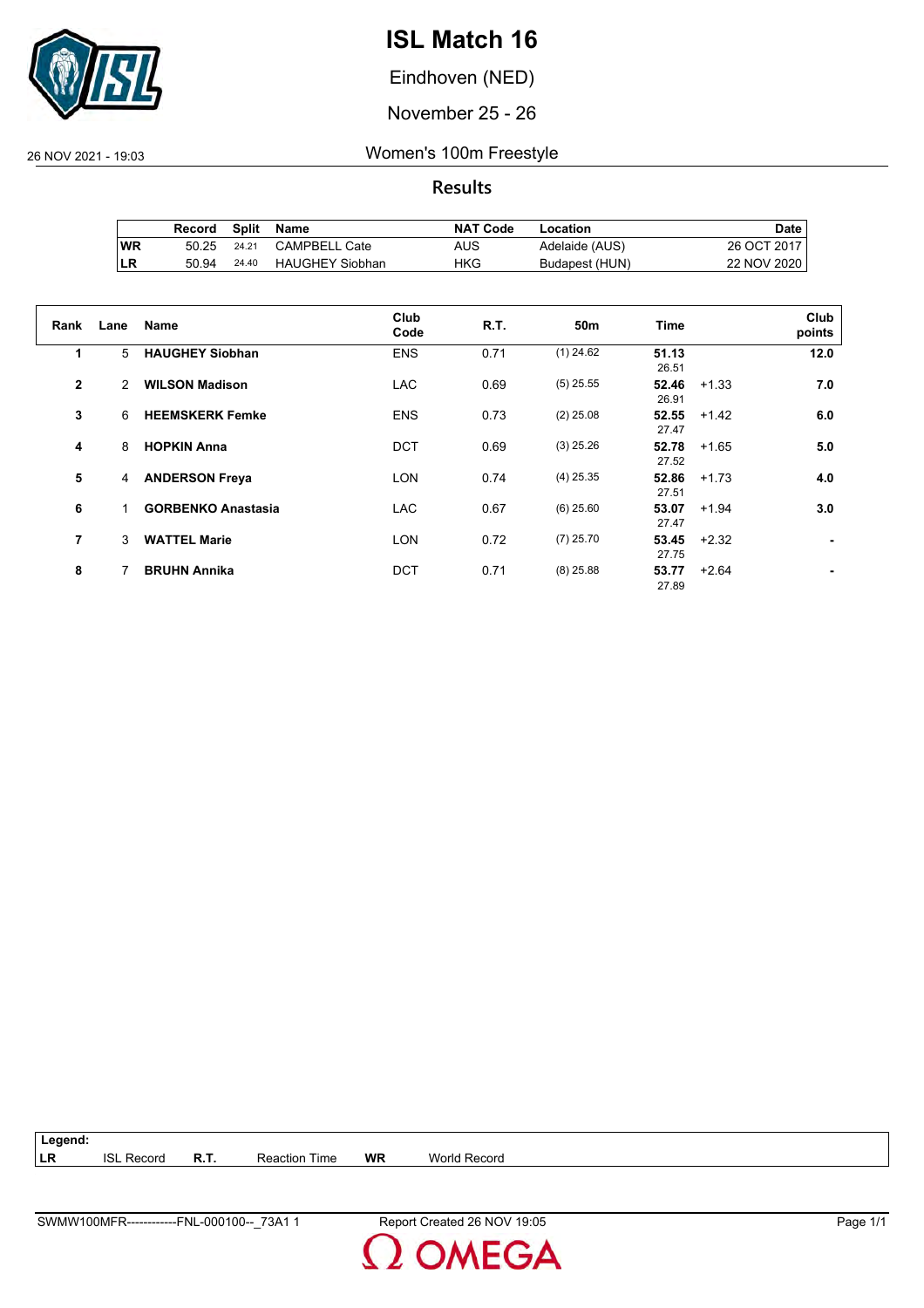

Eindhoven (NED)

November 25 - 26

26 NOV 2021 - 19:06 Men's 100m Freestyle

**Results**

|            | Record | Split | Name           | <b>NAT Code</b> | Location       | Date i      |
|------------|--------|-------|----------------|-----------------|----------------|-------------|
| <b>WR</b>  | 44.84  | 21.40 | CHALMERS Kyle  | AUS             | Kazan (RUS)    | 29 OCT 2021 |
| <b>ILR</b> | 45.08  | 21.75 | DRESSEL Caeleb | USA             | Budapest (HUN) | 22 NOV 2020 |

| Rank           | Lane | <b>Name</b>                 | Club<br>Code | R.T. | 50 <sub>m</sub> | <b>Time</b>    |         | Club<br>points |
|----------------|------|-----------------------------|--------------|------|-----------------|----------------|---------|----------------|
| 1              | 4    | <b>CHALMERS Kyle</b>        | <b>LON</b>   | 0.67 | $(1)$ 21.98     | 46.23<br>24.25 |         | 9.0            |
| $\overline{2}$ | 3    | <b>CARTER Dylan</b>         | <b>LON</b>   | 0.64 | $(2)$ 22.28     | 46.47<br>24.19 | $+0.24$ | 7.0            |
| 3              | 5    | <b>BARRETT Adam</b>         | <b>ENS</b>   | 0.64 | $(3)$ 22.30     | 46.86<br>24.56 | $+0.63$ | 6.0            |
| 4              | 8    | <b>SHCHEGOLEV Aleksandr</b> | <b>DCT</b>   | 0.63 | $(4)$ 22.50     | 46.93<br>24.43 | $+0.70$ | 5.0            |
| 5              |      | <b>ROONEY Maxime</b>        | <b>LAC</b>   | 0.66 | $(5)$ 22.51     | 47.07<br>24.56 | $+0.84$ | 4.0            |
| 6              | 2    | <b>GKOLOMEEV Kristian</b>   | <b>LAC</b>   | 0.67 | $(6)$ 22.56     | 47.30<br>24.74 | $+1.07$ | 3.0            |
| $\overline{7}$ | 7    | <b>HOFFER Ryan</b>          | <b>DCT</b>   | 0.65 | $(7)$ 22.60     | 47.64<br>25.04 | $+1.41$ | 2.0            |
| 8              | 6    | <b>GUY James</b>            | <b>ENS</b>   | 0.63 | $(8)$ 23.11     | 47.89<br>24.78 | $+1.66$ | 1.0            |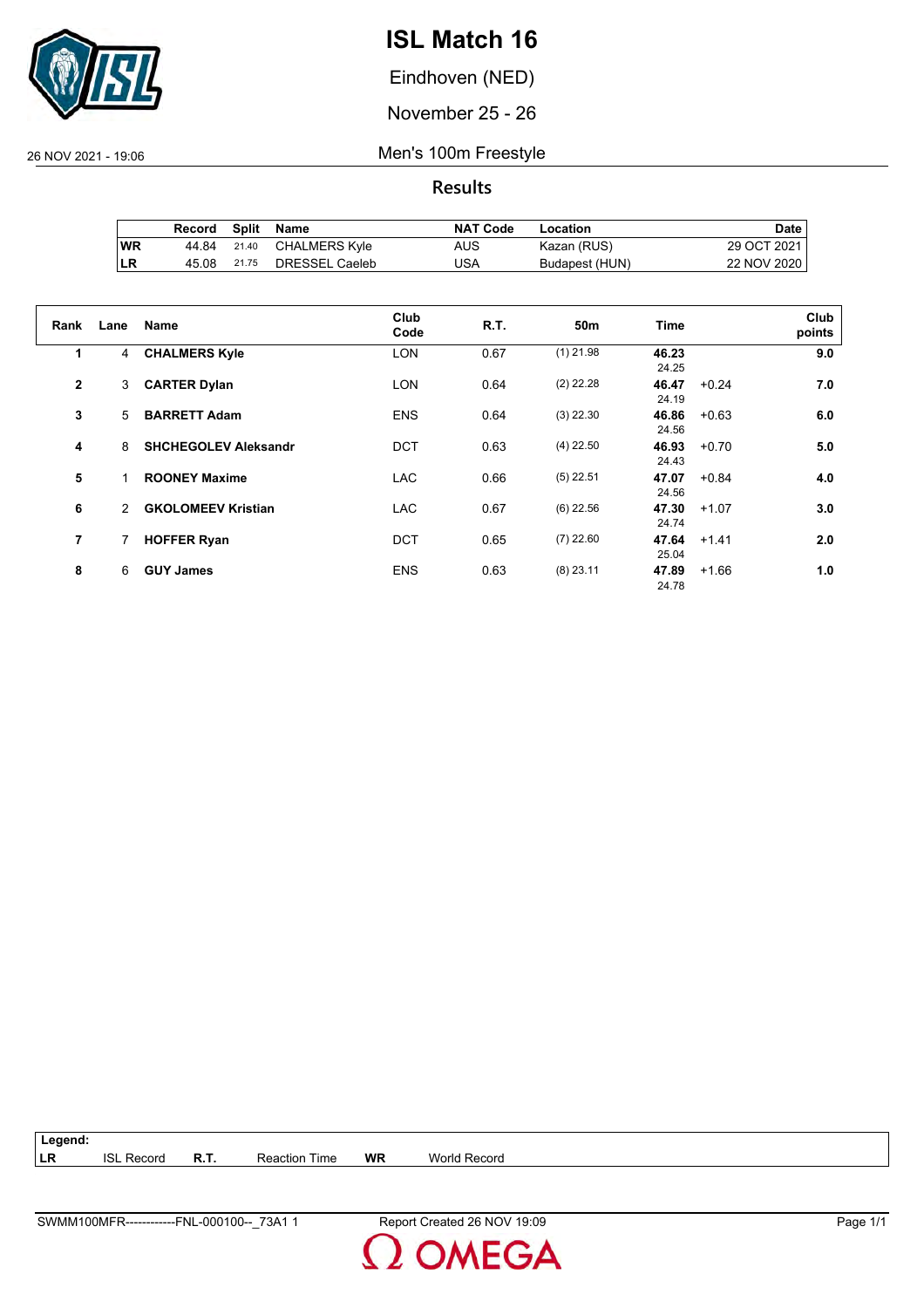

Eindhoven (NED)

November 25 - 26

26 NOV 2021 - 19:12 Women's 200m Butterfly

**Results**

|           | Record  |       | Splits |         | Name                   | <b>NAT Code</b> | -ocation       | Date        |
|-----------|---------|-------|--------|---------|------------------------|-----------------|----------------|-------------|
| <b>WR</b> | 1:59.61 | 27.75 | 58.24  | 1:28.96 | <b>BELMONTE Mireia</b> | ESP             | Doha (QAT)     | 3 DEC 2014  |
| ILR       | 2:03.12 | 27.57 | 58.41  | 1:30.43 | HASEGAWA Suzuka        | JPN             | Budapest (HUN) | 25 OCT 2020 |

| Rank         | Lane | Name                         | Club<br>Code | R.T. | 50m         | 100m                   | 150m                   | <b>Time</b>      |         | Club<br>points |
|--------------|------|------------------------------|--------------|------|-------------|------------------------|------------------------|------------------|---------|----------------|
| 1            | 4    | <b>BIANCHI Ilaria</b>        | LON          | 0.70 | $(1)$ 28.09 | $(1)$ 59.89<br>31.80   | $(1)$ 1:33.08<br>33.19 | 2:06.33<br>33.25 |         | 9.0            |
| $\mathbf{2}$ | 5    | <b>ROSENDAHL BACH Helena</b> | <b>ENS</b>   | 0.83 | $(8)$ 29.23 | (3) 1:01.20<br>31.97   | (2) 1:33.82<br>32.62   | 2:06.88<br>33.06 | $+0.55$ | 7.0            |
| 3            |      | <b>JAKABOS Zsuzsanna</b>     | <b>DCT</b>   | 0.72 | $(2)$ 28.48 | $(2)$ 1:00.91<br>32.43 | $(3)$ 1:33.99<br>33.08 | 2:07.18<br>33.19 | $+0.85$ | 6.0            |
| 4            | 8    | <b>NAZIEBLO Klaudia</b>      | <b>DCT</b>   | 0.73 | $(5)$ 28.84 | (6) 1:01.45<br>32.61   | (4) 1:34.39<br>32.94   | 2:07.89<br>33.50 | $+1.56$ | 5.0            |
| 5            | 3    | <b>LAHTINEN Laura</b>        | LON          | 0.72 | $(6)$ 28.88 | $(7)$ 1:01.64<br>32.76 | (5) 1:34.99<br>33.35   | 2:08.62<br>33.63 | $+2.29$ | 4.0            |
| 6            | 2    | <b>NTOUNTOUNAKI Anna</b>     | <b>LAC</b>   | 0.62 | $(3)$ 28.52 | (4) 1:01.34<br>32.82   | $(7)$ 1:35.39<br>34.05 | 2:09.70<br>34.31 | $+3.37$ | 3.0            |
| 7            |      | <b>DUMONT Valentine</b>      | <b>LAC</b>   | 0.72 | $(7)$ 29.04 | $(8)$ 1:01.90<br>32.86 | $(8)$ 1:35.47<br>33.57 | 2:09.76<br>34.29 | $+3.43$ | 2.0            |
| 8            | 6    | <b>GUNES Viktoriya</b>       | <b>ENS</b>   | 0.73 | $(4)$ 28.58 | $(5)$ 1:01.37<br>32.79 | $(6)$ 1:35.19<br>33.82 | 2:10.38<br>35.19 | $+4.05$ | 1.0            |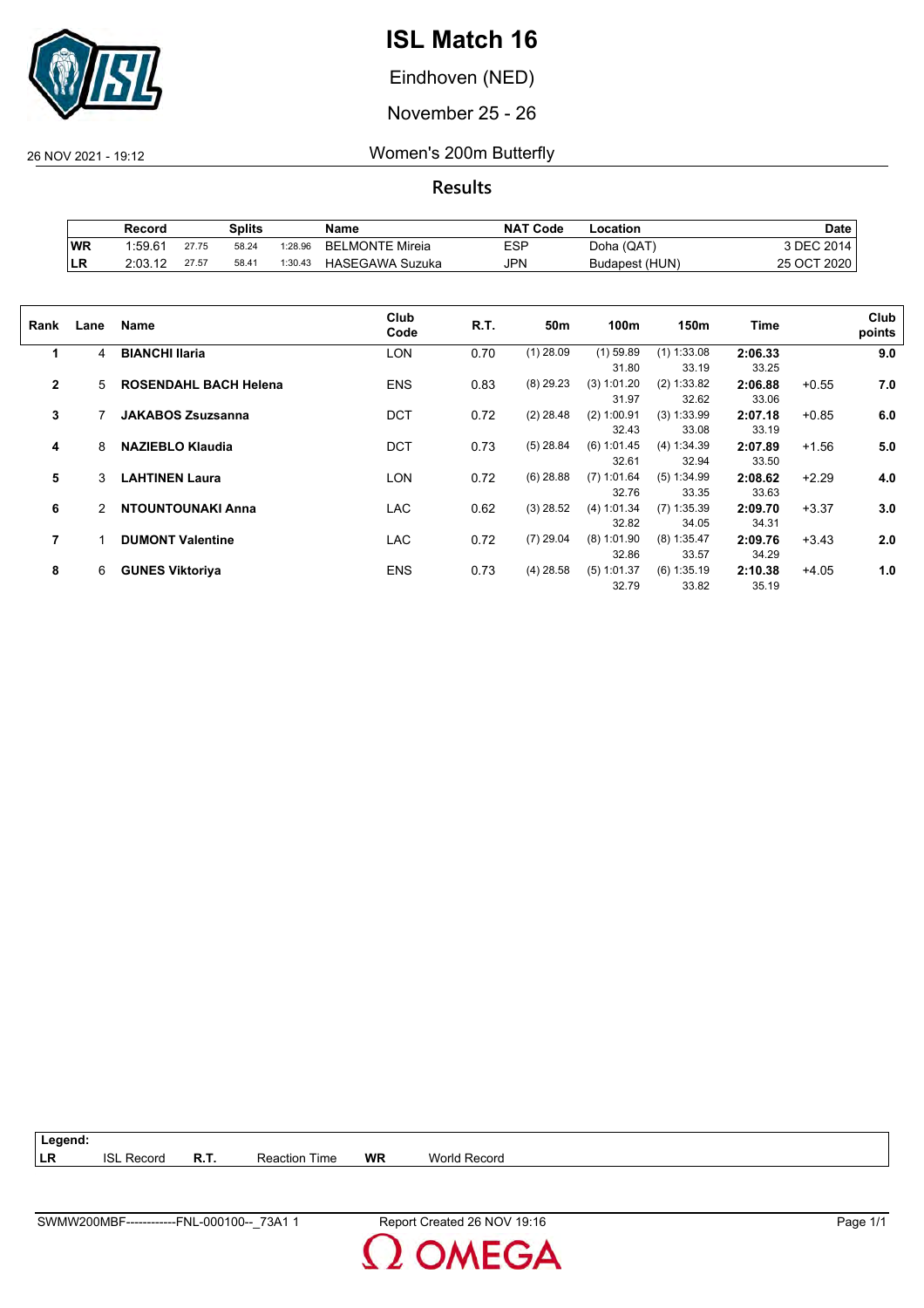

Eindhoven (NED)

November 25 - 26

26 NOV 2021 - 19:17 Men's 200m Butterfly

|    | Record  |       | Splits |         | Name         | <b>NAT Code</b> | -ocation       | Date        |
|----|---------|-------|--------|---------|--------------|-----------------|----------------|-------------|
| WR | 1:48.24 | 24.00 | 51.29  | 1:19.29 | SETO Daiva   | <b>JPN</b>      | Hangzhou (CHN) | 11 DEC 2018 |
| LR | 1:48.57 | 24.13 | 51.87  | 1:20.75 | le CLOS Chad | RSA             | Budapest (HUN) | 22 NOV 2020 |

| Rank           | Lane | Name                         | Club<br>Code | R.T. | 50m         | 100m                  | 150m                   | Time             |         | Club<br>points |
|----------------|------|------------------------------|--------------|------|-------------|-----------------------|------------------------|------------------|---------|----------------|
| 1              | 4    | <b>MORIMOTO Teppei</b>       | LON          | 0.62 | $(4)$ 25.20 | $(=3) 53.93$<br>28.73 | (4) 1:23.12<br>29.19   | 1:51.27<br>28.15 |         | 12.0           |
| $\overline{2}$ | 6    | le CLOS Chad                 | <b>ENS</b>   | 0.64 | $(6)$ 25.22 | (6) 54.21<br>28.99    | (3) 1:23.06<br>28.85   | 1:51.74<br>28.68 | $+0.47$ | 7.0            |
| 3              |      | <b>HARTING Zach</b>          | <b>DCT</b>   | 0.63 | $(3)$ 25.06 | $(=3) 53.93$<br>28.87 | (2) 1:22.66<br>28.73   | 1:51.90<br>29.24 | $+0.63$ | 6.0            |
| 4              | 2    | <b>HVAS Tomoe</b>            | <b>LAC</b>   | 0.64 | $(2)$ 24.87 | $(1)$ 52.82<br>27.95  | $(1)$ 1:22.01<br>29.19 | 1:52.45<br>30.44 | $+1.18$ | 5.0            |
| 5              | 5    | <b>ZIRK Kregor</b>           | <b>ENS</b>   | 0.64 | $(5)$ 25.21 | $(=3) 53.93$<br>28.72 | (5) 1:23.45<br>29.52   | 1:53.71<br>30.26 | $+2.44$ | 4.0            |
| 6              | 3    | <b>LANZA Vini</b>            | <b>LON</b>   | 0.68 | $(1)$ 24.76 | $(2)$ 53.59<br>28.83  | $(6)$ 1:23.97<br>30.38 | 1:55.29<br>31.32 | $+4.02$ | 3.0            |
| 7              | 8    | <b>STJEPANOVIC Velimir</b>   | <b>DCT</b>   | 0.64 | $(8)$ 25.90 | $(8)$ 55.36<br>29.46  | $(8)$ 1:25.12<br>29.76 | 1:55.81<br>30.69 | $+4.54$ | ۰              |
| 8              |      | <b>RUVALCABA CRUZ Hector</b> | <b>LAC</b>   | 0.72 | $(7)$ 25.56 | (7) 54.87<br>29.31    | $(7)$ 1:24.75<br>29.88 | 1:55.93<br>31.18 | $+4.66$ |                |

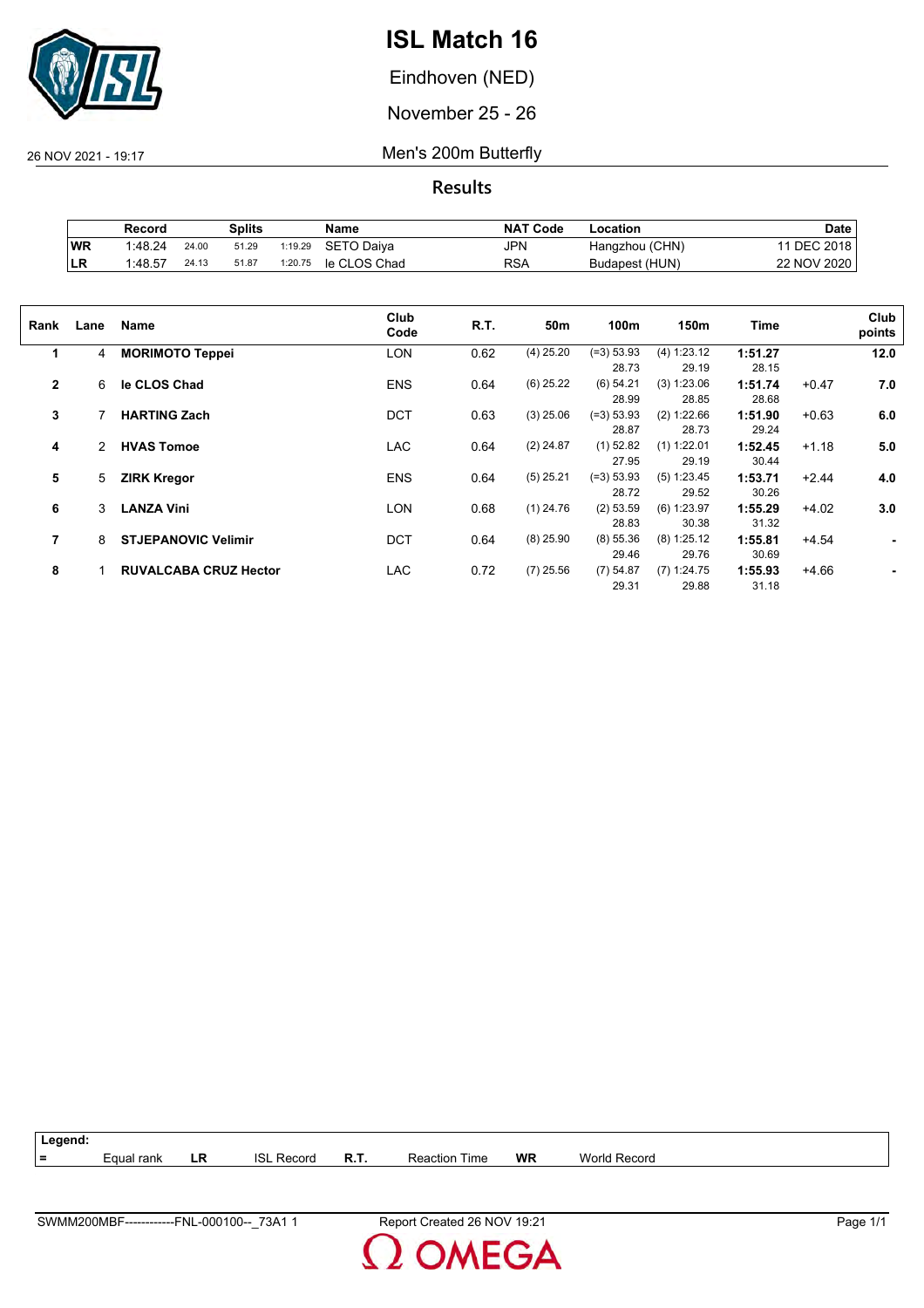

Eindhoven (NED)

November 25 - 26

26 NOV 2021 - 19:25 Women's 100m Backstroke

**Results**

|     | Record | Split | Name           | <b>NAT Code</b> | Location       | Date i      |
|-----|--------|-------|----------------|-----------------|----------------|-------------|
| ∣WR | 54.89  | 26.52 | ATHERTON Minna | AUS             | Budapest (HUN) | 27 OCT 2019 |
| ∣LR | 54.89  | 26.52 | ATHERTON Minna | AUS             | Budapest (HUN) | 27 OCT 2019 |

| Rank           | Lane           | <b>Name</b>                | Club<br>Code | <b>R.T.</b> | 50 <sub>m</sub> | <b>Time</b>    |         | Club<br>points |
|----------------|----------------|----------------------------|--------------|-------------|-----------------|----------------|---------|----------------|
| 1              | 1              | <b>WILM Ingrid</b>         | <b>LAC</b>   | 0.68        | $(1)$ 27.06     | 55.91<br>28.85 |         | 15.0           |
| $\overline{2}$ | 4              | <b>TOUSSAINT Kira</b>      | <b>LON</b>   | 0.53        | $(2)$ 27.37     | 55.99<br>28.62 | $+0.08$ | 7.0            |
| 3              | 5              | <b>SHKURDAI Anastasiya</b> | <b>ENS</b>   | 0.63        | $(4)$ 27.70     | 56.98<br>29.28 | $+1.07$ | 6.0            |
| 4              | 3              | <b>ATHERTON Minna</b>      | <b>LON</b>   | 0.58        | $(5)$ 27.83     | 57.35<br>29.52 | $+1.44$ | 5.0            |
| 5              | 8              | <b>DELOOF Ali</b>          | <b>DCT</b>   | 0.64        | $(3)$ 27.64     | 57.45<br>29.81 | $+1.54$ | 4.0            |
| 6              | 6              | <b>DAVIES Georgia</b>      | <b>ENS</b>   | 0.62        | $(6)$ 28.08     | 58.33<br>30.25 | $+2.42$ |                |
| 7              |                | <b>HINDLEY Isabella</b>    | <b>DCT</b>   | 0.58        | $(=7)$ 28.25    | 58.94<br>30.69 | $+3.03$ |                |
| 8              | $\overline{2}$ | <b>MARSH Alyssa</b>        | <b>LAC</b>   | 0.55        | $(=7)$ 28.25    | 59.16<br>30.91 | $+3.25$ |                |



**MEGA**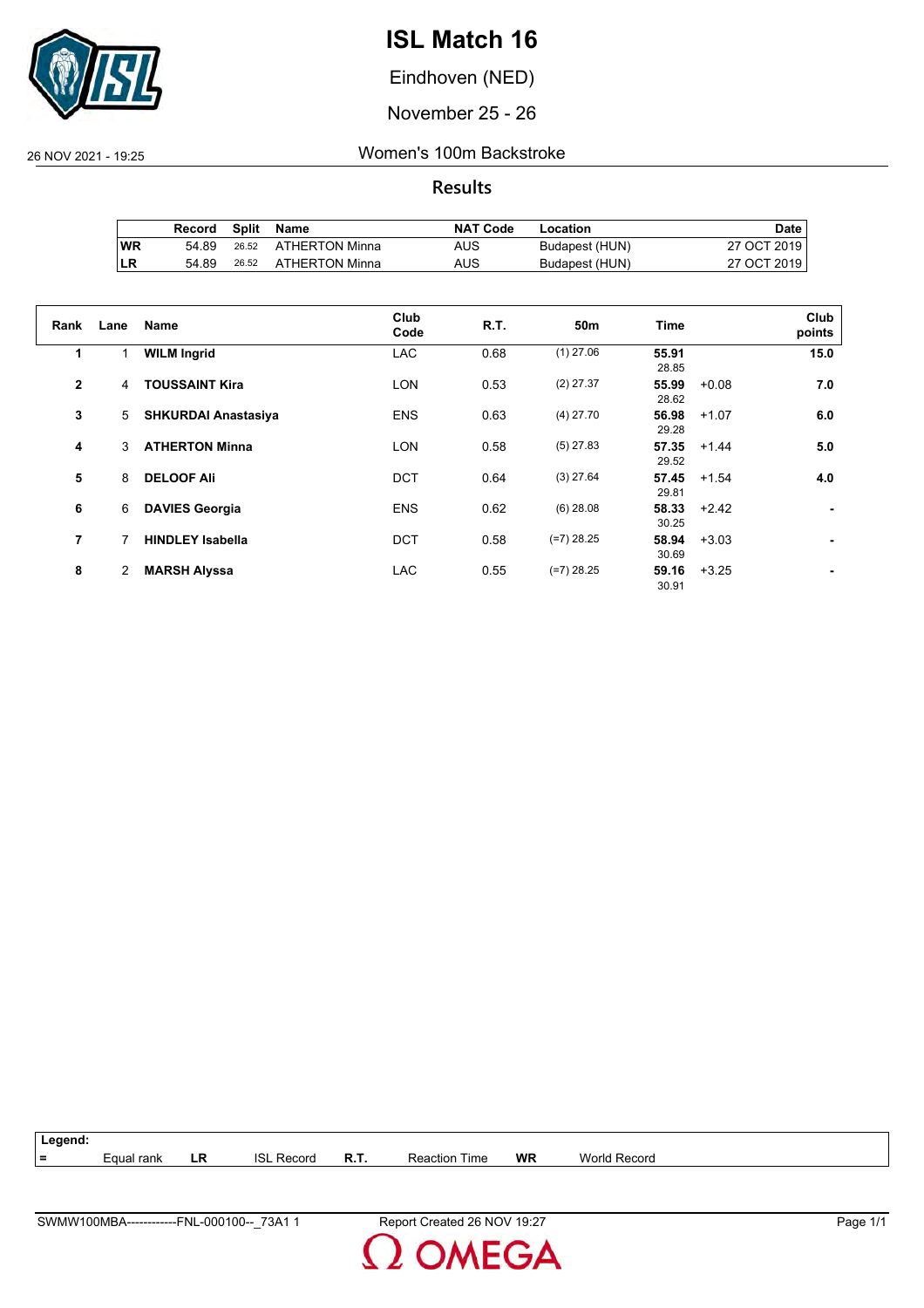

Eindhoven (NED)

November 25 - 26

26 NOV 2021 - 19:28 Men's 100m Backstroke

**Results**

|     | Record | Split | Name                  | <b>NAT Code</b> | Location     | Date i        |
|-----|--------|-------|-----------------------|-----------------|--------------|---------------|
| 'WR | 48.33  |       | 23.45 STEWART Coleman | USA             | Napoli (ITA) | 29 AUG 2021 I |
| ∣LR | 48.33  | 23.45 | STEWART Coleman       | USA             | Napoli (ITA) | 29 AUG 2021   |

| Rank         | Lane | <b>Name</b>               | Club<br>Code | <b>R.T.</b> | 50 <sub>m</sub> | <b>Time</b>    |         | Club<br>points |
|--------------|------|---------------------------|--------------|-------------|-----------------|----------------|---------|----------------|
| 1            | 8    | <b>NIKOLAEV Mark</b>      | <b>DCT</b>   | 0.55        | $(3)$ 23.94     | 49.43<br>25.49 |         | 12.0           |
| $\mathbf{2}$ |      | <b>MURPHY Ryan</b>        | <b>LAC</b>   | 0.49        | $(1)$ 23.71     | 49.61<br>25.90 | $+0.18$ | 7.0            |
| 3            | 5    | <b>RYLOV Evgeny</b>       | <b>ENS</b>   | 0.54        | $(4)$ 24.10     | 50.11<br>26.01 | $+0.68$ | 6.0            |
| 4            | 2    | <b>CHRISTOU Apostolos</b> | <b>LAC</b>   | 0.60        | $(6)$ 24.22     | 50.20<br>25.98 | $+0.77$ | 5.0            |
| 5            | 4    | <b>GUIDO Guilherme</b>    | <b>LON</b>   | 0.60        | $(2)$ 23.77     | 50.26<br>26.49 | $+0.83$ | 4.0            |
| 6            | 3    | <b>DIENER Christian</b>   | <b>LON</b>   | 0.60        | $(5)$ 24.16     | 50.51<br>26.35 | $+1.08$ | 3.0            |
| 7            | 7    | <b>SAMY Mohamed</b>       | <b>DCT</b>   | 0.69        | $(7)$ 25.29     | 52.72<br>27.43 | $+3.29$ |                |
| 8            | 6    | <b>MAHONEY Travis</b>     | <b>ENS</b>   | 0.63        | $(8)$ 25.36     | 52.99<br>27.63 | $+3.56$ |                |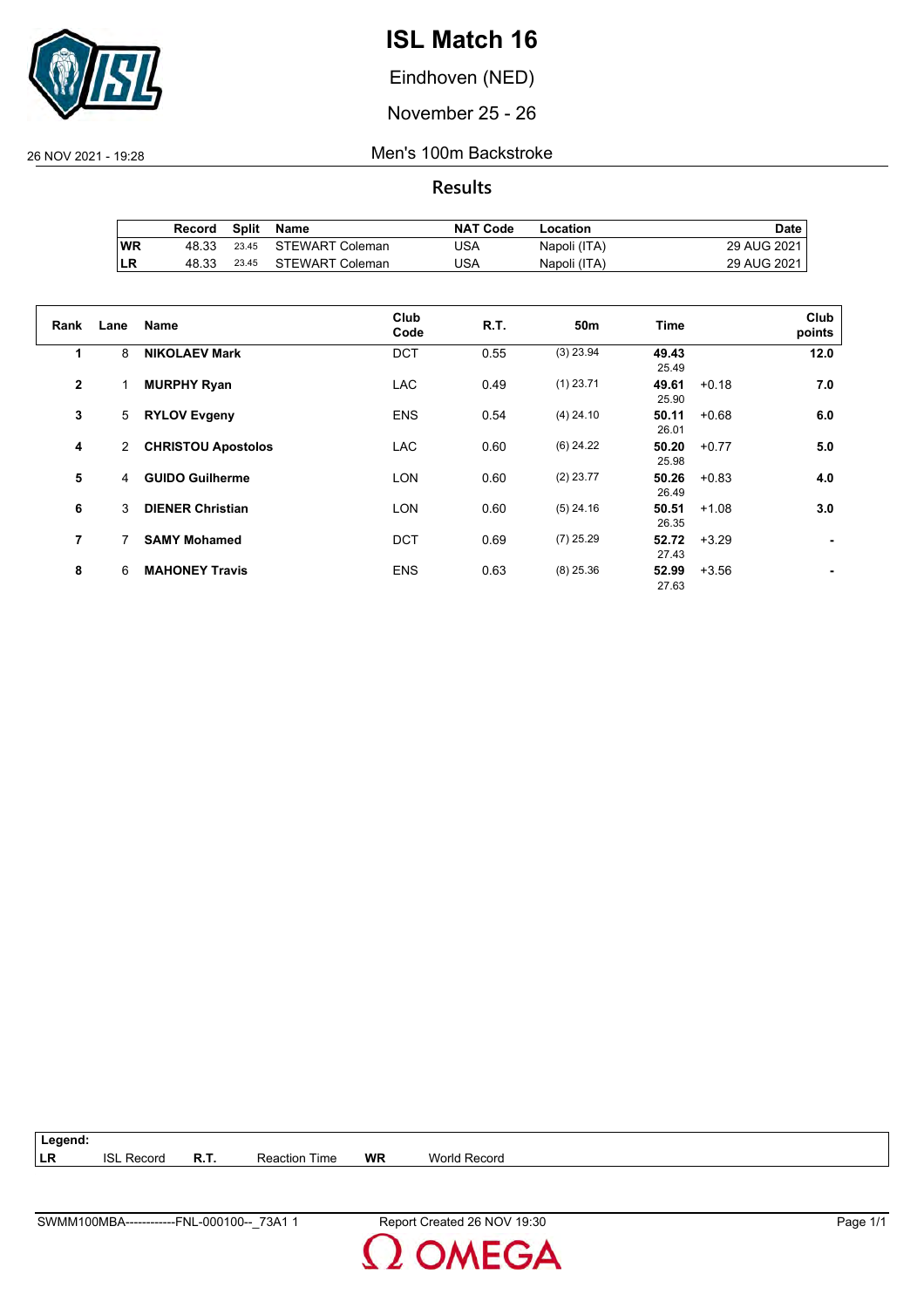

Eindhoven (NED)

November 25 - 26

26 NOV 2021 - 19:31 Women's 100m Individual Medley

**Results**

|           | Record |       | Split Name        | <b>NAT Code</b> | Location       | Date i      |
|-----------|--------|-------|-------------------|-----------------|----------------|-------------|
| <b>WR</b> | 56.51  | 25.97 | HOSSZU Katinka    | HUN             | Berlin (GER)   | 7 AUG 2017  |
| ∣LR       | 57.30  | 26.41 | GASTALDELLO Beryl | FRA             | Budapest (HUN) | 22 NOV 2020 |

| Rank           | Lane           | Name                      | Club<br>Code | R.T. | 50 <sub>m</sub> | <b>Time</b>      |         | Club<br>points |
|----------------|----------------|---------------------------|--------------|------|-----------------|------------------|---------|----------------|
| 1              | 5              | <b>SJOSTROM Sarah</b>     | <b>ENS</b>   | 0.65 | $(1)$ 26.33     | 57.94<br>31.61   |         | 12.0           |
| $\overline{2}$ | $\overline{2}$ | <b>WEITZEIL Abbey</b>     | <b>LAC</b>   | 0.62 | $(4)$ 26.80     | 58.46<br>31.66   | $+0.52$ | 7.0            |
| 3              | 6              | <b>HARVEY Mary-Sophie</b> | <b>ENS</b>   | 0.68 | $(3)$ 26.39     | 58.52<br>32.13   | $+0.58$ | 6.0            |
| 4              | 4              | <b>PICKREM Sydney</b>     | <b>LON</b>   | 0.65 | $(5)$ 27.20     | 59.08<br>31.88   | $+1.14$ | 5.0            |
| 5              |                | <b>GASSON Helena</b>      | <b>LAC</b>   | 0.61 | $(2)$ 26.34     | 59.34<br>33.00   | $+1.40$ | 4.0            |
| 6              |                | <b>ANDISON Bailey</b>     | DCT          | 0.70 | $(7)$ 28.02     | 1:00.06<br>32.04 | $+2.12$ | 3.0            |
| 7              | 3              | <b>LAZOR Annie</b>        | <b>LON</b>   | 0.69 | $(8)$ 28.05     | 1:00.30<br>32.25 | $+2.36$ |                |
| 8              | 8              | <b>NAZIEBLO Klaudia</b>   | <b>DCT</b>   | 0.71 | $(6)$ 27.52     | 1:00.78<br>33.26 | $+2.84$ |                |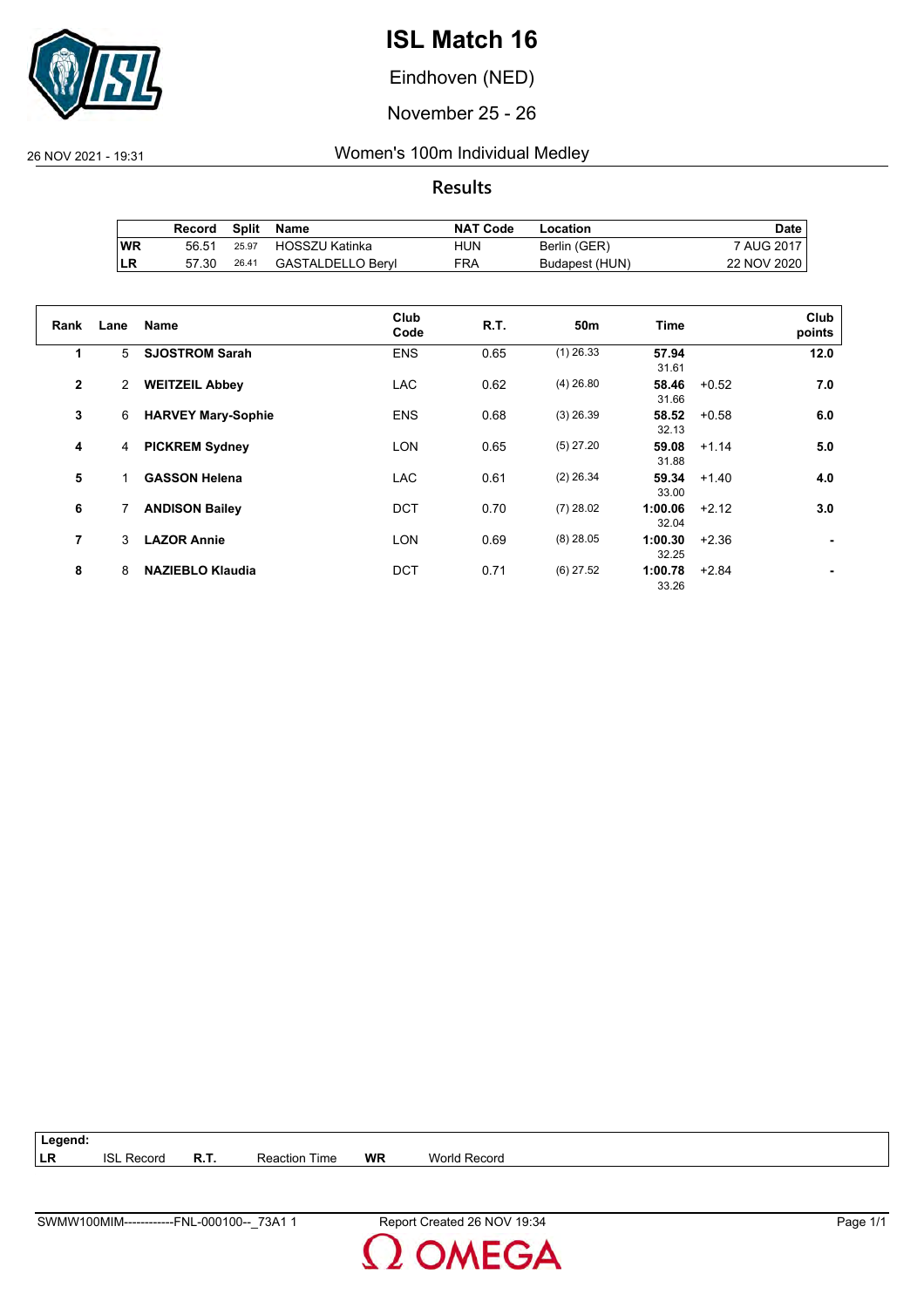

Eindhoven (NED)

November 25 - 26

26 NOV 2021 - 19:35 Men's 100m Individual Medley

**Results**

|     | Record | Split | Name           | <b>NAT Code</b> | Location       | Date i      |
|-----|--------|-------|----------------|-----------------|----------------|-------------|
| 'WR | 49.28  | 22.49 | DRESSEL Caeleb | JSA             | Budapest (HUN) | 22 NOV 2020 |
| ILR | 49.28  | 22.49 | DRESSEL Caeleb | USA             | Budapest (HUN) | 22 NOV 2020 |

| Rank         | Lane | <b>Name</b>               | Club<br>Code | R.T. | 50 <sub>m</sub> | <b>Time</b>    |         | Club<br>points |
|--------------|------|---------------------------|--------------|------|-----------------|----------------|---------|----------------|
| 1            | 5    | <b>KOLESNIKOV Kliment</b> | <b>ENS</b>   | 0.64 | $(1)$ 23.14     | 51.51<br>28.37 |         | 15.0           |
| $\mathbf{2}$ | 4    | <b>SCOTT Duncan</b>       | <b>LON</b>   | 0.64 | $(2)$ 23.88     | 51.78<br>27.90 | $+0.27$ | 7.0            |
| 3            | 2    | <b>PINFOLD Brett</b>      | <b>LAC</b>   | 0.69 | $(5)$ 24.18     | 52.31<br>28.13 | $+0.80$ | 6.0            |
| 4            | 6    | <b>ZHILKIN Andrey</b>     | <b>ENS</b>   | 0.62 | $(4)$ 24.05     | 52.75<br>28.70 | $+1.24$ | 5.0            |
| 5            |      | <b>ACEVEDO Javier</b>     | <b>LAC</b>   | 0.60 | $(7)$ 24.37     | 52.86<br>28.49 | $+1.35$ | 4.0            |
| 6            | 3    | <b>GREENBANK Luke</b>     | <b>LON</b>   | 0.71 | $(6)$ 24.19     | 54.53<br>30.34 | $+3.02$ | $-1.0$         |
| 7            | 8    | <b>MURPHY Camden</b>      | <b>DCT</b>   | 0.59 | $(3)$ 24.04     | 54.56<br>30.52 | $+3.05$ | $-1.0$         |
| 8            | 7    | <b>LITHERLAND Jay</b>     | <b>DCT</b>   | 0.72 | $(8)$ 24.87     | 54.86<br>29.99 | $+3.35$ | $-1.0$         |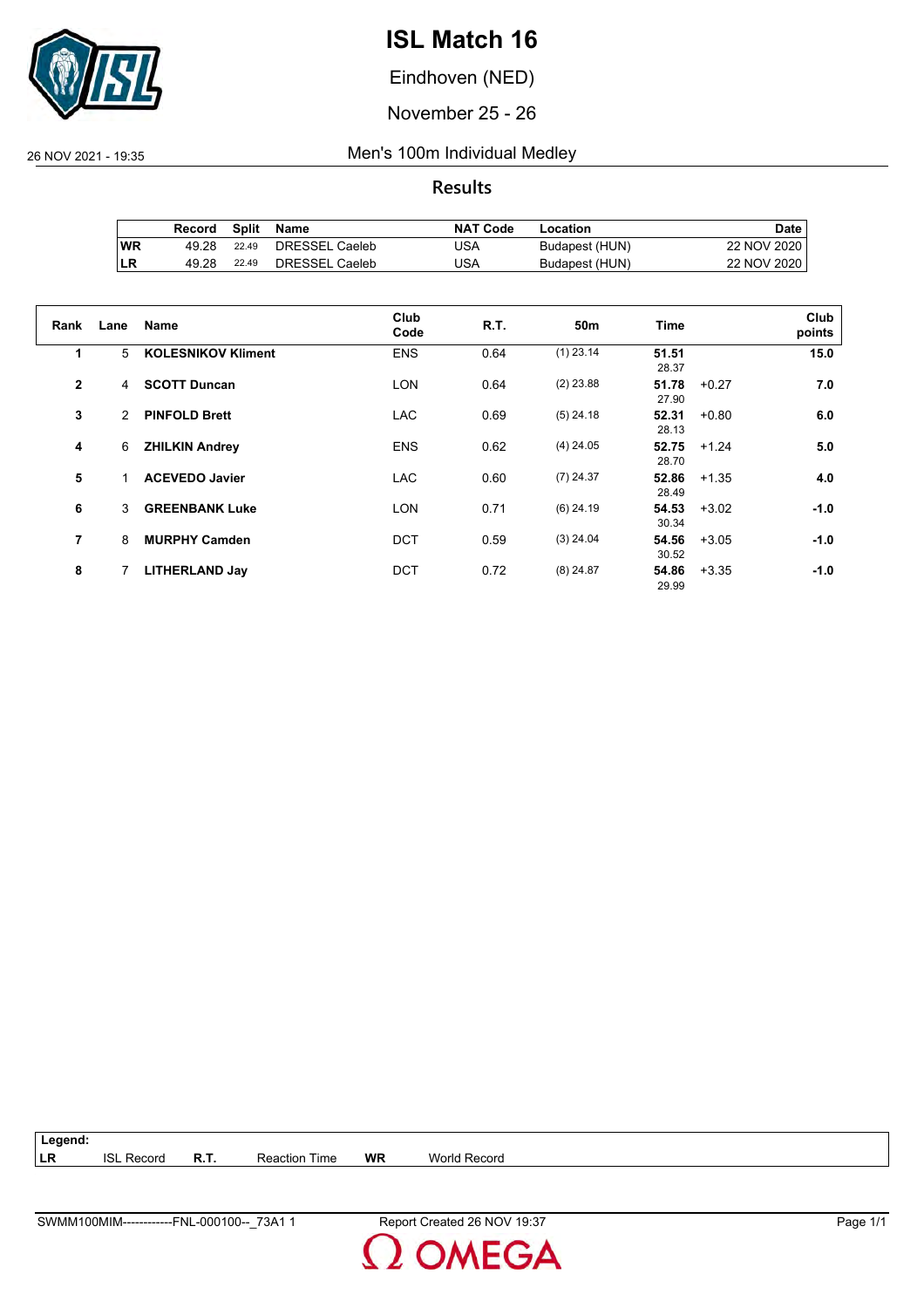

Eindhoven (NED)

November 25 - 26

26 NOV 2021 - 19:43 Women's 100m Breaststroke

**Results**

|           | Record  | Split | Name           | <b>NAT Code</b> | Location             | Date        |
|-----------|---------|-------|----------------|-----------------|----------------------|-------------|
| <b>WR</b> | 1:02.36 | 29.56 | MEILUTYTE Ruta | LTU             | Moscow (RUS)         | 12 OCT 2013 |
| $=WR$     | 1:02.36 | 29.46 | ATKINSON Alia  | JAM             | Doha (QAT)           | 6 DEC 2014  |
| $=WR$     | 1:02.36 | 29.33 | ATKINSON Alia  | JAM             | Paris-Chartres (FRA) | 26 AUG 2016 |
| <b>LR</b> | 1:02.50 | 29.38 | KING Lilly     | USA             | Budapest (HUN)       | 22 NOV 2020 |

| Rank           | Lane           | Name                      | Club<br>Code | <b>R.T.</b> | 50m         | <b>Time</b>      |         | Club<br>points |
|----------------|----------------|---------------------------|--------------|-------------|-------------|------------------|---------|----------------|
| 1              | $\overline{4}$ | <b>ATKINSON Alia</b>      | <b>LON</b>   | 0.63        | $(1)$ 30.22 | 1:04.38<br>34.16 |         | 10.0           |
| $\overline{2}$ | 1              | <b>GORBENKO Anastasia</b> | <b>LAC</b>   | 0.65        | $(2)$ 30.58 | 1:05.13<br>34.55 | $+0.75$ | 7.0            |
| 3              | 5              | <b>CHIKUNOVA Evgenia</b>  | <b>ENS</b>   | 0.73        | $(7)$ 31.50 | 1:05.79<br>34.29 | $+1.41$ | 6.0            |
| 4              | 2              | <b>CLARK Imogen</b>       | <b>LAC</b>   | 0.63        | $(4)$ 31.18 | 1:06.08<br>34.90 | $+1.70$ | 5.0            |
| 5              |                | <b>BELONOGOFF Tatiana</b> | <b>DCT</b>   | 0.75        | $(6)$ 31.45 | 1:06.43<br>34.98 | $+2.05$ | 4.0            |
| 6              | 8              | <b>NICOL Rachel</b>       | <b>DCT</b>   | 0.66        | $(5)$ 31.40 | 1:06.45<br>35.05 | $+2.07$ | 3.0            |
| 7              | 3              | <b>LAUKKANEN Jenna</b>    | LON          | 0.67        | $(3)$ 31.14 | 1:06.46<br>35.32 | $+2.08$ | 2.0            |
| 8              | 6              | <b>GUNES Viktoriya</b>    | <b>ENS</b>   | 0.73        | $(8)$ 31.80 | 1:06.96<br>35.16 | $+2.58$ |                |



**MEGA**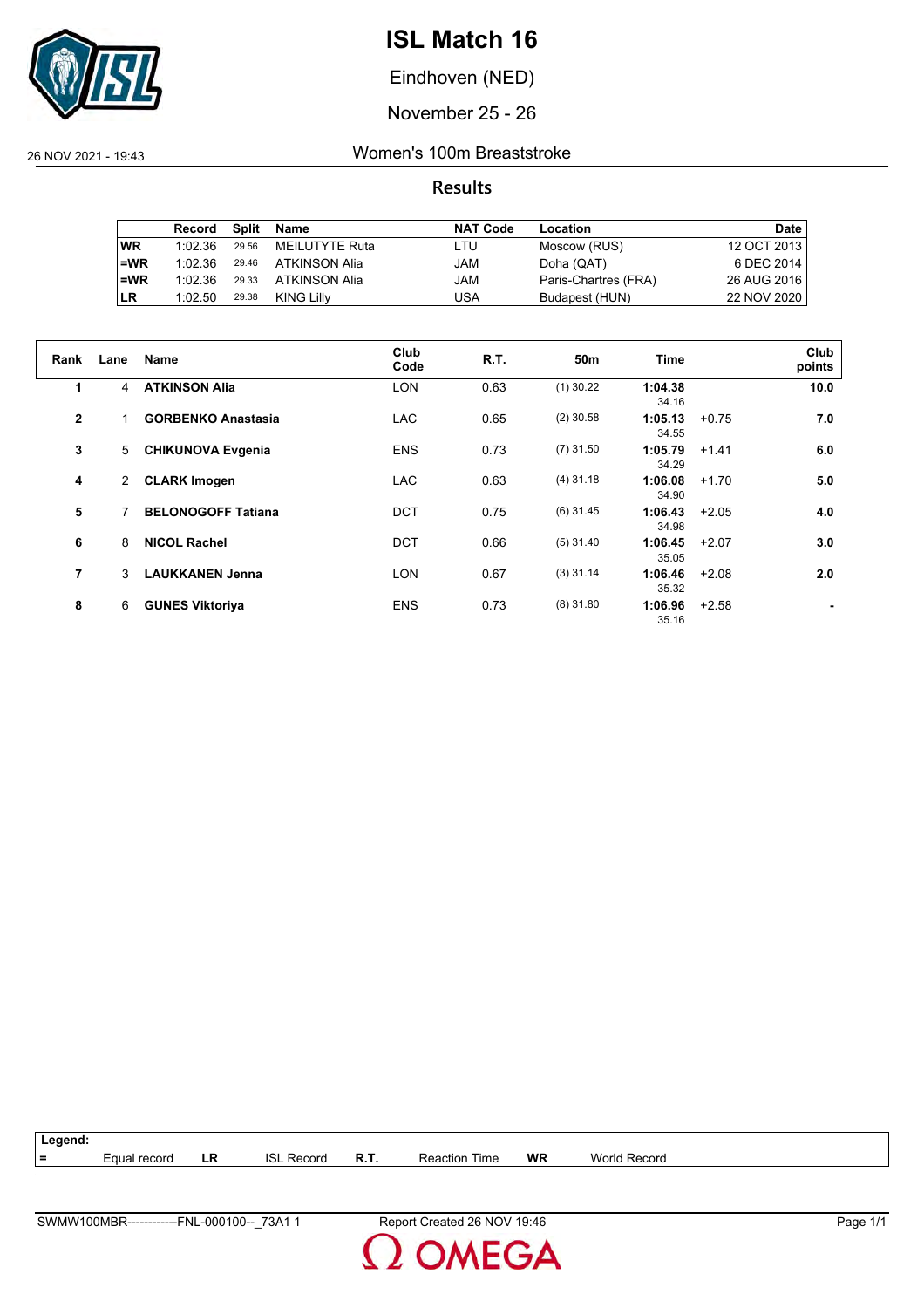

Eindhoven (NED)

November 25 - 26

26 NOV 2021 - 19:46 Men's 100m Breaststroke

**Results**

|     | Record | Split Name             | <b>NAT Code</b> | Location        | Date        |
|-----|--------|------------------------|-----------------|-----------------|-------------|
| ∣WR | 55.32  | 25.77 SHYMANOVICH IIya | <b>BLR</b>      | Eindhoven (NED) | 19 NOV 2021 |
| ILR | 55.32  | 25.77 SHYMANOVICH IIya | <b>BLR</b>      | Eindhoven (NED) | 19 NOV 2021 |

| Rank           | Lane           | <b>Name</b>                  | Club<br>Code | <b>R.T.</b> | 50 <sub>m</sub> | <b>Time</b>       |         | Club<br>points |
|----------------|----------------|------------------------------|--------------|-------------|-----------------|-------------------|---------|----------------|
| 1              | 5              | <b>SHYMANOVICH IIva</b>      | <b>ENS</b>   | 0.64        | $(1)$ 25.85     | 55.28 WR<br>29.43 |         | 30.0           |
| $\overline{2}$ | 6              | <b>LIMA Felipe</b>           | <b>ENS</b>   | 0.65        | $(2)$ 26.58     | 57.34<br>30.76    | $+2.06$ | 7.0            |
| 3              | 7              | <b>COPE Tommy</b>            | <b>DCT</b>   | 0.67        | $(3)$ 26.86     | 57.57<br>30.71    | $+2.29$ |                |
| 4              | $\mathbf{1}$   | <b>ROTHBAUER Christopher</b> | <b>LAC</b>   | 0.64        | $(4)$ 27.05     | 57.92<br>30.87    | $+2.64$ |                |
| 5              | 3              | <b>MURDOCH Ross</b>          | <b>LON</b>   | 0.63        | $(5)$ 27.42     | 58.59<br>31.17    | $+3.31$ |                |
| 6              | 8              | <b>MILLER Cody</b>           | DCT          | 0.66        | $(6)$ 27.55     | 59.33<br>31.78    | $+4.05$ |                |
| 7              | $\overline{4}$ | <b>WILLIAMSON Sam</b>        | <b>LON</b>   | 0.68        | $(7)$ 27.84     | 59.61<br>31.77    | $+4.33$ | $-1.0$         |
| 8              | 2              | <b>RUVALCABA CRUZ Hector</b> | <b>LAC</b>   | 0.70        | $(8)$ 29.79     | 1:02.62<br>32.83  | $+7.34$ | $-1.0$         |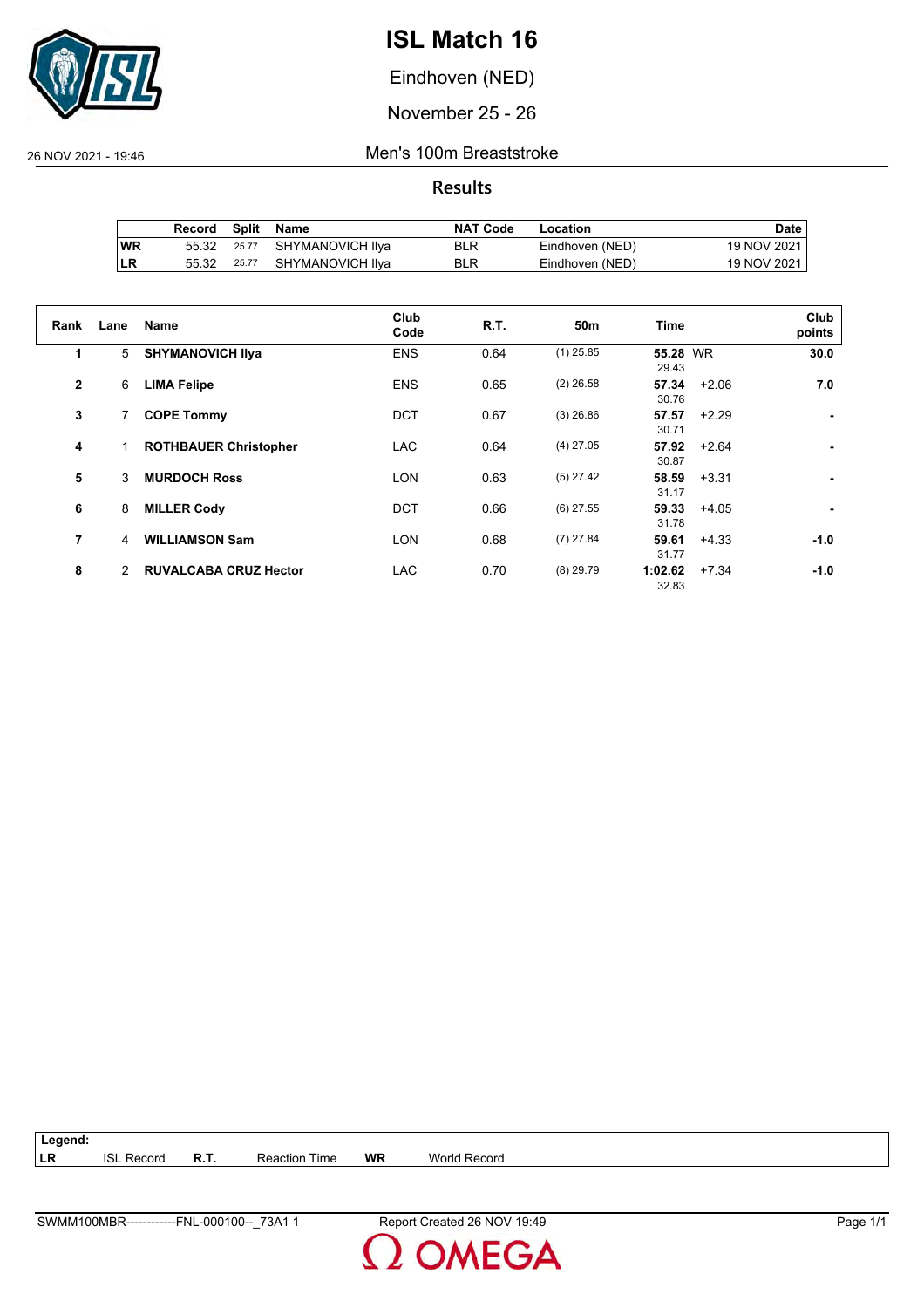

Eindhoven (NED)

November 25 - 26

26 NOV 2021 - 19:52 Women's 50m Butterfly

**Results**

|            | Record Name |                           | NAT Code | Location        | Date,       |
|------------|-------------|---------------------------|----------|-----------------|-------------|
| <b>IWR</b> |             | 24.38 ALSHAMMAR Therese   | SWE      | Singapore (SGP) | 22 NOV 2009 |
| LR         |             | 24.59 KROMOWIDJOJO Ranomi | NED      | Budapest (HUN)  | 6 NOV 2020  |

| Rank | Lane  | Name                     | <b>Club Code</b> | R.T. | Time             | Club points |
|------|-------|--------------------------|------------------|------|------------------|-------------|
|      | $5 -$ | <b>SJOSTROM Sarah</b>    | <b>ENS</b>       | 0.60 | 24.72            | 15.0        |
| 2    | 6     | <b>BANIC Madeline</b>    | <b>ENS</b>       | 0.63 | 25.14<br>$+0.42$ | 7.0         |
| 3    | 8     | <b>MACK Linnea</b>       | <b>DCT</b>       | 0.66 | 25.39<br>$+0.67$ | 6.0         |
| 4    | 4     | <b>BUSCH Kim</b>         | LON              | 0.72 | 25.50<br>$+0.78$ | 5.0         |
| 5    |       | <b>NTOUNTOUNAKI Anna</b> | <b>LAC</b>       | 0.63 | 25.51<br>$+0.79$ | 4.0         |
| 6    | 2     | <b>WEITZEIL Abbey</b>    | <b>LAC</b>       | 0.61 | 25.96<br>$+1.24$ |             |
|      |       | <b>HINDLEY Isabella</b>  | DCT              | 0.68 | 26.29<br>$+1.57$ |             |
| 8    |       | <b>BIANCHI Ilaria</b>    | <b>LON</b>       | 0.65 | $+2.01$<br>26.73 | -1.0        |

| V50MBF<br>73A <sub>1</sub><br><b>SWMV</b><br>0001<br>FNL<br>. UU- | $ \cdot$<br>26<br>וחי '<br>Created<br>$1 - h$<br>≂en<br>∣ ອ.ບປ<br>' v | . .<br>'ane' |
|-------------------------------------------------------------------|-----------------------------------------------------------------------|--------------|

**LR** ISL Record **R.T.** Reaction Time **WR** World Record

**Legend:**

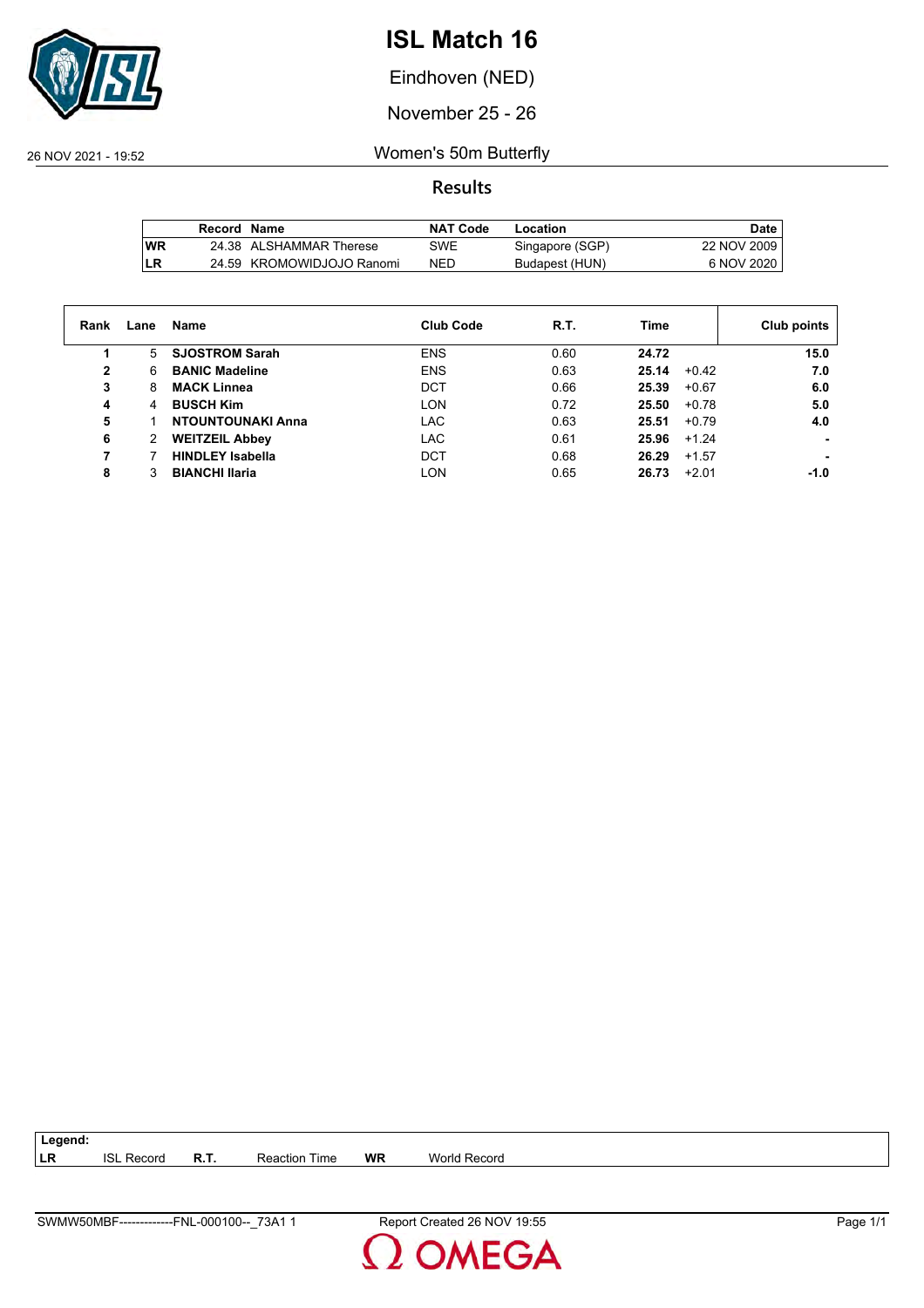

Eindhoven (NED)

November 25 - 26

26 NOV 2021 - 19:55 Men's 50m Butterfly

|           | <b>Record Name</b> |                         | <b>NAT Code</b> | Location       | Date        |
|-----------|--------------------|-------------------------|-----------------|----------------|-------------|
| <b>WR</b> |                    | 21.75 SANTOS Nicholas   | <b>BRA</b>      | Budapest (HUN) | 6 OCT 2018  |
| l=WR      |                    | 21.75 SZABO Szebasztian | HUN             | Kazan (RUS)    | 6 NOV 2021  |
| <b>LR</b> |                    | 21.78 SANTOS Nicholas   | <b>BRA</b>      | Budapest (HUN) | 10 NOV 2020 |

| Rank | Lane | Name                  | <b>Club Code</b> | R.T. | Time             | Club points |
|------|------|-----------------------|------------------|------|------------------|-------------|
|      |      | <b>SHIELDS Tom</b>    | LAC              | 0.70 | 22.15            | 10.0        |
| 2    | 6    | <b>PROUD Ben</b>      | <b>ENS</b>       | 0.61 | 22.25<br>$+0.10$ | 7.0         |
| 3    | 4    | <b>CARTER Dylan</b>   | LON              | 0.60 | 22.27<br>$+0.12$ | 6.0         |
| 4    | 8    | <b>MURPHY Camden</b>  | <b>DCT</b>       | 0.62 | 22.83<br>$+0.68$ | 5.0         |
| 5    | 3    | <b>LANZA Vini</b>     | LON              | 0.63 | 22.84<br>$+0.69$ | 4.0         |
| 6    | 2    | <b>ROONEY Maxime</b>  | LAC              | 0.64 | 22.94<br>$+0.79$ | 3.0         |
| 7    |      | <b>HARTING Zach</b>   | <b>DCT</b>       | 0.62 | 22.96<br>$+0.81$ | 2.0         |
| 8    | 5    | <b>ZHILKIN Andrey</b> | <b>ENS</b>       | 0.68 | $+1.33$<br>23.48 |             |

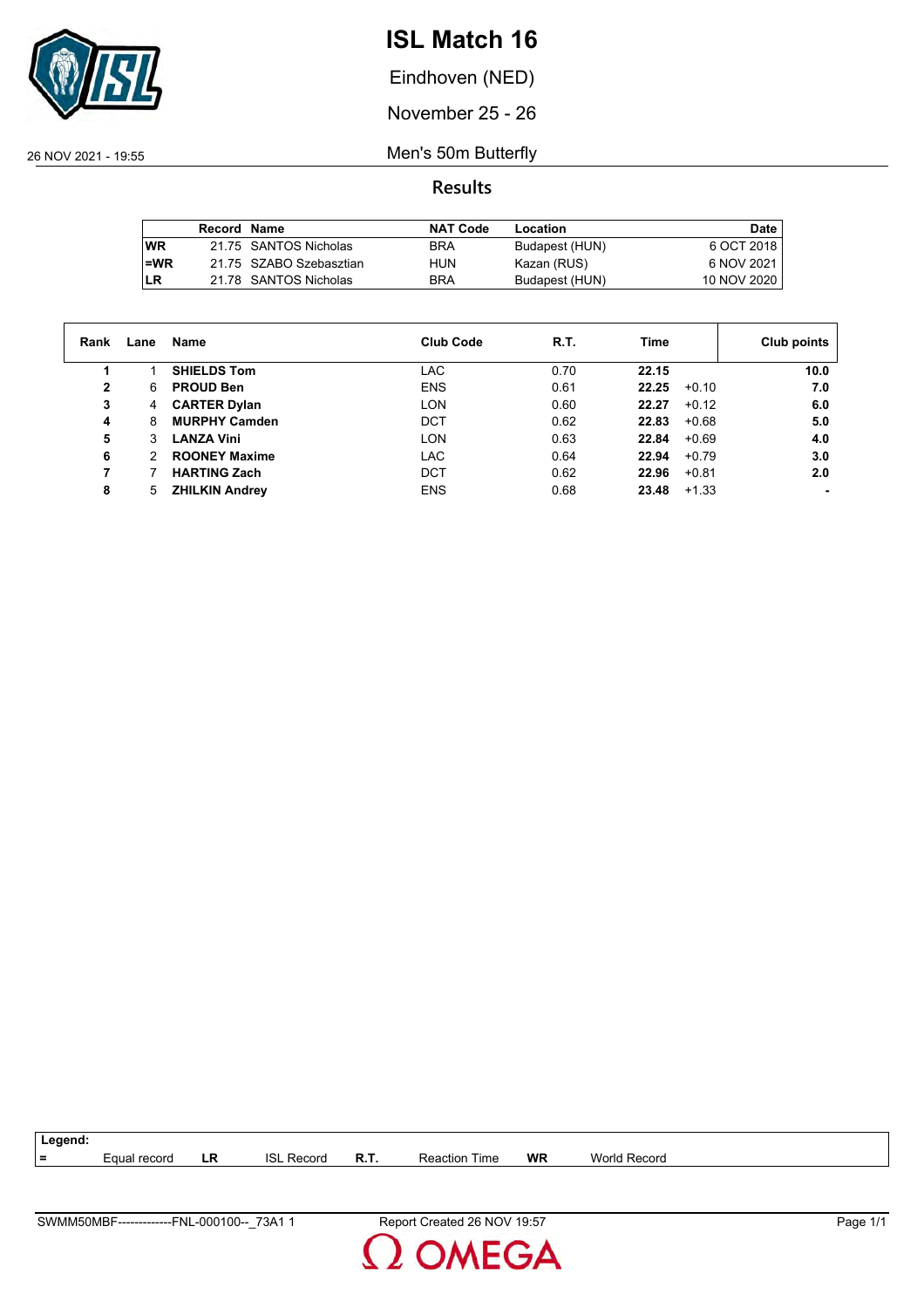

Eindhoven (NED)

November 25 - 26

26 NOV 2021 - 20:00 Women's 200m Freestyle

**Results**

|     | Record  | Splits |       |         | <b>NAT Code</b><br>Name |     | ∟ocation        | Date        |  |
|-----|---------|--------|-------|---------|-------------------------|-----|-----------------|-------------|--|
| ∣WR | 1:50.43 | 25.99  | 54.45 | 1:22.61 | SJOESTROEM Sarah        | SWE | Eindhoven (NED) | 12 AUG 2017 |  |
| ILR | 1:50.66 | 26.22  | 54.14 | 1:22.61 | <b>HAUGHEY Siobhan</b>  | HKG | Eindhoven (NED) | 19 NOV 2021 |  |

| Rank         | Lane | Name                   | Club<br>Code | R.T. | 50m         | 100m        | 150m          | Time          |          | Club<br>points |
|--------------|------|------------------------|--------------|------|-------------|-------------|---------------|---------------|----------|----------------|
| 1            | 6    | <b>HAUGHEY Siobhan</b> | <b>ENS</b>   | 0.73 | $(1)$ 26.31 | $(1)$ 54.19 | $(1)$ 1:22.59 | 1:50.65LR, AS |          | 30.0           |
|              |      |                        |              |      |             | 27.88       | 28.40         | 28.06         |          |                |
| $\mathbf{2}$ | 8    | <b>EVANS Joanna</b>    | <b>DCT</b>   | 0.68 | $(3)$ 26.99 | (3) 55.82   | (2) 1:25.03   | 1:54.36       | $+3.71$  | 7.0            |
|              |      |                        |              |      |             | 28.83       | 29.21         | 29.33         |          |                |
| 3            | 2    | <b>WILSON Madison</b>  | <b>LAC</b>   | 0.69 | $(6)$ 27.27 | (5) 56.47   | (5) 1:26.44   | 1:55.22       | $+4.57$  | ٠              |
|              |      |                        |              |      |             | 29.20       | 29.97         | 28.78         |          |                |
| 4            | 5    | <b>SEGEL Janja</b>     | <b>ENS</b>   | 0.69 | $(4)$ 27.01 | $(4)$ 56.20 | (3) 1:25.96   | 1:55.35       | $+4.70$  | ٠              |
|              |      |                        |              |      |             | 29.19       | 29.76         | 29.39         |          |                |
| 5            | 4    | <b>ANDERSON Freya</b>  | <b>LON</b>   | 0.79 | $(7)$ 27.33 | $(6)$ 56.70 | (6) 1:26.52   | 1:56.11       | $+5.46$  |                |
|              |      |                        |              |      |             | 29.37       | 29.82         | 29.59         |          |                |
| 6            |      | <b>DAHLKE Mikaela</b>  | <b>LAC</b>   | 0.74 | $(5)$ 27.06 | $(7)$ 56.75 | $(7)$ 1:26.81 | 1:56.82       | $+6.17$  | ٠              |
|              |      |                        |              |      |             | 29.69       | 30.06         | 30.01         |          |                |
| 7            |      | <b>NEALE Leah</b>      | <b>DCT</b>   | 0.68 | $(2)$ 26.65 | $(2)$ 55.74 | (4) 1:26.31   | 1:57.09       | $+6.44$  | ۰              |
|              |      |                        |              |      |             | 29.09       | 30.57         | 30.78         |          |                |
| 8            | 3    | <b>LAHTINEN Laura</b>  | <b>LON</b>   | 0.71 | $(8)$ 28.25 | (8) 58.70   | $(8)$ 1:30.11 | 2:01.28       | $+10.63$ | $-1.0$         |
|              |      |                        |              |      |             | 30.45       | 31.41         | 31.17         |          |                |
|              |      |                        |              |      |             |             |               |               |          |                |



**MEGA**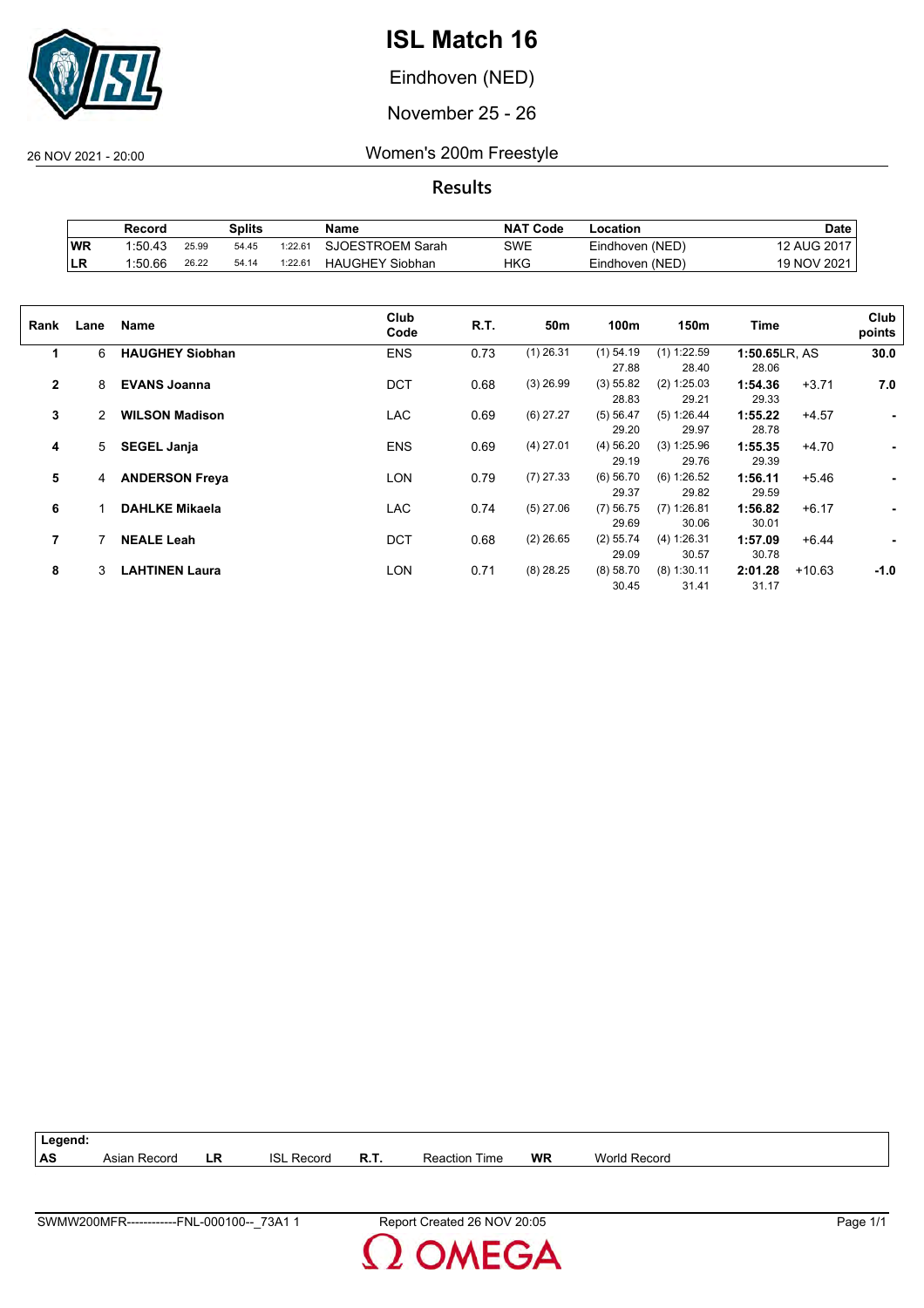

Eindhoven (NED)

November 25 - 26

26 NOV 2021 - 20:05 Men's 200m Freestyle

|            | Record  | Splits |       |         | Name                   | <b>NAT</b><br>' Code | -ocation       | Date        |
|------------|---------|--------|-------|---------|------------------------|----------------------|----------------|-------------|
| WR         | 1:39.37 | 23.79  | 49.29 | 1:14.72 | <b>BIEDERMANN Paul</b> | GER                  | Berlin (GER)   | 15 NOV 2009 |
| <b>ILR</b> | 1:40.25 | 23.51  | 51.20 | 1:23.11 | SCOTT Duncan           | GBR                  | Budapest (HUN) | 22 NOV 2020 |

| Rank           | Lane | Name                        | Club<br>Code | R.T. | 50m         | 100m        | 150m          | Time    |         | Club<br>points |
|----------------|------|-----------------------------|--------------|------|-------------|-------------|---------------|---------|---------|----------------|
| 1              | 8    | <b>SHCHEGOLEV Aleksandr</b> | <b>DCT</b>   | 0.63 | $(1)$ 23.70 | $(1)$ 49.39 | $(1)$ 1:15.58 | 1:41.72 |         | 10.0           |
|                |      |                             |              |      |             | 25.69       | 26.19         | 26.14   |         |                |
| $\overline{2}$ | 4    | <b>CHALMERS Kyle</b>        | LON          | 0.66 | $(4)$ 24.31 | $(4)$ 50.51 | (3) 1:16.34   | 1:42.17 | $+0.45$ | 7.0            |
|                |      |                             |              |      |             | 26.20       | 25.83         | 25.83   |         |                |
| 3              |      | <b>SCHEFFER Fernando</b>    | <b>LAC</b>   | 0.67 | $(2)$ 23.79 | $(2)$ 49.73 | (2) 1:16.16   | 1:42.99 | $+1.27$ | 6.0            |
|                |      |                             |              |      |             | 25.94       | 26.43         | 26.83   |         |                |
| 4              | 2    | <b>MALYUTIN Martin</b>      | <b>LAC</b>   | 0.66 | $(6)$ 24.55 | $(6)$ 50.95 | (6) 1:17.46   | 1:43.29 | $+1.57$ | 5.0            |
|                |      |                             |              |      |             | 26.40       | 26.51         | 25.83   |         |                |
| 5              | 6    | <b>GUY James</b>            | <b>ENS</b>   | 0.59 | $(3)$ 23.97 | (3) 50.25   | (4) 1:16.84   | 1:43.76 | $+2.04$ | 4.0            |
|                |      |                             |              |      |             | 26.28       | 26.59         | 26.92   |         |                |
| 6              | 5    | <b>ZIRK Kregor</b>          | <b>ENS</b>   | 0.63 | $(5)$ 24.37 | (5) 50.80   | $(5)$ 1:17.32 | 1:43.77 | $+2.05$ | 3.0            |
|                |      |                             |              |      |             | 26.43       | 26.52         | 26.45   |         |                |
| 7              | 3    | <b>INCERTI Zac</b>          | LON          | 0.66 | $(7)$ 24.56 | $(7)$ 51.16 | $(7)$ 1:18.31 | 1:45.62 | $+3.90$ | 2.0            |
|                |      |                             |              |      |             | 26.60       | 27.15         | 27.31   |         |                |
|                |      |                             |              |      |             |             |               |         |         |                |
| 8              |      | <b>GROTHE Zane</b>          | <b>DCT</b>   | 0.72 | $(8)$ 24.58 | $(8)$ 51.44 | $(8)$ 1:19.20 | 1:47.09 | $+5.37$ |                |
|                |      |                             |              |      |             | 26.86       | 27.76         | 27.89   |         |                |

| $\vert$ Legend: |                   |      |                      |    |              |
|-----------------|-------------------|------|----------------------|----|--------------|
| LR              | <b>ISL Record</b> | R.T. | <b>Reaction Time</b> | WR | World Record |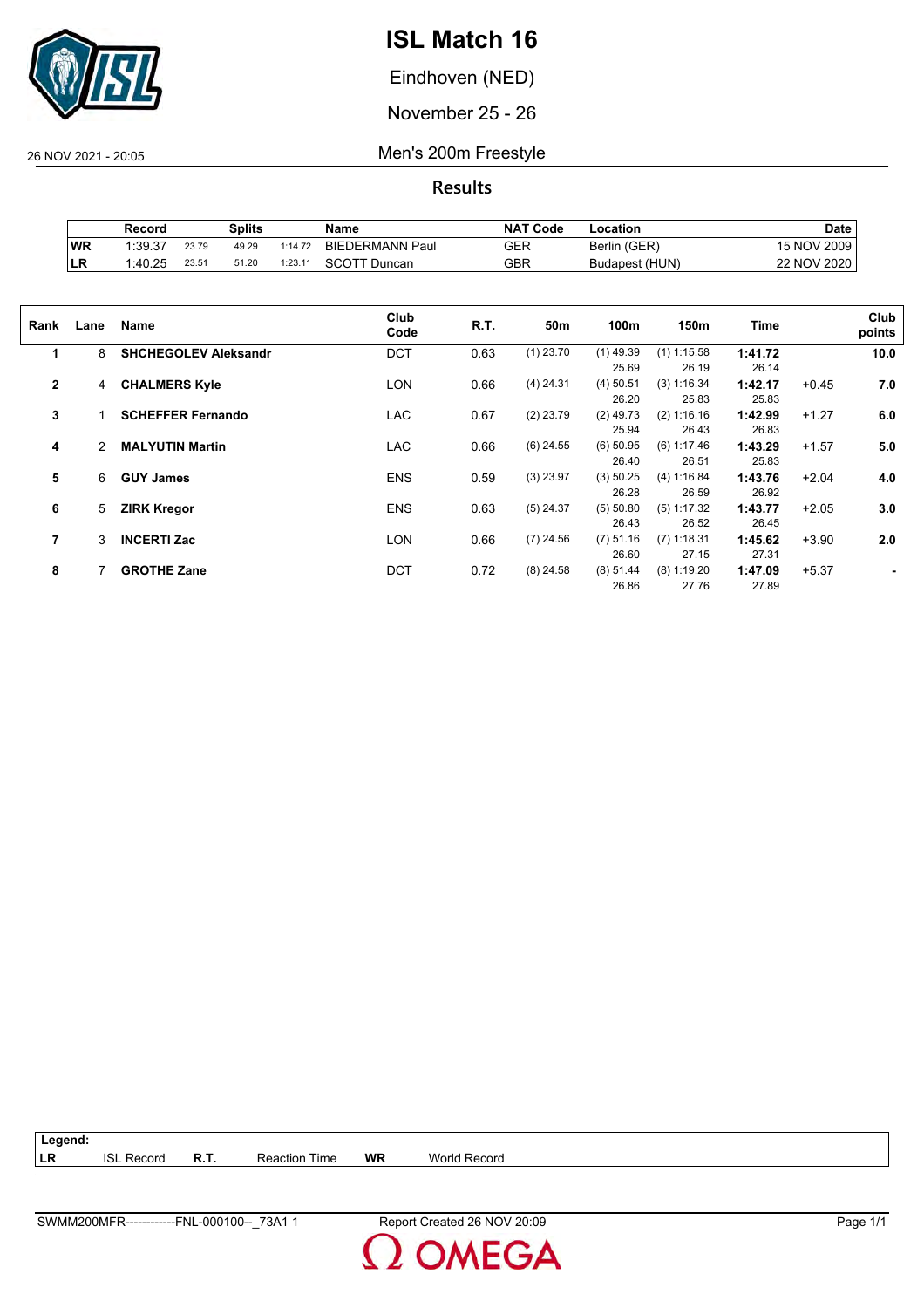

Eindhoven (NED)

November 25 - 26

#### 26 NOV 2021 - 20:09 Mixed 4x100m Medley Relay

#### **Results**

| Rank         | Lane           | Club / Name                  | Gender | R.T. | 50m   | 100m    | <b>Time</b>   |          | Club<br>points |
|--------------|----------------|------------------------------|--------|------|-------|---------|---------------|----------|----------------|
| $\mathbf{1}$ | 6              | <b>ENS - Energy Standard</b> |        |      |       |         | 3:33.32       |          | 30.0           |
|              |                | <b>KUBOVA Simona</b>         | F      | 0.62 | 27.34 | 56.88   | (6) 56.88     |          |                |
|              |                | SHYMANOVICH Ilya             | M      | 0.14 | 25.20 | 55.15   | (2) 1:52.03   |          |                |
|              |                | le CLOS Chad                 | м      | 0.41 | 23.14 | 49.89   | $(1)$ 2:41.92 |          |                |
|              |                | SJOSTROM Sarah               | F      | 0.37 | 24.55 | 51.40   |               |          |                |
| $\bf 2$      | $\overline{2}$ | <b>LAC - LA Current</b>      |        |      |       |         | 3:35.87       | $+2.55$  | 14.0           |
|              |                | <b>CHRISTOU Apostolos</b>    | М      | 0.58 | 23.93 | 50.09   | $(1)$ 50.09   |          |                |
|              |                | GORBENKO Anastasia           | F      | 0.09 | 29.75 | 1:04.27 | (4) 1:54.36   |          |                |
|              |                | SHIELDS Tom                  | M      | 0.25 | 22.41 | 49.06   | $(2)$ 2:43.42 |          |                |
|              |                | <b>WEITZEIL Abbey</b>        | F      | 0.30 | 24.63 | 52.45   |               |          |                |
| 3            | 3              | <b>LON - London Roar</b>     |        |      |       |         | 3:37.17       | $+3.85$  | 12.0           |
|              |                | <b>CARTER Dylan</b>          | М      | 0.64 | 24.32 | 50.49   | (3) 50.49     |          |                |
|              |                | <b>ATKINSON Alia</b>         | F      | 0.30 | 30.05 | 1:04.41 | $(5)$ 1:54.90 |          |                |
|              |                | <b>LANZA Vini</b>            | М      | 0.20 | 23.13 | 50.35   | $(3)$ 2:45.25 |          |                |
|              |                | <b>ANDERSON Freya</b>        | F      | 0.33 | 24.75 | 51.92   |               |          |                |
| 4            | 4              | <b>LON - London Roar</b>     |        |      |       |         | 3:37.64       | $+4.32$  | 10.0           |
|              |                | <b>GREENBANK Luke</b>        | м      | 0.60 | 25.00 | 51.29   | (4) 51.29     |          |                |
|              |                | <b>WILLIAMSON Sam</b>        | M      | 0.16 | 27.06 | 57.86   | $(1)$ 1:49.15 |          |                |
|              |                | <b>WATTEL Marie</b>          | F      | 0.25 | 26.21 | 57.00   | $(4)$ 2:46.15 |          |                |
|              |                | <b>McKEON</b> Emma           | F      | 0.28 | 24.48 | 51.49   |               |          |                |
| 5            | 5              | <b>ENS - Energy Standard</b> |        |      |       |         | 3:38.91       | $+5.59$  | 8.0            |
|              |                | <b>RYLOV Evgeny</b>          | м      | 0.56 | 24.40 | 50.28   | $(2)$ 50.28   |          |                |
|              |                | CHIKUNOVA Evgenia            | F      | 0.39 | 31.25 | 1:05.72 | $(6)$ 1:56.00 |          |                |
|              |                | <b>BARRETT Adam</b>          | М      | 0.29 | 23.56 | 51.37   | $(5)$ 2:47.37 |          |                |
|              |                | <b>HEEMSKERK Femke</b>       | F      | 0.14 | 24.26 | 51.54   |               |          |                |
| 6            | 8              | <b>DCT - DC Trident</b>      |        |      |       |         | 3:40.01       | $+6.69$  |                |
|              |                | <b>HINDLEY Isabella</b>      | F      | 0.58 | 28.42 | 58.99   | (8) 58.99     |          |                |
|              |                | <b>FRANCA SILVA Felipe</b>   | M      | 0.20 | 26.87 | 58.21   | $(7)$ 1:57.20 |          |                |
|              |                | <b>HARTING Zach</b>          | M      | 0.16 | 23.36 | 50.19   | $(6)$ 2:47.39 |          |                |
|              |                | <b>HOPKIN Anna</b>           | F      | 0.30 | 24.88 | 52.62   |               |          |                |
| 7            | $\mathbf{1}$   | <b>LAC - LA Current</b>      |        |      |       |         | 3:42.02       | $+8.70$  |                |
|              |                | <b>GASSON Helena</b>         | F      | 0.61 | 28.42 | 58.36   | (7) 58.36     |          |                |
|              |                | ROTHBAUER Christopher        | М      | 0.33 | 27.53 | 59.08   | $(8)$ 1:57.44 |          |                |
|              |                | NTOUNTOUNAKI Anna            | F      | 0.18 | 26.81 | 58.21   | $(8)$ 2:55.65 |          |                |
|              |                | PINFOLD Brett                | M      | 0.22 | 22.05 | 46.37   |               |          |                |
| 8            | $\overline{7}$ | <b>DCT - DC Trident</b>      |        |      |       |         | 3:44.54       | $+11.22$ | $-2.0$         |
|              |                | <b>SAMY Mohamed</b>          | м      | 0.74 | 25.59 | 53.41   | (5) 53.41     |          |                |
|              |                | <b>MILLER Cody</b>           | M      | 0.38 | 27.49 | 59.30   | (3) 1:52.71   |          |                |
|              |                | <b>QUAH Ting Wen</b>         | F      | 0.18 | 26.45 | 58.18   | $(7)$ 2:50.89 |          |                |
|              |                | <b>BRUHN Annika</b>          | F      | 0.14 | 25.37 | 53.65   |               |          |                |

| Legend:                                 |                  |
|-----------------------------------------|------------------|
| Е.<br>M<br><b>R.T.</b><br>Male<br>emale | Time<br>Reaction |

**OMEGA**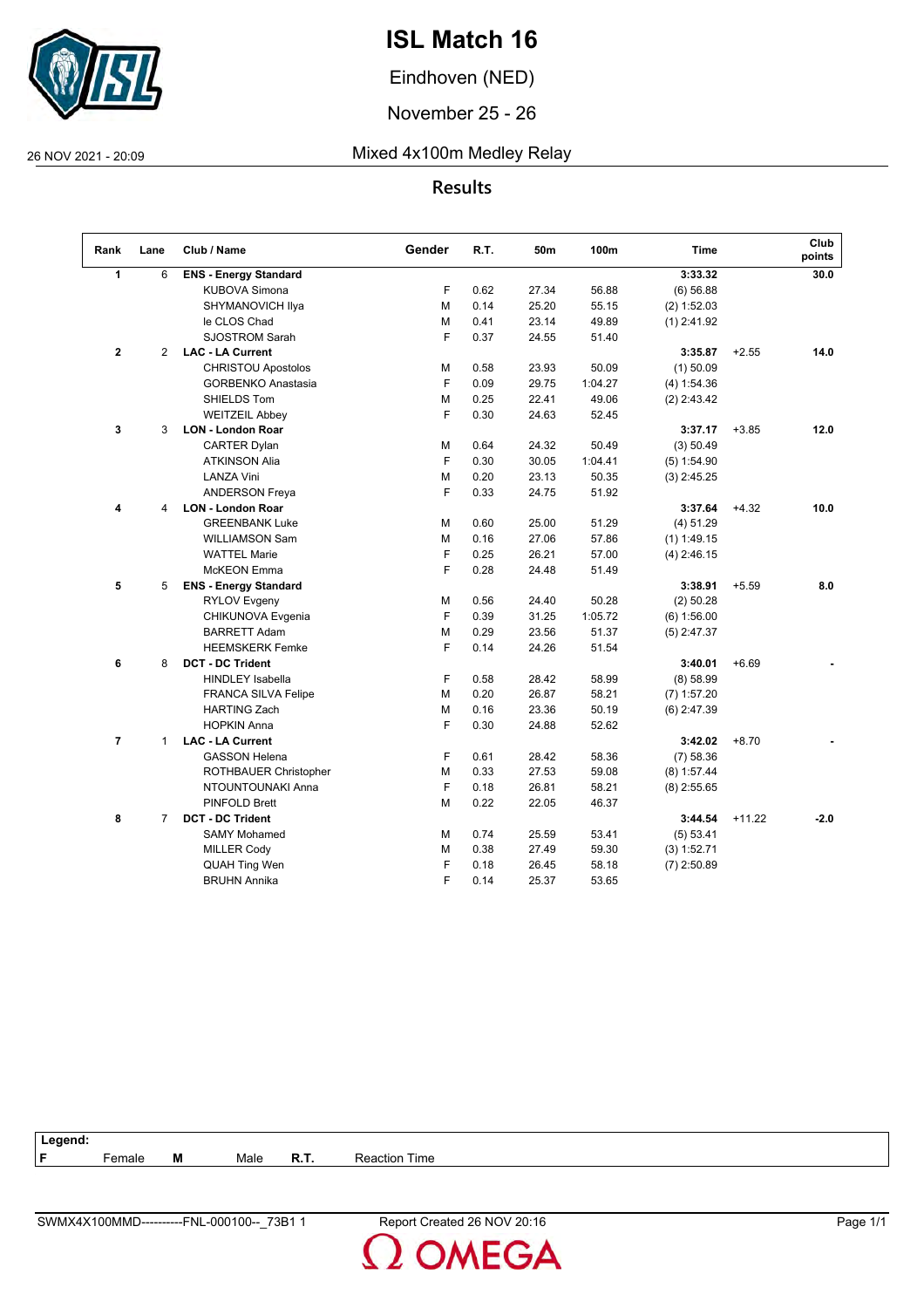

Eindhoven (NED)

November 25 - 26

#### 26 NOV 2021 - 20:21 Women's 400m Individual Medley

|           | Record  |         | Splits  |         | Name            | <b>NAT</b><br>「Code | ∟ocation        | Date        |
|-----------|---------|---------|---------|---------|-----------------|---------------------|-----------------|-------------|
| <b>WR</b> | 4:18.94 | 59.38   | 2:06.46 | 3:19.24 | BELMONTE Mireia | ESP                 | Eindhoven (NED) | 12 AUG 2017 |
| 'LR       | 4:23.25 | 1:01.13 | 2:08.08 | 3:22.12 | OHASHI Yui      | JPN                 | Budapest (HUN)  | 15 NOV 2020 |

|               | Rank Lane Name             |                              |                           | Club<br>Code              |                           | R.T.                      | Time    |          | Club<br>points |
|---------------|----------------------------|------------------------------|---------------------------|---------------------------|---------------------------|---------------------------|---------|----------|----------------|
|               | 4 PICKREM Sydney           |                              |                           | <b>LON</b>                |                           | 0.67                      | 4:29.21 |          | 21.0           |
| 50m (2) 28.68 | 100m (2) 1:01.47<br>32.79  | 150m (1) 1:35.86<br>34.39    | 200m (1) 2:09.70<br>33.84 | 250m (1) 2:47.38<br>37.68 | 300m (1) 3:25.52<br>38.14 | 350m (1) 3:58.05<br>32.53 | 31.16   |          |                |
| $\mathbf{2}$  | <b>ANDISON Bailey</b>      |                              |                           | <b>DCT</b>                |                           | 0.69                      | 4:31.21 | $+2.00$  | 9.0            |
| 50m (8) 29.43 | 100m (7) 1:02.87<br>33.44  | 150m (7) 1:38.26<br>35.39    | 200m (5) 2:12.21<br>33.95 | 250m (2) 2:50.11<br>37.90 | 300m (2) 3:28.21<br>38.10 | 350m (2) 4:00.55<br>32.34 | 30.66   |          |                |
| 3             | <b>GUNES Viktoriya</b>     |                              |                           | <b>ENS</b>                |                           | 0.73                      | 4:34.65 | $+5.44$  | 7.0            |
| 50m (3) 28.72 | 100m (4) 1:01.87<br>33.15  | 150m (5) 1:37.74<br>35.87    | 200m (7) 2:13.71<br>35.97 | 250m (3) 2:51.31<br>37.60 | 300m (3) 3:29.93<br>38.62 | 350m (3) 4:02.38<br>32.45 | 32.27   |          |                |
| 4             | <b>JAKABOS Zsuzsanna</b>   |                              |                           | <b>DCT</b>                |                           | 0.74                      | 4:36.00 | $+6.79$  | 8.0            |
| 50m (6) 29.09 | 100m (6) 1:02.47<br>33.38  | 150m (6) 1:37.93<br>35.46    | 200m (4) 2:12.14<br>34.21 | 250m (4) 2:51.69<br>39.55 | 300m (4) 3:31.73<br>40.04 | 350m (4) 4:04.43<br>32.70 | 31.57   |          |                |
| 5             | <b>SHANAHAN Katie</b>      |                              |                           | <b>LON</b>                |                           | 0.74                      | 4:38.05 | +8.84    | 8.0            |
| 50m (5) 28.96 | 100m (8) 1:02.97<br>34.01  | 150m (3) 1:37.33<br>34.36    | 200m (3) 2:11.07<br>33.74 | 250m (5) 2:51.72<br>40.65 | 300m (5) 3:32.87<br>41.15 | 350m (5) 4:06.14<br>33.27 | 31.91   |          |                |
| 6             | <b>DUMONT Valentine</b>    |                              |                           | <b>LAC</b>                |                           | 0.73                      | 4:39.66 | $+10.45$ |                |
| 50m (1) 28.63 | 100m (1) 1:01.17<br>32.54  | 150m (2) 1:36.90<br>35.73    | 200m (2) 2:11.06<br>34.16 | 250m (7) 2:54.05<br>42.99 | 300m (7) 3:36.99<br>42.94 | 350m (7) 4:09.80<br>32.81 | 29.86   |          |                |
|               | 6.                         | <b>ROSENDAHL BACH Helena</b> |                           | <b>ENS</b>                |                           | 0.83                      | 4:39.89 | $+10.68$ |                |
| 50m (7) 29.12 | 100m (3) 1:01.62<br>32.50  | 150m (4) 1:37.72<br>36.10    | 200m (6) 2:12.45<br>34.73 | 250m (6) 2:53.87<br>41.42 | 300m (6) 3:36.07<br>42.20 | 350m (6) 4:08.85<br>32.78 | 31.04   |          |                |
| 8             | <b>DAHLKE Mikaela</b><br>2 |                              |                           | <b>LAC</b>                |                           | 0.71                      | 4:48.71 | +19.50   | -1.0           |
| 50m (4) 28.76 | 100m (5) 1:02.10<br>33.34  | 150m (8) 1:39.71<br>37.61    | 200m (8) 2:16.72<br>37.01 | 250m (8) 3:00.71<br>43.99 | 300m (8) 3:43.61<br>42.90 | 350m (8) 4:16.50<br>32.89 | 32.21   |          |                |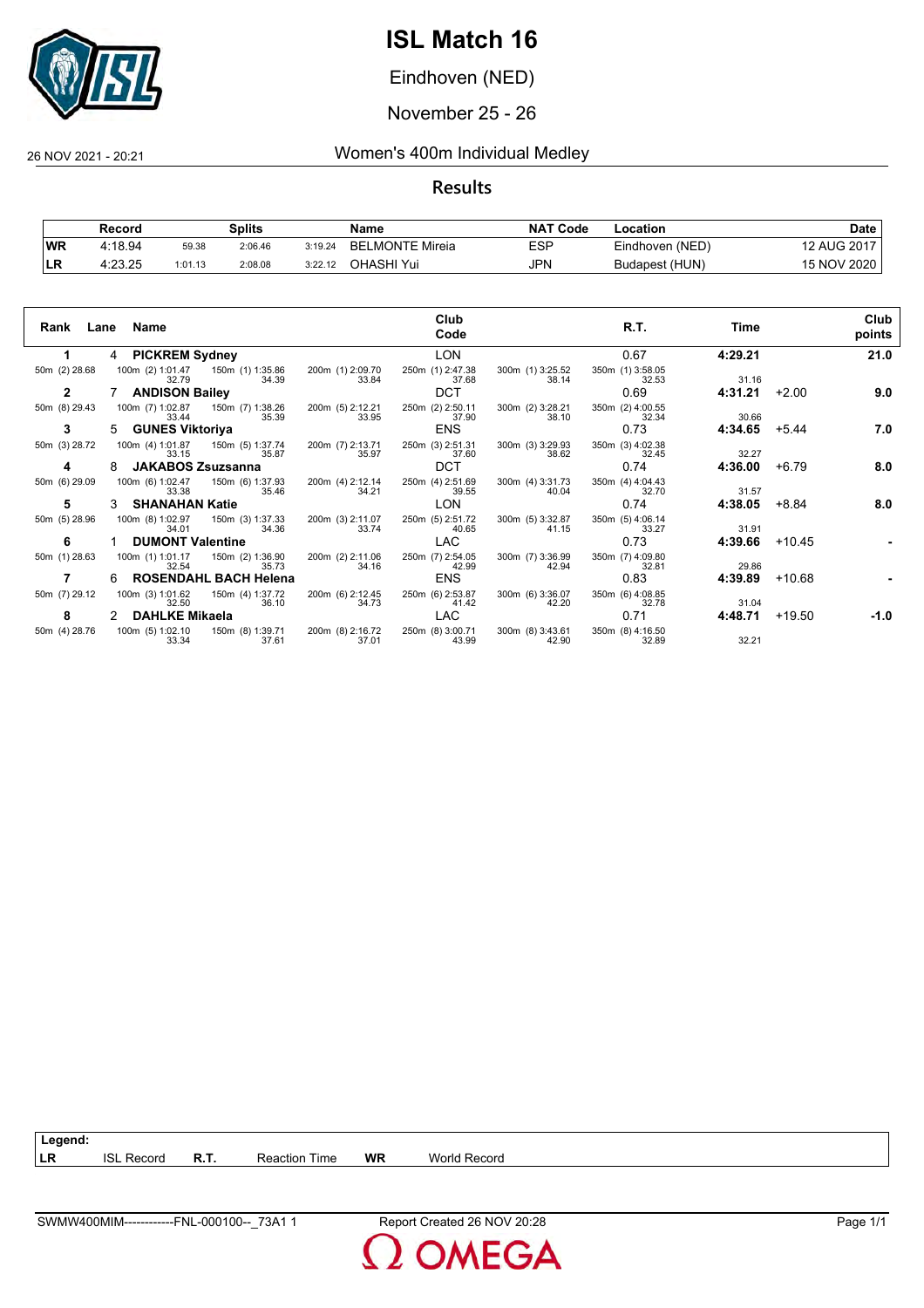

Eindhoven (NED)

November 25 - 26

#### 26 NOV 2021 - 20:28 Men's 400m Individual Medley

**Results**

|           | Record  |       | Splits  |         | Name       | <b>NAT Code</b> | Location        | <b>Date</b> |
|-----------|---------|-------|---------|---------|------------|-----------------|-----------------|-------------|
| <b>WR</b> | 3:54.81 | 52.35 | 1:51.40 | 2:57.90 | SETO Daiya | JPN             | Las Vegas (USA) | 20 DEC 2019 |
| ∣LR       | 3:54.81 | 52.35 | 1:51.40 | 2:57.90 | SETO Daiva | JPN             | Las Vegas (USA) | 20 DEC 2019 |

| Rank           |   | Lane Name               |                                          |                            | Club<br>Code              |                           | R.T.                      | Time    |          | Club<br>points |
|----------------|---|-------------------------|------------------------------------------|----------------------------|---------------------------|---------------------------|---------------------------|---------|----------|----------------|
|                | 4 | <b>SCOTT Duncan</b>     |                                          |                            | <b>LON</b>                |                           | 0.64                      | 4:01.80 |          | 22.0           |
| 50m (1) 25.10  |   | 29.70                   | 100m (2) 54.80 150m (1) 1:25.88<br>31.08 | 200m (1) 1:56.68<br>30.80  | 250m (1) 2:31.42<br>34.74 | 300m (1) 3:06.00<br>34.58 | 350m (1) 3:34.26<br>28.26 | 27.54   |          |                |
| 2              | 5 | <b>SWANSON Charlie</b>  |                                          |                            | <b>ENS</b>                |                           | 0.66                      | 4:06.39 | $+4.59$  | 10.0           |
| 50m (3) 25.66  |   | 100m (3) 55.62<br>29.96 | 150m (4) 1:27.78<br>32.16                | 200m (=3) 1:59.23<br>31.45 | 250m (2) 2:32.60<br>33.37 | 300m (2) 3:07.35<br>34.75 | 350m (2) 3:37.86<br>30.51 | 28.53   |          |                |
| 3              |   | <b>LITHERLAND Jay</b>   |                                          |                            | <b>DCT</b>                |                           | 0.75                      | 4:06.51 | $+4.71$  | 10.0           |
| 50m (=5) 26.25 |   | 100m (5) 56.14<br>29.89 | 150m (3) 1:27.26<br>31.12                | 200m (2) 1:58.01<br>30.75  | 250m (3) 2:33.06<br>35.05 | 300m (4) 3:09.03<br>35.97 | 350m (4) 3:38.77<br>29.74 | 27.74   |          |                |
| 4              | 8 | <b>COPE Tommy</b>       |                                          |                            | <b>DCT</b>                |                           | 0.62                      | 4:07.23 | $+5.43$  | 7.0            |
| 50m (=5) 26.25 |   | 100m (6) 56.58<br>30.33 | 150m (5) 1:28.77<br>32.19                | 200m (5) 2:00.76<br>31.99  | 250m (4) 2:33.93<br>33.17 | 300m (3) 3:07.74<br>33.81 | 350m (3) 3:37.92<br>30.18 | 29.31   |          |                |
| 5              | 3 | <b>DEAN Tom</b>         |                                          |                            | <b>LON</b>                |                           | 0.69                      | 4:10.27 | $+8.47$  | 4.0            |
| 50m (4) 25.70  |   | 100m (4) 56.13<br>30.43 | 150m (6) 1:29.05<br>32.92                | 200m (7) 2:01.20<br>32.15  | 250m (7) 2:36.55<br>35.35 | 300m (6) 3:13.00<br>36.45 | 350m (5) 3:42.39<br>29.39 | 27.88   |          |                |
| 6              |   | <b>HVAS Tomoe</b>       |                                          |                            | LAC                       |                           | 0.66                      | 4:12.33 | $+10.53$ |                |
| 50m (7) 26.56  |   | 100m (7) 56.89<br>30.33 | 150m (7) 1:29.32<br>32.43                | 200m (6) 2:00.83<br>31.51  | 250m (5) 2:35.58<br>34.75 | 300m (5) 3:11.38<br>35.80 | 350m (6) 3:42.89<br>31.51 | 29.44   |          |                |
|                |   | <b>ACEVEDO Javier</b>   |                                          |                            | <b>LAC</b>                |                           | 0.63                      | 4:13.27 | $+11.47$ |                |
| 50m (2) 25.43  |   | 100m (1) 54.11<br>28.68 | 150m (2) 1:26.71<br>32.60                | 200m (=3) 1:59.23<br>32.52 | 250m (6) 2:35.95<br>36.72 | 300m (7) 3:13.69<br>37.74 | 350m (7) 3:44.45<br>30.76 | 28.82   |          |                |
| 8              | 6 | <b>MAHONEY Travis</b>   |                                          |                            | <b>ENS</b>                |                           | 0.73                      | 4:15.59 | +13.79   |                |
| 50m (8) 26.98  |   | 100m (8) 58.04<br>31.06 | 150m (8) 1:29.54<br>31.50                | 200m (8) 2:01.37<br>31.83  | 250m (8) 2:37.71<br>36.34 | 300m (8) 3:15.39<br>37.68 | 350m (8) 3:46.17<br>30.78 | 29.42   |          |                |



**MEGA**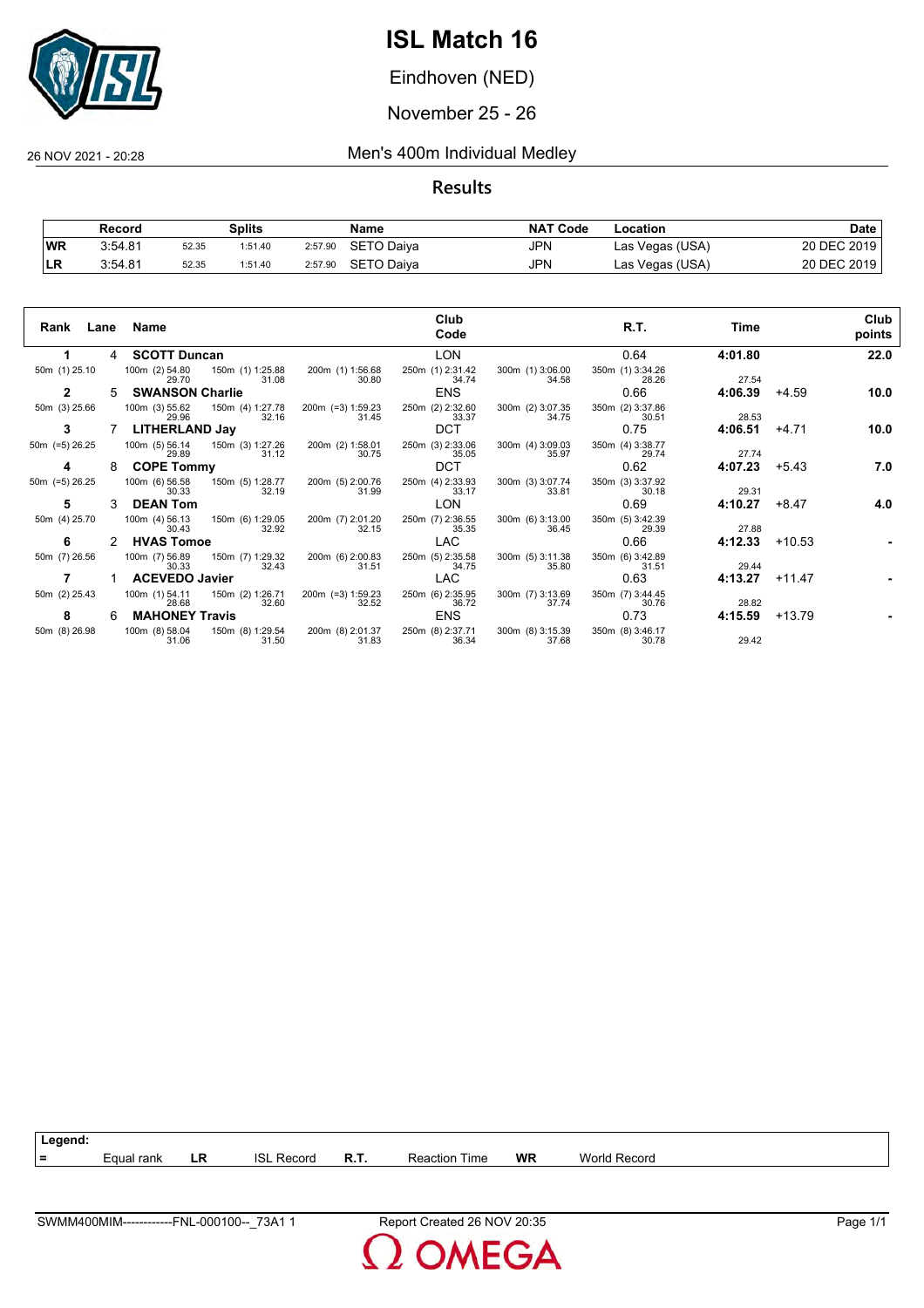

Eindhoven (NED)

November 25 - 26

#### 26 NOV 2021 - 20:45 Women's 50m Backstroke Skins

#### **Results**

|           | Record Name |                      | <b>NAT Code</b> | Location        | Date          |
|-----------|-------------|----------------------|-----------------|-----------------|---------------|
| <b>WR</b> |             | 25.60 TOUSSAINT Kira | <b>NED</b>      | Budapest (HUN)  | 14 NOV 2020   |
| $l = WR$  |             | 25.60 TOUSSAINT Kira | NED             | Amsterdam (NED) | 18 DEC 2020   |
| LR        |             | 25.60 TOUSSAINT Kira | NED             | Budapest (HUN)  | 14 NOV 2020 I |
|           |             |                      |                 |                 |               |

#### **Round 1**

| Rank           | Lane | Name                       | <b>Club Code</b> | R.T. | Time             | Club points     |
|----------------|------|----------------------------|------------------|------|------------------|-----------------|
|                |      | <b>WILM Ingrid</b>         | <b>LAC</b>       | 0.63 | 26.03            | 9.0<br>. വ      |
| $\overline{2}$ | 4    | <b>TOUSSAINT Kira</b>      | LON              | 0.54 | 26.05<br>$+0.02$ | 7.0<br><b>Q</b> |
| $=3$           |      | <b>MACK Linnea</b>         | DCT              | 0.56 | 26.35<br>$+0.32$ | 5.5<br>. വ      |
| $=3$           | 8    | <b>DELOOF Ali</b>          | DCT              | 0.60 | 26.35<br>$+0.32$ | 5.5<br>. വ      |
| $= 5$          | 3    | <b>ATHERTON Minna</b>      | LON              | 0.59 | 26.38<br>$+0.35$ | 3.5             |
| $= 5$          | 6    | <b>SHKURDAI Anastasiya</b> | <b>ENS</b>       | 0.66 | 26.38<br>$+0.35$ | 3.5             |
|                | 5    | <b>HARVEY Mary-Sophie</b>  | <b>ENS</b>       | 0.60 | 26.62<br>$+0.59$ | 2.0             |
| 8              | 2    | <b>WILSON Madison</b>      | <b>LAC</b>       | 0.56 | 27.02<br>$+0.99$ | 1.0             |

#### **Round 2**

| Rank | Lane | Name                  | <b>Club Code</b> | R.T. | Time             | Club points     |
|------|------|-----------------------|------------------|------|------------------|-----------------|
|      | 3    | <b>WILM Ingrid</b>    | LAC              | 0.68 | 26.67            | 9.0<br>$\Omega$ |
|      | 4    | <b>TOUSSAINT Kira</b> | <b>LON</b>       | 0.52 | 26.99<br>$+0.32$ | 7.0<br>Q        |
|      | 6    | <b>DELOOF Ali</b>     | <b>DCT</b>       | 0.63 | 27.27<br>$+0.60$ | 6.0             |
| 4    | 5.   | <b>MACK Linnea</b>    | DCT              | 0.57 | 27.31<br>$+0.64$ | 5.0             |

#### **Final**

| Rank | Lane | Name                  | <b>Club Code</b> | R.T. | Time             | Club points |
|------|------|-----------------------|------------------|------|------------------|-------------|
|      |      | <b>WILM Ingrid</b>    | LAC              | 0.62 | 27.67            | 14.0        |
|      |      | <b>TOUSSAINT Kira</b> | LON              | 0.58 | 28.55<br>$+0.88$ | 7.0         |

| Legend: |              |    |                   |                          |      |                      |
|---------|--------------|----|-------------------|--------------------------|------|----------------------|
| l =     | Equal record | LR | <b>ISL Record</b> | Qualified for next phase | R.T. | <b>Reaction Time</b> |
| WR      | World Record |    |                   |                          |      |                      |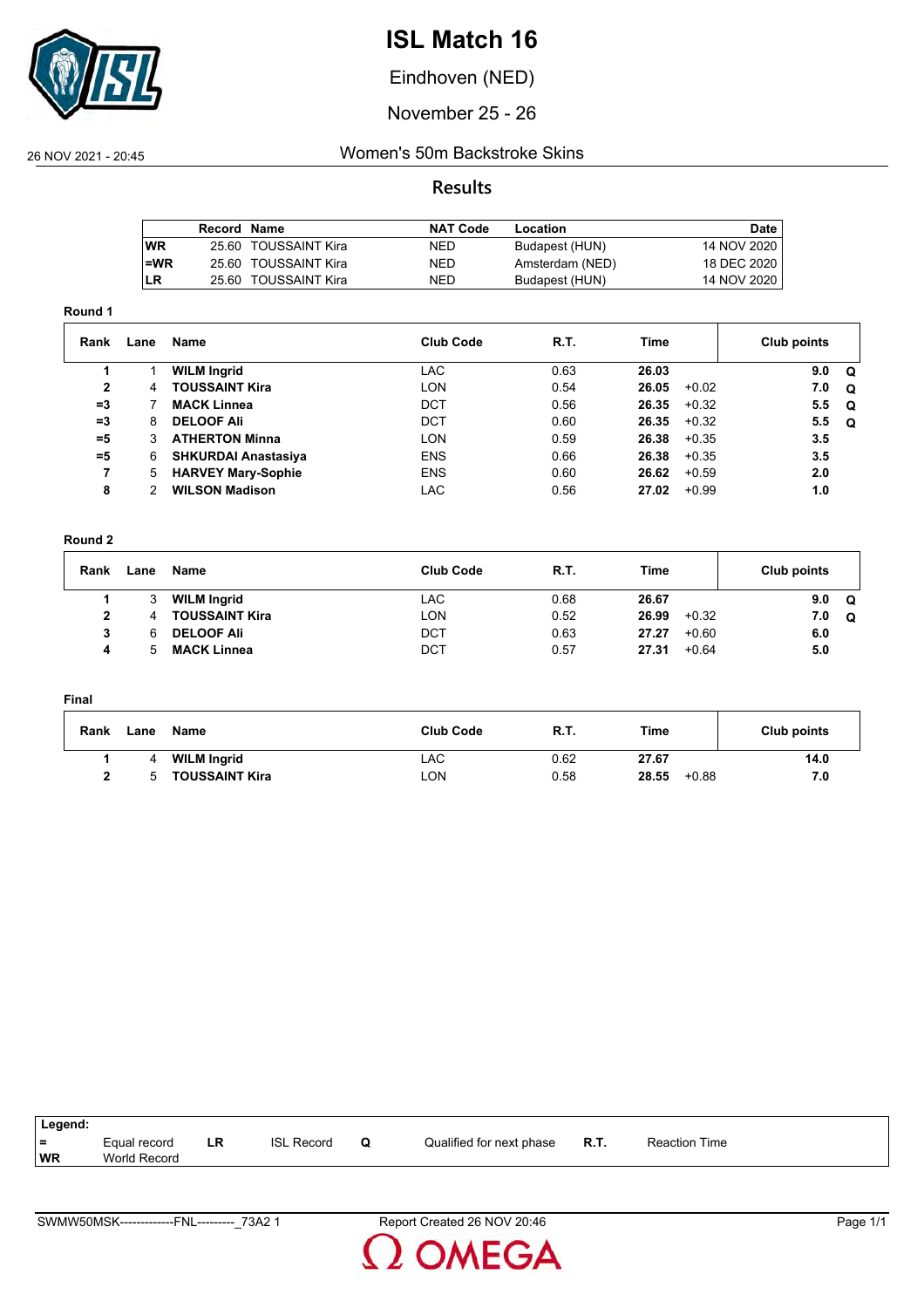

Eindhoven (NED)

November 25 - 26

#### 26 NOV 2021 - 20:57 Men's 50m Backstroke Skins

**Results**

|           | Record Name |                        | NAT Code | Location        | Date        |
|-----------|-------------|------------------------|----------|-----------------|-------------|
| <b>WR</b> |             | 22.22 MANAUDOU Florent | FRA      | Doha (QAT)      | 6 DEC 2014  |
| <b>LR</b> |             | 22.53 MURPHY Ryan      | JSA      | Eindhoven (NED) | 25 NOV 2021 |

#### **Round 1**

| Rank | Lane | Name                        | <b>Club Code</b> | <b>R.T.</b> | Time  |         | Club points |     |
|------|------|-----------------------------|------------------|-------------|-------|---------|-------------|-----|
|      |      | <b>MURPHY Ryan</b>          | LAC              | 0.51        | 22.71 |         | 10.0        | . റ |
| 2    | 5.   | <b>KOLESNIKOV Kliment</b>   | <b>ENS</b>       | 0.67        | 22.78 | $+0.07$ | 7.0         | O   |
| 3    | 8    | <b>NIKOLAEV Mark</b>        | DCT              | 0.57        | 22.80 | $+0.09$ | 6.0         | O   |
| 4    | 6    | <b>RYLOV Evgeny</b>         | <b>ENS</b>       | 0.56        | 22.96 | $+0.25$ | 5.0         | . വ |
| 5    |      | <b>DIENER Christian</b>     | <b>LON</b>       | 0.64        | 22.98 | $+0.27$ | 4.0         |     |
| 6    | 2.   | <b>CHRISTOU Apostolos</b>   | <b>LAC</b>       | 0.59        | 23.21 | $+0.50$ | 3.0         |     |
|      | 4    | <b>GUIDO Guilherme</b>      | LON              | 0.60        | 23.25 | $+0.54$ | 2.0         |     |
| 8    |      | <b>SHCHEGOLEV Aleksandr</b> | DCT              | 0.62        | 23.87 | $+1.16$ |             |     |

#### **Round 2**

| Rank | Lane | Name                      | <b>Club Code</b> | <b>R.T.</b> | Time             | Club points     |
|------|------|---------------------------|------------------|-------------|------------------|-----------------|
|      | 5.   | <b>RYLOV Evgeny</b>       | <b>ENS</b>       | 0.53        | 23.48            | 9.0<br>$\Omega$ |
| 2    |      | <b>MURPHY Ryan</b>        | LAC              | 0.46        | 23.49<br>$+0.01$ | 7.0<br>$\Omega$ |
| 3    |      | <b>KOLESNIKOV Kliment</b> | <b>ENS</b>       | 0.68        | 23.52<br>$+0.04$ | 6.0             |
|      |      | <b>NIKOLAEV Mark</b>      | DCT              | 0.60        | 24.18<br>$+0.70$ | 5.0             |

#### **Final**

| Rank | Lane | Name                | <b>Club Code</b> | <b>R.T.</b> | Time             | Club points |
|------|------|---------------------|------------------|-------------|------------------|-------------|
|      |      | <b>MURPHY Ryan</b>  | LAC              | 0.48        | 24.22            | 14.0        |
|      |      | <b>RYLOV Evgeny</b> | <b>ENS</b>       | 0.55        | 24.38<br>$+0.16$ | 7.0         |

| Legend:   |                   |   |                          |             |                      |    |              |  |
|-----------|-------------------|---|--------------------------|-------------|----------------------|----|--------------|--|
| <b>LR</b> | <b>ISL Record</b> | O | Qualified for next phase | <b>R.T.</b> | <b>Reaction Time</b> | WR | World Record |  |
|           |                   |   |                          |             |                      |    |              |  |

**OMEGA**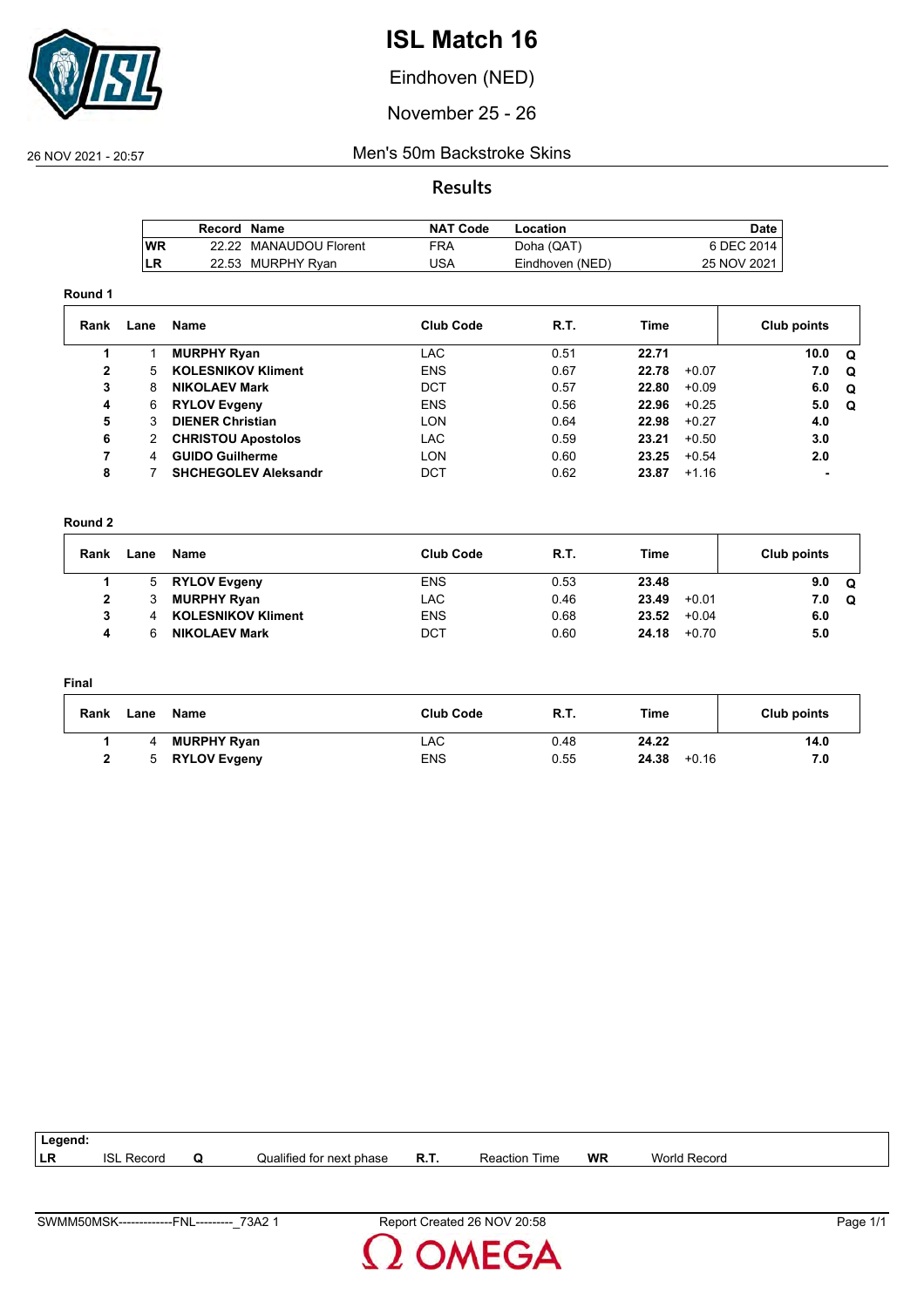

Eindhoven (NED)

November 25 - 26

26 NOV 2021 - 20:45 Women's 50m Backstroke Skins

#### **Results Summary**

|               | Rank   Name               | Club       | Round 1       |       | Round 2       |      | Final         | <b>Points</b> |
|---------------|---------------------------|------------|---------------|-------|---------------|------|---------------|---------------|
|               |                           | Code       | <b>Points</b> | Rank  | <b>Points</b> | Rank | <b>Points</b> | <b>Total</b>  |
|               | <b>WILM Ingrid</b>        | <b>LAC</b> | 9.0           |       | 9.0           |      | 14.0          | 32.0          |
| $\mathcal{P}$ | <b>TOUSSAINT Kira</b>     | <b>LON</b> | 7.0           | 2     | 7.0           | 2    | 7.0           | 21.0          |
| 3             | <b>DELOOF Ali</b>         | <b>DCT</b> | 5.5           | $=3$  | 6.0           | 3    |               | 11.5          |
| 4             | MACK Linnea               | <b>DCT</b> | 5.5           | $=3$  | 5.0           | 4    |               | 10.5          |
| 5             | SHKURDAI Anastasiya       | <b>ENS</b> | 3.5           | $= 5$ |               |      |               | 3.5           |
| 5             | ATHERTON Minna            | <b>LON</b> | 3.5           | $= 5$ |               |      |               | 3.5           |
|               | <b>HARVEY Mary-Sophie</b> | <b>ENS</b> | 2.0           | ⇁     |               |      |               | 2.0           |
| 8             | WILSON Madison            | <b>LAC</b> | 1.0           | 8     |               |      |               | 1.0           |

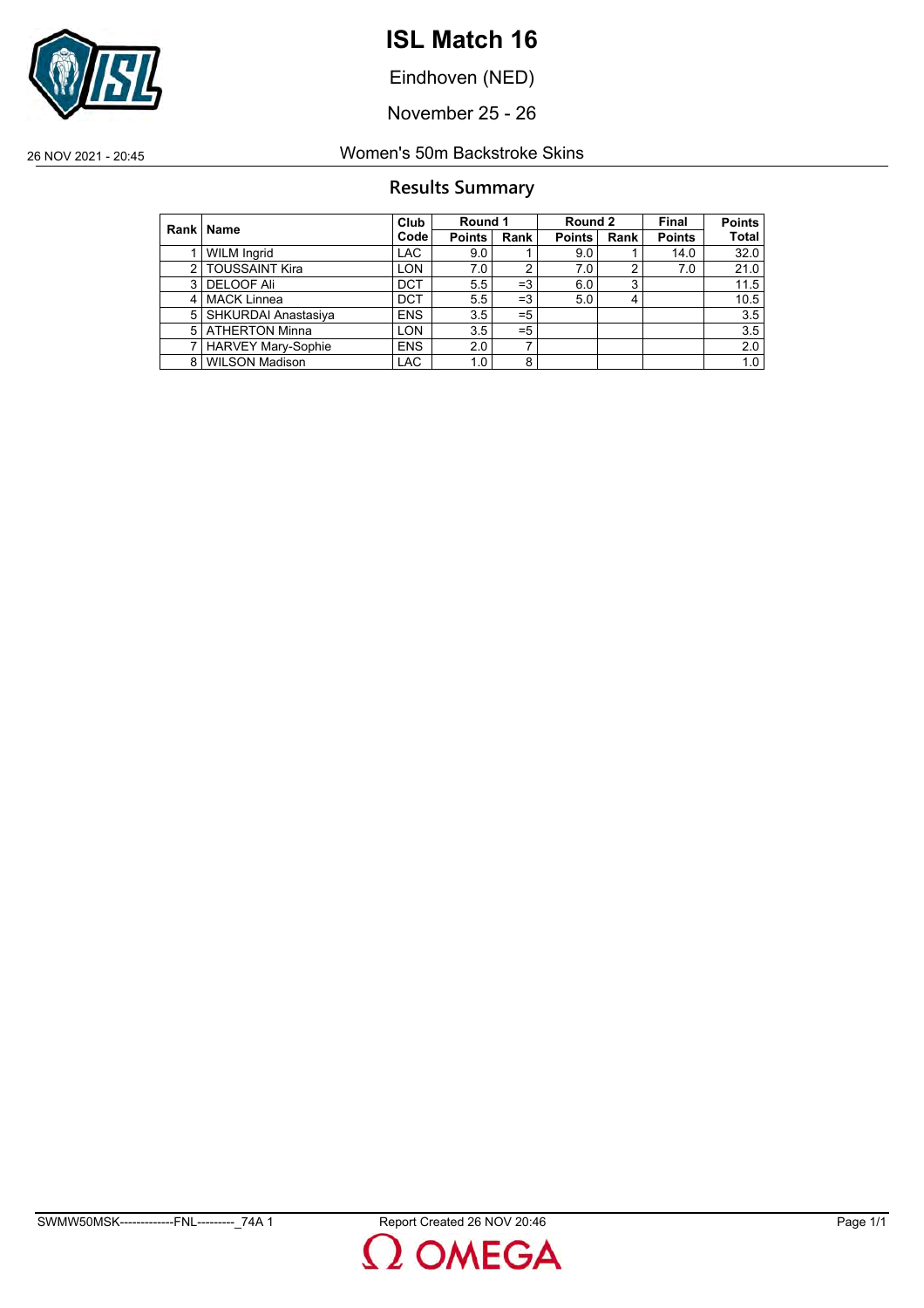

Eindhoven (NED)

November 25 - 26

#### 26 NOV 2021 - 20:57 Men's 50m Backstroke Skins

#### **Results Summary**

|               | Rank   Name               | Club       | Round 1                  |             | Round 2       |      | Final         | <b>Points</b> |
|---------------|---------------------------|------------|--------------------------|-------------|---------------|------|---------------|---------------|
|               |                           | Code       | <b>Points</b>            | <b>Rank</b> | <b>Points</b> | Rank | <b>Points</b> | Total         |
|               | <b>MURPHY Ryan</b>        | <b>LAC</b> | 10.0                     |             | 7.0           |      | 14.0          | 31.0          |
| $\mathcal{P}$ | <b>RYLOV</b> Evgeny       | <b>ENS</b> | 5.0                      | 4           | 9.0           |      | 7.0           | 21.0          |
|               | 3   KOLESNIKOV Kliment    | <b>ENS</b> | 7.0                      | 2           | 6.0           | 3    |               | 13.0          |
|               | 4 NIKOLAEV Mark           | <b>DCT</b> | 6.0                      | 3           | 5.0           |      |               | 11.0          |
| 5             | <b>DIENER Christian</b>   | <b>LON</b> | 4.0                      | 5           |               |      |               | 4.0           |
| 6             | <b>CHRISTOU Apostolos</b> | <b>LAC</b> | 3.0                      | 6           |               |      |               | 3.0           |
|               | <b>GUIDO Guilherme</b>    | <b>LON</b> | 2.0                      | ⇁           |               |      |               | 2.0           |
|               | 8 SHCHEGOLEV Aleksandr    | <b>DCT</b> | $\overline{\phantom{0}}$ | 8           |               |      |               |               |

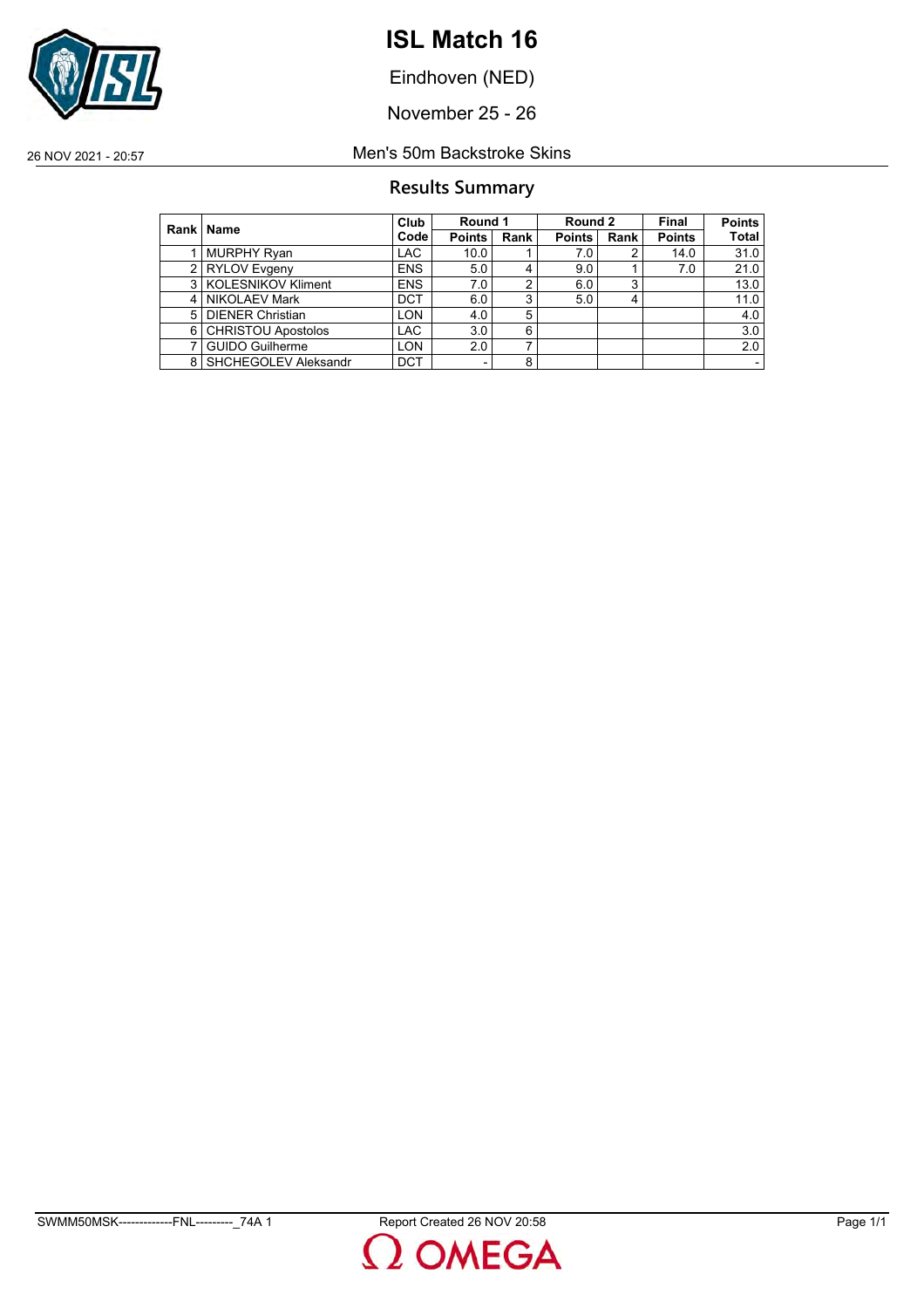

Eindhoven (NED)

November 25 - 26

Swimming

#### **Club Standings**

After 39 of 39 Events

| Rank | Club            | <b>Club Code</b> | Men   | Women | <b>Mixed</b> | Total |
|------|-----------------|------------------|-------|-------|--------------|-------|
|      | Energy Standard | <b>ENS</b>       | 263.0 | 260.5 | 38.0         | 561.5 |
| っ    | London Roar     | LON              | 236.0 | 240.5 | 22.0         | 498.5 |
|      | LA Current      | LAC              | 222.5 | 179.0 | 14.0         | 415.5 |
|      | DC Trident      | <b>DCT</b>       | 125.5 | 166.0 | $-2.0$       | 289.5 |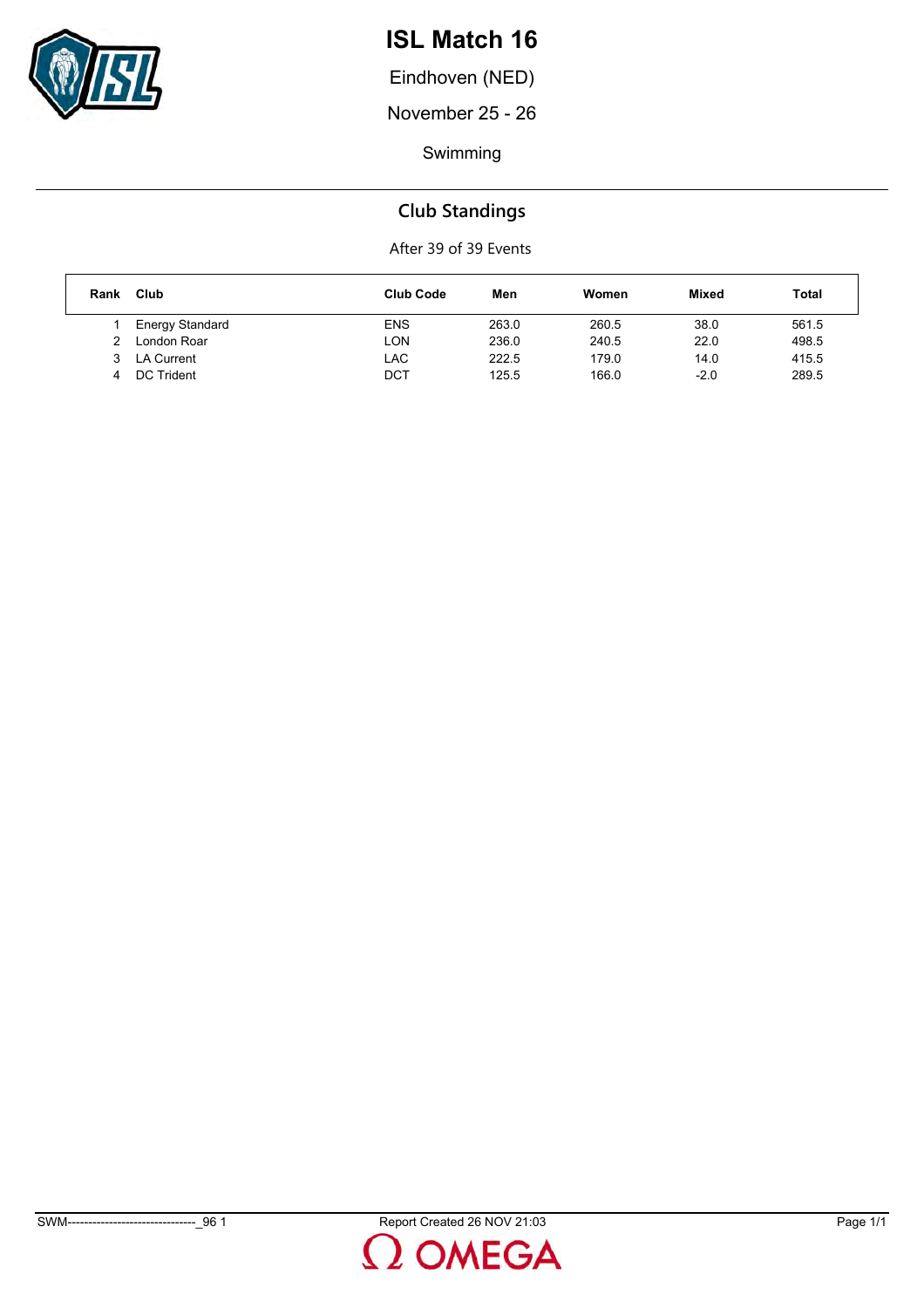

Eindhoven (NED)

November 25 - 26

Swimming

#### **Match MVP Standings**

#### **After 39 of 39 Events**

| Rank | Name                      | <b>Club Code</b> | <b>Ranking Points</b> | <b>Bonus Points</b>      | Total |
|------|---------------------------|------------------|-----------------------|--------------------------|-------|
| 1    | SHYMANOVICH Ilya          | <b>ENS</b>       | 36.0                  |                          | 83.5  |
| 2    | <b>SJOSTROM Sarah</b>     | <b>ENS</b>       | 48.5                  |                          | 75.0  |
| 3    | <b>HAUGHEY Siobhan</b>    | <b>ENS</b>       | 42.5                  |                          | 70.0  |
| 4    | <b>MURPHY Ryan</b>        | LAC              | 43.5                  |                          | 60.0  |
| 4    | <b>SCOTT Duncan</b>       | LON              | 39.0                  |                          | 60.0  |
| 6    | <b>WILM Ingrid</b>        | LAC              | 43.0                  |                          | 49.0  |
| 7    | <b>TOUSSAINT Kira</b>     | LON              | 40.0                  |                          | 41.5  |
| 7    | PICKREM Sydney            | LON              | 32.5                  |                          | 41.5  |
| 9    | <b>KOLESNIKOV Kliment</b> | <b>ENS</b>       | 33.5                  | $\overline{a}$           | 41.0  |
| 9    | <b>ATKINSON Alia</b>      | LON              | 28.5                  |                          | 41.0  |
| 11   | <b>CHALMERS Kyle</b>      | LON              | 32.0                  | $\overline{\phantom{a}}$ | 38.0  |
| 12   | <b>CARTER Dylan</b>       | LON              | 27.5                  |                          | 32.5  |
| 13   | <b>MACK Linnea</b>        | <b>DCT</b>       | 30.3                  |                          | 30.3  |
| 14   | le CLOS Chad              | <b>ENS</b>       | 23.0                  |                          | 27.5  |
| 14   | <b>GORBENKO Anastasia</b> | LAC              | 27.5                  |                          | 27.5  |
| 14   | <b>NIKOLAEV Mark</b>      | <b>DCT</b>       | 25.5                  |                          | 27.5  |
| 17   | SHIELDS Tom               | LAC              | 28.0                  |                          | 27.0  |
| 18   | <b>SCHEFFER Fernando</b>  | LAC              | 19.0                  |                          | 25.0  |
| 19   | <b>LANZA Vini</b>         | LON              | 24.0                  |                          | 24.0  |
| 20   | <b>WEITZEIL Abbey</b>     | LAC              | 26.5                  |                          | 23.5  |
| 21   | SHKURDAI Anastasiya       | <b>ENS</b>       | 20.3                  |                          | 23.3  |
| 22   | <b>HARVEY Mary-Sophie</b> | <b>ENS</b>       | 21.5                  |                          | 21.5  |
| 23   | SHCHEGOLEV Aleksandr      | <b>DCT</b>       | 23.5                  |                          | 21.0  |
| 24   | <b>JAKABOS Zsuzsanna</b>  | <b>DCT</b>       | 20.0                  |                          | 20.0  |
| 25   | <b>ATHERTON Minna</b>     | LON              | 19.8                  |                          | 19.8  |
| 26   | <b>ANDISON Bailey</b>     | DCT              | 19.0                  |                          | 19.0  |
| 27   | <b>CHRISTOU Apostolos</b> | LAC              | 18.5                  |                          | 18.5  |
| 27   | <b>RYLOV Evgeny</b>       | <b>ENS</b>       | 18.5                  |                          | 18.5  |
| 27   | <b>BARRETT Adam</b>       | <b>ENS</b>       | 17.0                  |                          | 18.5  |
| 27   | NTOUNTOUNAKI Anna         | LAC              | 18.5                  |                          | 18.5  |
| 31   | <b>DIENER Christian</b>   | LON              | 18.0                  |                          | 18.0  |
| 32   | CHIKUNOVA Evgenia         | <b>ENS</b>       | 19.5                  |                          | 17.5  |
| 32   | <b>HVAS Tomoe</b>         | LAC              | 20.5                  |                          | 17.5  |
| 34   | <b>DELOOF Ali</b>         | <b>DCT</b>       | 19.3                  |                          | 17.3  |
| 35   | <b>HARTING Zach</b>       | <b>DCT</b>       | 17.0                  | $\overline{\phantom{a}}$ | 17.0  |
| 35   | <b>EVANS Joanna</b>       | <b>DCT</b>       | 17.0                  |                          | 17.0  |
| 35   | <b>DEAN Tom</b>           | <b>LON</b>       | 19.0                  |                          | 17.0  |
| 38   | PROUD Ben                 | <b>ENS</b>       | 16.5                  |                          | 16.5  |
| 39   | <b>HEEMSKERK Femke</b>    | ENS              | 18.5                  |                          | 16.0  |
| 39   | <b>WATTEL Marie</b>       | <b>LON</b>       | 16.5                  |                          | 16.0  |
| 39   | <b>SHANAHAN Katie</b>     | <b>LON</b>       | 16.0                  |                          | 16.0  |
| 42   | <b>ANDERSON Freya</b>     | LON              | 20.5                  |                          | 15.5  |
| 43   | <b>SWANSON Charlie</b>    | <b>ENS</b>       | 16.0                  |                          | 15.0  |
| 44   | <b>INCERTI Zac</b>        | LON              | 9.5                   |                          | 14.5  |
| 45   | <b>GUNES Viktoriya</b>    | <b>ENS</b>       | 15.0                  |                          | 14.0  |
| 45   | <b>LIMA Felipe</b>        | <b>ENS</b>       | 14.0                  |                          | 14.0  |
| 45   | <b>WILSON Madison</b>     | LAC              | 20.0                  |                          | 14.0  |
| 45   | <b>ROONEY Maxime</b>      | LAC              | 18.0                  |                          | 14.0  |
| 45   | COPE Tommy                | DCT              | 25.0                  |                          | 14.0  |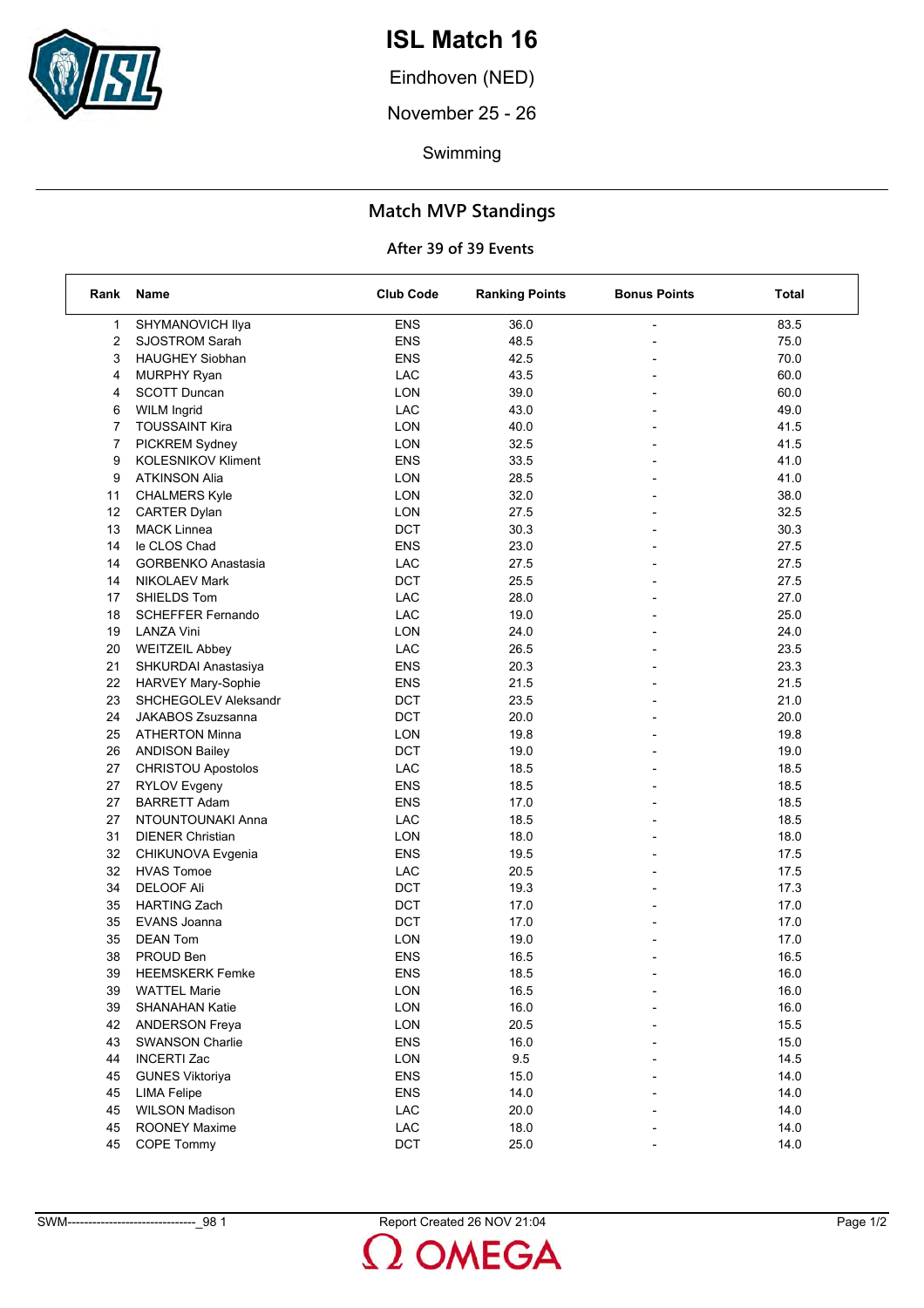

Eindhoven (NED)

November 25 - 26

Swimming

#### **Match MVP Standings**

#### **After 39 of 39 Events**

| Rank | Name                       | <b>Club Code</b> | <b>Ranking Points</b> | <b>Bonus Points</b>      | Total   |
|------|----------------------------|------------------|-----------------------|--------------------------|---------|
| 50   | <b>ACEVEDO Javier</b>      | LAC              | 15.5                  |                          | 13.5    |
| 50   | <b>HOPKIN Anna</b>         | <b>DCT</b>       | 13.5                  |                          | 13.5    |
| 52   | <b>BANIC Madeline</b>      | <b>ENS</b>       | 13.0                  |                          | 13.0    |
| 53   | <b>GKOLOMEEV Kristian</b>  | LAC              | 12.5                  | $\overline{\phantom{0}}$ | 12.5    |
| 53   | <b>NEALE Leah</b>          | <b>DCT</b>       | 14.5                  |                          | 12.5    |
| 53   | <b>GUIDO Guilherme</b>     | <b>LON</b>       | 12.5                  |                          | 12.5    |
| 56   | <b>ZIRK Kregor</b>         | <b>ENS</b>       | 15.0                  | $\overline{\phantom{0}}$ | 12.0    |
| 56   | MORIMOTO Teppei            | <b>LON</b>       | 9.0                   |                          | 12.0    |
| 58   | <b>LAZOR Annie</b>         | <b>LON</b>       | 12.5                  |                          | 11.5    |
| 58   | <b>GUY James</b>           | <b>ENS</b>       | 11.5                  | $\overline{\phantom{0}}$ | 11.5    |
| 60   | <b>CLARK</b> Imogen        | LAC              | 12.0                  |                          | 11.0    |
| 60   | <b>MALYUTIN Martin</b>     | LAC              | 12.0                  |                          | 11.0    |
| 60   | <b>PINFOLD Brett</b>       | LAC              | 11.0                  | $\overline{a}$           | 11.0    |
| 63   | <b>KUBOVA Simona</b>       | ENS              | 7.5                   |                          | 10.5    |
| 63   | McKEON Emma                | <b>LON</b>       | 9.0                   |                          | 10.5    |
| 65   | LITHERLAND Jay             | <b>DCT</b>       | 15.0                  | $\overline{\phantom{0}}$ | 10.0    |
| 66   | <b>DUMONT Valentine</b>    | LAC              | 13.5                  |                          | 9.5     |
| 67   | <b>BIANCHI Ilaria</b>      | <b>LON</b>       | 10.0                  |                          | 9.0     |
| 67   | <b>BUSCH Kim</b>           | <b>LON</b>       | 12.0                  | $\overline{a}$           | 9.0     |
| 67   | ROSENDAHL BACH Helena      | <b>ENS</b>       | 13.0                  |                          | 9.0     |
| 67   | <b>MURPHY Camden</b>       | DCT              | 11.0                  |                          | 9.0     |
| 71   | <b>HOFFER Ryan</b>         | <b>DCT</b>       | 8.5                   | $\overline{\phantom{0}}$ | 8.5     |
| 71   | <b>GREENBANK Luke</b>      | <b>LON</b>       | 11.5                  |                          | 8.5     |
| 73   | TETEREVKOVA Kotryna        | LAC              | 8.0                   |                          | 8.0     |
| 74   | ROTHBAUER Christopher      | LAC              | 18.5                  | $\overline{a}$           | 7.5     |
| 75   | <b>TEMNIKOVA Maria</b>     | <b>DCT</b>       | 8.0                   |                          | 7.0     |
| 75   | <b>GASSON Helena</b>       | LAC              | 9.0                   |                          | 7.0     |
| 75   | <b>ZHILKIN Andrey</b>      | <b>ENS</b>       | 8.0                   | $\overline{\phantom{0}}$ | 7.0     |
| 78   | <b>BELONOGOFF Tatiana</b>  | <b>DCT</b>       | 10.5                  |                          | 6.5     |
| 79   | <b>STJEPANOVIC Velimir</b> | DCT              | 8.0                   |                          | 6.0     |
| 79   | <b>LAHTINEN Laura</b>      | <b>LON</b>       | 7.0                   | $\overline{a}$           | 6.0     |
| 79   | <b>TEIJONSALO Fanny</b>    | <b>ENS</b>       | 4.5                   | $\blacksquare$           | 6.0     |
| 82   | NAZIEBLO Klaudia           | DCT              | 7.0                   |                          | 5.0     |
| 83   | <b>MURDOCH Ross</b>        | <b>LON</b>       | 11.5                  | $\blacksquare$           | 4.5     |
| 83   | <b>WILLIAMSON Sam</b>      | <b>LON</b>       | 10.5                  |                          | 4.5     |
| 85   | <b>MILLER Cody</b>         | DCT              | 9.0                   |                          | 4.0     |
| 85   | DAVIES Georgia             | <b>ENS</b>       | 7.0                   |                          | 4.0     |
| 87   | <b>BRUHN Annika</b>        | <b>DCT</b>       | 5.5                   |                          | 3.5     |
| 87   | HINDLEY Isabella           | DCT              | 9.5                   |                          | 3.5     |
| 89   | SHEVTSOV Sergey            | <b>DCT</b>       | 4.0                   |                          | 3.0     |
| 89   | <b>DAHLKE Mikaela</b>      | LAC              | 9.0                   |                          | $3.0\,$ |
| 89   | NICOL Rachel               | DCT              | 3.0                   |                          | $3.0\,$ |
| 89   | FRANCA SILVA Felipe        | DCT              | 3.0                   |                          | $3.0\,$ |
| 93   | van ROON Valerie           | LON              | 2.0                   |                          | 2.0     |
| 93   | LAUKKANEN Jenna            | <b>LON</b>       | 5.0                   |                          | 2.0     |
| 95   | <b>MARSH Alyssa</b>        | LAC              | 2.5                   |                          | 1.5     |
|      |                            |                  |                       |                          |         |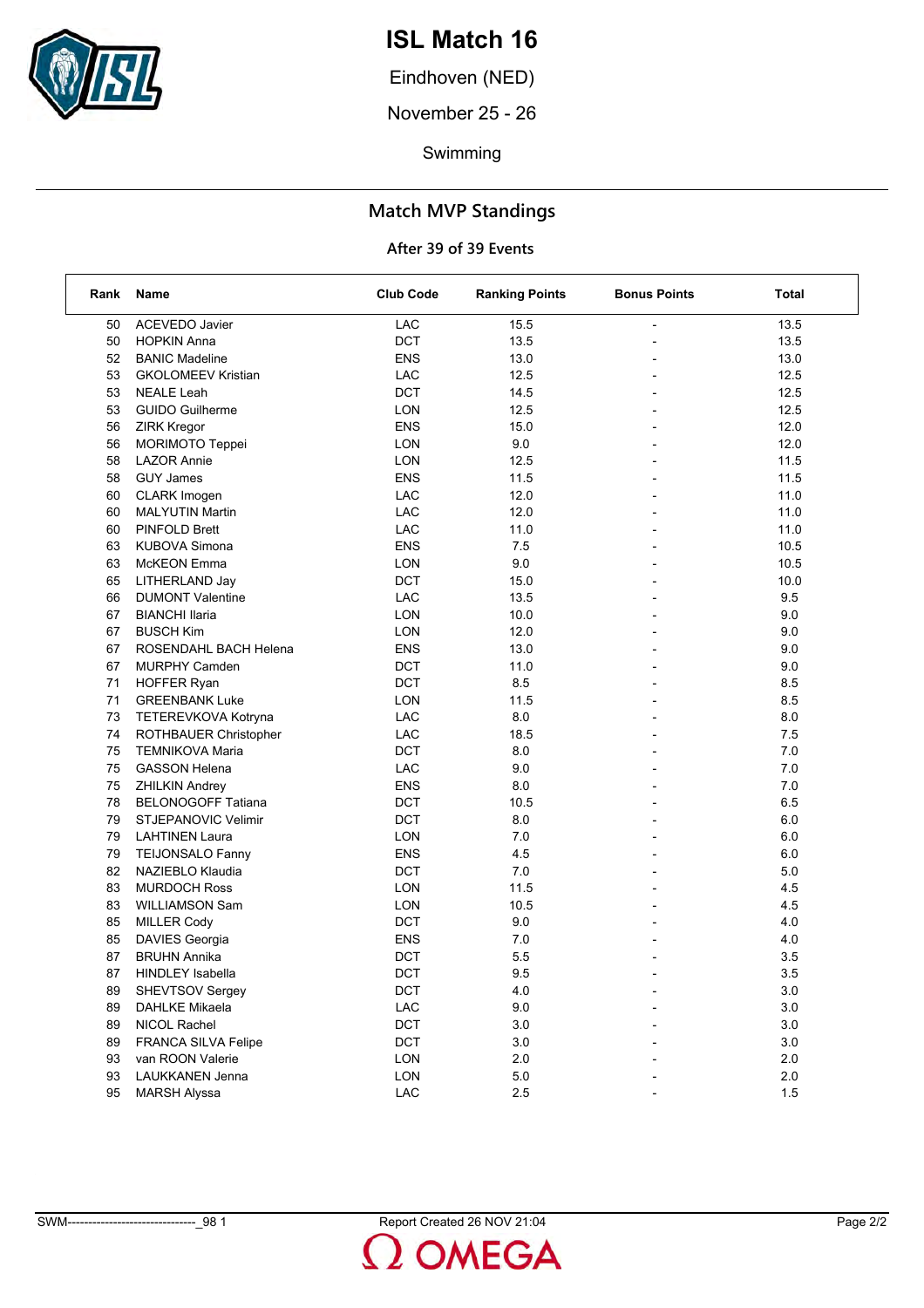

Eindhoven (NED)

November 25 - 26

Swimming

#### **Season Clubs Points**

| Rank | <b>Name</b>            | Club<br>Code |                |   |                |   | PlayOff 1PlayOff 2PlayOff 3PlayOff 4PlayOff 5 | <b>Total</b>   |
|------|------------------------|--------------|----------------|---|----------------|---|-----------------------------------------------|----------------|
|      | <b>Energy Standard</b> | <b>ENS</b>   | 3              |   | 4              |   | 4                                             | 11             |
| 2    | London Roar            | <b>LON</b>   |                | 3 |                | 4 | 3                                             | 10             |
|      | 3   LA Current         | <b>LAC</b>   |                | 4 |                | 2 | 2                                             | 8              |
| 4    | Cali Condors           | <b>CAC</b>   | 4              |   |                | 3 |                                               | 7              |
| 5    | <b>Toronto Titans</b>  | TOR          |                |   | 3              |   |                                               | 5              |
| 6    | <b>DC Trident</b>      | <b>DCT</b>   | $\overline{2}$ |   |                |   |                                               | 4              |
|      | Aqua Centurions        | <b>AQC</b>   |                |   | $\overline{2}$ |   |                                               | 3              |
| 8    | Iron                   | <b>IRO</b>   |                |   |                |   |                                               | $\overline{2}$ |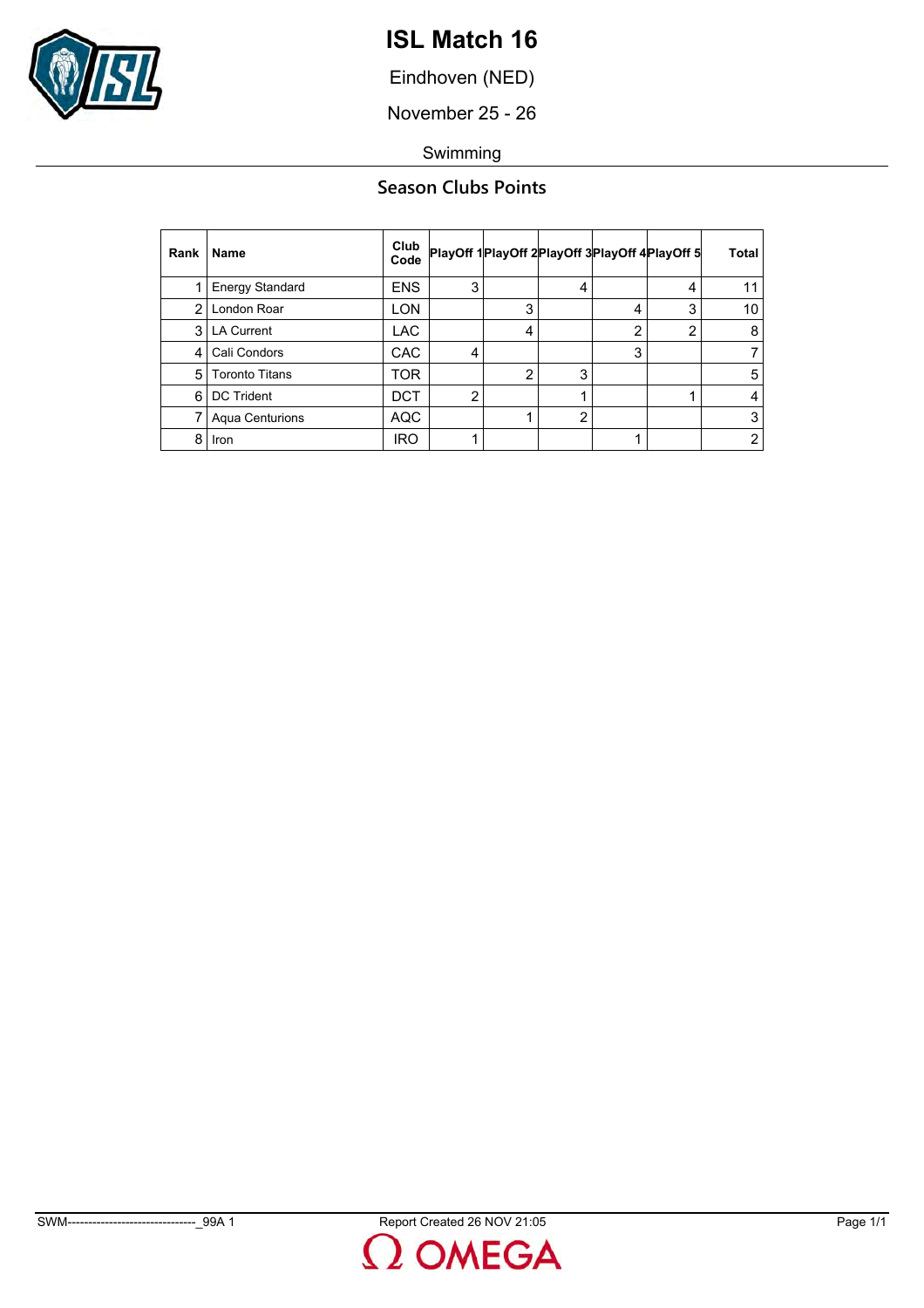

Eindhoven (NED)

November 25 - 26

Swimming

| Rank            | Name                     | Club<br>Code |       |       |                                                            |        |       |       |       |       |       | Match 1   Match 2   Match 3   Match 4   Match 5   Match 6   Match 7   Match 8   Match 9   Match 10 | <b>Total</b> |
|-----------------|--------------------------|--------------|-------|-------|------------------------------------------------------------|--------|-------|-------|-------|-------|-------|----------------------------------------------------------------------------------------------------|--------------|
|                 |                          |              |       |       | Match 11 PlayOff 1 PlayOff 2 PlayOff 3 PlayOff 4 PlayOff 5 |        |       |       |       |       |       |                                                                                                    |              |
| 1 <sup>1</sup>  | SJOSTROM Sarah           | <b>ENS</b>   | 60.50 |       | 77.50                                                      |        |       |       |       | 45.00 | 45.50 |                                                                                                    | 450.50       |
|                 |                          |              |       | 59.50 |                                                            | 87.50  |       | 75.00 |       |       |       |                                                                                                    |              |
|                 | 2 HAUGHEY Siobhan        | <b>ENS</b>   | 51.00 |       | 78.00                                                      |        |       |       |       | 44.50 | 53.50 |                                                                                                    | 417.50       |
|                 |                          |              |       | 53.50 |                                                            | 67.00  |       | 70.00 |       |       |       |                                                                                                    |              |
| 3               | SHYMANOVICH Ilya         | <b>ENS</b>   |       |       | 64.00                                                      |        |       |       |       | 64.00 | 54.50 |                                                                                                    | 373.00       |
|                 |                          |              |       | 62.50 |                                                            | 44.50  |       | 83.50 |       |       |       |                                                                                                    |              |
| 4               | <b>SCOTT Duncan</b>      | LON          |       |       | 44.00                                                      |        |       | 48.00 |       | 52.00 | 39.00 |                                                                                                    | 346.50       |
|                 |                          |              |       |       | 43.50                                                      |        | 60.00 | 60.00 |       |       |       |                                                                                                    |              |
|                 | 5 NELSON Beata           | CAC          |       | 59.50 |                                                            | 53.50  |       | 52.00 | 67.00 |       |       |                                                                                                    | 315.00       |
|                 |                          |              |       | 48.50 |                                                            |        | 34.50 |       |       |       |       |                                                                                                    |              |
| 6               | <b>KING Lilly</b>        | CAC          |       | 42.00 |                                                            | 43.00  |       | 36.00 | 57.50 |       |       |                                                                                                    | 281.00       |
|                 |                          |              |       | 58.00 |                                                            |        | 44.50 |       |       |       |       |                                                                                                    |              |
| 7               | <b>DAHLIA Kelsi</b>      | CAC          |       | 34.50 |                                                            | 58.50  |       | 52.50 | 40.00 |       |       |                                                                                                    | 265.00       |
|                 |                          |              |       | 41.50 |                                                            |        | 38.00 |       |       |       |       |                                                                                                    |              |
|                 | 8 SHIELDS Tom            | LAC          |       | 29.00 |                                                            | 37.50  | 46.00 |       |       | 44.25 |       |                                                                                                    | 260.25       |
|                 |                          |              |       |       | 42.50                                                      |        | 34.00 | 27.00 |       |       |       |                                                                                                    |              |
| 9               | DRESSEL Caeleb           | CAC          |       | 93.00 |                                                            | 112.50 |       | 27.50 |       |       |       |                                                                                                    | 259.00       |
|                 |                          |              |       |       |                                                            |        | 26.00 |       |       |       |       |                                                                                                    |              |
|                 | 10 STEWART Coleman       | CAC          |       | 95.00 |                                                            | 37.50  |       | 21.50 | 54.50 |       |       |                                                                                                    | 257.00       |
|                 |                          |              |       | 25.50 |                                                            |        | 23.00 |       |       |       |       |                                                                                                    |              |
|                 | 11 SETO Daiya            | <b>TOK</b>   |       | 64.00 |                                                            |        |       | 57.00 |       | 47.50 |       | 50.00                                                                                              | 253.50       |
|                 |                          |              | 35.00 |       |                                                            |        |       |       |       |       |       |                                                                                                    |              |
| 12 <sup>°</sup> | <b>WILM Ingrid</b>       | LAC          |       | 19.50 |                                                            | 35.00  | 39.50 |       |       | 57.00 |       |                                                                                                    | 253.00       |
|                 |                          |              |       |       | 29.50                                                      |        | 23.50 | 49.00 |       |       |       |                                                                                                    |              |
| 13 <sub>1</sub> | <b>TOUSSAINT Kira</b>    | LON          |       |       | 34.50                                                      |        |       | 30.50 |       | 34.50 | 29.00 |                                                                                                    | 250.50       |
|                 |                          |              |       |       | 37.00                                                      |        | 43.50 | 41.50 |       |       |       |                                                                                                    |              |
|                 | 14   KROMOWIDJOJO Ranomi | <b>IRO</b>   |       |       | 30.50                                                      |        | 37.00 |       | 29.50 |       |       | 48.00                                                                                              | 245.50       |
|                 |                          |              | 43.50 | 27.50 |                                                            |        | 29.50 |       |       |       |       |                                                                                                    |              |
|                 | 15 ATKINSON Alia         | <b>LON</b>   |       |       | 31.00                                                      |        |       | 21.50 |       | 37.50 | 42.50 |                                                                                                    | 237.50       |
|                 |                          |              |       |       | 41.50                                                      |        | 22.50 | 41.00 |       |       |       |                                                                                                    |              |
|                 | 16   McKEON Emma         | LON          |       |       |                                                            |        |       | 45.00 |       | 47.50 | 38.50 |                                                                                                    | 235.00       |
|                 |                          |              |       |       | 54.50                                                      |        | 39.00 | 10.50 |       |       |       |                                                                                                    |              |
|                 | 17 RYLOV Evgeny          | <b>ENS</b>   | 48.50 |       |                                                            |        |       |       |       | 37.50 | 60.50 |                                                                                                    | 230.50       |
|                 |                          |              |       | 26.50 |                                                            | 39.00  |       | 18.50 |       |       |       |                                                                                                    |              |
|                 | 18 ANDISON Bailey        | DCT          | 22.00 |       |                                                            | 38.00  | 30.00 |       |       |       | 41.00 |                                                                                                    | 229.00       |
|                 |                          |              | 30.00 | 21.00 |                                                            | 28.00  |       | 19.00 |       |       |       |                                                                                                    |              |
|                 | 19   HANSSON Louise      | <b>TOR</b>   | 46.50 |       |                                                            |        | 57.50 |       | 37.25 |       | 28.50 |                                                                                                    | 228.75       |
|                 |                          |              |       |       | 34.50                                                      | 24.50  |       |       |       |       |       |                                                                                                    |              |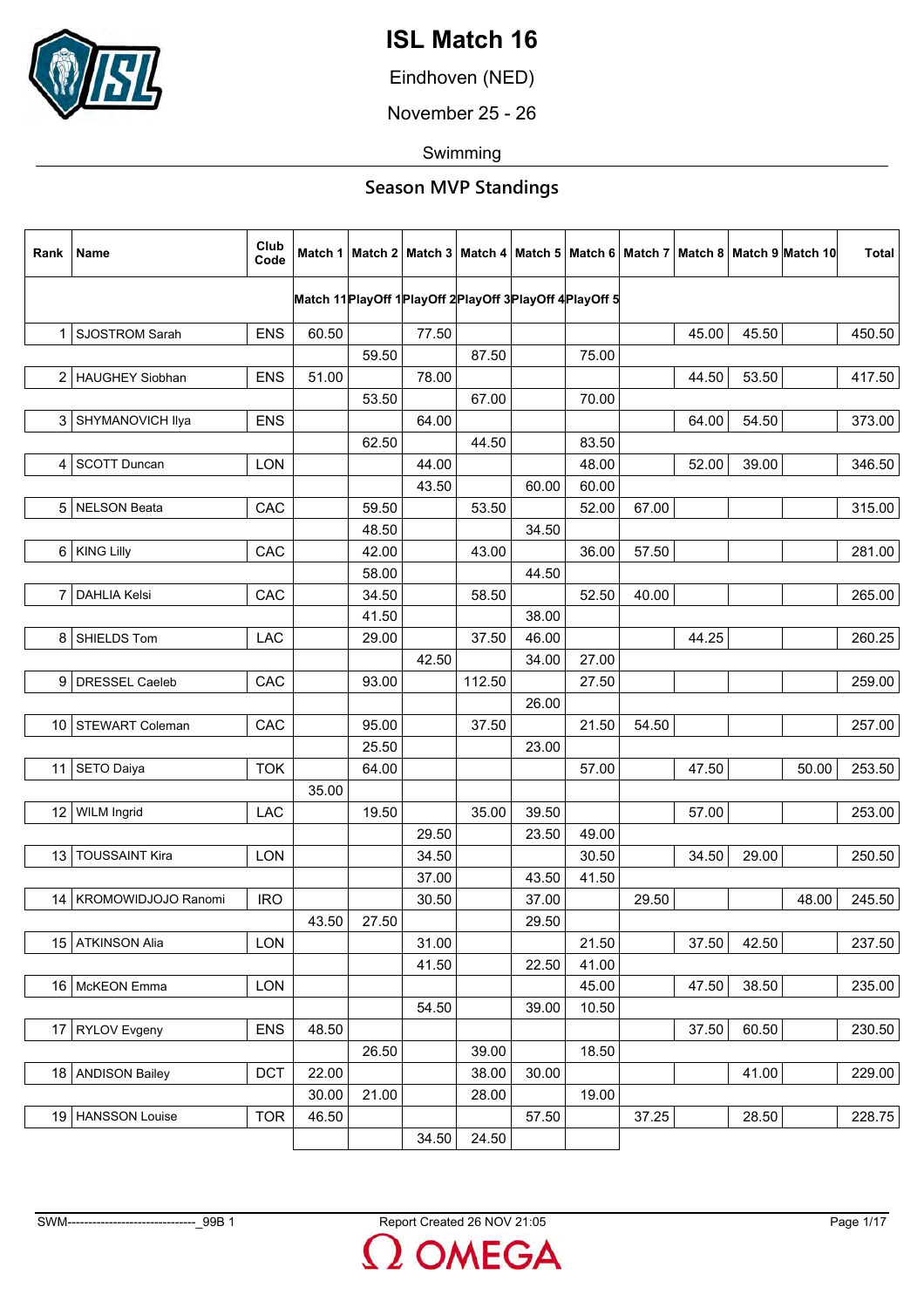

Eindhoven (NED)

November 25 - 26

Swimming

| Rank            | Name                      | Club<br>Code |       |       |                                                                 |       |       |       |       |       |       | Match 1   Match 2   Match 3   Match 4   Match 5   Match 6   Match 7   Match 8   Match 9   Match 10 | Total  |
|-----------------|---------------------------|--------------|-------|-------|-----------------------------------------------------------------|-------|-------|-------|-------|-------|-------|----------------------------------------------------------------------------------------------------|--------|
|                 |                           |              |       |       | Match 11 Play Off 1 Play Off 2 Play Off 3 Play Off 4 Play Off 5 |       |       |       |       |       |       |                                                                                                    |        |
|                 | 20   MASSE Kylie          | <b>TOR</b>   | 30.50 |       |                                                                 |       | 29.00 |       | 40.50 |       | 40.00 |                                                                                                    | 217.50 |
|                 |                           |              |       |       | 34.00                                                           | 43.50 |       |       |       |       |       |                                                                                                    |        |
| 21              | <b>WEITZEIL Abbey</b>     | LAC          |       | 41.50 |                                                                 | 41.50 | 23.00 |       |       | 29.00 |       |                                                                                                    | 213.50 |
|                 |                           |              |       |       | 25.00                                                           |       | 30.00 | 23.50 |       |       |       |                                                                                                    |        |
| 22              | WOOD Abbie                | <b>NYB</b>   |       | 48.00 | 51.00                                                           |       |       |       | 47.00 |       |       | 29.50                                                                                              | 212.50 |
|                 |                           |              | 37.00 |       |                                                                 |       |       |       |       |       |       |                                                                                                    |        |
| 23 <sub>1</sub> | SEEMANOVA Barbora         | <b>IRO</b>   |       |       | 34.00                                                           |       | 25.50 |       | 35.00 |       |       | 48.50                                                                                              | 211.50 |
|                 |                           |              | 34.00 | 13.00 |                                                                 |       | 21.50 |       |       |       |       |                                                                                                    |        |
| $= 24$          | <b>CHALMERS Kyle</b>      | <b>LON</b>   |       |       |                                                                 |       |       | 17.50 |       | 33.50 | 32.00 |                                                                                                    | 207.00 |
|                 |                           |              |       |       | 42.00                                                           |       | 44.00 | 38.00 |       |       |       |                                                                                                    |        |
|                 | =24   HARVEY Mary-Sophie  | <b>ENS</b>   | 20.50 |       | 32.00                                                           |       |       |       |       | 38.50 | 34.50 |                                                                                                    | 207.00 |
|                 |                           |              |       | 31.50 |                                                                 | 28.50 |       | 21.50 |       |       |       |                                                                                                    |        |
| $= 26$          | <b>GORBENKO Anastasia</b> | LAC          |       | 26.00 |                                                                 | 30.50 | 31.50 |       |       | 28.00 |       |                                                                                                    | 206.50 |
|                 |                           |              |       |       | 38.50                                                           |       | 24.50 | 27.50 |       |       |       |                                                                                                    |        |
| $= 26$          | <b>GUIDO Guilherme</b>    | <b>LON</b>   |       |       | 39.50                                                           |       |       | 46.00 |       | 34.00 | 38.00 |                                                                                                    | 206.50 |
|                 |                           |              |       |       | 21.00                                                           |       | 15.50 | 12.50 |       |       |       |                                                                                                    |        |
|                 | 28   KOLESNIKOV Kliment   | <b>ENS</b>   | 19.00 |       | 31.00                                                           |       |       |       |       | 11.50 | 23.25 |                                                                                                    | 199.25 |
|                 |                           |              |       | 24.00 |                                                                 | 49.50 |       | 41.00 |       |       |       |                                                                                                    |        |
|                 | 29   SANTOS Nicholas      | <b>IRO</b>   |       |       | 33.50                                                           |       | 18.50 |       | 22.50 |       |       | 30.50                                                                                              | 196.50 |
|                 |                           |              | 33.00 | 26.50 |                                                                 |       | 32.00 |       |       |       |       |                                                                                                    |        |
|                 | 30 DELOOF Ali             | <b>DCT</b>   | 23.00 |       |                                                                 | 25.50 | 25.50 |       |       |       | 20.50 |                                                                                                    | 186.00 |
|                 |                           |              | 29.00 | 32.25 |                                                                 | 13.00 |       | 17.25 |       |       |       |                                                                                                    |        |
| 31              | RESS Justin               | CAC          |       | 36.00 |                                                                 | 31.50 |       | 27.50 | 36.50 |       |       |                                                                                                    | 185.00 |
|                 |                           |              |       | 43.50 |                                                                 |       | 10.00 |       |       |       |       |                                                                                                    |        |
|                 | 32 BROWN Erika            | CAC          |       | 34.50 |                                                                 | 23.75 |       | 38.00 | 29.00 |       |       |                                                                                                    | 179.25 |
|                 |                           |              |       | 29.00 |                                                                 |       | 25.00 |       |       |       |       |                                                                                                    |        |
| $= 33$          | <b>GLINTA Robert</b>      | <b>IRO</b>   |       |       | 23.50                                                           |       | 23.50 |       | 37.00 |       |       | 34.00                                                                                              | 178.50 |
|                 |                           |              | 26.50 | 18.00 |                                                                 |       | 16.00 |       |       |       |       |                                                                                                    |        |
|                 | =33   MARTINENGHI Nicolo  | <b>AQC</b>   | 29.00 |       |                                                                 | 28.50 |       | 26.00 |       |       |       | 35.00                                                                                              | 178.50 |
|                 |                           |              |       |       | 35.50                                                           | 24.50 |       |       |       |       |       |                                                                                                    |        |
|                 | 35   CECCON Thomas        | <b>AQC</b>   | 42.00 |       |                                                                 | 28.00 |       | 17.50 |       |       |       | 38.50                                                                                              | 177.25 |
|                 |                           |              |       |       | 27.75                                                           | 23.50 |       |       |       |       |       |                                                                                                    |        |
|                 | 36   RAZZETTI Alberto     | <b>TOR</b>   | 25.00 |       |                                                                 |       | 23.00 |       | 34.00 |       | 30.00 |                                                                                                    | 174.50 |
|                 |                           |              |       |       | 29.50                                                           | 33.00 |       |       |       |       |       |                                                                                                    |        |
|                 | $=37$ MURPHY Ryan         | <b>LAC</b>   |       |       |                                                                 |       |       |       |       |       |       |                                                                                                    | 174.00 |
|                 |                           |              |       |       | 58.00                                                           |       | 56.00 | 60.00 |       |       |       |                                                                                                    |        |
| $=37$           | <b>WILSON Madison</b>     | LAC          |       | 29.50 |                                                                 | 44.50 | 34.50 |       |       |       |       |                                                                                                    | 174.00 |
|                 |                           |              |       |       | 24.00                                                           |       | 27.50 | 14.00 |       |       |       |                                                                                                    |        |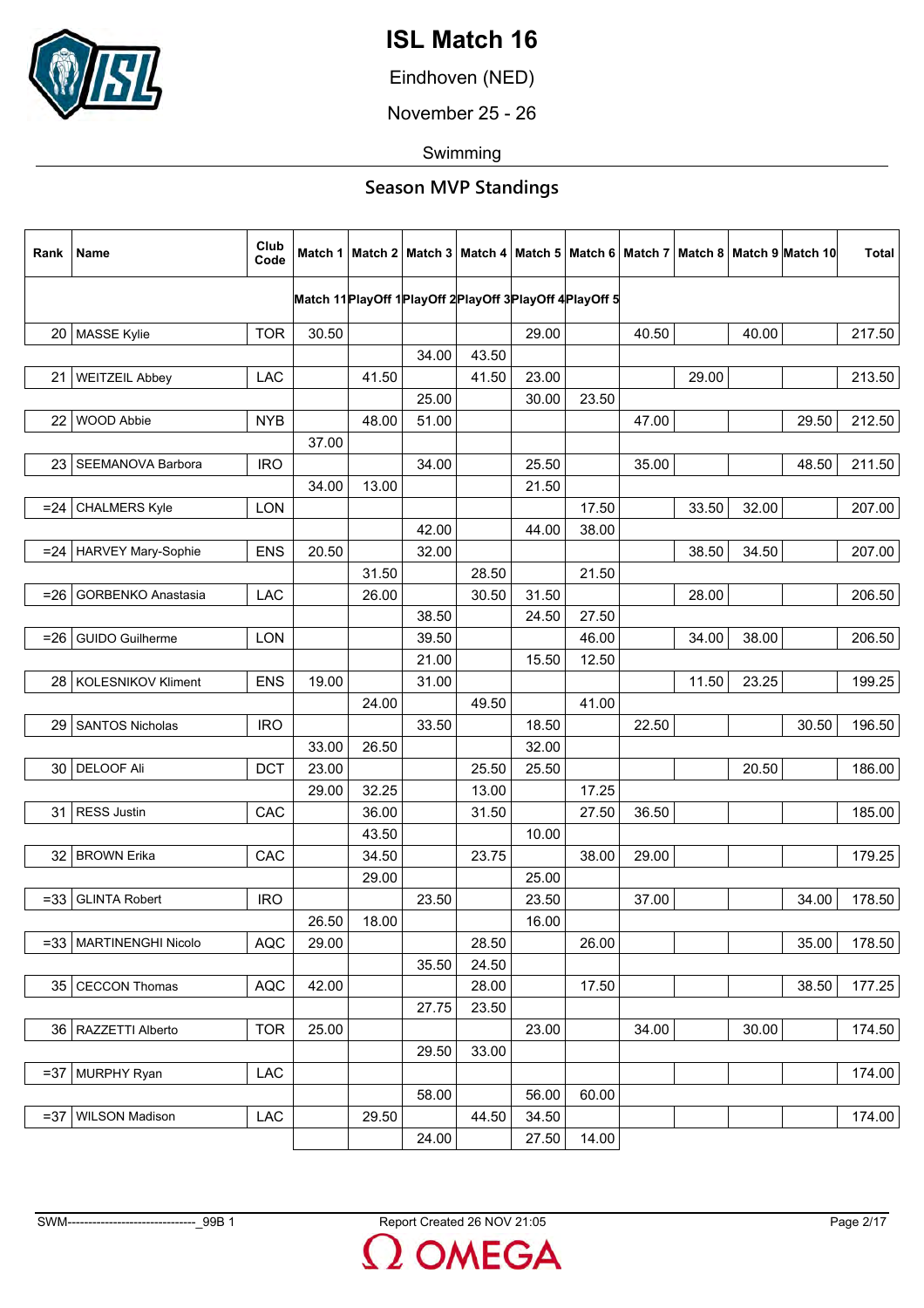

Eindhoven (NED)

November 25 - 26

Swimming

| Rank  | Name                      | Club<br>Code | Match 1 |       |       |       |       |                                                            |       |       |       | Match 2   Match 3   Match 4   Match 5   Match 6   Match 7   Match 8   Match 9   Match 10 | <b>Total</b> |
|-------|---------------------------|--------------|---------|-------|-------|-------|-------|------------------------------------------------------------|-------|-------|-------|------------------------------------------------------------------------------------------|--------------|
|       |                           |              |         |       |       |       |       | Match 11 PlayOff 1 PlayOff 2 PlayOff 3 PlayOff 4 PlayOff 5 |       |       |       |                                                                                          |              |
|       | $=39$ FINK Nic            | CAC          |         |       |       | 34.50 |       | 30.00                                                      | 43.00 |       |       |                                                                                          | 171.00       |
|       |                           |              |         | 27.50 |       |       | 36.00 |                                                            |       |       |       |                                                                                          |              |
| $=39$ | <b>WASICK Kasia</b>       | <b>TOR</b>   | 24.00   |       |       |       | 28.00 |                                                            | 40.50 |       | 22.50 |                                                                                          | 171.00       |
|       |                           |              |         |       | 24.00 | 32.00 |       |                                                            |       |       |       |                                                                                          |              |
| 41    | <b>VAZAIOS Andreas</b>    | <b>DCT</b>   | 19.00   |       |       | 28.00 | 32.00 |                                                            |       |       | 20.50 |                                                                                          | 170.00       |
|       |                           |              | 31.00   | 39.50 |       |       |       |                                                            |       |       |       |                                                                                          |              |
|       | 42   SHCHEGOLEV Aleksandr | <b>DCT</b>   |         |       |       | 17.50 | 19.50 |                                                            |       |       | 22.50 |                                                                                          | 169.00       |
|       |                           |              | 28.00   | 26.00 |       | 34.50 |       | 21.00                                                      |       |       |       |                                                                                          |              |
| 43 I  | <b>CARTER Dylan</b>       | <b>LON</b>   |         |       | 16.00 |       |       | 20.00                                                      |       | 23.75 | 16.00 |                                                                                          | 163.25       |
|       |                           |              |         |       | 29.50 |       | 25.50 | 32.50                                                      |       |       |       |                                                                                          |              |
|       | 44   MACK Linnea          | <b>DCT</b>   | 11.50   |       |       | 26.50 | 20.00 |                                                            |       |       | 13.00 |                                                                                          | 162.25       |
|       |                           |              | 28.00   | 9.00  |       | 24.00 |       | 30.25                                                      |       |       |       |                                                                                          |              |
|       | 45   PICKREM Sydney       | LON          |         |       | 10.00 |       |       | 16.00                                                      |       | 13.50 | 28.00 |                                                                                          | 161.00       |
|       |                           |              |         |       | 19.00 |       | 33.00 | 41.50                                                      |       |       |       |                                                                                          |              |
|       | 46   SHKURDAI Anastasiya  | <b>ENS</b>   | 18.50   |       | 30.00 |       |       |                                                            |       | 25.50 | 16.00 |                                                                                          | 159.25       |
|       |                           |              |         | 23.00 |       | 23.00 |       | 23.25                                                      |       |       |       |                                                                                          |              |
| 47    | le CLOS Chad              | <b>ENS</b>   | 46.50   |       | 29.50 |       |       |                                                            |       | 24.50 | 28.00 |                                                                                          | 156.00       |
|       |                           |              |         |       |       |       |       | 27.50                                                      |       |       |       |                                                                                          |              |
| 48    | <b>LANZA Vini</b>         | LON          |         |       | 38.75 |       |       | 27.50                                                      |       | 14.50 | 17.00 |                                                                                          | 155.25       |
|       |                           |              |         |       | 12.50 |       | 21.00 | 24.00                                                      |       |       |       |                                                                                          |              |
|       | 49   NIKOLAEV Mark        | <b>DCT</b>   |         |       |       | 12.00 | 7.00  |                                                            |       |       | 6.00  |                                                                                          | 152.00       |
|       |                           |              | 23.00   | 26.50 |       | 50.00 |       | 27.50                                                      |       |       |       |                                                                                          |              |
|       | 50 ZIRK Kregor            | <b>ENS</b>   | 15.00   |       | 26.50 |       |       |                                                            |       | 18.00 | 22.00 |                                                                                          | 149.50       |
|       |                           |              |         | 30.00 |       | 26.00 |       | 12.00                                                      |       |       |       |                                                                                          |              |
| 51 I  | <b>ATHERTON Minna</b>     | LON          |         |       | 25.00 |       |       | 35.50                                                      |       | 10.00 | 23.50 |                                                                                          | 148.75       |
|       |                           |              |         |       | 12.00 |       | 23.00 | 19.75                                                      |       |       |       |                                                                                          |              |
| 52    | KAMENEVA Mariia           | <b>AQC</b>   | 26.50   |       |       | 23.50 |       | 23.50                                                      |       |       |       | 31.00                                                                                    | 148.50       |
|       |                           |              |         |       | 20.50 | 23.50 |       |                                                            |       |       |       |                                                                                          |              |
|       | =53   MIRESSI Alessandro  | <b>AQC</b>   | 25.50   |       |       | 26.00 |       | 20.50                                                      |       |       |       | 36.75                                                                                    | 148.00       |
|       |                           |              |         |       | 13.75 | 25.50 |       |                                                            |       |       |       |                                                                                          |              |
|       | =53   RIVOLTA Matteo      | <b>AQC</b>   | 18.50   |       |       | 21.00 |       | 8.00                                                       |       |       |       | 35.00                                                                                    | 148.00       |
|       |                           |              |         |       | 31.00 | 34.50 |       |                                                            |       |       |       |                                                                                          |              |
|       | 55   HARTING Zach         | <b>DCT</b>   | 18.00   |       |       | 11.00 | 21.50 |                                                            |       |       | 18.00 |                                                                                          | 146.50       |
|       |                           |              | 17.00   | 22.50 |       | 21.50 |       | 17.00                                                      |       |       |       |                                                                                          |              |
|       | 56 de BOER Thom           | <b>IRO</b>   |         |       | 14.00 |       | 25.50 |                                                            | 14.50 |       |       | 27.75                                                                                    | 144.25       |
|       |                           |              | 26.00   | 33.00 |       |       | 3.50  |                                                            |       |       |       |                                                                                          |              |
|       | 57   McINTOSH Summer      | <b>TOR</b>   | 38.00   |       |       |       | 33.00 |                                                            |       |       |       |                                                                                          | 143.00       |
|       |                           |              |         |       | 47.00 | 25.00 |       |                                                            |       |       |       |                                                                                          |              |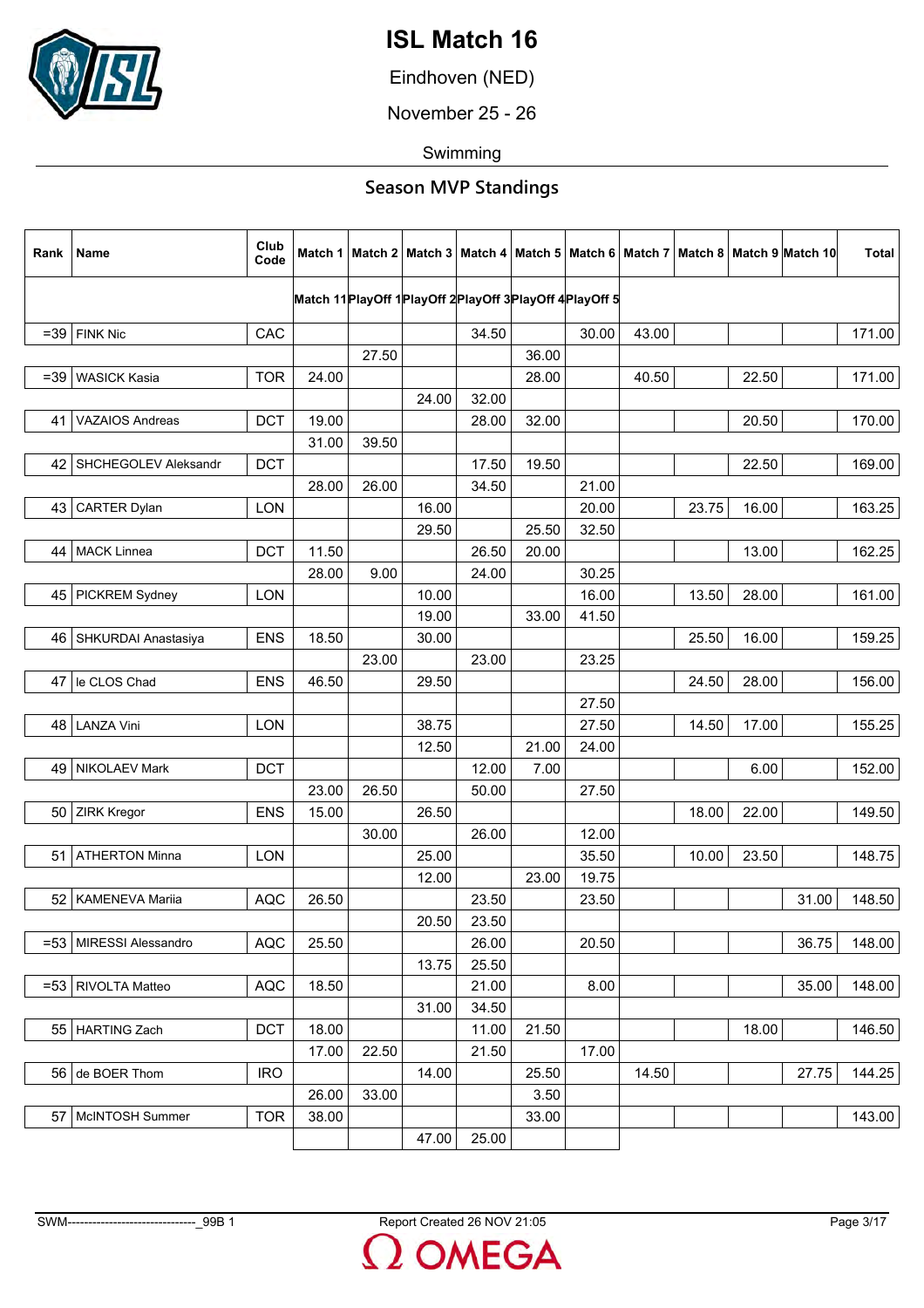

Eindhoven (NED)

November 25 - 26

Swimming

| Rank  | Name                              | Club<br>Code |       |       |                                                            |       |       |       |       |       |       | Match 1   Match 2   Match 3   Match 4   Match 5   Match 6   Match 7   Match 8   Match 9   Match 10 | <b>Total</b> |
|-------|-----------------------------------|--------------|-------|-------|------------------------------------------------------------|-------|-------|-------|-------|-------|-------|----------------------------------------------------------------------------------------------------|--------------|
|       |                                   |              |       |       | Match 11 PlayOff 1 PlayOff 2 PlayOff 3 PlayOff 4 PlayOff 5 |       |       |       |       |       |       |                                                                                                    |              |
|       |                                   |              |       |       |                                                            |       |       |       |       |       |       |                                                                                                    |              |
|       | 58   KUSCH Marius                 | <b>TOR</b>   | 27.75 |       |                                                            |       | 29.50 |       | 34.00 |       | 25.00 |                                                                                                    | 141.50       |
|       |                                   |              |       |       | 14.25                                                      | 11.00 |       |       |       |       |       |                                                                                                    |              |
| 59    | <b>DIENER Christian</b>           | <b>LON</b>   |       |       | 15.50                                                      |       |       | 16.00 |       | 17.50 | 16.75 |                                                                                                    | 139.25       |
|       |                                   |              |       |       | 18.00                                                      |       | 37.50 | 18.00 |       |       |       |                                                                                                    |              |
| 60    | PROUD Ben                         | <b>ENS</b>   | 14.00 |       | 24.25                                                      |       |       |       |       | 21.00 | 25.50 |                                                                                                    | 137.75       |
|       |                                   |              |       | 13.50 |                                                            | 23.00 |       | 16.50 |       |       |       |                                                                                                    |              |
| 61    | SANCHEZ Kayla                     | <b>TOR</b>   | 30.50 |       |                                                            |       | 33.50 |       | 26.50 |       | 7.50  |                                                                                                    | 137.50       |
|       |                                   |              |       |       | 17.50                                                      | 22.00 |       |       |       |       |       |                                                                                                    |              |
| 62    | <b>SCHWINGENSCHLOGL</b><br>Fabian | <b>TOR</b>   | 20.50 |       |                                                            |       | 27.00 |       | 26.50 |       | 18.50 |                                                                                                    | 135.00       |
|       |                                   |              |       |       | 24.00                                                      | 18.50 |       |       |       |       |       |                                                                                                    |              |
| 63    | <b>SCHEFFER Fernando</b>          | <b>LAC</b>   |       | 29.50 |                                                            | 20.00 | 19.50 |       |       | 7.50  |       |                                                                                                    | 134.50       |
|       |                                   |              |       |       | 15.00                                                      |       | 18.00 | 25.00 |       |       |       |                                                                                                    |              |
|       | 64   KOSEKI Yasuhiro              | <b>TOK</b>   |       | 38.00 |                                                            |       |       | 23.50 |       | 20.00 |       | 21.00                                                                                              | 134.00       |
|       |                                   |              | 31.50 |       |                                                            |       |       |       |       |       |       |                                                                                                    |              |
|       | 65   BARRATT Holly                | <b>AQC</b>   | 14.00 |       |                                                            | 19.00 |       | 30.00 |       |       |       | 36.50                                                                                              | 133.00       |
|       |                                   |              |       |       | 14.50                                                      | 19.00 |       |       |       |       |       |                                                                                                    |              |
| 66    | <b>CASTIGLIONI Arianna</b>        | <b>AQC</b>   | 27.00 |       |                                                            | 20.50 |       | 22.50 |       |       |       | 37.00                                                                                              | 128.50       |
|       |                                   |              |       |       | 2.00                                                       | 19.50 |       |       |       |       |       |                                                                                                    |              |
| 67    | NEALE Leah                        | <b>DCT</b>   | 19.00 |       |                                                            | 21.50 | 13.00 |       |       |       | 20.50 |                                                                                                    | 128.00       |
|       |                                   |              | 16.50 | 12.50 |                                                            | 12.50 |       | 12.50 |       |       |       |                                                                                                    |              |
| 68    | <b>OHASHI Yui</b>                 | <b>TOK</b>   |       | 21.00 |                                                            |       |       | 33.00 |       | 14.00 |       | 30.50                                                                                              | 126.50       |
|       |                                   |              | 28.00 |       |                                                            |       |       |       |       |       |       |                                                                                                    |              |
| 69    | SHANAHAN Katie                    | LON          |       |       | 20.00                                                      |       |       | 24.00 |       | 23.00 | 16.00 |                                                                                                    | 125.00       |
|       |                                   |              |       |       | 10.00                                                      |       | 16.00 | 16.00 |       |       |       |                                                                                                    |              |
| 70    | CHIKUNOVA Evgenia                 | <b>ENS</b>   | 27.50 |       | 34.00                                                      |       |       |       |       | 20.00 | 25.50 |                                                                                                    | 124.50       |
|       |                                   |              |       |       |                                                            |       |       | 17.50 |       |       |       |                                                                                                    |              |
|       |                                   |              |       |       |                                                            |       |       |       |       |       |       |                                                                                                    |              |
| 71    | JAKABOS Zsuzsanna                 | <b>DCT</b>   | 21.00 |       |                                                            | 8.00  | 12.00 |       |       |       | 25.00 |                                                                                                    | 123.00       |
|       |                                   |              | 18.00 |       |                                                            | 19.00 |       | 20.00 |       |       |       |                                                                                                    |              |
|       | $=72$ PERSSON Erik                | <b>IRO</b>   |       |       | 11.00                                                      |       | 11.00 |       | 21.00 |       |       | 19.00                                                                                              | 122.00       |
|       |                                   |              | 19.00 | 17.00 |                                                            |       | 24.00 |       |       |       |       |                                                                                                    |              |
|       | =72   ROONEY Maxime               | <b>LAC</b>   |       | 7.00  |                                                            | 12.00 | 22.50 |       |       | 18.50 |       |                                                                                                    | 122.00       |
|       |                                   |              |       |       | 24.00                                                      |       | 24.00 | 14.00 |       |       |       |                                                                                                    |              |
| $=72$ | SMITH Brendon                     | <b>NYB</b>   |       | 26.00 | 31.00                                                      |       |       |       | 23.00 |       |       | 12.00                                                                                              | 122.00       |
|       |                                   |              | 30.00 |       |                                                            |       |       |       |       |       |       |                                                                                                    |              |
|       | 75   KAWAMOTO Takeshi             | <b>TOK</b>   |       | 27.50 |                                                            |       |       | 24.00 |       | 30.50 |       | 17.00                                                                                              | 121.50       |
|       |                                   |              | 22.50 |       |                                                            |       |       |       |       |       |       |                                                                                                    |              |
|       | $=76$ MADDEN Paige                | <b>TOK</b>   |       | 25.00 |                                                            |       |       | 17.00 |       | 32.00 |       | 29.00                                                                                              | 121.00       |
|       |                                   |              | 18.00 |       |                                                            |       |       |       |       |       |       |                                                                                                    |              |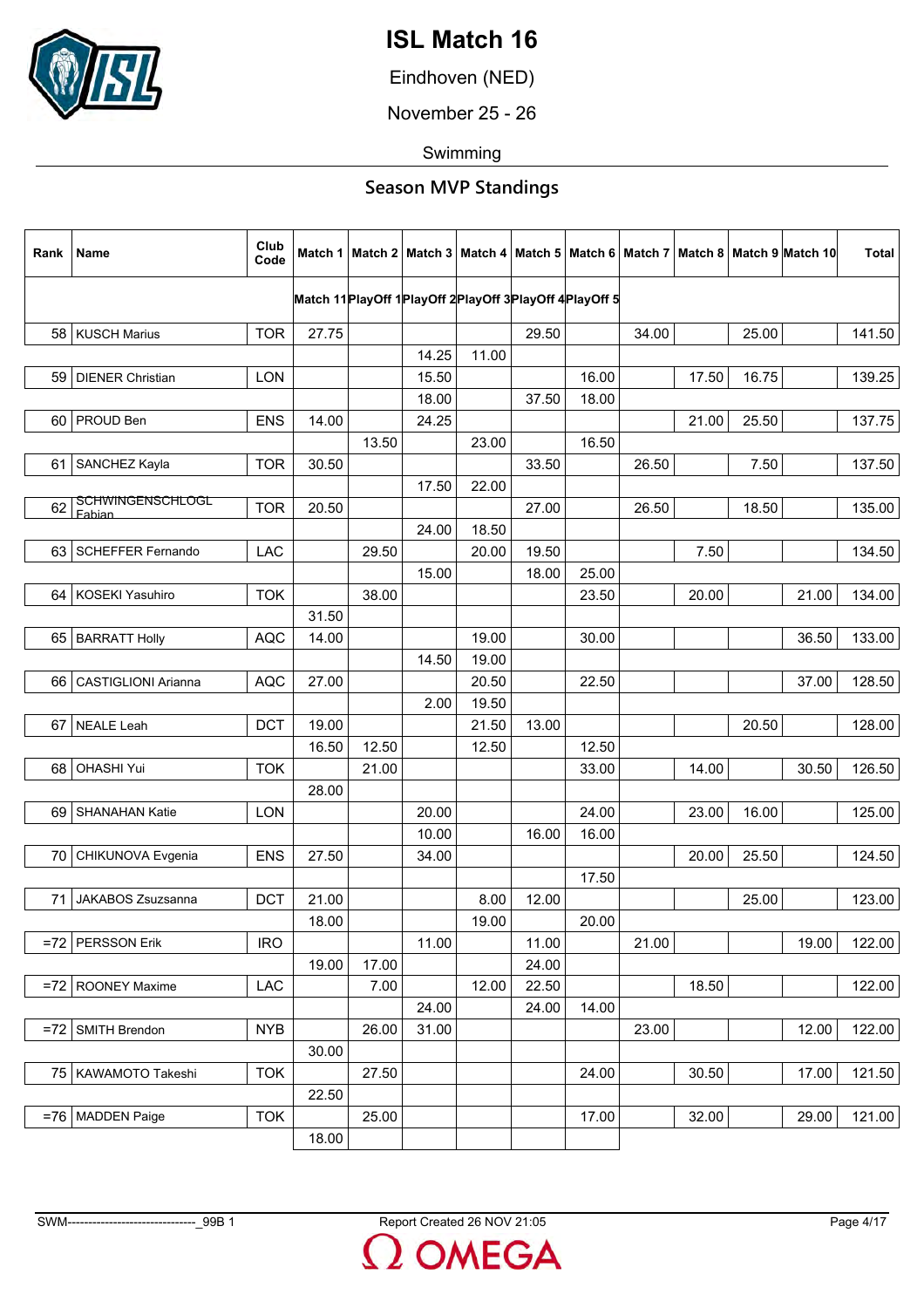

Eindhoven (NED)

November 25 - 26

Swimming

| Rank   | Name                       | Club<br>Code |       |       |                                                            |       |       |       |       |       |       | Match 1   Match 2   Match 3   Match 4   Match 5   Match 6   Match 7   Match 8   Match 9   Match 10 | <b>Total</b> |
|--------|----------------------------|--------------|-------|-------|------------------------------------------------------------|-------|-------|-------|-------|-------|-------|----------------------------------------------------------------------------------------------------|--------------|
|        |                            |              |       |       | Match 11 PlayOff 1 PlayOff 2 PlayOff 3 PlayOff 4 PlayOff 5 |       |       |       |       |       |       |                                                                                                    |              |
|        |                            |              |       |       |                                                            |       |       |       |       |       |       |                                                                                                    |              |
|        | =76   REITSHAMMER Bernhard | <b>IRO</b>   |       |       | 17.00                                                      |       | 14.00 |       | 17.00 |       |       | 15.00                                                                                              | 121.00       |
|        |                            |              | 15.00 | 12.50 |                                                            |       | 30.50 |       |       |       |       |                                                                                                    |              |
| $= 78$ | <b>CARRARO</b> Martina     | <b>AQC</b>   | 22.00 |       |                                                            | 15.50 |       | 15.50 |       |       |       | 21.00                                                                                              | 120.00       |
|        |                            |              |       |       | 22.50                                                      | 23.50 |       |       |       |       |       |                                                                                                    |              |
|        | =78 HULKKO Ida             | <b>IRO</b>   |       |       | 14.00                                                      |       | 15.50 |       | 16.00 |       |       | 13.50                                                                                              | 120.00       |
|        |                            |              | 37.50 | 12.50 |                                                            |       | 11.00 |       |       |       |       |                                                                                                    |              |
|        | 80   RYAN Shane            | <b>TOR</b>   | 29.00 |       |                                                            |       | 38.25 |       | 21.50 |       | 15.50 |                                                                                                    | 118.75       |
|        |                            |              |       |       | 7.50                                                       | 7.00  |       |       |       |       |       |                                                                                                    |              |
| 81     | SMOLIGA Olivia             | CAC          |       |       |                                                            | 19.50 |       | 30.50 | 18.00 |       |       |                                                                                                    | 117.50       |
|        |                            |              |       | 17.50 |                                                            |       | 32.00 |       |       |       |       |                                                                                                    |              |
| 82     | <b>BORODIN Ilia</b>        | <b>AQC</b>   | 17.00 |       |                                                            | 19.00 |       | 11.00 |       |       |       | 21.00                                                                                              | 117.00       |
|        |                            |              |       |       | 26.00                                                      | 23.00 |       |       |       |       |       |                                                                                                    |              |
|        | 83   KAMMINGA Arno         | <b>AQC</b>   | 16.00 |       |                                                            | 15.50 |       | 7.50  |       |       |       | 24.50                                                                                              | 116.50       |
|        |                            |              |       |       | 32.00                                                      | 21.00 |       |       |       |       |       |                                                                                                    |              |
| 84     | <b>WATTEL Marie</b>        | <b>LON</b>   |       |       | 18.50                                                      |       |       | 14.50 |       | 20.50 | 7.50  |                                                                                                    | 115.00       |
|        |                            |              |       |       | 24.50                                                      |       | 13.50 | 16.00 |       |       |       |                                                                                                    |              |
|        | 85 HOPKIN Anna             | <b>DCT</b>   | 13.50 |       |                                                            | 17.50 | 12.50 |       |       |       | 12.00 |                                                                                                    | 114.50       |
|        |                            |              | 20.00 | 13.00 |                                                            | 12.50 |       | 13.50 |       |       |       |                                                                                                    |              |
|        | 86   COLEMAN Michelle      | <b>TOR</b>   | 23.00 |       |                                                            |       | 25.00 |       | 26.50 |       | 13.50 |                                                                                                    | 114.00       |
|        |                            |              |       |       | 12.50                                                      | 13.50 |       |       |       |       |       |                                                                                                    |              |
| 87     | di LIDDO Elena             | <b>AQC</b>   | 15.00 |       |                                                            | 16.50 |       | 21.00 |       |       |       | 39.00                                                                                              | 113.50       |
|        |                            |              |       |       | 10.00                                                      | 12.00 |       |       |       |       |       |                                                                                                    |              |
| =88    | <b>CHRISTOU Apostolos</b>  | LAC          |       | 15.00 |                                                            | 16.50 | 19.50 |       |       | 9.50  |       |                                                                                                    | 112.50       |
|        |                            |              |       |       | 15.50                                                      |       | 18.00 | 18.50 |       |       |       |                                                                                                    |              |
|        | =88   SANTOS Leonardo      | <b>IRO</b>   |       |       | 20.00                                                      |       | 14.00 |       | 16.00 |       |       | 13.00                                                                                              | 112.50       |
|        |                            |              | 14.00 | 18.00 |                                                            |       | 17.50 |       |       |       |       |                                                                                                    |              |
| 90     | <b>KROON Luc</b>           | <b>TOR</b>   | 13.00 |       |                                                            |       | 15.00 |       | 26.00 |       | 22.00 |                                                                                                    | 111.00       |
|        |                            |              |       |       | 18.00                                                      | 17.00 |       |       |       |       |       |                                                                                                    |              |
| 91     | CHIMROVA Svetlana          | <b>NYB</b>   |       | 26.00 | 16.50                                                      |       |       |       | 16.50 |       |       | 25.00                                                                                              | 110.50       |
|        |                            |              | 26.50 |       |                                                            |       |       |       |       |       |       |                                                                                                    |              |
| 92     | CIAMPI Matteo              | <b>AQC</b>   | 19.00 |       |                                                            | 15.50 |       | 16.50 |       |       |       | 26.00                                                                                              | 110.25       |
|        |                            |              |       |       | 13.75                                                      | 19.50 |       |       |       |       |       |                                                                                                    |              |
| 93     | <b>ORSI Marco</b>          | <b>IRO</b>   |       |       | 20.50                                                      |       | 29.00 |       | 15.50 |       |       | 19.50                                                                                              | 110.00       |
|        |                            |              | 18.00 |       |                                                            |       | 7.50  |       |       |       |       |                                                                                                    |              |
| 94     | <b>COPE Tommy</b>          | DCT          | 22.00 |       |                                                            | 13.00 | 16.00 |       |       |       | 14.00 |                                                                                                    | 109.00       |
|        |                            |              | 11.00 | 7.50  |                                                            | 11.50 |       | 14.00 |       |       |       |                                                                                                    |              |
|        | =95   IGARASHI Chihiro     | <b>TOK</b>   |       | 31.50 |                                                            |       |       | 24.50 |       | 19.50 |       | 19.00                                                                                              | 108.50       |
|        |                            |              | 14.00 |       |                                                            |       |       |       |       |       |       |                                                                                                    |              |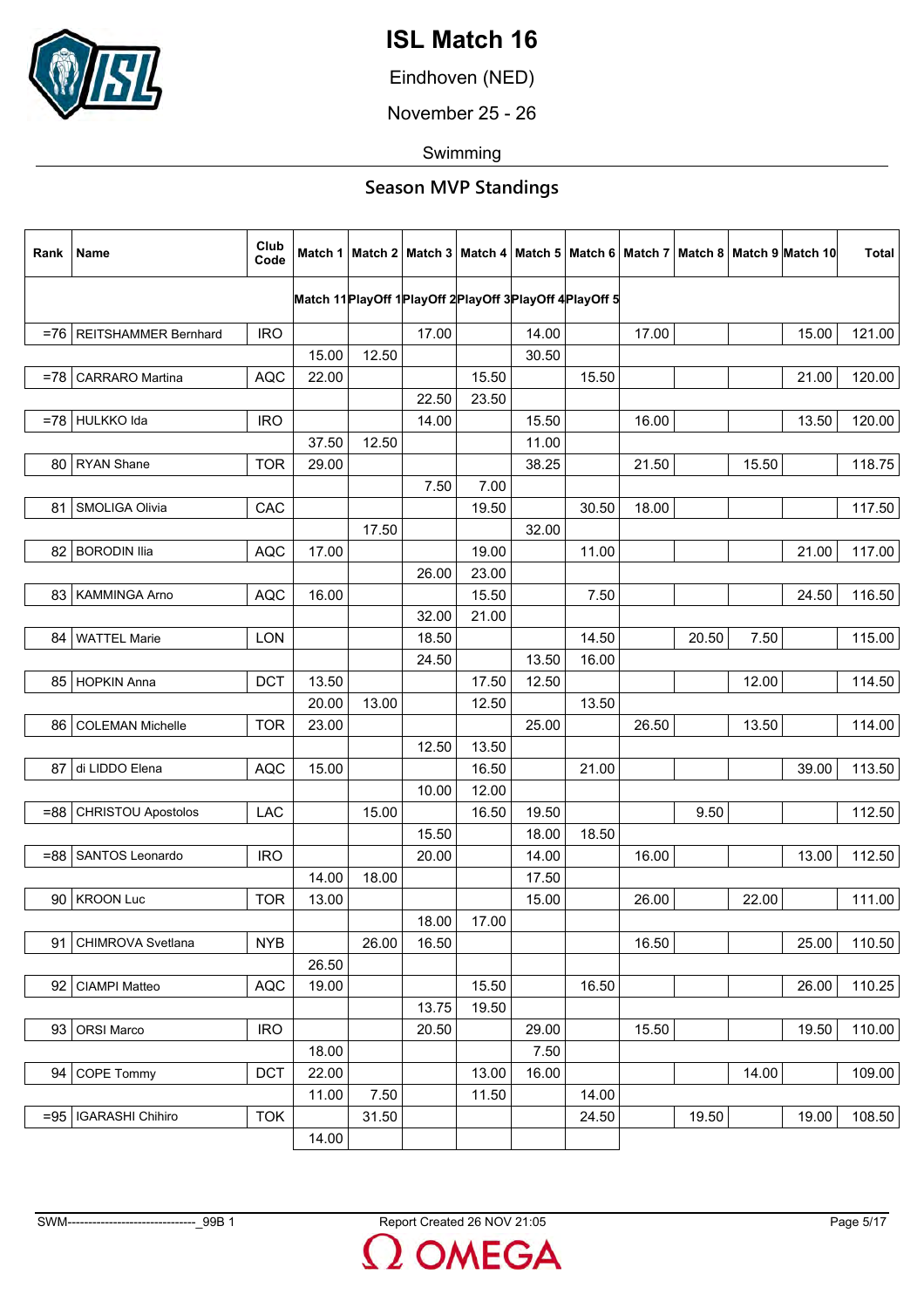

Eindhoven (NED)

November 25 - 26

Swimming

| Rank    | Name                         | Club<br>Code | Match 1 |       |       |       |                |                                                            |       |       |       | Match 2   Match 3   Match 4   Match 5   Match 6   Match 7   Match 8   Match 9  Match 10 | Total  |
|---------|------------------------------|--------------|---------|-------|-------|-------|----------------|------------------------------------------------------------|-------|-------|-------|-----------------------------------------------------------------------------------------|--------|
|         |                              |              |         |       |       |       |                | Match 11 PlayOff 1 PlayOff 2 PlayOff 3 PlayOff 4 PlayOff 5 |       |       |       |                                                                                         |        |
|         | $= 95$ LITCHFIELD Max        | <b>TOR</b>   | 10.00   |       |       |       | 12.00          |                                                            | 19.00 |       | 16.50 |                                                                                         | 108.50 |
|         |                              |              |         |       | 22.00 | 29.00 |                |                                                            |       |       |       |                                                                                         |        |
| 97      | HVAS Tomoe                   | LAC          |         | 5.00  |       | 26.00 | 31.00          |                                                            |       | 26.50 |       |                                                                                         | 106.00 |
|         |                              |              |         |       |       |       |                | 17.50                                                      |       |       |       |                                                                                         |        |
| 98      | <b>GREENBANK Luke</b>        | <b>LON</b>   |         |       | 34.50 |       |                | 14.00                                                      |       | 20.00 | 14.50 |                                                                                         | 104.50 |
|         |                              |              |         |       | 6.00  |       | 7.00           | 8.50                                                       |       |       |       |                                                                                         |        |
|         | 99 LIMA Felipe               | <b>ENS</b>   | 16.00   |       | 14.50 |       |                |                                                            |       | 17.00 | 18.00 |                                                                                         | 104.00 |
|         |                              |              |         | 15.50 |       | 9.00  |                | 14.00                                                      |       |       |       |                                                                                         |        |
| 100     | <b>ANDERSON Freya</b>        | <b>LON</b>   |         |       |       |       |                | 11.00                                                      |       | 5.50  | 8.50  |                                                                                         | 103.00 |
|         |                              |              |         |       | 34.50 |       | 28.00          | 15.50                                                      |       |       |       |                                                                                         |        |
| 101     | <b>TEMPLE Matt</b>           | <b>NYB</b>   |         | 20.50 | 21.50 |       |                |                                                            | 22.50 |       |       | 11.50                                                                                   | 102.50 |
|         |                              |              | 26.50   |       |       |       |                |                                                            |       |       |       |                                                                                         |        |
|         | =102   BANIC Madeline        | <b>ENS</b>   | 18.00   |       | 22.00 |       |                |                                                            |       | 13.00 | 11.00 |                                                                                         | 101.50 |
|         |                              |              |         | 10.50 |       | 14.00 |                | 13.00                                                      |       |       |       |                                                                                         |        |
| $=102$  | PEBLEY Jacob                 | <b>DCT</b>   | 16.00   |       |       | 22.00 | 25.00          |                                                            |       |       | 13.00 |                                                                                         | 101.50 |
|         |                              |              | 25.50   |       |       |       |                |                                                            |       |       |       |                                                                                         |        |
| 104     | <b>GASTALDELLO Beryl</b>     | <b>LAC</b>   |         | 13.00 |       | 19.00 | 12.50          |                                                            |       | 14.00 |       |                                                                                         | 101.00 |
|         |                              |              |         |       | 21.50 |       | 21.00          |                                                            |       |       |       |                                                                                         |        |
|         | =105   DELOOF Catie          | <b>TOK</b>   |         |       |       |       |                | 17.00                                                      |       | 30.00 |       | 28.00                                                                                   | 100.00 |
|         |                              |              | 25.00   |       |       |       |                |                                                            |       |       |       |                                                                                         |        |
|         | =105   MELO Luiz Altamir     | <b>IRO</b>   | 17.00   | 14.00 | 22.00 |       | 15.00<br>13.00 |                                                            | 0.00  |       |       | 19.00                                                                                   | 100.00 |
|         | 107   NTOUNTOUNAKI Anna      | LAC          |         | 8.50  |       | 11.00 | 14.50          |                                                            |       | 11.50 |       |                                                                                         | 99.50  |
|         |                              |              |         |       | 21.00 |       | 14.50          | 18.50                                                      |       |       |       |                                                                                         |        |
|         | =108   BELONOGOFF Tatiana    | <b>DCT</b>   | 11.00   |       |       | 10.50 | 20.00          |                                                            |       |       | 7.50  |                                                                                         | 99.00  |
|         |                              |              | 13.50   | 15.00 |       | 15.00 |                | 6.50                                                       |       |       |       |                                                                                         |        |
| $=108$  | <b>CIEPLUCHA Tessa</b>       | <b>TOR</b>   | 15.00   |       |       |       | 16.00          |                                                            | 17.00 |       | 16.00 |                                                                                         | 99.00  |
|         |                              |              |         |       | 19.00 | 16.00 |                |                                                            |       |       |       |                                                                                         |        |
|         | =108   UGOLKOVA Maria        | <b>IRO</b>   |         |       | 14.00 |       | 7.00           |                                                            | 17.00 |       |       | 19.00                                                                                   | 99.00  |
|         |                              |              | 8.00    | 19.50 |       |       | 14.50          |                                                            |       |       |       |                                                                                         |        |
|         | $=$ 111   DUMONT Valentine   | LAC          |         | 26.00 |       | 15.00 | 9.50           |                                                            |       | 15.50 |       |                                                                                         | 98.50  |
|         |                              |              |         |       | 10.00 |       | 13.00          | 9.50                                                       |       |       |       |                                                                                         |        |
| $= 111$ | MALYUTIN Martin              | LAC          |         | 18.50 |       | 22.50 | 21.50          |                                                            |       | 19.00 |       |                                                                                         | 98.50  |
|         |                              |              |         |       | 0.00  |       | 6.00           | 11.00                                                      |       |       |       |                                                                                         |        |
|         | $=111$ ROTHBAUER Christopher | LAC          |         | 17.00 |       | 14.00 | 19.50          |                                                            |       | 8.50  |       |                                                                                         | 98.50  |
|         |                              |              |         |       | 11.50 |       | 20.50          | 7.50                                                       |       |       |       |                                                                                         |        |
|         | 114   SZABO Szebasztian      | <b>AQC</b>   | 29.25   |       |       | 11.50 |                | 23.00                                                      |       |       |       | 34.50                                                                                   | 98.25  |
|         |                              |              |         |       |       |       |                |                                                            |       |       |       |                                                                                         |        |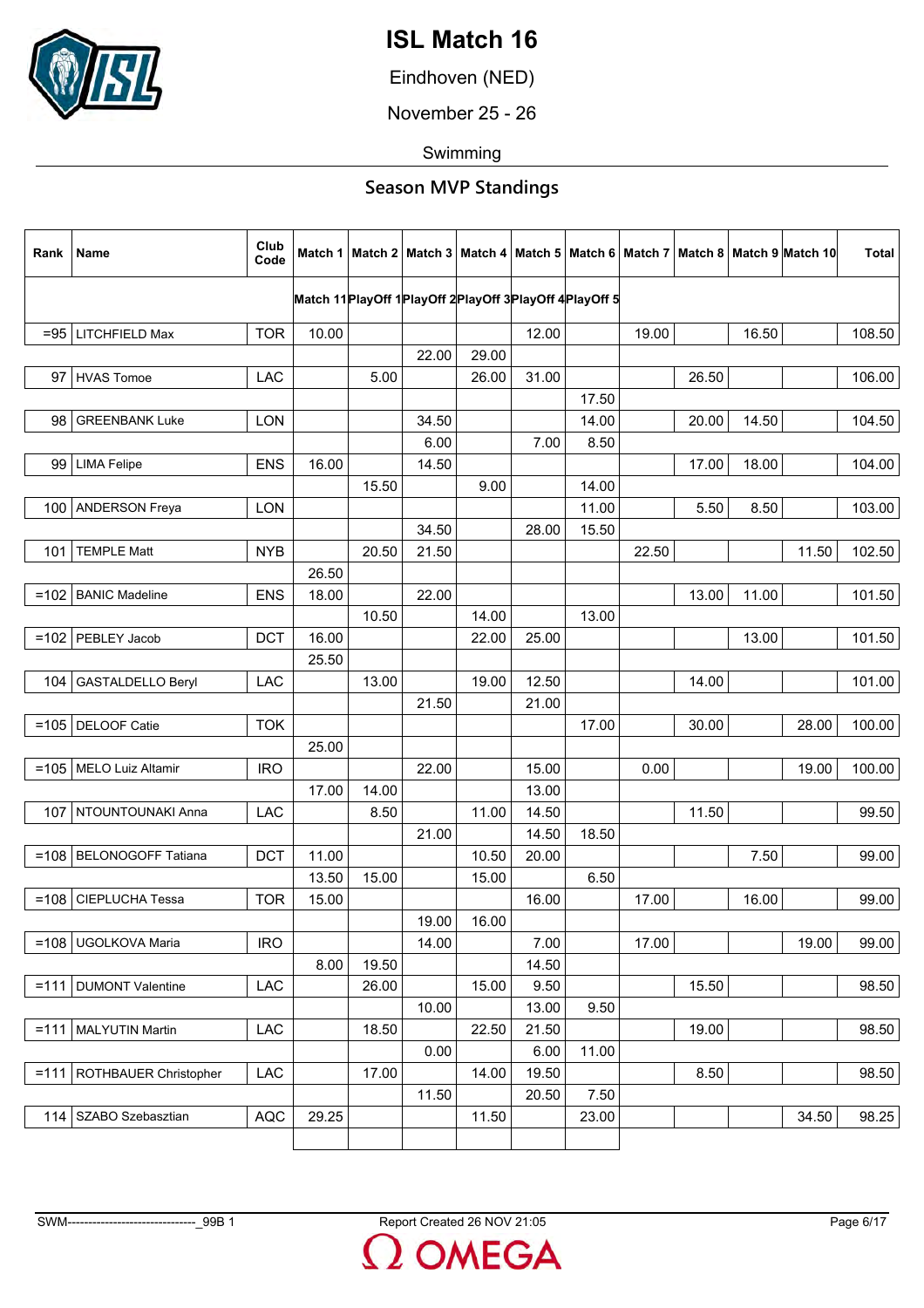

Eindhoven (NED)

November 25 - 26

Swimming

| Rank   | Name                      | Club<br>Code |       |       |                                                            |               |       |       |       |       |       | Match 1   Match 2   Match 3   Match 4   Match 5   Match 6   Match 7   Match 8   Match 9   Match 10 | <b>Total</b> |
|--------|---------------------------|--------------|-------|-------|------------------------------------------------------------|---------------|-------|-------|-------|-------|-------|----------------------------------------------------------------------------------------------------|--------------|
|        |                           |              |       |       | Match 11 PlayOff 1 PlayOff 2 PlayOff 3 PlayOff 4 PlayOff 5 |               |       |       |       |       |       |                                                                                                    |              |
|        | 115 MURPHY Camden         |              | 8.50  |       |                                                            |               |       |       |       |       |       |                                                                                                    |              |
|        |                           | <b>DCT</b>   | 28.50 | 24.50 |                                                            | 2.00<br>22.00 | 3.50  | 9.00  |       |       |       |                                                                                                    | 98.00        |
|        |                           |              |       |       |                                                            |               | 16.50 |       | 18.00 |       |       |                                                                                                    |              |
|        | 116   BRATTON Lisa        | <b>TOR</b>   | 21.50 |       | 9.00                                                       | 14.00         |       |       |       |       | 18.00 |                                                                                                    | 97.00        |
| 117    | <b>GASSON Helena</b>      | LAC          |       | 18.00 |                                                            | 18.25         | 22.00 |       |       | 9.50  |       |                                                                                                    | 95.25        |
|        |                           |              |       |       | 17.50                                                      |               | 3.00  | 7.00  |       |       |       |                                                                                                    |              |
|        | $=118$ LITCHFIELD Joe     | <b>NYB</b>   |       | 16.50 | 14.00                                                      |               |       |       | 22.00 |       |       | 20.50                                                                                              | 94.50        |
|        |                           |              | 21.50 |       |                                                            |               |       |       |       |       |       |                                                                                                    |              |
|        | =118   NAKAMURA Katsumi   | <b>LON</b>   |       |       | 8.00                                                       |               |       | 39.50 |       | 14.50 | 10.00 |                                                                                                    | 94.50        |
|        |                           |              |       |       | 10.50                                                      |               | 12.00 |       |       |       |       |                                                                                                    |              |
| 120    | ROSENDAHL BACH Helena     | <b>ENS</b>   | 9.00  |       | 15.00                                                      |               |       |       |       | 14.00 | 15.00 |                                                                                                    | 94.00        |
|        |                           |              |       | 20.00 |                                                            | 12.00         |       | 9.00  |       |       |       |                                                                                                    |              |
| 121    | <b>TCHORZ Alicja</b>      | <b>NYB</b>   |       | 18.50 | 12.50                                                      |               |       |       | 12.50 |       |       | 22.00                                                                                              | 93.50        |
|        |                           |              | 28.00 |       |                                                            |               |       |       |       |       |       |                                                                                                    |              |
| 122    | PELLEGRINI Federica       | <b>AQC</b>   | 23.00 |       |                                                            | 13.00         |       | 17.00 |       |       |       | 17.00                                                                                              | 93.00        |
|        |                           |              |       |       | 6.50                                                       | 16.50         |       |       |       |       |       |                                                                                                    |              |
| 123    | EVANS Joanna              | <b>DCT</b>   | 9.00  |       |                                                            | 15.50         | 6.50  |       |       |       | 0.00  |                                                                                                    | 92.50        |
|        |                           |              | 17.50 | 13.00 |                                                            | 14.00         |       | 17.00 |       |       |       |                                                                                                    |              |
| 124    | LAZOR Annie               | LON          |       |       | 14.50                                                      |               |       | 13.00 |       | 12.00 | 13.50 |                                                                                                    | 91.50        |
|        |                           |              |       |       | 16.00                                                      |               | 11.00 | 11.50 |       |       |       |                                                                                                    |              |
| 125    | <b>GUNES Viktoriya</b>    | <b>ENS</b>   | 7.00  |       | 9.00                                                       |               |       |       |       | 7.00  | 8.00  |                                                                                                    | 91.00        |
|        |                           |              |       | 21.50 |                                                            | 24.50         |       | 14.00 |       |       |       |                                                                                                    |              |
| 126    | <b>TARASEVICH Grigory</b> | <b>TOK</b>   |       | 18.50 |                                                            |               |       | 18.50 |       | 12.00 |       | 23.50                                                                                              | 90.50        |
|        |                           |              | 18.00 |       |                                                            |               |       |       |       |       |       |                                                                                                    |              |
| 127    | <b>GRINEV Vladislav</b>   | <b>AQC</b>   | 11.00 |       |                                                            | 7.50          |       | 4.50  |       |       |       | 16.00                                                                                              | 89.75        |
|        |                           |              |       |       | 23.75                                                      | 27.00         |       |       |       |       |       |                                                                                                    |              |
| 128    | CLARK Imogen              | LAC          |       | 9.00  |                                                            | 5.00          | 15.00 |       |       | 10.50 |       |                                                                                                    | 88.00        |
|        |                           |              |       |       | 29.00                                                      |               | 8.50  | 11.00 |       |       |       |                                                                                                    |              |
|        | 129   FRANCA SILVA Felipe | <b>DCT</b>   | 14.00 |       |                                                            | 13.50         | 23.50 |       |       |       | 15.00 |                                                                                                    | 87.00        |
|        |                           |              | 15.00 |       |                                                            | 3.00          |       | 3.00  |       |       |       |                                                                                                    |              |
|        | $=130$ HOFFER Ryan        | <b>DCT</b>   | 9.00  |       |                                                            | 3.50          | 16.00 |       |       |       | 8.50  |                                                                                                    | 86.50        |
|        |                           |              | 19.50 | 10.50 |                                                            | 11.00         |       | 8.50  |       |       |       |                                                                                                    |              |
| $=130$ | <b>TEMNIKOVA Maria</b>    | <b>DCT</b>   | 14.00 |       |                                                            | 8.00          | 20.50 |       |       |       | 11.00 |                                                                                                    | 86.50        |
|        |                           |              | 9.00  | 7.00  |                                                            | 10.00         |       | 7.00  |       |       |       |                                                                                                    |              |
|        | 132   HEEMSKERK Femke     | <b>ENS</b>   |       |       |                                                            |               |       |       |       | 14.50 | 24.00 |                                                                                                    | 86.00        |
|        |                           |              |       | 12.50 |                                                            | 19.00         |       | 16.00 |       |       |       |                                                                                                    |              |
|        | 133   HANNIS Molly        | CAC          |       | 27.50 |                                                            | 15.00         |       | 12.50 | 14.50 |       |       |                                                                                                    | 85.50        |
|        |                           |              |       | 16.00 |                                                            |               |       |       |       |       |       |                                                                                                    |              |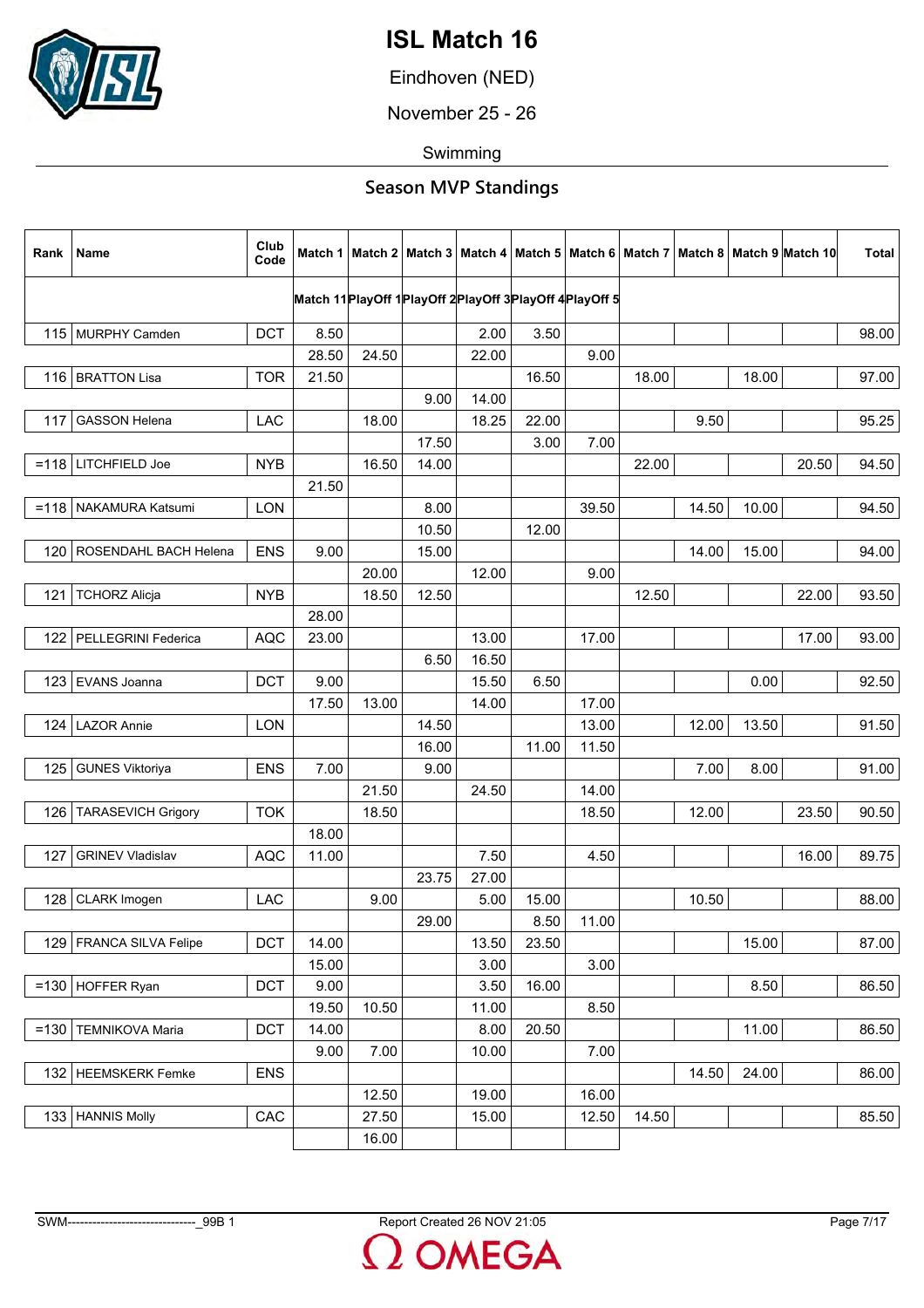

Eindhoven (NED)

November 25 - 26

Swimming

| Rank    | Name                        | Club<br>Code |       |       |                                                                 |       |       |       |       |       |       | Match 1   Match 2   Match 3   Match 4   Match 5   Match 6   Match 7   Match 8   Match 9  Match 10 | <b>Total</b> |
|---------|-----------------------------|--------------|-------|-------|-----------------------------------------------------------------|-------|-------|-------|-------|-------|-------|---------------------------------------------------------------------------------------------------|--------------|
|         |                             |              |       |       | Match 11 Play Off 1 Play Off 2 Play Off 3 Play Off 4 Play Off 5 |       |       |       |       |       |       |                                                                                                   |              |
| 134     | <b>TUCKER Miranda</b>       | <b>TOK</b>   |       | 15.50 |                                                                 |       |       | 9.50  |       | 14.00 |       | 14.00                                                                                             | 84.50        |
|         |                             |              | 31.50 |       |                                                                 |       |       |       |       |       |       |                                                                                                   |              |
|         | =135   COCCONCELLI Costanza | <b>IRO</b>   |       |       | 6.00                                                            |       | 5.50  |       | 8.50  |       |       | 22.00                                                                                             | 82.00        |
|         |                             |              | 19.50 | 8.00  |                                                                 |       | 12.50 |       |       |       |       |                                                                                                   |              |
|         | =135   MARTINEZ Jose Angel  | CAC          |       | 17.00 |                                                                 | 6.00  |       | 7.00  | 25.00 |       |       |                                                                                                   | 82.00        |
|         |                             |              |       | 9.00  |                                                                 |       | 18.00 |       |       |       |       |                                                                                                   |              |
|         | =135   MORA Lorenzo         | <b>IRO</b>   |       |       | 7.00                                                            |       | 1.00  |       | 14.00 |       |       | 17.50                                                                                             | 82.00        |
|         |                             |              | 14.00 | 19.00 |                                                                 |       | 9.50  |       |       |       |       |                                                                                                   |              |
| $=135$  | <b>SAVARD Katerine</b>      | CAC          |       | 14.00 |                                                                 | 9.00  |       | 15.00 | 14.00 |       |       |                                                                                                   | 82.00        |
|         |                             |              |       | 15.50 |                                                                 |       | 14.50 |       |       |       |       |                                                                                                   |              |
| $= 135$ | <b>THOMAS Alys</b>          | <b>IRO</b>   |       |       | 19.50                                                           |       | 14.00 |       | 5.00  |       |       | 15.00                                                                                             | 82.00        |
|         |                             |              | 14.50 | 7.00  |                                                                 |       | 7.00  |       |       |       |       |                                                                                                   |              |
|         | 140 NAZIEBLO Klaudia        | <b>DCT</b>   | 11.50 |       |                                                                 | 14.00 | 12.50 |       |       |       | 7.50  |                                                                                                   | 81.50        |
|         |                             |              | 9.00  | 19.00 |                                                                 | 3.00  |       | 5.00  |       |       |       |                                                                                                   |              |
| 141     | <b>DRESSEL Sherridon</b>    | CAC          |       | 37.00 |                                                                 | 18.50 |       | 17.50 | 6.00  |       |       |                                                                                                   | 81.00        |
|         |                             |              |       |       |                                                                 |       | 2.00  |       |       |       |       |                                                                                                   |              |
| 142     | de WAARD Maaike             | CAC          |       | 21.00 |                                                                 | 2.00  |       |       | 12.00 |       |       |                                                                                                   | 80.25        |
|         |                             |              |       | 33.25 |                                                                 |       | 12.00 |       |       |       |       |                                                                                                   |              |
|         | =143 de DEUS Leonardo       | <b>AQC</b>   | 17.00 |       |                                                                 | 15.50 |       | 11.50 |       |       |       | 12.50                                                                                             | 80.00        |
|         |                             |              |       |       | 7.00                                                            | 16.50 |       |       |       |       |       |                                                                                                   |              |
| $=143$  | STJEPANOVIC Velimir         | <b>DCT</b>   | 3.00  |       |                                                                 | 3.00  | 9.00  |       |       |       | 9.00  |                                                                                                   | 80.00        |
|         |                             |              | 20.50 | 16.50 |                                                                 | 13.00 |       | 6.00  |       |       |       |                                                                                                   |              |
|         | 145 PIERONI Blake           | <b>TOR</b>   | 21.50 |       |                                                                 |       | 22.50 |       | 27.00 |       | 6.00  |                                                                                                   | 77.00        |
|         |                             |              |       |       |                                                                 |       |       |       |       |       |       |                                                                                                   |              |
|         | 146   INCERTI Zac           | LON          |       |       | 12.50                                                           |       |       | 14.00 |       | 5.00  | 6.00  |                                                                                                   | 76.00        |
|         |                             |              |       |       | 14.50                                                           |       | 9.50  | 14.50 |       |       |       |                                                                                                   |              |
| 147     | HENIQUE Melanie             | <b>IRO</b>   |       |       |                                                                 |       |       |       | 3.25  |       |       | 21.50                                                                                             | 75.25        |
|         |                             |              | 20.00 | 13.00 |                                                                 |       | 17.50 |       |       |       |       |                                                                                                   |              |
|         | 148   KALISZ Chase          | <b>AQC</b>   | 22.00 |       |                                                                 | 14.00 |       | 14.00 |       |       |       | 12.00                                                                                             | 75.00        |
|         |                             |              |       |       |                                                                 | 13.00 |       |       |       |       |       |                                                                                                   |              |
|         | 149 DELOOF Gabby            | <b>TOK</b>   |       | 9.00  |                                                                 |       |       | 14.00 |       | 8.50  |       | 18.50                                                                                             | 74.00        |
|         |                             |              | 24.00 |       |                                                                 |       |       |       |       |       |       |                                                                                                   |              |
| 150     | <b>BARRETT Adam</b>         | <b>ENS</b>   | 5.50  |       | 6.50                                                            |       |       |       |       | 3.00  | 7.00  |                                                                                                   | 73.50        |
|         |                             |              |       | 10.50 |                                                                 | 22.50 |       | 18.50 |       |       |       |                                                                                                   |              |
|         | $= 151$ KNOX Finlay         | <b>TOR</b>   | 13.00 |       |                                                                 |       | 13.00 |       | 21.00 |       | 24.00 |                                                                                                   | 71.00        |
|         |                             |              |       |       |                                                                 |       |       |       |       |       |       |                                                                                                   |              |
|         | =151   LOYNING Ingeborg     | <b>IRO</b>   |       |       | 16.00                                                           |       | 9.50  |       | 4.50  |       |       | 27.50                                                                                             | 71.00        |
|         |                             |              | 13.50 |       |                                                                 |       |       |       |       |       |       |                                                                                                   |              |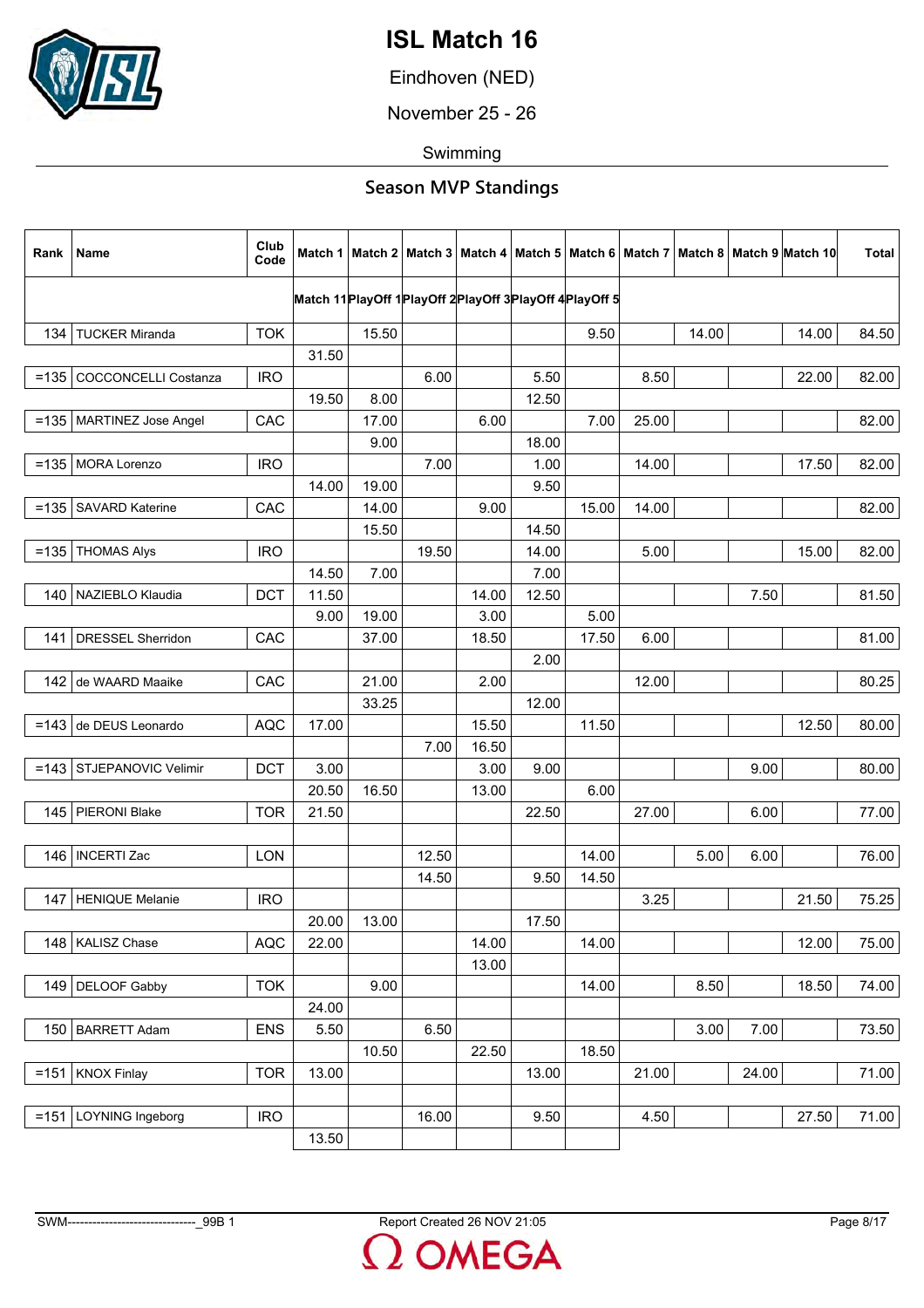

Eindhoven (NED)

November 25 - 26

Swimming

| Rank    | Name                     | Club<br>Code |       |       |                |       |       |                                                            |       |       |       | Match 1   Match 2   Match 3   Match 4   Match 5   Match 6   Match 7   Match 8   Match 9   Match 10 | <b>Total</b> |
|---------|--------------------------|--------------|-------|-------|----------------|-------|-------|------------------------------------------------------------|-------|-------|-------|----------------------------------------------------------------------------------------------------|--------------|
|         |                          |              |       |       |                |       |       | Match 11 PlayOff 1 PlayOff 2 PlayOff 3 PlayOff 4 PlayOff 5 |       |       |       |                                                                                                    |              |
|         | 153 ACEVEDO Javier       | <b>LAC</b>   |       |       |                | 8.00  | 10.00 |                                                            |       | 16.50 |       |                                                                                                    | 70.00        |
|         |                          |              |       |       | 14.50          |       | 7.50  | 13.50                                                      |       |       |       |                                                                                                    |              |
| 154     | STRAUCH Jenna            | <b>IRO</b>   |       |       | 14.00          |       | 13.00 |                                                            | 4.00  |       |       | 9.50                                                                                               | 69.75        |
|         |                          |              | 19.25 | 6.00  |                |       | 4.00  |                                                            |       |       |       |                                                                                                    |              |
|         | $=155$ PIJNENBURG Stan   | <b>NYB</b>   |       | 6.50  | 14.50          |       |       |                                                            | 4.00  |       |       | 17.50                                                                                              | 69.50        |
|         |                          |              | 27.00 |       |                |       |       |                                                            |       |       |       |                                                                                                    |              |
|         | $=155$ TETZLOFF Aly      | <b>TOK</b>   |       | 18.50 |                |       |       | 5.00                                                       |       | 9.50  |       | 16.00                                                                                              | 69.50        |
|         |                          |              | 20.50 |       |                |       |       |                                                            |       |       |       |                                                                                                    |              |
|         | =157   MORIMOTO Teppei   | <b>LON</b>   |       |       | 18.00          |       |       | 10.00                                                      |       | 11.50 |       |                                                                                                    | 68.50        |
|         |                          |              |       |       | 11.00          |       | 6.00  | 12.00                                                      |       |       |       |                                                                                                    |              |
| $=157$  | NEMETH Nandor            | <b>TOK</b>   |       | 11.00 |                |       |       | 14.50                                                      |       | 16.50 |       | 12.00                                                                                              | 68.50        |
|         |                          |              | 14.50 |       |                |       |       |                                                            |       |       |       |                                                                                                    |              |
|         | 159   SZTANDERA Dominika | <b>TOR</b>   | 10.50 |       |                |       | 15.00 |                                                            | 8.50  |       | 13.00 |                                                                                                    | 68.00        |
|         |                          |              |       |       | 10.00          | 11.00 |       |                                                            |       |       |       |                                                                                                    |              |
|         | $=160$ MURDOCH Ross      | <b>LON</b>   |       |       | 8.50           |       |       | 13.50                                                      |       | 10.00 | 9.00  |                                                                                                    | 67.50        |
|         |                          |              |       |       | 4.50           |       | 17.50 | 4.50                                                       |       |       |       |                                                                                                    |              |
| $=160$  | <b>ZHILKIN Andrey</b>    | <b>ENS</b>   | 11.00 |       | 16.50          |       |       |                                                            |       | 7.00  | 8.00  |                                                                                                    | 67.50        |
|         |                          |              |       | 18.00 |                |       |       | 7.00                                                       |       |       |       |                                                                                                    |              |
|         | 162   RICHARDS Matt      | <b>IRO</b>   |       |       | 11.00          |       | 6.50  |                                                            | 9.50  |       |       | 14.00                                                                                              | 67.00        |
|         |                          |              | 13.00 | 8.50  |                |       | 4.50  |                                                            |       |       |       |                                                                                                    |              |
| $= 163$ | <b>CIESLAK Marcin</b>    | CAC          |       | 11.00 |                | 2.00  |       | 10.00                                                      | 15.00 |       |       |                                                                                                    | 66.50        |
|         |                          |              |       | 21.50 |                |       | 7.00  |                                                            |       |       |       |                                                                                                    |              |
|         | $=163$ MILLER Cody       | <b>DCT</b>   |       |       |                |       | 19.50 |                                                            |       |       | 16.50 |                                                                                                    | 66.50        |
|         |                          |              | 18.00 | 4.50  |                | 4.00  |       | 4.00                                                       |       |       |       |                                                                                                    |              |
|         | =165   LITHERLAND Jay    | <b>DCT</b>   | 5.00  |       |                | 7.00  |       |                                                            |       |       | 9.00  |                                                                                                    | 66.00        |
|         |                          |              | 15.00 |       |                | 20.00 |       | 10.00                                                      |       |       |       |                                                                                                    |              |
| $= 165$ | PEDA Paulina             | <b>NYB</b>   |       | 12.50 | 9.50           |       |       |                                                            | 9.00  |       |       | 21.50                                                                                              | 66.00        |
|         |                          |              | 13.50 |       |                |       |       |                                                            |       |       |       |                                                                                                    |              |
|         | =165   PEKARSKI Grigori  | <b>TOR</b>   | 19.00 |       |                | 11.50 | 6.50  |                                                            | 11.00 |       | 7.00  |                                                                                                    | 66.00        |
|         | $=168$ KRASKA Jakub      | <b>NYB</b>   |       | 9.00  | 11.00<br>22.50 |       |       |                                                            | 19.50 |       |       | 9.00                                                                                               | 65.50        |
|         |                          |              | 5.50  |       |                |       |       |                                                            |       |       |       |                                                                                                    |              |
| $=168$  | <b>SWANSON Charlie</b>   | <b>ENS</b>   | 9.50  |       | 4.00           |       |       |                                                            |       | 9.00  | 4.00  |                                                                                                    | 65.50        |
|         |                          |              |       | 18.00 |                | 6.00  |       | 15.00                                                      |       |       |       |                                                                                                    |              |
| $=170$  | <b>RENSHAW Molly</b>     | <b>NYB</b>   |       | 5.50  | 7.00           |       |       |                                                            | 14.50 |       |       | 17.00                                                                                              | 64.50        |
|         |                          |              | 20.50 |       |                |       |       |                                                            |       |       |       |                                                                                                    |              |
| $=170$  | SPAJARI Pedro            | <b>TOK</b>   |       | 11.00 |                |       |       | 17.50                                                      |       | 13.00 |       | 12.00                                                                                              | 64.50        |
|         |                          |              | 11.00 |       |                |       |       |                                                            |       |       |       |                                                                                                    |              |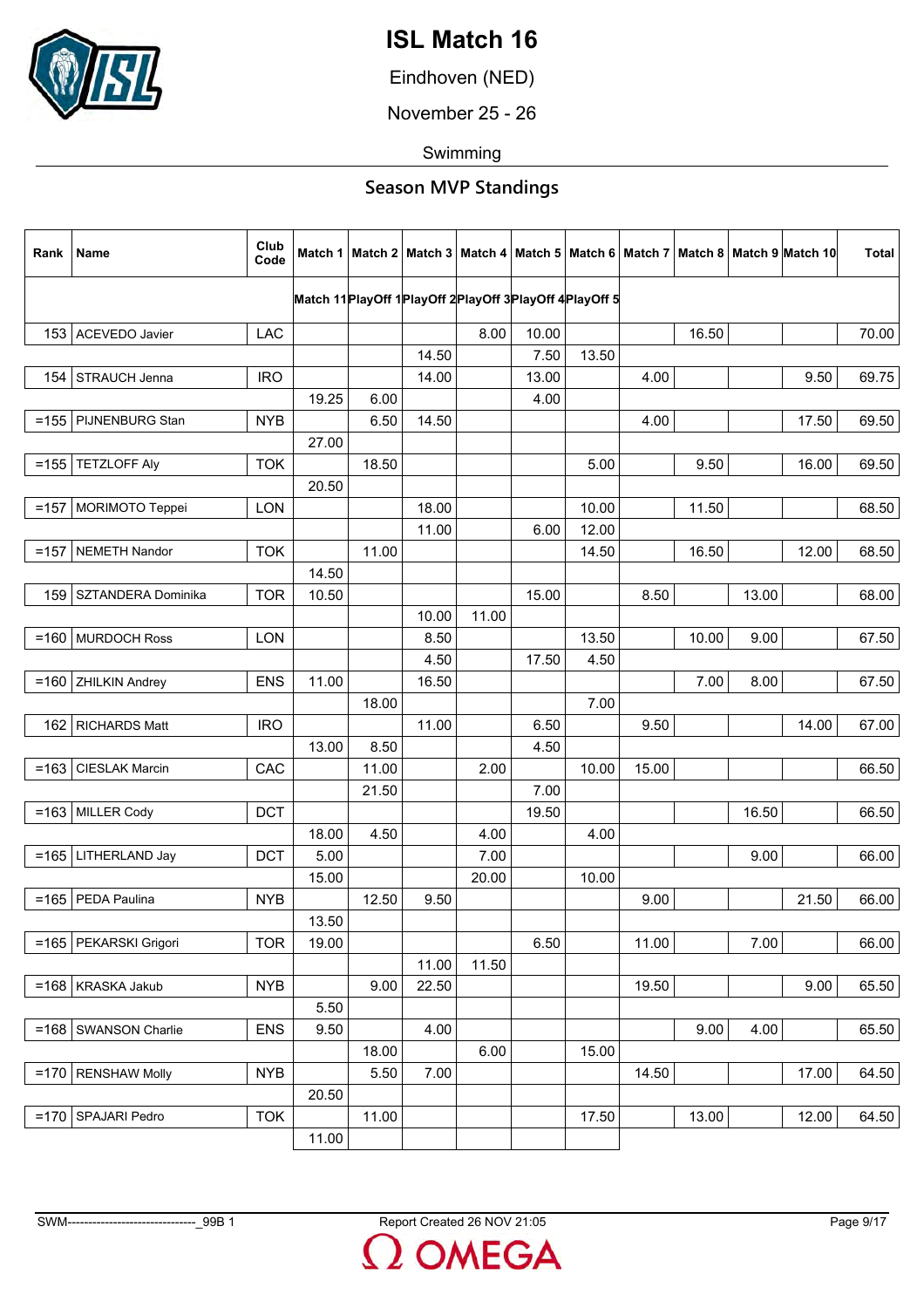

Eindhoven (NED)

November 25 - 26

Swimming

| Match 11 Play Off 1 Play Off 2 Play Off 3 Play Off 4 Play Off 5<br>13.00<br>12.00<br>64.00<br>=172   BECKMANN Emilie<br><b>IRO</b><br>8.00<br>15.00<br>13.00<br>3.00<br>0.00<br>TEIJONSALO Fanny<br><b>ENS</b><br>5.50<br>15.50<br>18.00<br>9.50<br>64.00<br>$=172$<br>9.50<br>6.00<br>15.50<br>CAC<br>10.50<br>3.50<br>8.50<br>63.50<br>174<br><b>PUTS Jesse</b><br>17.50<br>8.00<br>175   KISIL Yuri<br><b>TOR</b><br>11.00<br>20.25<br>9.50<br>3.50<br>62.50<br>9.25<br>9.00<br>12.50<br>176 di PIETRO Silvia<br><b>AQC</b><br>4.50<br>6.00<br>14.00<br>62.00<br>12.50<br>12.50<br>SCOZZOLI Fabio<br><b>AQC</b><br>10.00<br>6.00<br>13.00<br>8.00<br>61.50<br>177<br>11.00<br>13.50<br><b>TOK</b><br>14.00<br>11.00<br>61.00<br>178   PINZUTI Alessandro<br>10.00<br>11.00<br>15.00<br>18.50<br>3.50<br>6.50<br>179   MAJCHRZAK Kacper<br>CAC<br>6.00<br>60.00<br>17.50<br>8.00<br><b>TOR</b><br>12.00<br>19.00<br>8.00<br>$=180$<br>HASSLER Julia<br>9.50<br>59.50<br>7.00<br>4.00<br>=180 HINDS Natalie<br>CAC<br>19.00<br>14.50<br>59.50<br>13.00<br>13.00<br><b>HINDLEY</b> Isabella<br>6.50<br>3.00<br><b>DCT</b><br>6.00<br>8.00<br>59.00<br>182<br>3.00<br>3.50<br>21.50<br>7.50<br>6.50<br>9.50<br>9.00<br>=183   BASSETO Guilherme<br><b>IRO</b><br>4.00<br>58.50<br>14.00<br>5.00<br>10.50<br>4.00<br>10.00<br>=183   KUBOVA Simona<br><b>ENS</b><br>6.00<br>4.50<br>58.50<br>7.00<br>16.50<br>10.50<br>2.50<br>5.00<br>$=185$<br><b>BAKER Kathleen</b><br>LAC<br>16.50<br>57.00<br>15.00<br>18.00<br>7.00<br>16.50<br><b>TOK</b><br>10.00<br>10.50<br>57.00<br>=185   WATANABE Kanako<br>13.00<br><b>IRO</b><br>14.00<br>0.00<br>10.00<br>57.00<br>ZAMORANO Africa<br>4.00<br>$=185$<br>12.00<br>10.00<br>7.00<br><b>DEVINE Abrahm</b><br>5.00<br>14.00<br>5.00<br>0.00<br>56.50<br>188<br>LAC<br>18.50<br>14.00<br>0.00<br><b>ENS</b><br>14.00<br>6.50<br>=189   DAVIES Georgia<br>14.50<br>55.50<br>7.00<br>9.50<br>4.00 | Rank | Name | Club<br>Code |  |  |  |  | Match 1   Match 2   Match 3   Match 4   Match 5   Match 6   Match 7   Match 8   Match 9  Match 10 | <b>Total</b> |
|------------------------------------------------------------------------------------------------------------------------------------------------------------------------------------------------------------------------------------------------------------------------------------------------------------------------------------------------------------------------------------------------------------------------------------------------------------------------------------------------------------------------------------------------------------------------------------------------------------------------------------------------------------------------------------------------------------------------------------------------------------------------------------------------------------------------------------------------------------------------------------------------------------------------------------------------------------------------------------------------------------------------------------------------------------------------------------------------------------------------------------------------------------------------------------------------------------------------------------------------------------------------------------------------------------------------------------------------------------------------------------------------------------------------------------------------------------------------------------------------------------------------------------------------------------------------------------------------------------------------------------------------------------------------------------------------------------------------------------------------------------------------------------------------------------------------------------------------------------------------------------------------------------------------------------------|------|------|--------------|--|--|--|--|---------------------------------------------------------------------------------------------------|--------------|
|                                                                                                                                                                                                                                                                                                                                                                                                                                                                                                                                                                                                                                                                                                                                                                                                                                                                                                                                                                                                                                                                                                                                                                                                                                                                                                                                                                                                                                                                                                                                                                                                                                                                                                                                                                                                                                                                                                                                          |      |      |              |  |  |  |  |                                                                                                   |              |
|                                                                                                                                                                                                                                                                                                                                                                                                                                                                                                                                                                                                                                                                                                                                                                                                                                                                                                                                                                                                                                                                                                                                                                                                                                                                                                                                                                                                                                                                                                                                                                                                                                                                                                                                                                                                                                                                                                                                          |      |      |              |  |  |  |  |                                                                                                   |              |
|                                                                                                                                                                                                                                                                                                                                                                                                                                                                                                                                                                                                                                                                                                                                                                                                                                                                                                                                                                                                                                                                                                                                                                                                                                                                                                                                                                                                                                                                                                                                                                                                                                                                                                                                                                                                                                                                                                                                          |      |      |              |  |  |  |  |                                                                                                   |              |
|                                                                                                                                                                                                                                                                                                                                                                                                                                                                                                                                                                                                                                                                                                                                                                                                                                                                                                                                                                                                                                                                                                                                                                                                                                                                                                                                                                                                                                                                                                                                                                                                                                                                                                                                                                                                                                                                                                                                          |      |      |              |  |  |  |  |                                                                                                   |              |
|                                                                                                                                                                                                                                                                                                                                                                                                                                                                                                                                                                                                                                                                                                                                                                                                                                                                                                                                                                                                                                                                                                                                                                                                                                                                                                                                                                                                                                                                                                                                                                                                                                                                                                                                                                                                                                                                                                                                          |      |      |              |  |  |  |  |                                                                                                   |              |
|                                                                                                                                                                                                                                                                                                                                                                                                                                                                                                                                                                                                                                                                                                                                                                                                                                                                                                                                                                                                                                                                                                                                                                                                                                                                                                                                                                                                                                                                                                                                                                                                                                                                                                                                                                                                                                                                                                                                          |      |      |              |  |  |  |  |                                                                                                   |              |
|                                                                                                                                                                                                                                                                                                                                                                                                                                                                                                                                                                                                                                                                                                                                                                                                                                                                                                                                                                                                                                                                                                                                                                                                                                                                                                                                                                                                                                                                                                                                                                                                                                                                                                                                                                                                                                                                                                                                          |      |      |              |  |  |  |  |                                                                                                   |              |
|                                                                                                                                                                                                                                                                                                                                                                                                                                                                                                                                                                                                                                                                                                                                                                                                                                                                                                                                                                                                                                                                                                                                                                                                                                                                                                                                                                                                                                                                                                                                                                                                                                                                                                                                                                                                                                                                                                                                          |      |      |              |  |  |  |  |                                                                                                   |              |
|                                                                                                                                                                                                                                                                                                                                                                                                                                                                                                                                                                                                                                                                                                                                                                                                                                                                                                                                                                                                                                                                                                                                                                                                                                                                                                                                                                                                                                                                                                                                                                                                                                                                                                                                                                                                                                                                                                                                          |      |      |              |  |  |  |  |                                                                                                   |              |
|                                                                                                                                                                                                                                                                                                                                                                                                                                                                                                                                                                                                                                                                                                                                                                                                                                                                                                                                                                                                                                                                                                                                                                                                                                                                                                                                                                                                                                                                                                                                                                                                                                                                                                                                                                                                                                                                                                                                          |      |      |              |  |  |  |  |                                                                                                   |              |
|                                                                                                                                                                                                                                                                                                                                                                                                                                                                                                                                                                                                                                                                                                                                                                                                                                                                                                                                                                                                                                                                                                                                                                                                                                                                                                                                                                                                                                                                                                                                                                                                                                                                                                                                                                                                                                                                                                                                          |      |      |              |  |  |  |  |                                                                                                   |              |
|                                                                                                                                                                                                                                                                                                                                                                                                                                                                                                                                                                                                                                                                                                                                                                                                                                                                                                                                                                                                                                                                                                                                                                                                                                                                                                                                                                                                                                                                                                                                                                                                                                                                                                                                                                                                                                                                                                                                          |      |      |              |  |  |  |  |                                                                                                   |              |
|                                                                                                                                                                                                                                                                                                                                                                                                                                                                                                                                                                                                                                                                                                                                                                                                                                                                                                                                                                                                                                                                                                                                                                                                                                                                                                                                                                                                                                                                                                                                                                                                                                                                                                                                                                                                                                                                                                                                          |      |      |              |  |  |  |  |                                                                                                   |              |
|                                                                                                                                                                                                                                                                                                                                                                                                                                                                                                                                                                                                                                                                                                                                                                                                                                                                                                                                                                                                                                                                                                                                                                                                                                                                                                                                                                                                                                                                                                                                                                                                                                                                                                                                                                                                                                                                                                                                          |      |      |              |  |  |  |  |                                                                                                   |              |
|                                                                                                                                                                                                                                                                                                                                                                                                                                                                                                                                                                                                                                                                                                                                                                                                                                                                                                                                                                                                                                                                                                                                                                                                                                                                                                                                                                                                                                                                                                                                                                                                                                                                                                                                                                                                                                                                                                                                          |      |      |              |  |  |  |  |                                                                                                   |              |
|                                                                                                                                                                                                                                                                                                                                                                                                                                                                                                                                                                                                                                                                                                                                                                                                                                                                                                                                                                                                                                                                                                                                                                                                                                                                                                                                                                                                                                                                                                                                                                                                                                                                                                                                                                                                                                                                                                                                          |      |      |              |  |  |  |  |                                                                                                   |              |
|                                                                                                                                                                                                                                                                                                                                                                                                                                                                                                                                                                                                                                                                                                                                                                                                                                                                                                                                                                                                                                                                                                                                                                                                                                                                                                                                                                                                                                                                                                                                                                                                                                                                                                                                                                                                                                                                                                                                          |      |      |              |  |  |  |  |                                                                                                   |              |
|                                                                                                                                                                                                                                                                                                                                                                                                                                                                                                                                                                                                                                                                                                                                                                                                                                                                                                                                                                                                                                                                                                                                                                                                                                                                                                                                                                                                                                                                                                                                                                                                                                                                                                                                                                                                                                                                                                                                          |      |      |              |  |  |  |  |                                                                                                   |              |
|                                                                                                                                                                                                                                                                                                                                                                                                                                                                                                                                                                                                                                                                                                                                                                                                                                                                                                                                                                                                                                                                                                                                                                                                                                                                                                                                                                                                                                                                                                                                                                                                                                                                                                                                                                                                                                                                                                                                          |      |      |              |  |  |  |  |                                                                                                   |              |
|                                                                                                                                                                                                                                                                                                                                                                                                                                                                                                                                                                                                                                                                                                                                                                                                                                                                                                                                                                                                                                                                                                                                                                                                                                                                                                                                                                                                                                                                                                                                                                                                                                                                                                                                                                                                                                                                                                                                          |      |      |              |  |  |  |  |                                                                                                   |              |
|                                                                                                                                                                                                                                                                                                                                                                                                                                                                                                                                                                                                                                                                                                                                                                                                                                                                                                                                                                                                                                                                                                                                                                                                                                                                                                                                                                                                                                                                                                                                                                                                                                                                                                                                                                                                                                                                                                                                          |      |      |              |  |  |  |  |                                                                                                   |              |
|                                                                                                                                                                                                                                                                                                                                                                                                                                                                                                                                                                                                                                                                                                                                                                                                                                                                                                                                                                                                                                                                                                                                                                                                                                                                                                                                                                                                                                                                                                                                                                                                                                                                                                                                                                                                                                                                                                                                          |      |      |              |  |  |  |  |                                                                                                   |              |
|                                                                                                                                                                                                                                                                                                                                                                                                                                                                                                                                                                                                                                                                                                                                                                                                                                                                                                                                                                                                                                                                                                                                                                                                                                                                                                                                                                                                                                                                                                                                                                                                                                                                                                                                                                                                                                                                                                                                          |      |      |              |  |  |  |  |                                                                                                   |              |
|                                                                                                                                                                                                                                                                                                                                                                                                                                                                                                                                                                                                                                                                                                                                                                                                                                                                                                                                                                                                                                                                                                                                                                                                                                                                                                                                                                                                                                                                                                                                                                                                                                                                                                                                                                                                                                                                                                                                          |      |      |              |  |  |  |  |                                                                                                   |              |
|                                                                                                                                                                                                                                                                                                                                                                                                                                                                                                                                                                                                                                                                                                                                                                                                                                                                                                                                                                                                                                                                                                                                                                                                                                                                                                                                                                                                                                                                                                                                                                                                                                                                                                                                                                                                                                                                                                                                          |      |      |              |  |  |  |  |                                                                                                   |              |
|                                                                                                                                                                                                                                                                                                                                                                                                                                                                                                                                                                                                                                                                                                                                                                                                                                                                                                                                                                                                                                                                                                                                                                                                                                                                                                                                                                                                                                                                                                                                                                                                                                                                                                                                                                                                                                                                                                                                          |      |      |              |  |  |  |  |                                                                                                   |              |
|                                                                                                                                                                                                                                                                                                                                                                                                                                                                                                                                                                                                                                                                                                                                                                                                                                                                                                                                                                                                                                                                                                                                                                                                                                                                                                                                                                                                                                                                                                                                                                                                                                                                                                                                                                                                                                                                                                                                          |      |      |              |  |  |  |  |                                                                                                   |              |
|                                                                                                                                                                                                                                                                                                                                                                                                                                                                                                                                                                                                                                                                                                                                                                                                                                                                                                                                                                                                                                                                                                                                                                                                                                                                                                                                                                                                                                                                                                                                                                                                                                                                                                                                                                                                                                                                                                                                          |      |      |              |  |  |  |  |                                                                                                   |              |
|                                                                                                                                                                                                                                                                                                                                                                                                                                                                                                                                                                                                                                                                                                                                                                                                                                                                                                                                                                                                                                                                                                                                                                                                                                                                                                                                                                                                                                                                                                                                                                                                                                                                                                                                                                                                                                                                                                                                          |      |      |              |  |  |  |  |                                                                                                   |              |
|                                                                                                                                                                                                                                                                                                                                                                                                                                                                                                                                                                                                                                                                                                                                                                                                                                                                                                                                                                                                                                                                                                                                                                                                                                                                                                                                                                                                                                                                                                                                                                                                                                                                                                                                                                                                                                                                                                                                          |      |      |              |  |  |  |  |                                                                                                   |              |
|                                                                                                                                                                                                                                                                                                                                                                                                                                                                                                                                                                                                                                                                                                                                                                                                                                                                                                                                                                                                                                                                                                                                                                                                                                                                                                                                                                                                                                                                                                                                                                                                                                                                                                                                                                                                                                                                                                                                          |      |      |              |  |  |  |  |                                                                                                   |              |
|                                                                                                                                                                                                                                                                                                                                                                                                                                                                                                                                                                                                                                                                                                                                                                                                                                                                                                                                                                                                                                                                                                                                                                                                                                                                                                                                                                                                                                                                                                                                                                                                                                                                                                                                                                                                                                                                                                                                          |      |      |              |  |  |  |  |                                                                                                   |              |
|                                                                                                                                                                                                                                                                                                                                                                                                                                                                                                                                                                                                                                                                                                                                                                                                                                                                                                                                                                                                                                                                                                                                                                                                                                                                                                                                                                                                                                                                                                                                                                                                                                                                                                                                                                                                                                                                                                                                          |      |      |              |  |  |  |  |                                                                                                   |              |
|                                                                                                                                                                                                                                                                                                                                                                                                                                                                                                                                                                                                                                                                                                                                                                                                                                                                                                                                                                                                                                                                                                                                                                                                                                                                                                                                                                                                                                                                                                                                                                                                                                                                                                                                                                                                                                                                                                                                          |      |      |              |  |  |  |  |                                                                                                   |              |
|                                                                                                                                                                                                                                                                                                                                                                                                                                                                                                                                                                                                                                                                                                                                                                                                                                                                                                                                                                                                                                                                                                                                                                                                                                                                                                                                                                                                                                                                                                                                                                                                                                                                                                                                                                                                                                                                                                                                          |      |      |              |  |  |  |  |                                                                                                   |              |
|                                                                                                                                                                                                                                                                                                                                                                                                                                                                                                                                                                                                                                                                                                                                                                                                                                                                                                                                                                                                                                                                                                                                                                                                                                                                                                                                                                                                                                                                                                                                                                                                                                                                                                                                                                                                                                                                                                                                          |      |      |              |  |  |  |  |                                                                                                   |              |
|                                                                                                                                                                                                                                                                                                                                                                                                                                                                                                                                                                                                                                                                                                                                                                                                                                                                                                                                                                                                                                                                                                                                                                                                                                                                                                                                                                                                                                                                                                                                                                                                                                                                                                                                                                                                                                                                                                                                          |      |      |              |  |  |  |  |                                                                                                   |              |
|                                                                                                                                                                                                                                                                                                                                                                                                                                                                                                                                                                                                                                                                                                                                                                                                                                                                                                                                                                                                                                                                                                                                                                                                                                                                                                                                                                                                                                                                                                                                                                                                                                                                                                                                                                                                                                                                                                                                          |      |      |              |  |  |  |  |                                                                                                   |              |
| <b>NYB</b><br>10.00<br>11.00<br>9.00<br>=189   MAJERSKI Jakub<br>9.00<br>55.50                                                                                                                                                                                                                                                                                                                                                                                                                                                                                                                                                                                                                                                                                                                                                                                                                                                                                                                                                                                                                                                                                                                                                                                                                                                                                                                                                                                                                                                                                                                                                                                                                                                                                                                                                                                                                                                           |      |      |              |  |  |  |  |                                                                                                   |              |
| 16.50                                                                                                                                                                                                                                                                                                                                                                                                                                                                                                                                                                                                                                                                                                                                                                                                                                                                                                                                                                                                                                                                                                                                                                                                                                                                                                                                                                                                                                                                                                                                                                                                                                                                                                                                                                                                                                                                                                                                    |      |      |              |  |  |  |  |                                                                                                   |              |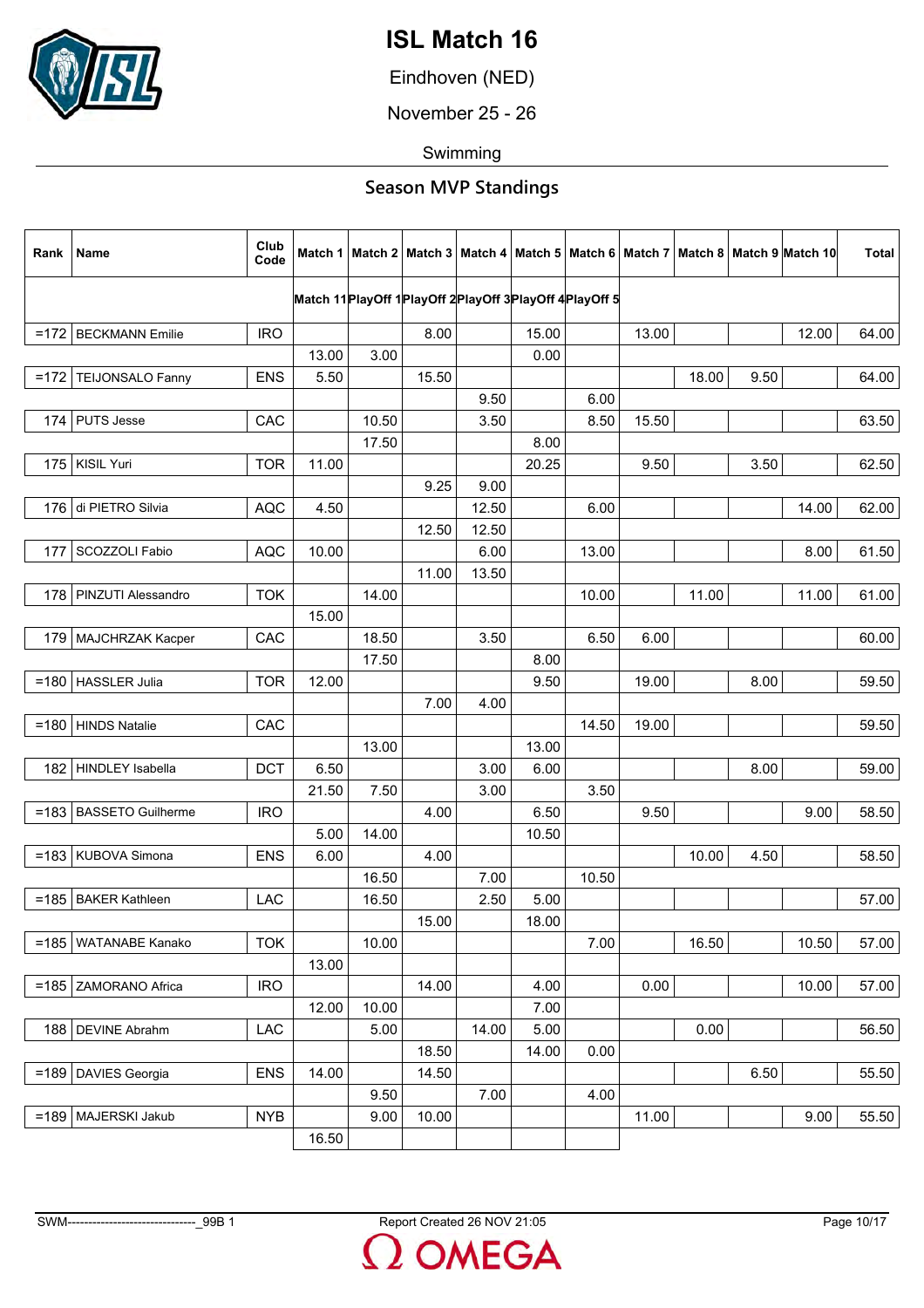

Eindhoven (NED)

November 25 - 26

Swimming

| Rank    | <b>Name</b>                | Club<br>Code |       |       |       |                                                                 |       |       |       |       |      | Match 1   Match 2   Match 3   Match 4   Match 5   Match 6   Match 7   Match 8   Match 9  Match 10 | <b>Total</b> |
|---------|----------------------------|--------------|-------|-------|-------|-----------------------------------------------------------------|-------|-------|-------|-------|------|---------------------------------------------------------------------------------------------------|--------------|
|         |                            |              |       |       |       | Match 11 Play Off 1 Play Off 2 Play Off 3 Play Off 4 Play Off 5 |       |       |       |       |      |                                                                                                   |              |
|         | =191   FRANCESCHI Sara     | LAC          |       | 17.00 |       | 15.00                                                           | 9.00  |       |       | 14.00 |      |                                                                                                   | 55.00        |
|         |                            |              |       |       |       |                                                                 |       |       |       |       |      |                                                                                                   |              |
| $=191$  | <b>GROTHE Zane</b>         | <b>DCT</b>   | 13.00 |       |       | 15.50                                                           | 13.00 |       |       |       |      |                                                                                                   | 55.00        |
|         |                            |              |       | 8.50  |       | 5.00                                                            |       | 0.00  |       |       |      |                                                                                                   |              |
| $=191$  | PINFOLD Brett              | LAC          |       | 4.50  |       | 5.50                                                            | 7.00  |       |       | 4.50  |      |                                                                                                   | 55.00        |
|         |                            |              |       |       | 10.00 |                                                                 | 12.50 | 11.00 |       |       |      |                                                                                                   |              |
|         | 194   PASYNKOV Daniil      | <b>TOK</b>   |       | 8.50  |       |                                                                 |       | 15.00 |       | 12.00 |      | 12.00                                                                                             | 54.50        |
|         |                            |              | 7.00  |       |       |                                                                 |       |       |       |       |      |                                                                                                   |              |
|         | 195   McKEE Anton          | <b>TOR</b>   | 13.50 |       |       |                                                                 | 7.50  |       | 8.00  |       | 5.00 |                                                                                                   | 53.00        |
|         |                            |              |       |       | 13.00 | 6.00                                                            |       |       |       |       |      |                                                                                                   |              |
|         | =196   ANDRUSENKO Veronika | <b>IRO</b>   |       |       | 5.50  |                                                                 | 6.00  |       | 13.00 |       |      | 18.50                                                                                             | 52.50        |
|         |                            |              | 9.50  |       |       |                                                                 |       |       |       |       |      |                                                                                                   |              |
|         | $=196$ KOCH Marco          | <b>NYB</b>   |       | 14.00 | 10.00 |                                                                 |       |       | 12.50 |       |      | 6.50                                                                                              | 52.50        |
|         |                            |              | 9.50  |       |       |                                                                 |       |       |       |       |      |                                                                                                   |              |
|         | 198 MOROZOV Vladimir       | <b>TOK</b>   |       |       |       |                                                                 |       | 14.00 |       | 16.00 |      | 14.00                                                                                             | 51.00        |
|         |                            |              | 7.00  |       |       |                                                                 |       |       |       |       |      |                                                                                                   |              |
| 199     | <b>CORDES Kevin</b>        | CAC          |       | 18.00 |       | 9.00                                                            |       | 8.00  | 9.00  |       |      |                                                                                                   | 50.50        |
|         |                            |              |       | 1.00  |       |                                                                 | 5.50  |       |       |       |      |                                                                                                   |              |
|         | 200   ALMEIDA Brandonn     | <b>NYB</b>   |       | 9.50  | 9.00  |                                                                 |       |       | 10.00 |       |      | 10.00                                                                                             | 49.50        |
|         |                            |              | 11.00 |       |       |                                                                 |       |       |       |       |      | 7.00                                                                                              |              |
| $= 201$ | <b>OMOTO Rika</b>          | <b>AQC</b>   | 8.00  |       | 13.00 | 6.00<br>7.00                                                    |       | 8.00  |       |       |      |                                                                                                   | 49.00        |
| $= 201$ | <b>WILLIAMS Brodie</b>     | CAC          |       | 11.00 |       | 3.00                                                            |       |       | 1.00  |       |      |                                                                                                   | 49.00        |
|         |                            |              |       | 22.00 |       |                                                                 | 12.00 |       |       |       |      |                                                                                                   |              |
|         | 203 BOHUS Richard          | <b>TOK</b>   |       | 14.00 |       |                                                                 |       | 14.00 |       | 5.50  |      | 9.00                                                                                              | 47.50        |
|         |                            |              | 5.00  |       |       |                                                                 |       |       |       |       |      |                                                                                                   |              |
| $= 204$ | <b>BIANCHI Ilaria</b>      | LON          |       |       | 6.00  |                                                                 |       | 5.00  |       | 7.00  | 7.50 |                                                                                                   | 46.50        |
|         |                            |              |       |       | 6.00  |                                                                 | 6.00  | 9.00  |       |       |      |                                                                                                   |              |
| $= 204$ | TETEREVKOVA Kotryna        | LAC          |       |       |       | 0.00                                                            | 7.00  |       |       | 4.00  |      |                                                                                                   | 46.50        |
|         |                            |              |       |       | 14.50 |                                                                 | 13.00 | 8.00  |       |       |      |                                                                                                   |              |
|         | $=206$ APPLE Zach          | <b>DCT</b>   | 10.50 |       |       | 11.50                                                           | 11.50 |       |       |       | 5.50 |                                                                                                   | 46.00        |
|         |                            |              | 7.00  |       |       |                                                                 |       |       |       |       |      |                                                                                                   |              |
| $= 206$ | STEENBERGEN Marrit         | <b>NYB</b>   |       | 8.50  | 7.00  |                                                                 |       |       | 4.50  |       |      | 11.50                                                                                             | 46.00        |
|         |                            |              | 14.50 |       |       |                                                                 |       |       |       |       |      |                                                                                                   |              |
|         | 208   PILATO Benedetta     | <b>ENS</b>   | 11.50 |       | 13.50 |                                                                 |       |       |       | 11.00 | 9.00 |                                                                                                   | 45.00        |
|         |                            |              |       |       |       |                                                                 |       |       |       |       |      |                                                                                                   |              |
| 209     | <b>DEMLER Kathrin</b>      | CAC          |       | 5.00  |       |                                                                 |       | 4.00  | 11.00 |       |      |                                                                                                   | 43.00        |
|         |                            |              |       | 10.00 |       |                                                                 | 13.00 |       |       |       |      |                                                                                                   |              |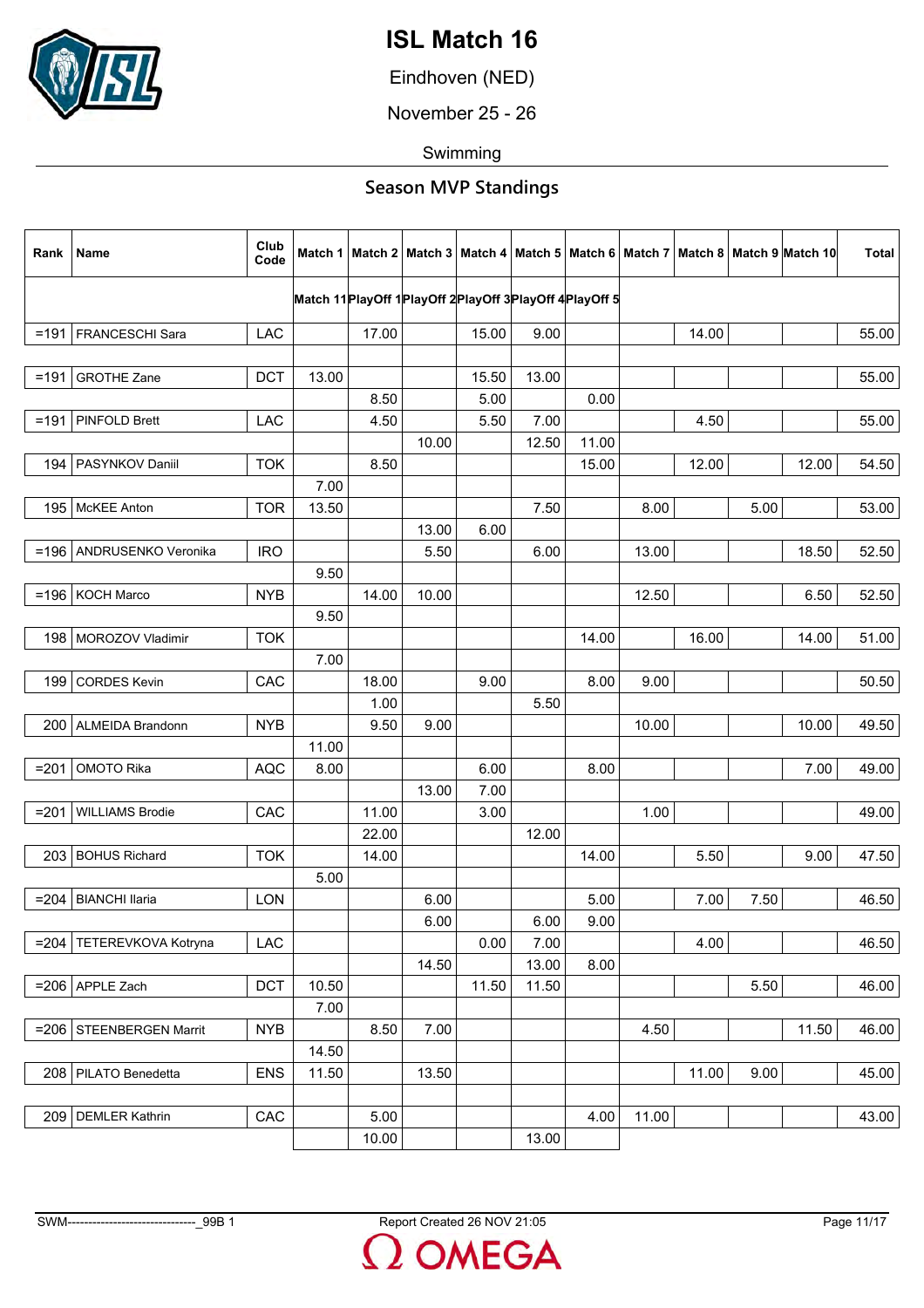

Eindhoven (NED)

November 25 - 26

Swimming

| Rank | Name                   | Club<br>Code |       |       |       |       |                                                                 |       |       |      |       | Match 1   Match 2   Match 3   Match 4   Match 5   Match 6   Match 7   Match 8   Match 9   Match 10 | <b>Total</b> |
|------|------------------------|--------------|-------|-------|-------|-------|-----------------------------------------------------------------|-------|-------|------|-------|----------------------------------------------------------------------------------------------------|--------------|
|      |                        |              |       |       |       |       | Match 11 Play Off 1 Play Off 2 Play Off 3 Play Off 4 Play Off 5 |       |       |      |       |                                                                                                    |              |
|      |                        |              |       |       |       |       |                                                                 |       |       |      |       |                                                                                                    |              |
|      | 210 ZAZZERI Lorenzo    | <b>TOR</b>   | 3.00  |       |       |       | 0.00                                                            |       |       |      |       |                                                                                                    | 42.75        |
|      |                        |              |       |       | 18.25 | 21.50 |                                                                 |       |       |      |       |                                                                                                    |              |
| 211  | <b>GINGRICH Leah</b>   | <b>TOK</b>   |       | 14.00 |       |       |                                                                 | 8.50  |       | 6.00 |       | 8.50                                                                                               | 42.00        |
|      |                        |              | 5.00  |       |       |       |                                                                 |       |       |      |       |                                                                                                    |              |
|      | $= 212$ HAAS Townley   | CAC          |       | 2.00  |       |       |                                                                 | 8.50  | 10.00 |      |       |                                                                                                    | 41.50        |
|      |                        |              |       | 12.00 |       |       | 9.00                                                            |       |       |      |       |                                                                                                    |              |
|      | =212 USTINOVA Daria S  | <b>NYB</b>   |       | 1.50  | 6.50  |       |                                                                 |       | 10.50 |      |       | 11.50                                                                                              | 41.50        |
|      |                        |              | 11.50 |       |       |       |                                                                 |       |       |      |       |                                                                                                    |              |
|      | $= 214$ PRATT Cole     | <b>TOR</b>   | 5.00  |       |       |       | 8.00                                                            |       | 11.50 |      | 11.00 |                                                                                                    | 40.50        |
|      |                        |              |       |       | 0.00  | 5.00  |                                                                 |       |       |      |       |                                                                                                    |              |
|      | $=$ 214 STEPHENS Laura | <b>TOR</b>   | 2.50  |       |       |       | 6.00                                                            |       | 6.00  |      |       |                                                                                                    | 40.50        |
|      |                        |              |       |       | 13.00 | 13.00 |                                                                 |       |       |      |       |                                                                                                    |              |
|      | 216   BRUHN Annika     | DCT          | 3.00  |       |       | 3.00  | 6.50                                                            |       |       |      | 8.50  |                                                                                                    | 39.50        |
|      |                        |              | 6.00  | 3.50  |       | 5.50  |                                                                 | 3.50  |       |      |       |                                                                                                    |              |
|      | 217 KOSTIN Oleg        | CAC          |       | 20.50 |       | 9.00  |                                                                 | 4.00  | 5.00  |      |       |                                                                                                    | 38.50        |
|      |                        |              |       |       |       |       |                                                                 |       |       |      |       |                                                                                                    |              |
|      | 218 MIGNON Clement     | <b>ENS</b>   | 15.00 |       | 14.50 |       |                                                                 |       |       |      | 3.00  |                                                                                                    | 38.00        |
|      |                        |              |       | 1.00  |       | 4.50  |                                                                 | 0.00  |       |      |       |                                                                                                    |              |
|      | 219 ESCOBEDO Emily     | CAC          |       | 14.00 |       | 10.00 |                                                                 |       |       |      |       |                                                                                                    | 37.50        |
|      |                        |              |       |       |       |       | 13.50                                                           |       |       |      |       |                                                                                                    |              |
| 220  | <b>FLICKINGER Hali</b> | CAC          |       |       |       |       |                                                                 |       |       |      |       |                                                                                                    | 36.00        |
|      |                        |              |       |       |       |       | 36.00                                                           |       |       |      |       |                                                                                                    |              |
| 221  | <b>BUSCH Kim</b>       | <b>LON</b>   |       |       | 11.00 |       |                                                                 | 8.00  |       | 2.00 | 1.50  |                                                                                                    | 35.50        |
|      |                        |              |       |       | 0.00  |       | 4.00                                                            | 9.00  |       |      |       |                                                                                                    |              |
|      | 222   HAYDEN Brent     | <b>TOR</b>   | 3.00  |       |       |       | 7.50                                                            |       | 9.50  |      | 12.50 |                                                                                                    | 35.25        |
|      |                        |              |       |       | 2.75  |       |                                                                 |       |       |      |       |                                                                                                    |              |
| 223  | VEKOVISHCHEV Mikhail   | <b>IRO</b>   |       |       | 4.00  |       | 3.50                                                            |       | 4.50  |      |       | 6.50                                                                                               | 34.50        |
|      |                        |              | 8.00  |       |       |       | 8.00                                                            |       |       |      |       |                                                                                                    |              |
| 224  | <b>TAYLOR Laura</b>    | <b>AQC</b>   | 5.00  |       |       | 8.00  |                                                                 | 14.00 |       |      |       | 7.00                                                                                               | 34.00        |
|      |                        |              |       |       | 0.00  | 0.00  |                                                                 |       |       |      |       |                                                                                                    |              |
|      |                        |              |       |       |       |       |                                                                 |       |       |      |       |                                                                                                    |              |
|      | 225 ZEVINA Daryna      | <b>NYB</b>   |       | 6.00  | 5.00  |       |                                                                 |       | 5.00  |      |       | 9.00                                                                                               | 33.50        |
|      |                        |              | 8.50  |       |       |       |                                                                 |       |       |      |       |                                                                                                    |              |
|      | =226   MILDRED Edward  | LON          |       |       | 3.00  |       |                                                                 | 9.50  |       | 7.50 | 12.00 |                                                                                                    | 33.00        |
|      |                        |              |       |       | 1.00  |       |                                                                 | 0.00  |       |      |       |                                                                                                    |              |
|      | =226   POLIERI Alessia | <b>AQC</b>   | 5.00  |       |       | 7.00  |                                                                 | 9.00  |       |      |       | 3.00                                                                                               | 33.00        |
|      |                        |              |       |       | 4.00  | 5.00  |                                                                 |       |       |      |       |                                                                                                    |              |
|      | $= 228$ HEINTZ Philip  | <b>NYB</b>   |       | 0.00  | 1.50  |       |                                                                 |       | 8.00  |      |       | 10.00                                                                                              | 32.50        |
|      |                        |              | 13.00 |       |       |       |                                                                 |       |       |      |       |                                                                                                    |              |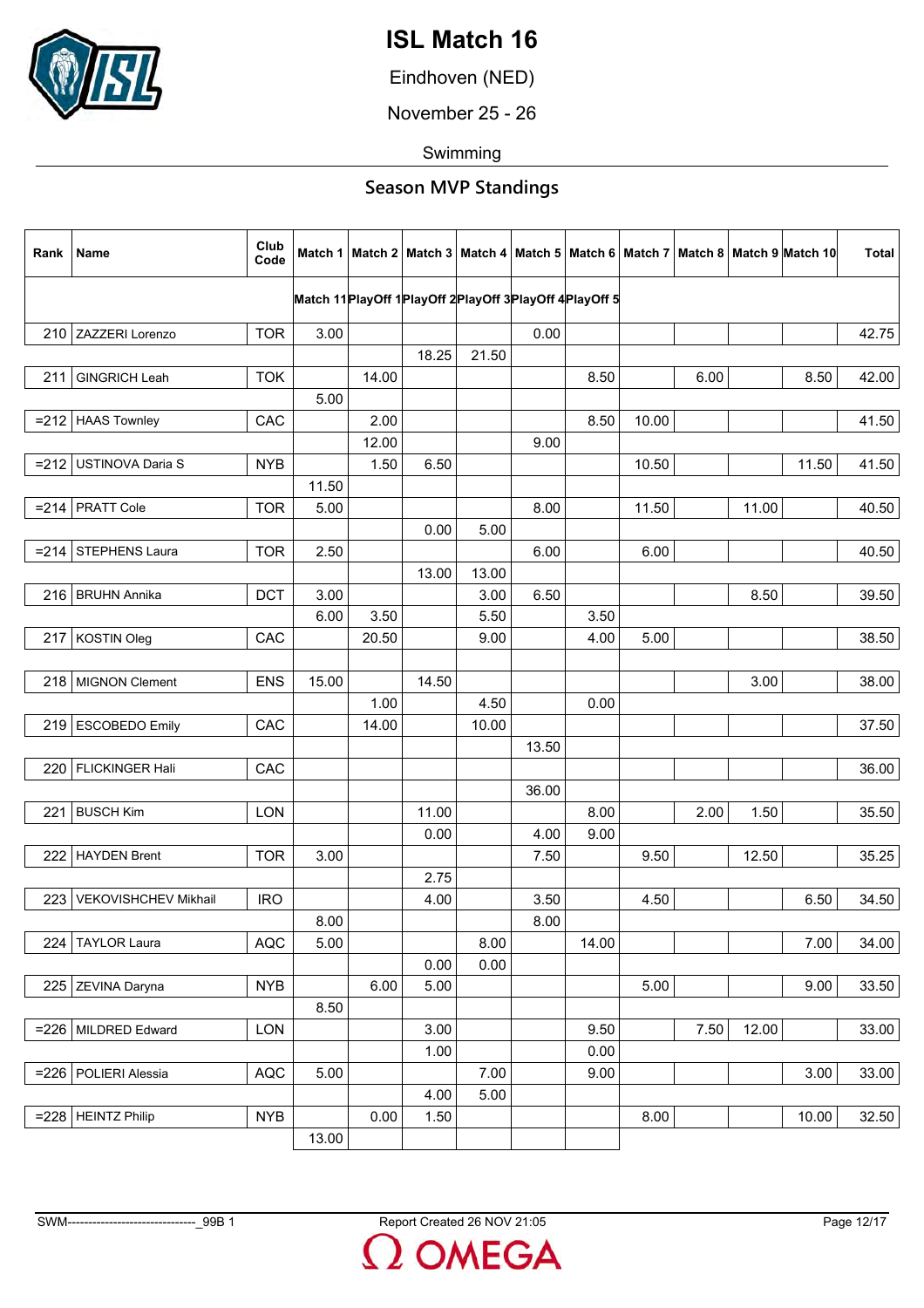

Eindhoven (NED)

November 25 - 26

Swimming

| Rank    | Name                       | Club<br>Code |       |       |       |       |                                                                 |       |       |       |       | Match 1   Match 2   Match 3   Match 4   Match 5   Match 6   Match 7   Match 8   Match 9   Match 10 | Total |
|---------|----------------------------|--------------|-------|-------|-------|-------|-----------------------------------------------------------------|-------|-------|-------|-------|----------------------------------------------------------------------------------------------------|-------|
|         |                            |              |       |       |       |       | Match 11 Play Off 1 Play Off 2 Play Off 3 Play Off 4 Play Off 5 |       |       |       |       |                                                                                                    |       |
|         | $= 228$ HELD Ryan          | <b>LAC</b>   |       | 11.50 |       | 4.50  | 2.00                                                            |       |       | 14.50 |       |                                                                                                    | 32.50 |
|         |                            |              |       |       |       |       |                                                                 |       |       |       |       |                                                                                                    |       |
| $= 228$ | <b>SZARANEK Mark</b>       | CAC          |       | 7.00  |       | 5.50  |                                                                 | 3.00  | 8.00  |       |       |                                                                                                    | 32.50 |
|         |                            |              |       | 9.00  |       |       | 0.00                                                            |       |       |       |       |                                                                                                    |       |
| 231     | <b>GROVES Madeline</b>     | <b>DCT</b>   | 2.50  |       |       |       | 5.00                                                            |       |       |       | 15.50 |                                                                                                    | 31.50 |
|         |                            |              | 8.50  |       |       |       |                                                                 |       |       |       |       |                                                                                                    |       |
|         | =232   KULLMAN Leonie      | CAC          |       | 13.00 |       | 5.00  |                                                                 | 4.00  | 6.00  |       |       |                                                                                                    | 31.00 |
|         |                            |              |       | 3.00  |       |       |                                                                 |       |       |       |       |                                                                                                    |       |
| $= 232$ | <b>MAHONEY Travis</b>      | <b>ENS</b>   | 7.00  |       | 5.50  |       |                                                                 |       |       | 4.00  | 4.50  |                                                                                                    | 31.00 |
|         |                            |              |       | 8.00  |       | 2.00  |                                                                 | 0.00  |       |       |       |                                                                                                    |       |
| $= 232$ | QUINTERO Cristian          | <b>TOK</b>   |       | 0.00  |       |       |                                                                 | 10.50 |       | 7.50  |       | 7.00                                                                                               | 31.00 |
|         |                            |              | 6.00  |       |       |       |                                                                 |       |       |       |       |                                                                                                    |       |
|         | $=$ 232 STRELNIKOV Kirill  | <b>IRO</b>   |       |       |       |       | 1.00                                                            |       | 12.50 |       |       | 4.50                                                                                               | 31.00 |
|         |                            |              | 13.00 |       |       |       |                                                                 |       |       |       |       |                                                                                                    |       |
|         | 236   SURKOVA Arina        | <b>NYB</b>   |       | 6.50  | 11.50 |       |                                                                 |       | 12.50 |       |       |                                                                                                    | 30.50 |
|         |                            |              |       |       |       |       |                                                                 |       |       |       |       |                                                                                                    |       |
| $= 237$ | SHEVTSOV Sergey            | <b>DCT</b>   | 4.50  |       |       | 2.00  |                                                                 |       |       |       | 7.00  |                                                                                                    | 30.00 |
|         |                            |              | 2.50  | 6.50  |       | 4.50  |                                                                 | 3.00  |       |       |       |                                                                                                    |       |
| $= 237$ | <b>WHITTLE Jacob</b>       | <b>NYB</b>   |       | 6.50  | 11.00 |       |                                                                 |       | 3.00  |       |       | 4.50                                                                                               | 30.00 |
|         |                            |              | 5.00  |       |       |       |                                                                 |       |       |       |       |                                                                                                    |       |
| 239     | <b>BRZOSKOWSKI Maarten</b> | <b>TOK</b>   |       | 7.00  |       |       |                                                                 | 4.00  |       | 5.00  |       | 6.00                                                                                               | 29.50 |
|         |                            |              | 7.50  |       |       |       |                                                                 |       |       |       |       |                                                                                                    |       |
| $= 240$ | <b>BUKHOV Vladislav</b>    | LAC          |       | 9.50  |       | 7.50  | 8.00                                                            |       |       | 4.00  |       |                                                                                                    | 29.00 |
|         |                            |              |       |       | 0.00  |       | 0.00                                                            | 0.00  |       |       |       |                                                                                                    |       |
|         | =240 MUNOZ del CAMPO Lidon | <b>AQC</b>   | 2.50  |       |       | 4.00  |                                                                 | 2.50  |       |       |       | 8.00                                                                                               | 29.00 |
|         |                            |              |       |       | 4.00  | 8.00  |                                                                 |       |       |       |       |                                                                                                    |       |
| $= 240$ | <b>WANG Eddie</b>          | CAC          |       |       |       |       |                                                                 |       |       |       |       |                                                                                                    | 29.00 |
|         |                            |              |       | 12.00 |       |       | 17.00                                                           |       |       |       |       |                                                                                                    |       |
|         | $= 240$ WILLIAMSON Sam     | <b>LON</b>   |       |       | 5.50  |       |                                                                 | 4.50  |       | 2.00  | 0.00  |                                                                                                    | 29.00 |
|         |                            |              |       |       | 4.00  |       | 8.50                                                            | 4.50  |       |       |       |                                                                                                    |       |
| $= 244$ | <b>GUY James</b>           | <b>ENS</b>   |       |       |       |       |                                                                 |       |       |       |       |                                                                                                    | 28.50 |
|         |                            |              |       | 13.00 |       | 4.00  |                                                                 | 11.50 |       |       |       |                                                                                                    |       |
| $= 244$ | VALL Jessica               | <b>ENS</b>   | 6.00  |       | 3.00  |       |                                                                 |       |       | 4.00  | 0.00  |                                                                                                    | 28.50 |
|         |                            |              |       | 3.50  |       | 12.00 |                                                                 |       |       |       |       |                                                                                                    |       |
|         | 246   SCALIA Silvia        | <b>IRO</b>   |       |       | 2.50  |       | 5.00                                                            |       | 2.00  |       |       | 2.50                                                                                               | 28.00 |
|         |                            |              | 1.50  | 10.00 |       |       | 4.50                                                            |       |       |       |       |                                                                                                    |       |
| 247     | <b>GKOLOMEEV Kristian</b>  | <b>LAC</b>   |       |       |       |       |                                                                 |       |       |       |       |                                                                                                    | 27.00 |
|         |                            |              |       |       | 7.50  |       | 7.00                                                            | 12.50 |       |       |       |                                                                                                    |       |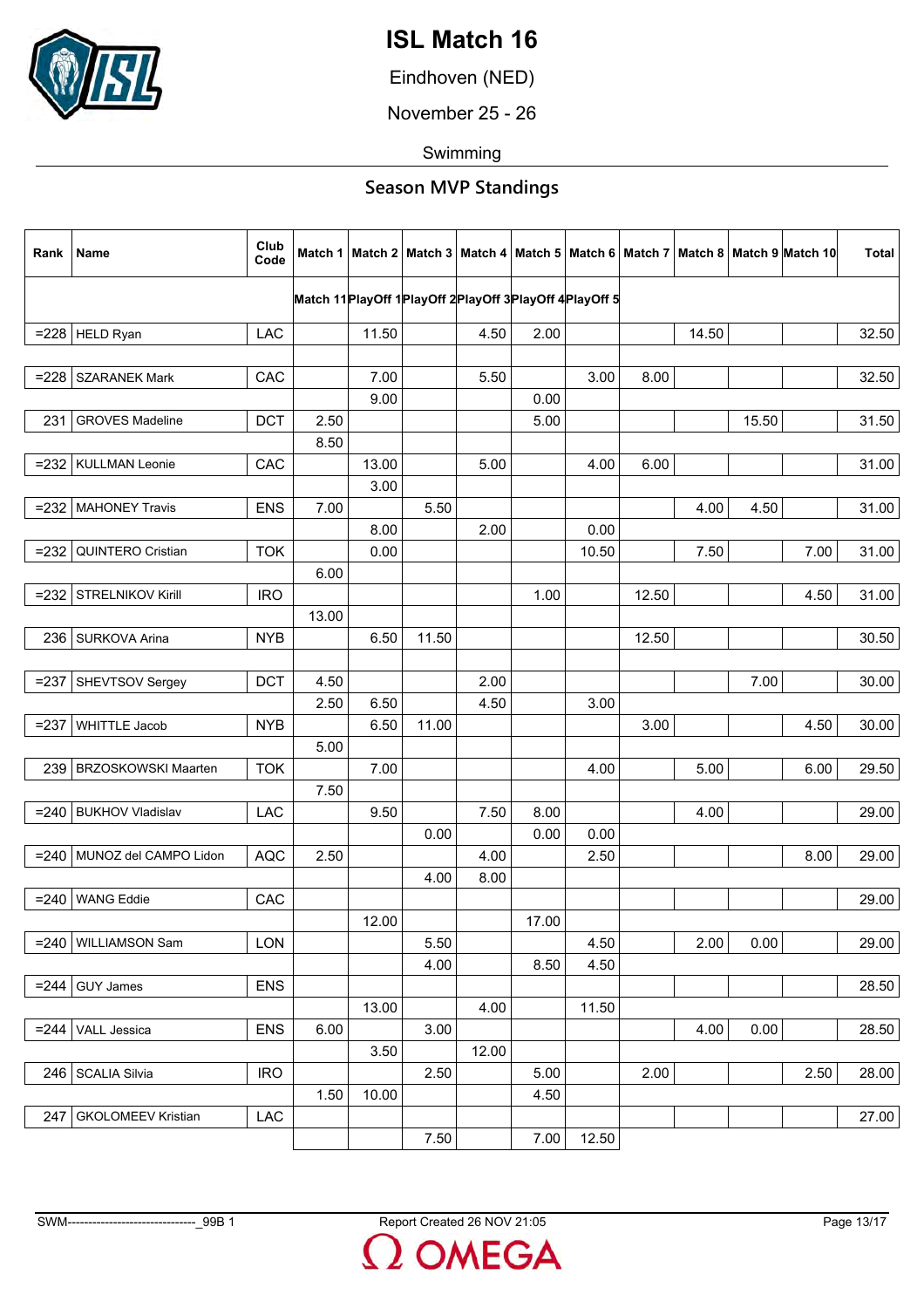

Eindhoven (NED)

November 25 - 26

Swimming

| Match 11 PlayOff 1 PlayOff 2 PlayOff 3 PlayOff 4 PlayOff 5<br>$= 248$ BALLO Stefano<br>13.00<br><b>AQC</b><br>9.00<br>4.00<br>26.00<br>=248   FIEDKIEWICZ Kornelia<br>7.00<br><b>NYB</b><br>5.50<br>6.50<br>2.50<br>26.00<br>4.50<br>CAC<br>7.00<br>5.00<br>4.00<br>3.50<br>25.50<br>250<br>PIETRUSCHKA Marie<br>4.00<br>2.00<br>LOBANOVSZKIJ Maxim<br>0.00<br>25.00<br><b>IRO</b><br>3.00<br>0.00<br>251<br>0.00<br>13.50<br>8.50<br><b>SAKCI Emre</b><br><b>IRO</b><br>12.50<br>12.00<br>24.50<br>252<br><b>DEAN Tom</b><br><b>LON</b><br>$= 253$<br>24.00<br>17.00<br>4.00<br>3.00<br>$=$ 253 LAHTINEN Laura<br>3.00<br>3.00<br><b>LON</b><br>8.00<br>0.00<br>24.00<br>2.00<br>2.00<br>6.00<br>7.00<br>5.00<br>SOROKINA Anastasia<br>CAC<br>12.00<br>24.00<br>$= 253$<br>5.50<br>9.50<br><b>TOK</b><br>3.50<br>23.00<br>$= 256$<br><b>COMERFORD Mallory</b><br>4.50<br><b>CORREIA Breno</b><br><b>LAC</b><br>0.00<br>23.00<br>3.00<br>3.50<br>6.00<br>$= 256$<br>9.00<br>1.50<br><b>LICON Will</b><br>$= 256$<br><b>LAC</b><br>7.50<br>8.50<br>7.00<br>23.00<br><b>TOK</b><br>10.00<br>$= 259$<br><b>MACINNES Keanna</b><br>6.00<br>6.00<br>22.00<br>MANAUDOU Florent<br>14.00<br><b>ENS</b><br>8.00<br>22.00<br>$= 259$<br>21.50<br><b>CHIERIGHINI Marcelo</b><br><b>AQC</b><br>7.50<br>11.00<br>3.00<br>261<br>2.00<br><b>NYB</b><br>0.00<br>4.00<br>20.75<br>VASEY Sarah<br>262<br>14.75<br><b>WOG Kelsey</b><br><b>TOR</b><br>0.50<br>6.00<br>7.00<br>0.00<br>20.50<br>263<br>3.00<br>4.00<br><b>TOMAC Mewen</b><br><b>NYB</b><br>8.50<br>4.50<br>20.00<br>264<br>7.00<br><b>DCT</b><br>3.00<br>QUAH Ting Wen<br>4.50<br>4.00<br>265<br>19.00<br>7.50<br>0.00<br>0.00<br>0.00<br>266 de TULLIO Marco<br><b>ENS</b><br>9.00<br>3.00<br>18.00<br>6.00 | Rank | Name | Club<br>Code |  |  |  |  | Match 1   Match 2   Match 3   Match 4   Match 5   Match 6   Match 7   Match 8   Match 9   Match 10 | <b>Total</b> |
|------------------------------------------------------------------------------------------------------------------------------------------------------------------------------------------------------------------------------------------------------------------------------------------------------------------------------------------------------------------------------------------------------------------------------------------------------------------------------------------------------------------------------------------------------------------------------------------------------------------------------------------------------------------------------------------------------------------------------------------------------------------------------------------------------------------------------------------------------------------------------------------------------------------------------------------------------------------------------------------------------------------------------------------------------------------------------------------------------------------------------------------------------------------------------------------------------------------------------------------------------------------------------------------------------------------------------------------------------------------------------------------------------------------------------------------------------------------------------------------------------------------------------------------------------------------------------------------------------------------------------------------------------------------------------------------------------------------------------------------------------------|------|------|--------------|--|--|--|--|----------------------------------------------------------------------------------------------------|--------------|
|                                                                                                                                                                                                                                                                                                                                                                                                                                                                                                                                                                                                                                                                                                                                                                                                                                                                                                                                                                                                                                                                                                                                                                                                                                                                                                                                                                                                                                                                                                                                                                                                                                                                                                                                                            |      |      |              |  |  |  |  |                                                                                                    |              |
|                                                                                                                                                                                                                                                                                                                                                                                                                                                                                                                                                                                                                                                                                                                                                                                                                                                                                                                                                                                                                                                                                                                                                                                                                                                                                                                                                                                                                                                                                                                                                                                                                                                                                                                                                            |      |      |              |  |  |  |  |                                                                                                    |              |
|                                                                                                                                                                                                                                                                                                                                                                                                                                                                                                                                                                                                                                                                                                                                                                                                                                                                                                                                                                                                                                                                                                                                                                                                                                                                                                                                                                                                                                                                                                                                                                                                                                                                                                                                                            |      |      |              |  |  |  |  |                                                                                                    |              |
|                                                                                                                                                                                                                                                                                                                                                                                                                                                                                                                                                                                                                                                                                                                                                                                                                                                                                                                                                                                                                                                                                                                                                                                                                                                                                                                                                                                                                                                                                                                                                                                                                                                                                                                                                            |      |      |              |  |  |  |  |                                                                                                    |              |
|                                                                                                                                                                                                                                                                                                                                                                                                                                                                                                                                                                                                                                                                                                                                                                                                                                                                                                                                                                                                                                                                                                                                                                                                                                                                                                                                                                                                                                                                                                                                                                                                                                                                                                                                                            |      |      |              |  |  |  |  |                                                                                                    |              |
|                                                                                                                                                                                                                                                                                                                                                                                                                                                                                                                                                                                                                                                                                                                                                                                                                                                                                                                                                                                                                                                                                                                                                                                                                                                                                                                                                                                                                                                                                                                                                                                                                                                                                                                                                            |      |      |              |  |  |  |  |                                                                                                    |              |
|                                                                                                                                                                                                                                                                                                                                                                                                                                                                                                                                                                                                                                                                                                                                                                                                                                                                                                                                                                                                                                                                                                                                                                                                                                                                                                                                                                                                                                                                                                                                                                                                                                                                                                                                                            |      |      |              |  |  |  |  |                                                                                                    |              |
|                                                                                                                                                                                                                                                                                                                                                                                                                                                                                                                                                                                                                                                                                                                                                                                                                                                                                                                                                                                                                                                                                                                                                                                                                                                                                                                                                                                                                                                                                                                                                                                                                                                                                                                                                            |      |      |              |  |  |  |  |                                                                                                    |              |
|                                                                                                                                                                                                                                                                                                                                                                                                                                                                                                                                                                                                                                                                                                                                                                                                                                                                                                                                                                                                                                                                                                                                                                                                                                                                                                                                                                                                                                                                                                                                                                                                                                                                                                                                                            |      |      |              |  |  |  |  |                                                                                                    |              |
|                                                                                                                                                                                                                                                                                                                                                                                                                                                                                                                                                                                                                                                                                                                                                                                                                                                                                                                                                                                                                                                                                                                                                                                                                                                                                                                                                                                                                                                                                                                                                                                                                                                                                                                                                            |      |      |              |  |  |  |  |                                                                                                    |              |
|                                                                                                                                                                                                                                                                                                                                                                                                                                                                                                                                                                                                                                                                                                                                                                                                                                                                                                                                                                                                                                                                                                                                                                                                                                                                                                                                                                                                                                                                                                                                                                                                                                                                                                                                                            |      |      |              |  |  |  |  |                                                                                                    |              |
|                                                                                                                                                                                                                                                                                                                                                                                                                                                                                                                                                                                                                                                                                                                                                                                                                                                                                                                                                                                                                                                                                                                                                                                                                                                                                                                                                                                                                                                                                                                                                                                                                                                                                                                                                            |      |      |              |  |  |  |  |                                                                                                    |              |
|                                                                                                                                                                                                                                                                                                                                                                                                                                                                                                                                                                                                                                                                                                                                                                                                                                                                                                                                                                                                                                                                                                                                                                                                                                                                                                                                                                                                                                                                                                                                                                                                                                                                                                                                                            |      |      |              |  |  |  |  |                                                                                                    |              |
|                                                                                                                                                                                                                                                                                                                                                                                                                                                                                                                                                                                                                                                                                                                                                                                                                                                                                                                                                                                                                                                                                                                                                                                                                                                                                                                                                                                                                                                                                                                                                                                                                                                                                                                                                            |      |      |              |  |  |  |  |                                                                                                    |              |
|                                                                                                                                                                                                                                                                                                                                                                                                                                                                                                                                                                                                                                                                                                                                                                                                                                                                                                                                                                                                                                                                                                                                                                                                                                                                                                                                                                                                                                                                                                                                                                                                                                                                                                                                                            |      |      |              |  |  |  |  |                                                                                                    |              |
|                                                                                                                                                                                                                                                                                                                                                                                                                                                                                                                                                                                                                                                                                                                                                                                                                                                                                                                                                                                                                                                                                                                                                                                                                                                                                                                                                                                                                                                                                                                                                                                                                                                                                                                                                            |      |      |              |  |  |  |  |                                                                                                    |              |
|                                                                                                                                                                                                                                                                                                                                                                                                                                                                                                                                                                                                                                                                                                                                                                                                                                                                                                                                                                                                                                                                                                                                                                                                                                                                                                                                                                                                                                                                                                                                                                                                                                                                                                                                                            |      |      |              |  |  |  |  |                                                                                                    |              |
|                                                                                                                                                                                                                                                                                                                                                                                                                                                                                                                                                                                                                                                                                                                                                                                                                                                                                                                                                                                                                                                                                                                                                                                                                                                                                                                                                                                                                                                                                                                                                                                                                                                                                                                                                            |      |      |              |  |  |  |  |                                                                                                    |              |
|                                                                                                                                                                                                                                                                                                                                                                                                                                                                                                                                                                                                                                                                                                                                                                                                                                                                                                                                                                                                                                                                                                                                                                                                                                                                                                                                                                                                                                                                                                                                                                                                                                                                                                                                                            |      |      |              |  |  |  |  |                                                                                                    |              |
|                                                                                                                                                                                                                                                                                                                                                                                                                                                                                                                                                                                                                                                                                                                                                                                                                                                                                                                                                                                                                                                                                                                                                                                                                                                                                                                                                                                                                                                                                                                                                                                                                                                                                                                                                            |      |      |              |  |  |  |  |                                                                                                    |              |
|                                                                                                                                                                                                                                                                                                                                                                                                                                                                                                                                                                                                                                                                                                                                                                                                                                                                                                                                                                                                                                                                                                                                                                                                                                                                                                                                                                                                                                                                                                                                                                                                                                                                                                                                                            |      |      |              |  |  |  |  |                                                                                                    |              |
|                                                                                                                                                                                                                                                                                                                                                                                                                                                                                                                                                                                                                                                                                                                                                                                                                                                                                                                                                                                                                                                                                                                                                                                                                                                                                                                                                                                                                                                                                                                                                                                                                                                                                                                                                            |      |      |              |  |  |  |  |                                                                                                    |              |
|                                                                                                                                                                                                                                                                                                                                                                                                                                                                                                                                                                                                                                                                                                                                                                                                                                                                                                                                                                                                                                                                                                                                                                                                                                                                                                                                                                                                                                                                                                                                                                                                                                                                                                                                                            |      |      |              |  |  |  |  |                                                                                                    |              |
|                                                                                                                                                                                                                                                                                                                                                                                                                                                                                                                                                                                                                                                                                                                                                                                                                                                                                                                                                                                                                                                                                                                                                                                                                                                                                                                                                                                                                                                                                                                                                                                                                                                                                                                                                            |      |      |              |  |  |  |  |                                                                                                    |              |
|                                                                                                                                                                                                                                                                                                                                                                                                                                                                                                                                                                                                                                                                                                                                                                                                                                                                                                                                                                                                                                                                                                                                                                                                                                                                                                                                                                                                                                                                                                                                                                                                                                                                                                                                                            |      |      |              |  |  |  |  |                                                                                                    |              |
|                                                                                                                                                                                                                                                                                                                                                                                                                                                                                                                                                                                                                                                                                                                                                                                                                                                                                                                                                                                                                                                                                                                                                                                                                                                                                                                                                                                                                                                                                                                                                                                                                                                                                                                                                            |      |      |              |  |  |  |  |                                                                                                    |              |
|                                                                                                                                                                                                                                                                                                                                                                                                                                                                                                                                                                                                                                                                                                                                                                                                                                                                                                                                                                                                                                                                                                                                                                                                                                                                                                                                                                                                                                                                                                                                                                                                                                                                                                                                                            |      |      |              |  |  |  |  |                                                                                                    |              |
|                                                                                                                                                                                                                                                                                                                                                                                                                                                                                                                                                                                                                                                                                                                                                                                                                                                                                                                                                                                                                                                                                                                                                                                                                                                                                                                                                                                                                                                                                                                                                                                                                                                                                                                                                            |      |      |              |  |  |  |  |                                                                                                    |              |
|                                                                                                                                                                                                                                                                                                                                                                                                                                                                                                                                                                                                                                                                                                                                                                                                                                                                                                                                                                                                                                                                                                                                                                                                                                                                                                                                                                                                                                                                                                                                                                                                                                                                                                                                                            |      |      |              |  |  |  |  |                                                                                                    |              |
|                                                                                                                                                                                                                                                                                                                                                                                                                                                                                                                                                                                                                                                                                                                                                                                                                                                                                                                                                                                                                                                                                                                                                                                                                                                                                                                                                                                                                                                                                                                                                                                                                                                                                                                                                            |      |      |              |  |  |  |  |                                                                                                    |              |
|                                                                                                                                                                                                                                                                                                                                                                                                                                                                                                                                                                                                                                                                                                                                                                                                                                                                                                                                                                                                                                                                                                                                                                                                                                                                                                                                                                                                                                                                                                                                                                                                                                                                                                                                                            |      |      |              |  |  |  |  |                                                                                                    |              |
|                                                                                                                                                                                                                                                                                                                                                                                                                                                                                                                                                                                                                                                                                                                                                                                                                                                                                                                                                                                                                                                                                                                                                                                                                                                                                                                                                                                                                                                                                                                                                                                                                                                                                                                                                            |      |      |              |  |  |  |  |                                                                                                    |              |
|                                                                                                                                                                                                                                                                                                                                                                                                                                                                                                                                                                                                                                                                                                                                                                                                                                                                                                                                                                                                                                                                                                                                                                                                                                                                                                                                                                                                                                                                                                                                                                                                                                                                                                                                                            |      |      |              |  |  |  |  |                                                                                                    |              |
|                                                                                                                                                                                                                                                                                                                                                                                                                                                                                                                                                                                                                                                                                                                                                                                                                                                                                                                                                                                                                                                                                                                                                                                                                                                                                                                                                                                                                                                                                                                                                                                                                                                                                                                                                            |      |      |              |  |  |  |  |                                                                                                    |              |
|                                                                                                                                                                                                                                                                                                                                                                                                                                                                                                                                                                                                                                                                                                                                                                                                                                                                                                                                                                                                                                                                                                                                                                                                                                                                                                                                                                                                                                                                                                                                                                                                                                                                                                                                                            |      |      |              |  |  |  |  |                                                                                                    |              |
|                                                                                                                                                                                                                                                                                                                                                                                                                                                                                                                                                                                                                                                                                                                                                                                                                                                                                                                                                                                                                                                                                                                                                                                                                                                                                                                                                                                                                                                                                                                                                                                                                                                                                                                                                            |      |      |              |  |  |  |  |                                                                                                    |              |
|                                                                                                                                                                                                                                                                                                                                                                                                                                                                                                                                                                                                                                                                                                                                                                                                                                                                                                                                                                                                                                                                                                                                                                                                                                                                                                                                                                                                                                                                                                                                                                                                                                                                                                                                                            |      |      |              |  |  |  |  |                                                                                                    |              |
|                                                                                                                                                                                                                                                                                                                                                                                                                                                                                                                                                                                                                                                                                                                                                                                                                                                                                                                                                                                                                                                                                                                                                                                                                                                                                                                                                                                                                                                                                                                                                                                                                                                                                                                                                            |      |      |              |  |  |  |  |                                                                                                    |              |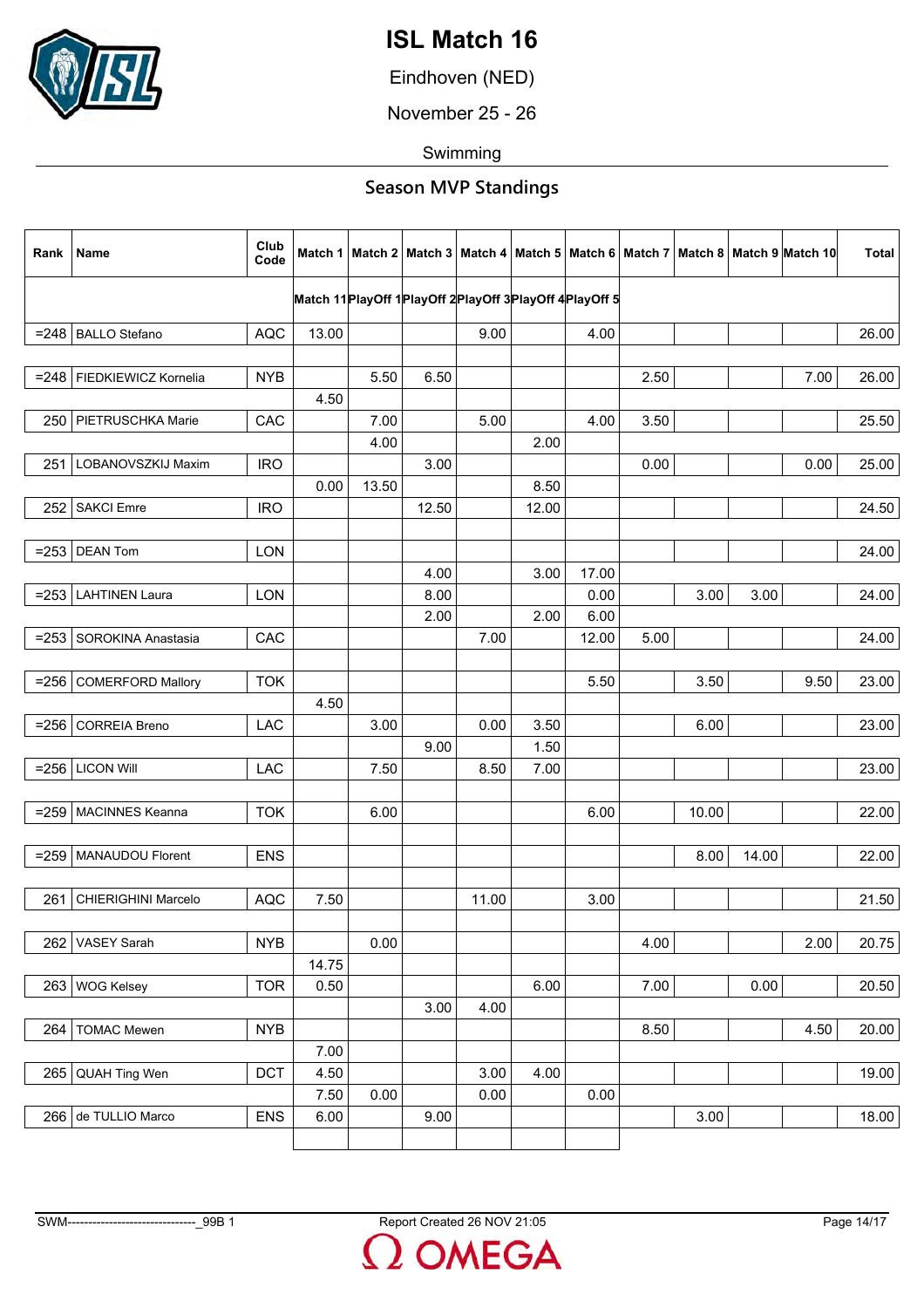

Eindhoven (NED)

November 25 - 26

Swimming

| Rank    | Name                         | Club<br>Code |       |       |      |       |                                                                 |      |       |      |      | Match 1   Match 2   Match 3   Match 4   Match 5   Match 6   Match 7   Match 8   Match 9   Match 10 | <b>Total</b> |
|---------|------------------------------|--------------|-------|-------|------|-------|-----------------------------------------------------------------|------|-------|------|------|----------------------------------------------------------------------------------------------------|--------------|
|         |                              |              |       |       |      |       | Match 11 Play Off 1 Play Off 2 Play Off 3 Play Off 4 Play Off 5 |      |       |      |      |                                                                                                    |              |
| $= 267$ | <b>MARSH Alyssa</b>          | <b>LAC</b>   |       | 10.00 |      | 1.00  |                                                                 |      |       |      |      |                                                                                                    | 17.50        |
|         |                              |              |       |       | 3.00 |       | 2.00                                                            | 1.50 |       |      |      |                                                                                                    |              |
| $= 267$ | SABBIONI Simone              | <b>AQC</b>   |       |       |      |       |                                                                 |      |       |      |      | 8.50                                                                                               | 17.50        |
|         |                              |              |       |       | 6.00 | 3.00  |                                                                 |      |       |      |      |                                                                                                    |              |
| $= 267$ | SEGEL Janja                  | <b>ENS</b>   | 2.00  |       | 2.00 |       |                                                                 |      |       | 0.00 |      |                                                                                                    | 17.50        |
|         |                              |              |       | 13.50 |      | 0.00  |                                                                 | 0.00 |       |      |      |                                                                                                    |              |
|         | =270   BAQLAH Khader         | CAC          |       | 2.00  |      | 4.00  |                                                                 | 0.00 | 11.00 |      |      |                                                                                                    | 17.00        |
|         |                              |              |       |       |      |       |                                                                 |      |       |      |      |                                                                                                    |              |
|         | =270   MONTEIRO Ana Catarina | <b>NYB</b>   |       | 5.00  | 5.00 |       |                                                                 |      | 0.00  |      |      | 4.00                                                                                               | 17.00        |
|         |                              |              | 3.00  |       |      |       |                                                                 |      |       |      |      |                                                                                                    |              |
| $= 270$ | <b>STUPIN Max</b>            | <b>ENS</b>   | 5.00  |       | 4.00 |       |                                                                 |      |       |      | 8.00 |                                                                                                    | 17.00        |
|         |                              |              |       |       |      |       |                                                                 |      |       |      |      |                                                                                                    |              |
|         | 273 BRAUNSCHEIG Ole          | <b>NYB</b>   |       | 3.50  | 1.00 |       |                                                                 |      |       |      |      |                                                                                                    | 16.50        |
|         |                              |              | 12.00 |       |      |       |                                                                 |      |       |      |      |                                                                                                    |              |
|         | 274 HOPE Lucy                | <b>NYB</b>   |       | 6.00  | 3.00 |       |                                                                 |      | 5.00  |      |      | 0.00                                                                                               | 15.50        |
|         |                              |              | 1.50  |       |      |       |                                                                 |      |       |      |      |                                                                                                    |              |
| $= 275$ | <b>HIBBOTT Holly</b>         | <b>AQC</b>   | 2.00  |       |      |       |                                                                 |      |       |      |      | 6.00                                                                                               | 14.00        |
|         |                              |              |       |       | 6.00 | 0.00  |                                                                 |      |       |      |      |                                                                                                    |              |
|         | $=$ 275 LESAFFRE Fantine     | <b>AQC</b>   | 5.00  |       |      | 0.00  |                                                                 | 6.00 |       |      |      | 3.00                                                                                               | 14.00        |
|         |                              |              |       |       |      |       |                                                                 |      |       |      |      |                                                                                                    |              |
|         | $= 275$ NICOL Rachel         | <b>DCT</b>   |       |       |      |       |                                                                 |      |       |      |      |                                                                                                    | 14.00        |
|         |                              |              |       | 1.00  |      | 10.00 |                                                                 | 3.00 |       |      |      |                                                                                                    |              |
|         | 278 MUREZ Andi               | <b>LON</b>   |       |       |      |       |                                                                 |      |       | 9.00 | 4.00 |                                                                                                    | 13.00        |
|         |                              |              |       |       |      |       |                                                                 |      |       |      |      |                                                                                                    |              |
|         | 279 MEYNEN Julie             | <b>TOK</b>   |       | 0.00  |      |       |                                                                 | 1.50 |       | 3.50 |      | 5.00                                                                                               | 12.50        |
|         |                              |              | 2.50  |       |      |       |                                                                 |      |       |      |      |                                                                                                    |              |
| $= 280$ | GIREV Ivan                   | <b>TOK</b>   |       | 6.00  |      |       |                                                                 | 0.00 |       | 0.00 |      | 3.00                                                                                               | 12.00        |
|         |                              |              | 3.00  |       |      |       |                                                                 |      |       |      |      |                                                                                                    |              |
|         | $= 280$   HILL Danielle      | <b>IRO</b>   |       |       | 3.00 |       | 2.50                                                            |      | 0.00  |      |      | 0.00                                                                                               | 12.00        |
|         |                              |              | 0.00  | 4.00  |      |       | 2.50                                                            |      |       |      |      |                                                                                                    |              |
|         | =280   MEITZ Kaersten        | <b>TOR</b>   |       |       |      |       |                                                                 |      | 8.00  |      | 4.00 |                                                                                                    | 12.00        |
|         |                              |              |       |       |      |       |                                                                 |      |       |      |      |                                                                                                    |              |
|         | 283   LELLIOTT Jay           | <b>TOR</b>   |       |       |      |       |                                                                 |      | 11.00 |      | 0.00 |                                                                                                    | 11.00        |
|         |                              |              |       |       |      |       |                                                                 |      |       |      |      |                                                                                                    |              |
| 284     | <b>CARAMIGNOLI Martina</b>   | AQC          |       |       |      | 4.00  |                                                                 | 6.00 |       |      |      |                                                                                                    | 10.00        |
|         |                              |              |       |       |      |       |                                                                 |      |       |      |      |                                                                                                    |              |
| 285     | PERIBONIO Tomas              | CAC          |       |       |      | 4.00  |                                                                 | 5.00 | 0.00  |      |      |                                                                                                    | 9.00         |
|         |                              |              |       |       |      |       | 0.00                                                            |      |       |      |      |                                                                                                    |              |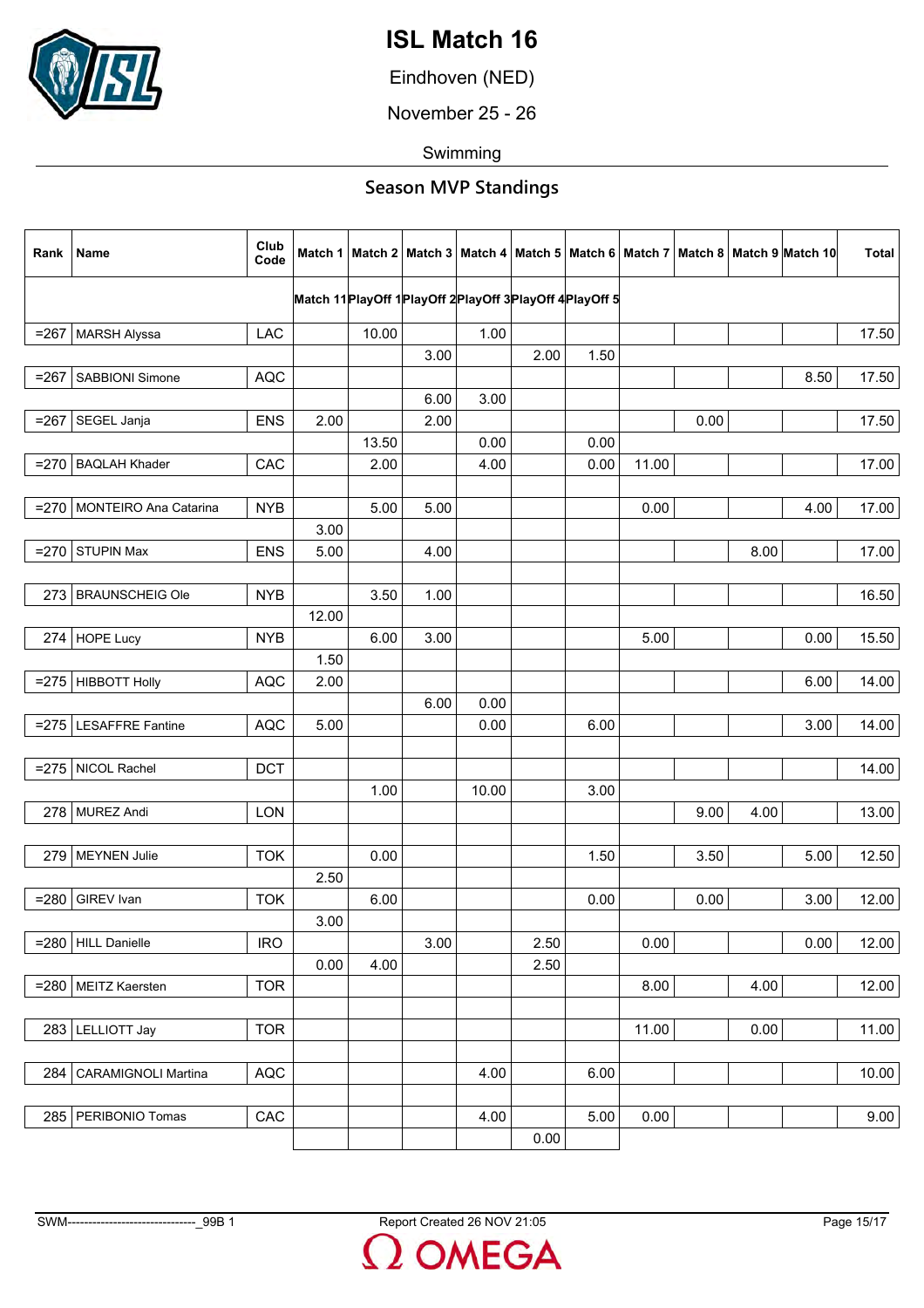

Eindhoven (NED)

November 25 - 26

Swimming

| Rank    | Name                         | Club<br>Code |      |      |      |                                                                 |      |      |      |      |      | Match 1   Match 2   Match 3   Match 4   Match 5   Match 6   Match 7   Match 8   Match 9   Match 10 | <b>Total</b> |
|---------|------------------------------|--------------|------|------|------|-----------------------------------------------------------------|------|------|------|------|------|----------------------------------------------------------------------------------------------------|--------------|
|         |                              |              |      |      |      | Match 11 Play Off 1 Play Off 2 Play Off 3 Play Off 4 Play Off 5 |      |      |      |      |      |                                                                                                    |              |
|         | =286 APOSTALON Anika         | <b>TOR</b>   | 8.50 |      |      |                                                                 | 0.00 |      |      |      | 0.00 |                                                                                                    | 8.50         |
|         |                              |              |      |      |      | 0.00                                                            |      |      |      |      |      |                                                                                                    |              |
|         | $= 286$ BJERG Tobias         | <b>TOR</b>   |      |      |      |                                                                 |      |      |      |      |      |                                                                                                    | 8.50         |
|         |                              |              |      |      | 5.50 | 3.00                                                            |      |      |      |      |      |                                                                                                    |              |
| 288     | <b>SAMY Mohamed</b>          | <b>DCT</b>   |      |      |      |                                                                 |      |      |      |      |      |                                                                                                    | 7.50         |
|         |                              |              |      | 2.00 |      | 5.50                                                            |      | 0.00 |      |      |      |                                                                                                    |              |
|         | 289 BILIS Simonas            | <b>ENS</b>   |      |      | 5.00 |                                                                 |      |      |      | 2.00 |      |                                                                                                    | 7.00         |
|         |                              |              |      |      |      |                                                                 |      |      |      |      |      |                                                                                                    |              |
| 290     | <b>JONES Harriet</b>         | <b>TOK</b>   |      | 3.50 |      |                                                                 |      | 0.00 |      | 0.00 |      | 3.00                                                                                               | 6.50         |
|         |                              |              | 0.00 |      |      |                                                                 |      |      |      |      |      |                                                                                                    |              |
|         | =291   NASRETDINOVA Rosalia  | <b>AQC</b>   | 0.00 |      |      | 0.00                                                            |      | 4.00 |      |      |      | 0.00                                                                                               | 6.00         |
|         |                              |              |      |      |      | 2.00                                                            |      |      |      |      |      |                                                                                                    |              |
| $= 291$ | SIMONS Kenzo                 | <b>LON</b>   |      |      | 4.00 |                                                                 |      | 2.00 |      | 0.00 | 0.00 |                                                                                                    | 6.00         |
|         |                              |              |      |      |      |                                                                 | 0.00 | 0.00 |      |      |      |                                                                                                    |              |
| $= 293$ | <b>AOKI Tomomi</b>           | <b>TOK</b>   |      | 0.00 |      |                                                                 |      | 1.50 |      | 0.00 |      | 2.00                                                                                               | 5.50         |
|         |                              |              | 2.00 |      |      |                                                                 |      |      |      |      |      |                                                                                                    |              |
|         | $= 293$ BECKER Bowe          | <b>TOK</b>   |      | 5.50 |      |                                                                 |      |      |      |      |      |                                                                                                    | 5.50         |
|         |                              |              |      |      |      |                                                                 |      |      |      |      |      |                                                                                                    |              |
|         | 295 HALL Candice             | <b>TOR</b>   |      |      |      |                                                                 |      |      | 0.00 |      | 5.00 |                                                                                                    | 5.00         |
|         |                              |              |      |      | 0.00 | 0.00                                                            |      |      |      |      |      |                                                                                                    |              |
| 296     | <b>DAHLKE Mikaela</b>        | LAC          |      | 0.00 |      | 0.00                                                            | 0.00 |      |      | 1.50 |      |                                                                                                    | 4.50         |
|         |                              |              |      |      | 0.00 |                                                                 | 0.00 | 3.00 |      |      |      |                                                                                                    |              |
| $= 297$ | <b>LOY Andrew</b>            | <b>DCT</b>   |      | 4.00 |      |                                                                 |      | 0.00 |      |      |      |                                                                                                    | 4.00         |
|         | =297   POGGIO Federico       | <b>TOK</b>   |      | 2.00 |      | 0.00                                                            |      | 0.00 |      | 0.50 |      | 1.50                                                                                               | 4.00         |
|         |                              |              |      |      |      |                                                                 |      |      |      |      |      |                                                                                                    |              |
| 299     | <b>WILD Cassie</b>           | <b>TOK</b>   |      | 2.50 |      |                                                                 |      |      |      |      |      | 1.00                                                                                               | 3.50         |
|         |                              |              |      |      |      |                                                                 |      |      |      |      |      |                                                                                                    |              |
| $= 300$ | CHERUTI Meiron               | <b>NYB</b>   |      |      |      |                                                                 |      |      | 2.00 |      |      | 0.00                                                                                               | 3.00         |
|         |                              |              | 1.00 |      |      |                                                                 |      |      |      |      |      |                                                                                                    |              |
|         | $=300$ CLOGG Elliot          | <b>NYB</b>   |      |      |      |                                                                 |      |      | 3.00 |      |      | 0.00                                                                                               | 3.00         |
|         |                              |              |      |      |      |                                                                 |      |      |      |      |      |                                                                                                    |              |
| $= 300$ | LAUKKANEN Jenna              | LON          |      |      | 1.00 |                                                                 |      | 0.00 |      |      | 0.00 |                                                                                                    | 3.00         |
|         |                              |              |      |      | 0.00 |                                                                 | 0.00 | 2.00 |      |      |      |                                                                                                    |              |
|         | =303   RUVALCABA CRUZ Hector | LAC          |      | 0.00 |      |                                                                 |      |      |      | 0.00 |      |                                                                                                    | 2.00         |
|         |                              |              |      |      | 1.00 |                                                                 | 1.00 | 0.00 |      |      |      |                                                                                                    |              |
|         | =303   SEBASTIAN Julia       | LAC          |      | 2.00 |      |                                                                 | 0.00 |      |      | 0.00 |      |                                                                                                    | 2.00         |
|         |                              |              |      |      |      |                                                                 |      |      |      |      |      |                                                                                                    |              |